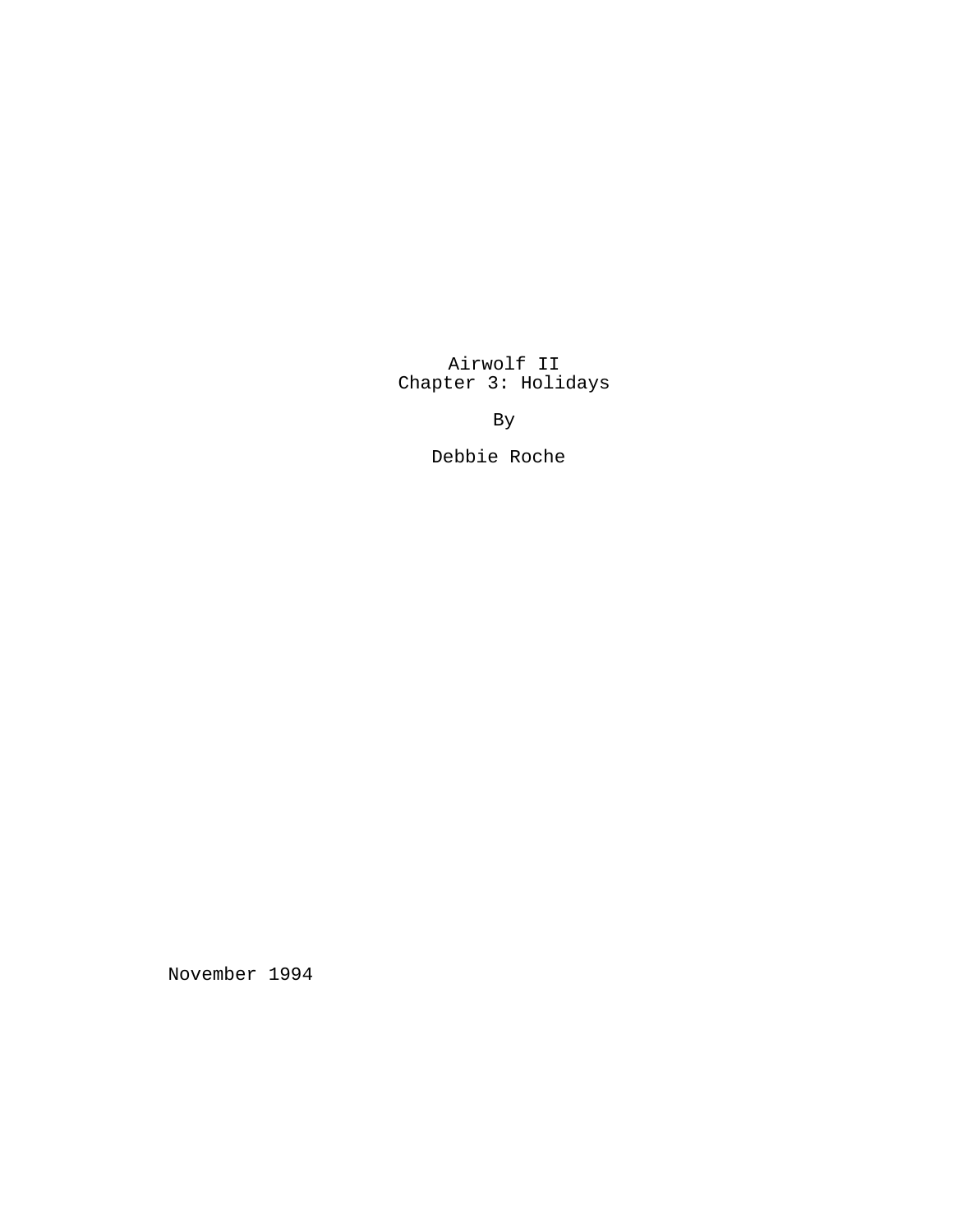## **THURSDAY JANUARY 7th 1993**

1 INT: DEBBIE'S - LIVING ROOM (3:00PM EST) 1 DEBBIE is sitting on the couch, reading a book. The phone rings. She answers it. CONTINUE TO SPLIT SCREEN: 2 INT: DEBBIE'S LIVING ROOM / SANTINI AIR - OFFICE 2 DEBBIE Hello? ST. JOHN Hi honey, it's me. DEBBIE Hi Stj. What's... (beat) No, don't tell me, let me guess. Something's come up, and... ST. JOHN No, that's not it. I just called to say I'll be leaving here soon. Should be there around 10:00 - 10:30 EST. DEBBIE I keep forgetting we live in different time zones. ST. JOHN Yeh, I know. Me too DEBBIE Can't wait to see you. ST. JOHN Same here. DEBBIE I have some good news. ST. JOHN Really? Like what? DEBBIE Well, my parents and Marie, went to London this morning to visit my sister, Brenda. (beat)

(MORE)

(CONTINUED)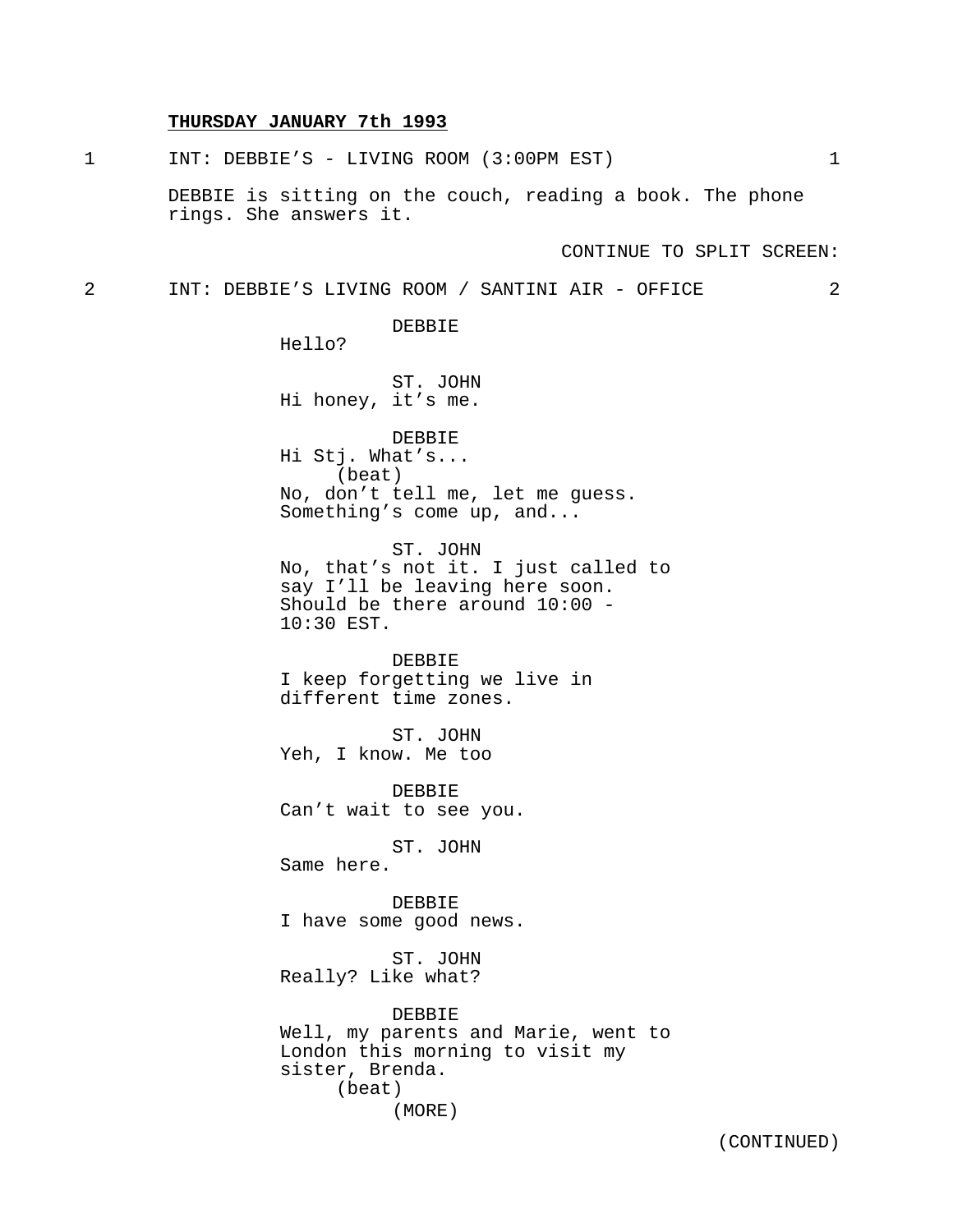DEBBIE (cont'd) They just called the car broke down. They're spending the night in London, and won't be back till tomorrow.

ST. JOHN So we'll have the whole house ourselves!

DEBBIE Except for Dusty, yeh.

ST. JOHN In that case, I'll get off this phone. So I can finish this stuff, and get out of here.

DEBBIE

See ya soon.

ST. JOHN

See ya.

DEBBIE hangs up the phone. So does ST. JOHN.

3 EXT: SANTINI AIR (1:30PM MST) 3

ST. JOHN's just about to get into the chopper, when MIKE comes running over. (NOTE: ST. JOHN is wearing a pair of blue jeans, and a red shirt. The shirt has buttons going up it. ST. JOHN's wearing his ID bracelet, and signet ring, that DEBBIE gave him for Christmas.)

> MIKE St. John, wait.

ST. JOHN What is it Mike?

MIKE Jason just...

ST. JOHN Tell Jason you missed me.

MIKE No, that's not it. He just wanted to remind you of the meeting on Monday.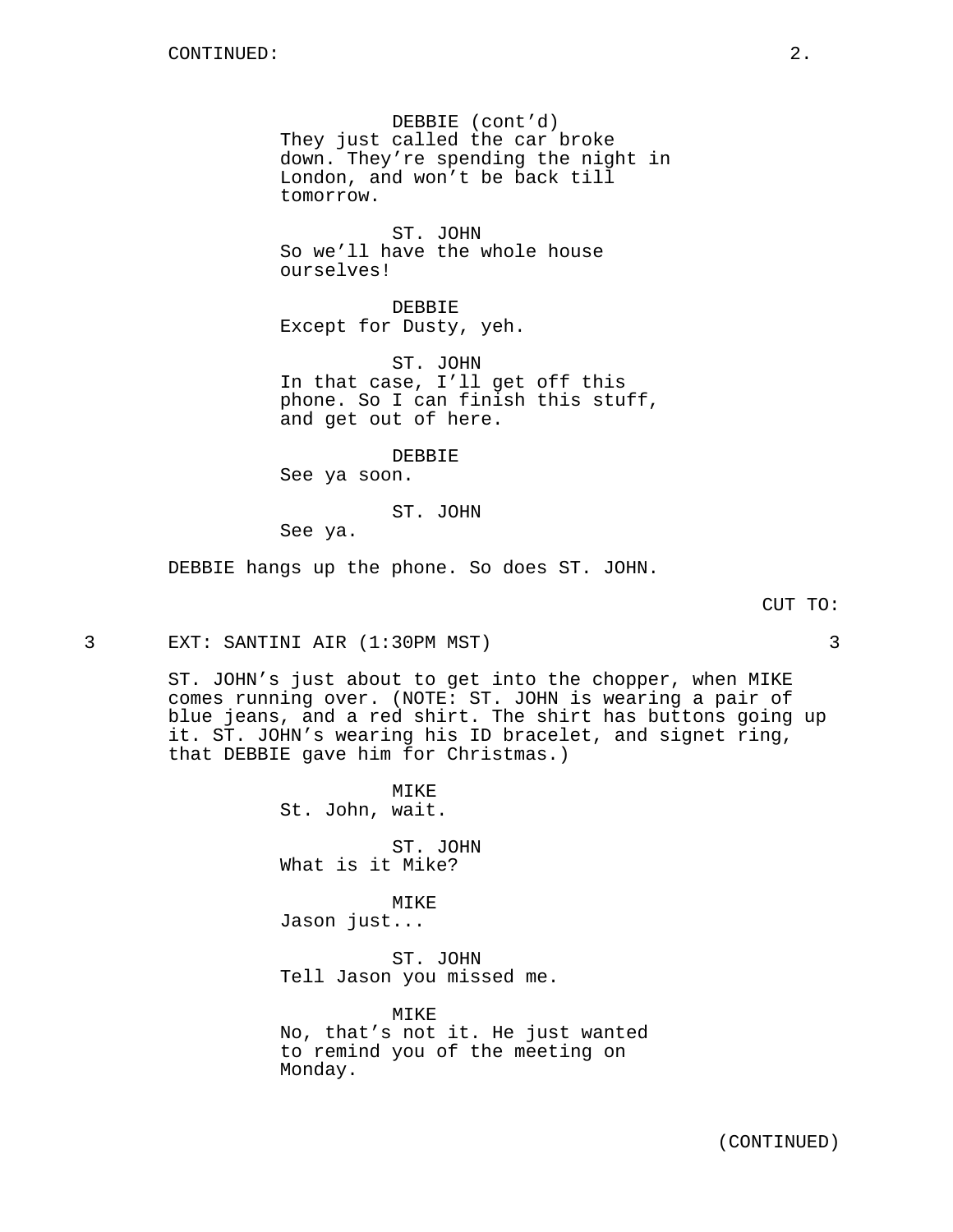ST. JOHN 9:00, right? MIKE Right. ST. JOHN Okay. ST. JOHN gets into the chopper. MIKE Oh, one more thing. ST. JOHN Yes. MIKE Say hi to Deb for me, will ya. ST. JOHN Sure Mike. MIKE And Dusty. ST. JOHN (smile) Bye, Mike. MIKE Bye. MIKE walks away. ST. JOHN starts up the chopper and lifts off. MIKE walks back to the hanger. CUT TO: 4 EXT: DEBBIE'S - BACK YARD (10:30PM EST) 4 The SANTINI AIR chopper lands.

PAN TO:

5 INT: BASEMENT 5

DEBBIE hears, and sees, the chopper land. She runs to the back door. She is wearing a blue dress, with a zipper at the back. She has her AIRWOLF pendant necklace around her neck, and her ID bracelet, on her wrist.

PAN TO: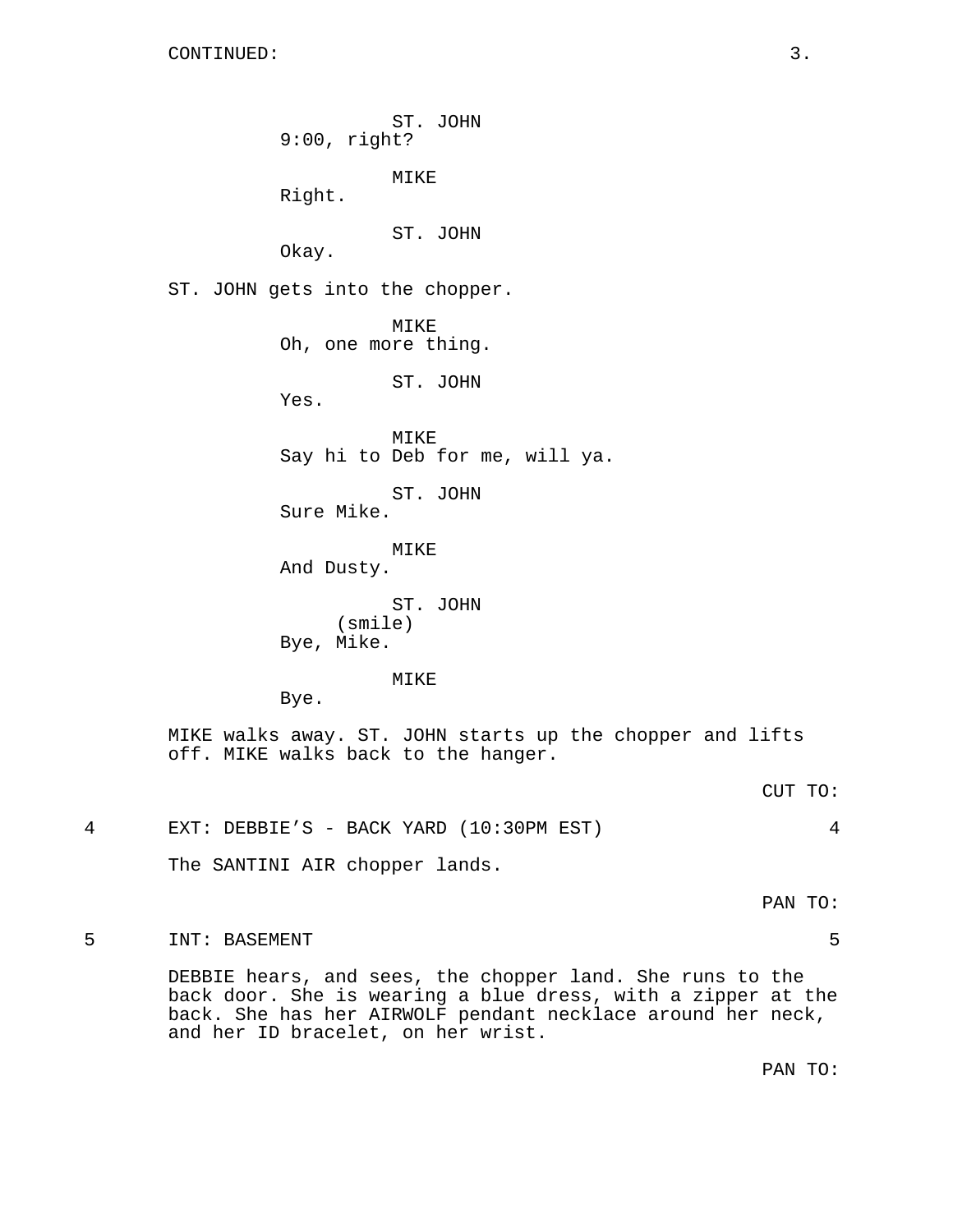## 6 EXT: BACK YARD 6

ST. JOHN shuts down the chopper, as DEBBIE is exiting the house. ST. JOHN exits the chopper, and DEBBIE runs to him. They embrace in a bear hug. She looks at him, and kisses him passionately. They break the kiss, and walk to the house. ST. JOHN has his arm around her. She's resting her head on his shoulder.

CONTINUE TO:

7 EXT: BACK DOOR 7

DEBBIE opens the back door, and they enter.

CONTINUE TO:

8 INT: BASEMENT 8

DEBBIE closes the back door, and locks it. ST. JOHN grabs her from behind, and nuzzles her neck.

> ST. JOHN I've missed you.

DEBBIE turns around in his arms, and wraps her arms around his neck.

> DEBBIE Not as much as I've missed you.

> > ST. JOHN

Wanna bet.

DEBBIE smiles at him. He smiles back.

DEBBIE

No. (beat) I want you to prove it. (beat) Show me how much you've missed me.

ST. JOHN pulls her to him, and kisses her passionately. They walk to the walk-through closet.

CONTINUE TO:

4.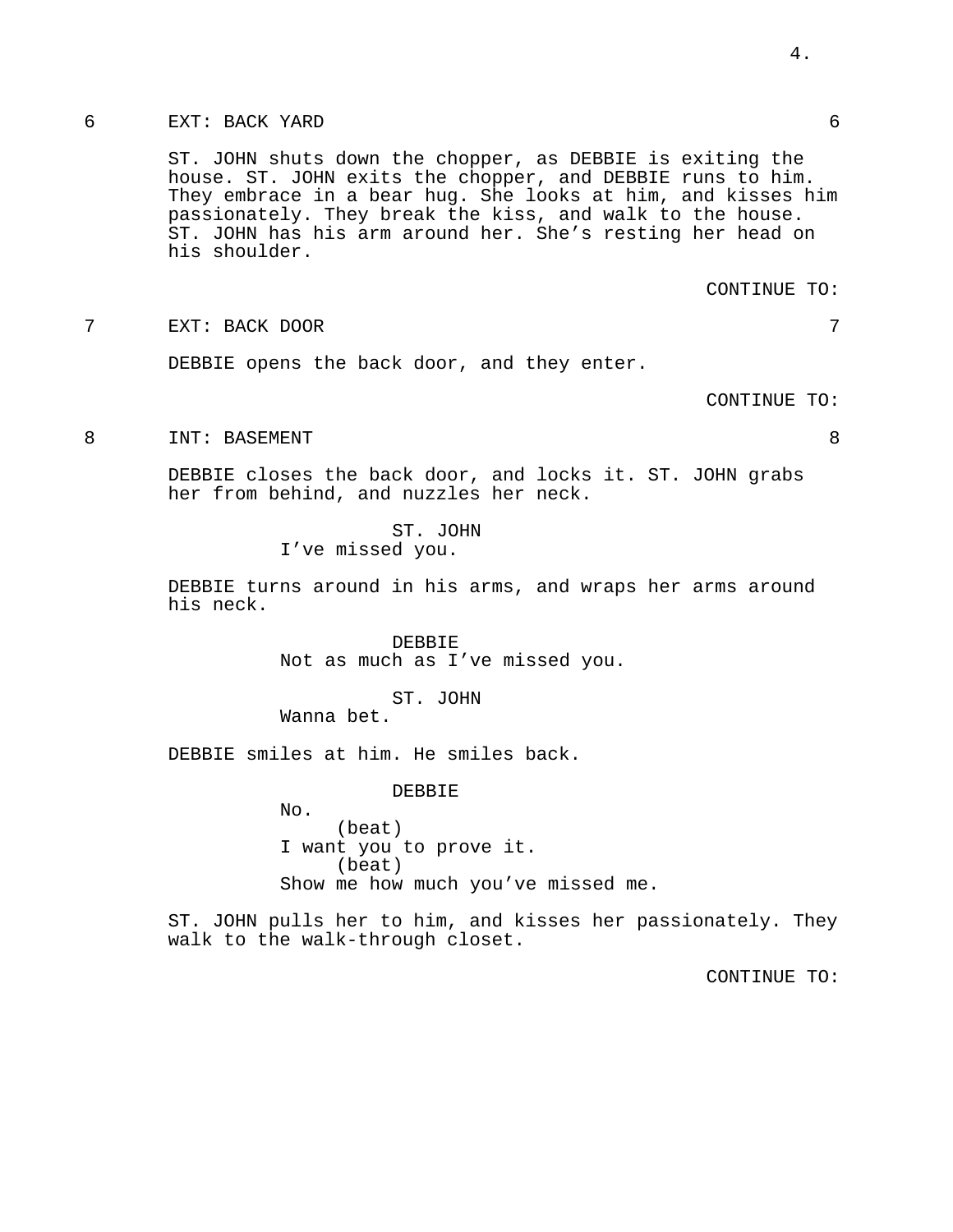## 9 INT: WALK-THROUGH CLOSET 9

They reach the closet, and ST. JOHN releases her. She takes his hand in hers and leads him through the closet, to her room.

CONTINUE TO:

#### 10 INT: BEDROOM 10

They enter the room. She turns to him, then removes her necklace, and ID bracelet. He removes his ID bracelet and ring. He then takes her in his arms, and undoes the zipper on her dress. The dress falls to the floor. He kisses her lips, as she steps out of her dress. She starts undoing the buttons on his shirt, as he undoes the clasps on her bra. She helps him remove her bra, while he helps her remove his shirt. Once his shirt, and her bra, are off, he pulls her close. Then they fall on to the bed. He's on top. He removes his jeans, while covering her upper body with kisses. She gasps his name. In a few moments, they are both completely naked. They make love, slowly, enjoying the pleasure of each moment. Trying to make it last forever. He caresses her body, nuzzles her neck, and suckles her breasts. She covers his neck, throat, and chest with kisses. While nuzzling his neck, she has an impulse to do something she's always wanted to do, but never had the courage. The temptation to do it is at this moment really high. And when the moment is right she goes for it. She gives him a love bite on the neck. Well actually it's just a strong kiss. So strong, in fact, that she actually succeeds in bringing the blood to the surface. He rolls her over, and she lets go of his neck. He enters her, and she gasps his name. He brings her lips to his and kisses her passionately. Her hands are on his back. He removes them, and pins them to the bed, as he rides her. He releases her from the kiss, and she gasps his name. He keeps his head buried in her neck, and her arms pinned to the bed. She tries gasping his name again, but she finds herself unable to talk. They've never been this intense before. This has been the most satisfying experience, they've ever shared. He rides her, and she manages to get his name out a few more times. After what seems like forever, he releases her arms. They automatically go around his neck. She knows he is about to withdraw, but doesn't want him to. She rolls over, and looks him in the eye.

## DEBBIE

Not yet.

She kisses him, and presses her body firmly against his. He remains inside, and doesn't withdraw. They kiss for about five minutes. Then, he withdraws. She looks down at him, rolls to the side, and rests her head on his chest. She sees

5.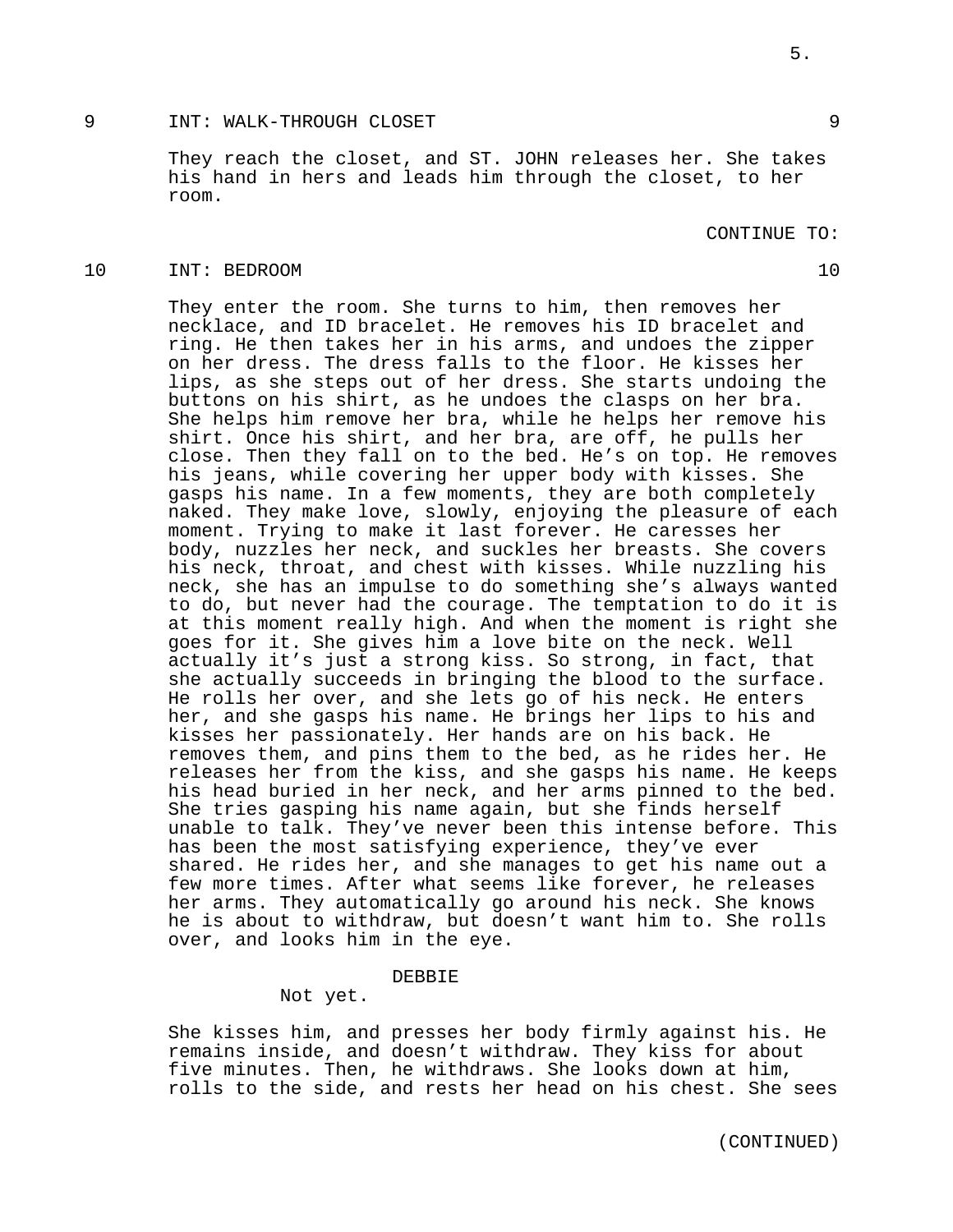the clock. It reads 12:30am. ST. JOHN is running his fingers through her hair. DEBBIE (mutter in surprise) 12:30! ST. JOHN What did you say? DEBBIE (look at him) Just commenting on the time. It's 12:30. ST. JOHN (raise eyebrow) So? DEBBIE I only thought it seemed like forever, but... ST. JOHN (beat) But what? DEBBIE It was almost two hours! ST. JOHN So? DEBBIE So... We've never... I've never... lasted that long before. ST. JOHN (smile) I said I missed you. DEBBIE You know what the really surprising part is though? ST. JOHN No, what? DEBBIE (roll back on top of him) I could do it all again. (beat) In fact...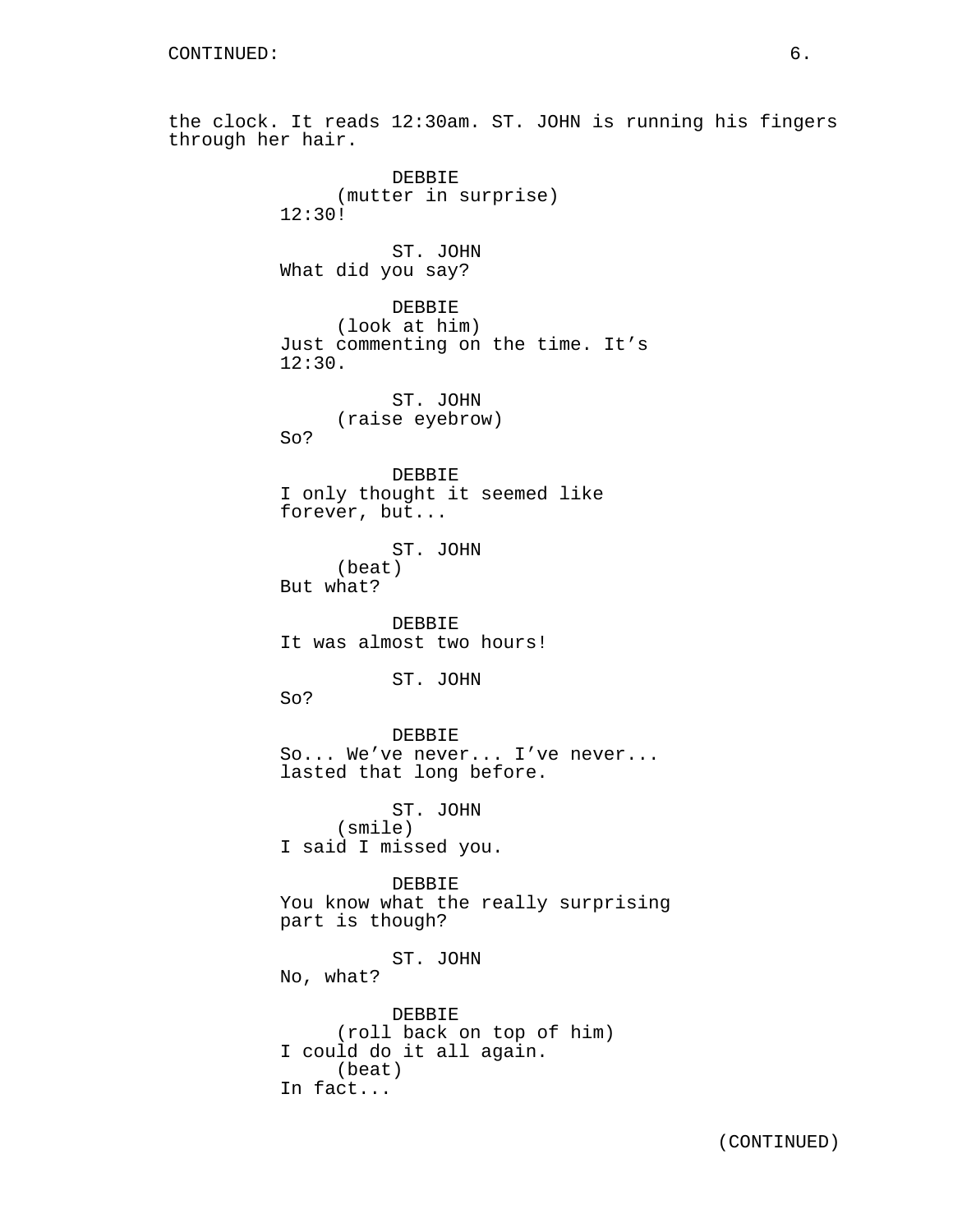She starts kissing his chest, throat, and neck.

ST. JOHN Right now? DEBBIE (kiss his neck, left) Yes (kiss his neck, center) Right... (kiss his neck, right) ...now... (kiss his neck, center) Unless... (kiss his neck, left) ...you're not... (kiss his neck, center) up for it?

ST. JOHN grabs her hair in his hands, pulls her head up from his neck. He brings her lips to his, and kisses her passionately. She stays on top this time, as he enters her, and makes love to her.

CUT TO:

#### **FRIDAY JANUARY 8th 1993**

11 INT: BEDROOM (6:00AM) 11

ST. JOHN and DEBBIE are both asleep. DUSTY enters, jumps up on the bed, and wakes them both up. DEBBIE looks at the clock. It reads: 6:00am. ST. JOHN turns to DUSTY.

> ST. JOHN Dusty, get down.

DUSTY looks at him, then gets down.

DEBBIE We better get up if we still plan to leave by 7:00.

ST. JOHN Yeh, I guess so.

DEBBIE is getting up, when ST. JOHN grabs her. He pulls her to him.

> ST. JOHN Don't I get a good morning kiss.

DEBBIE smiles at him, and kisses him. DUSTY exits the room.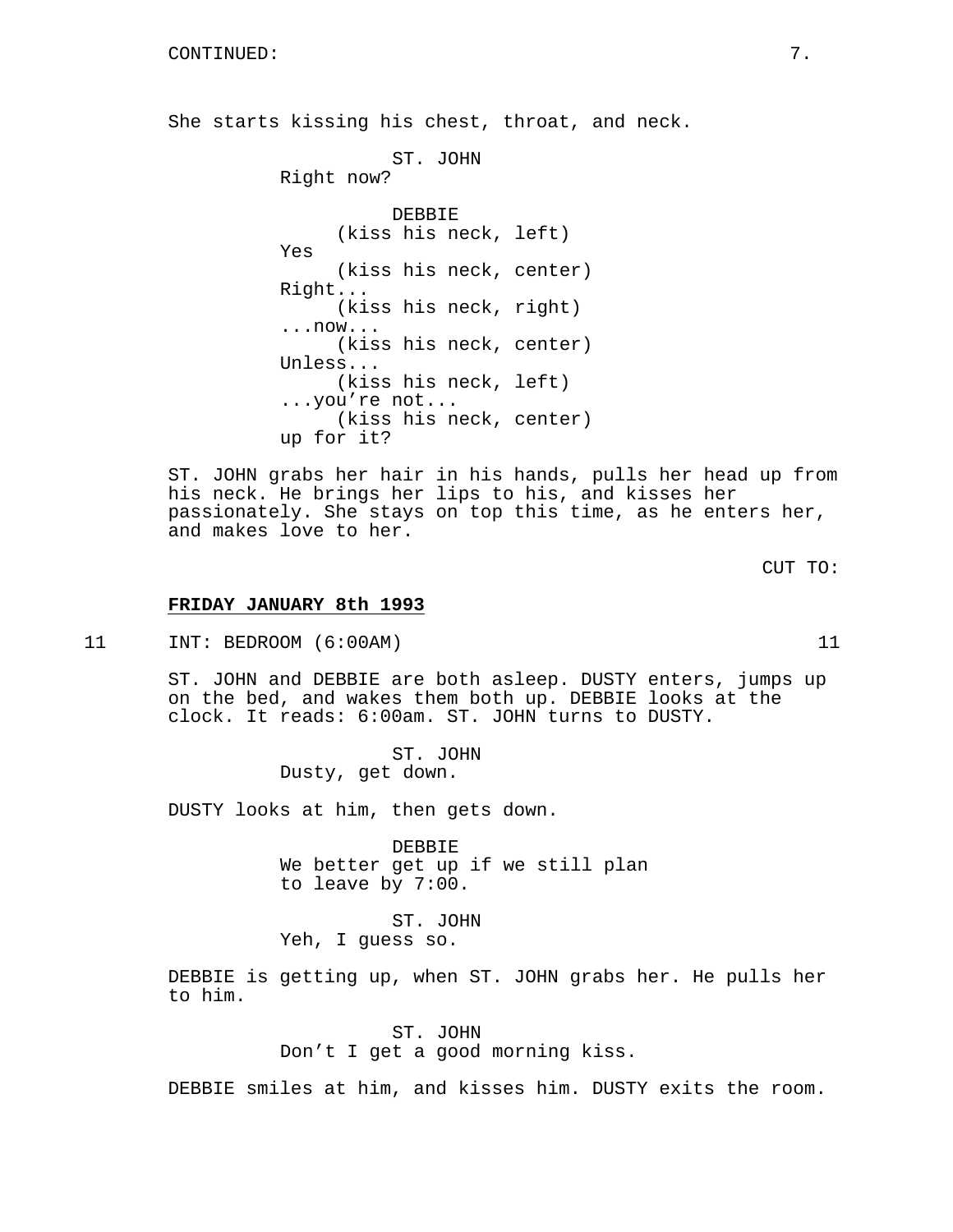CUT TO:

12 INT: KITCHEN (6:55AM) 12

ST. JOHN and DEBBIE, are sitting at the table, having a cup of tea. The phone rings. They exchange a look. DEBBIE checks the CALL DISPLAY, to see who is calling.

> DEBBIE It's okay, it's only my sister.

DEBBIE answers the phone.

DEBBIE

Hello.

BRENDA (VO) I didn't think you'd be up!

DEBBIE Then why'd you call?

BRENDA (VO) To let you know that they're leaving now, and should be home in about 3 hours.

DEBBIE Well, I won't be here then.

BRENDA (VO)

Where...

DEBBIE Away for the weekend, with St. John.

BRENDA (VO) I see. I suppose you're just waiting for him then.

**DEBBIE** No. He's here.

BRENDA (VO) When are you...

DEBBIE As soon as I hang up this phone.

BRENDA (VO) I'll let you go then. Bye.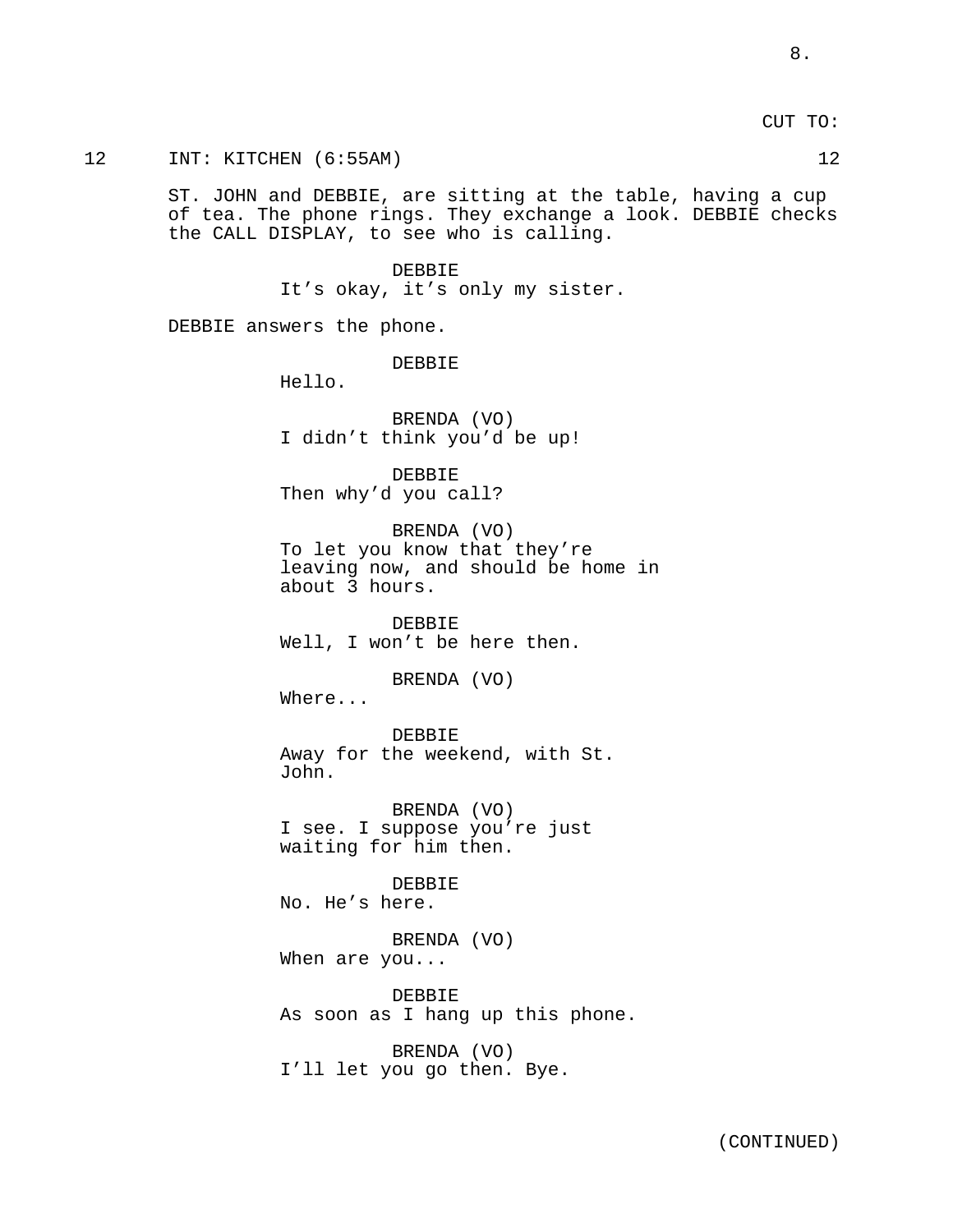#### DEBBIE

Bye.

DEBBIE hangs up the phone. They bring their cups to the sink, wash them, and then put them away. Then, they grab their jackets, and exit via the side door.

CONTINUE TO:

13 EXT: HOUSE - SIDE DOOR - DRIVEWAY 13

They are exiting the house.

DEBBIE We're not forgetting anything are we?

ST. JOHN I don't think so.

DEBBIE goes to close the door, and DUSTY is standing at the top of the stairs, looking at her.

#### DEBBIE

Bye Dusty.

ST. JOHN Bye Dusty.

DEBBIE closes door, and locks it. ST. JOHN opens the gate, and they enter the back yard.

CONTINUE TO:

14 EXT: BACK YARD 14

ST. JOHN closes the gate, and they walk down the stairs, to the patio. Then they walk down the next set of stairs. They walk through the yard to the chopper.

CONTINUE TO:

15 EXT: CHOPPER 15

They enter the chopper.

CONTINUE TO: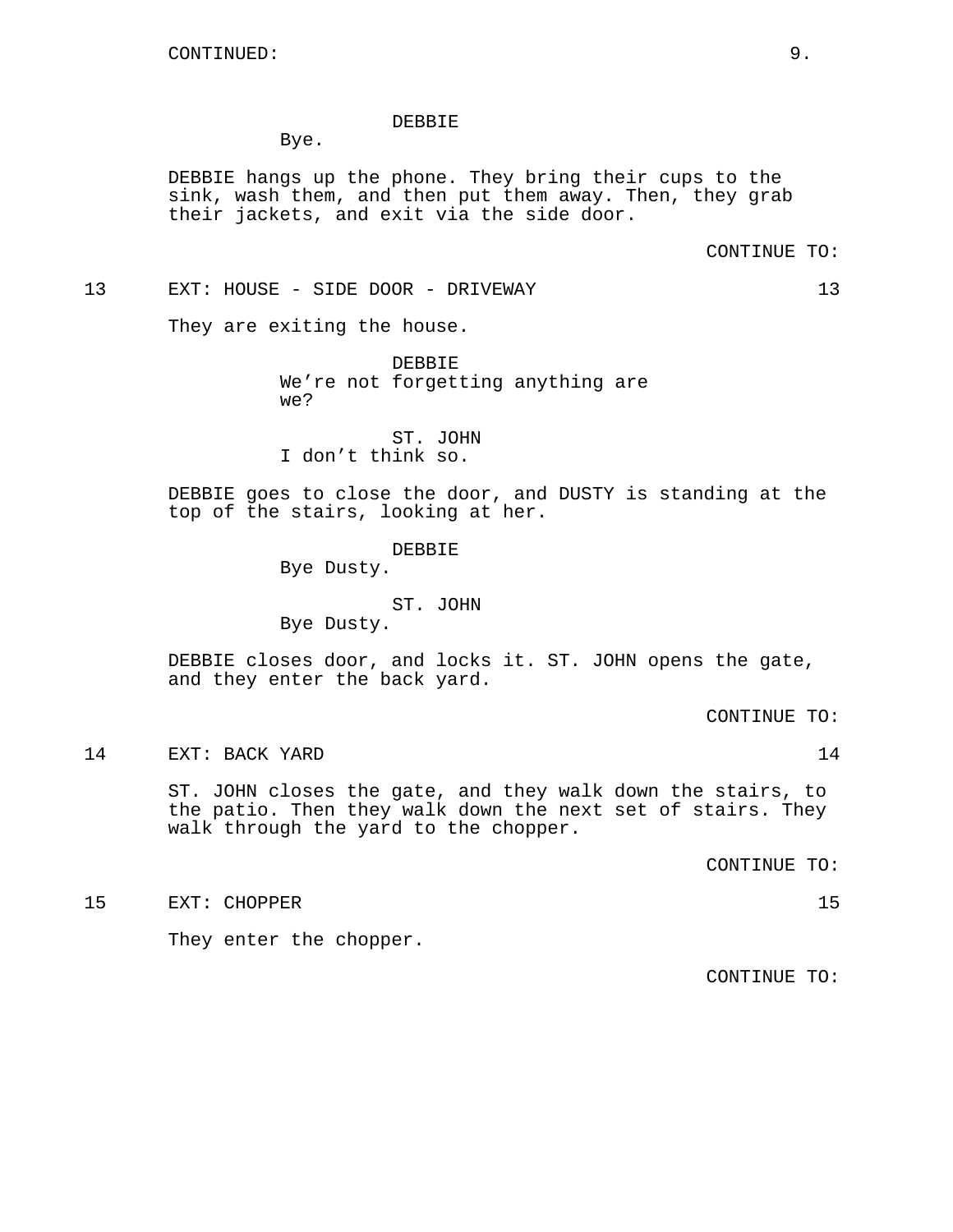#### 16 INT: CHOPPER 16

ST. JOHN starts up the chopper, and they lift off.

CONTINUE TO:

17 EXT: CHOPPER 17

The chopper flies off to Stringfellow's Cabin, which is in the mountains, somewhere in Utah.

JUMP TO:

# 18 EXT: STRINGFELLOW'S CABIN (12:30PM MST) 18

The chopper lands, and ST. JOHN shuts it down. ST. JOHN and DEBBIE, exit the chopper, and take their bags out of the baggage compartment. Then they walk to the cabin.

#### CONTINUE TO:

19 INT: CABIN 19

ST. JOHN opens the door, and they enter. ST. JOHN takes DEBBIE's bag from her.

> ST. JOHN I'm gonna put these bags in the bedroom.

DEBBIE I'll make some sandwiches, and we can have a picnic by the lake.

ST. JOHN (smile) Sounds good. Be right back.

DEBBIE

Okay.

DEBBIE heads to the kitchen, and ST. JOHN heads to the bedroom.

JUMP TO:

20 EXT: BY THE LAKE (2:00PM) 20

ST. JOHN and DEBBIE are sitting on a blanket, under a tree. They have just finished lunch.

(CONTINUED)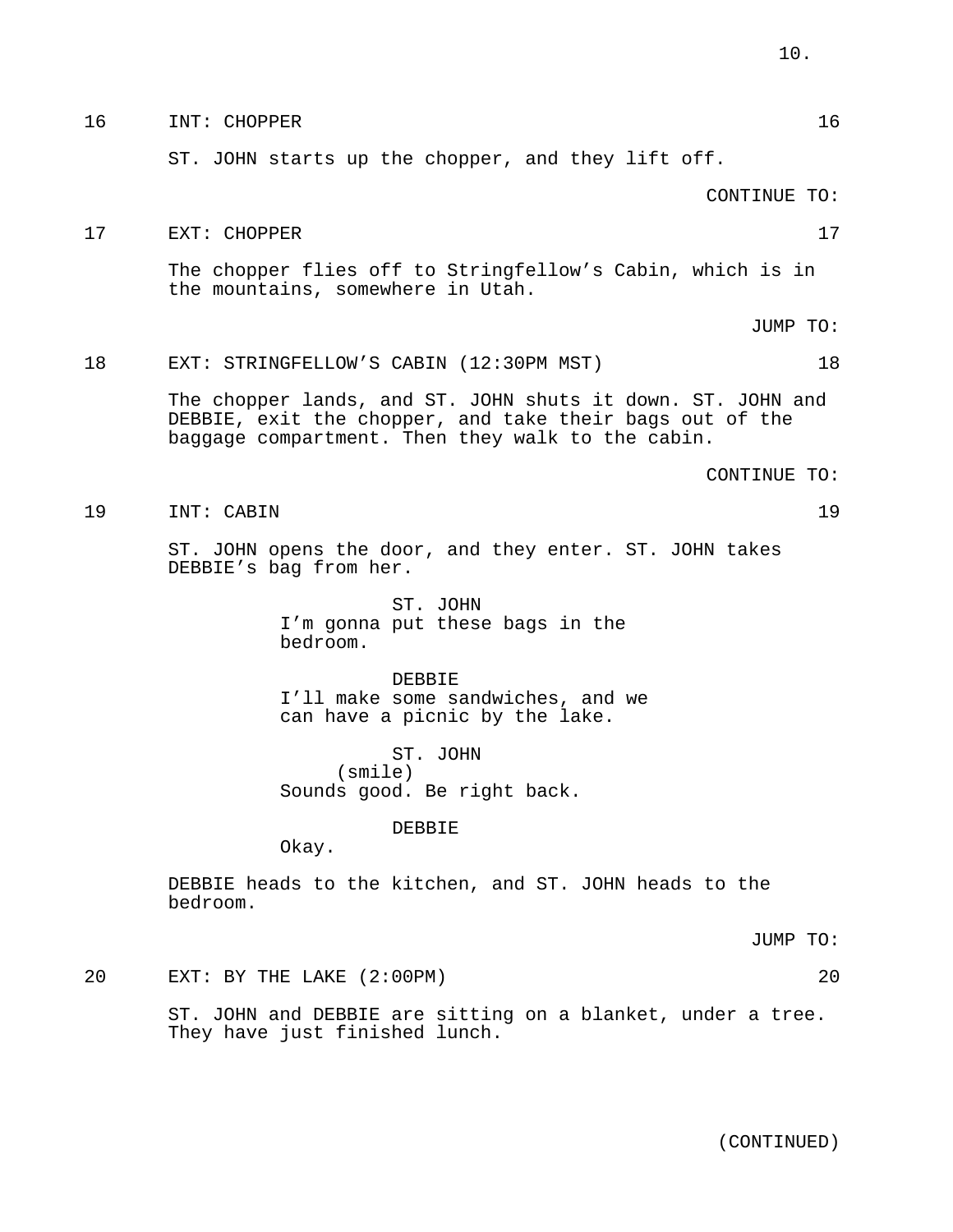DEBBIE I can't believe how warm it is here. Considering it's January. ST. JOHN You call this warm? DEBBIE Compared to Toronto, right now? Yes, this is warm. Toronto will probably get weather like this in April. If we're lucky. (turn to him) In fact... ST. JOHN What? DEBBIE Let's go for a swim. ST. JOHN (raise eyebrow) Are you serious? DEBBIE (rise) Yes. ST. JOHN I didn't bring a bathing suit. DEBBIE (smile) Who said anything about a bathing suit? DEBBIE removes her shoes and her socks. ST. JOHN The water is probably freezing! DEBBIE We'll keep each other warm. ST. JOHN You're crazy, you know that. DEBBIE (smile) Crazy for you. DEBBIE's shirt and jeans are off. She is still wearing her under garments. ST. JOHN is just looking at her.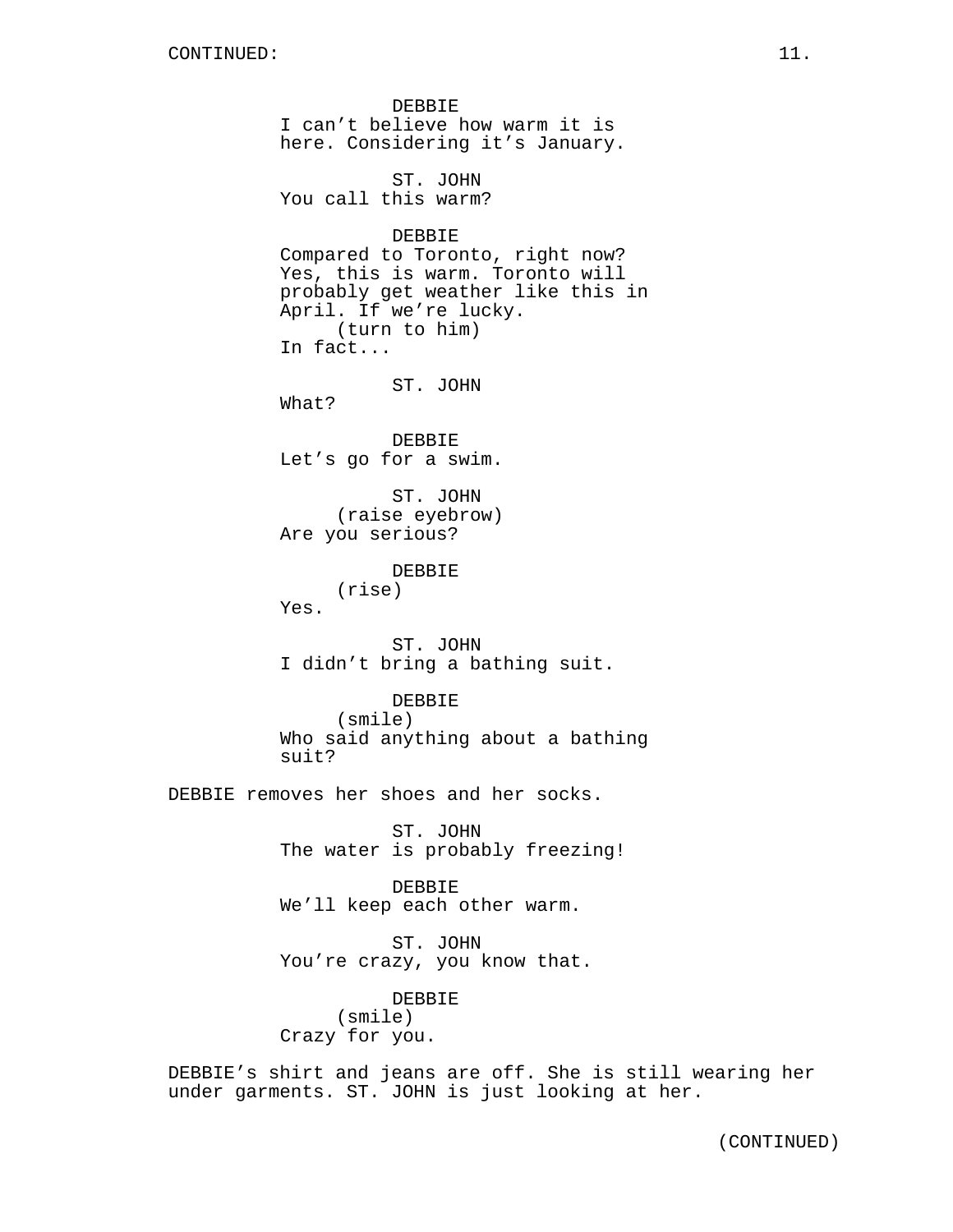# DEBBIE Come on. Or are you chicken?

ST. JOHN raises his eyebrow. He gets up, and removes his shoes, socks, and jeans. As he's undoing his shirt, DEBBIE looks at lake, then at him.

# DEBBIE Race you to the lake.

DEBBIE runs. ST. JOHN shakes his head from side to side, and runs after her, removing his shirt as he runs. They enter the lake together. DEBBIE turns to ST. JOHN.

> **DEBBIE** You call this freezing? (beat) This isn't freezing, it's nice.

She splashes him with water, and he splashes her back. They have a water fight, until he catches her. He grabs her, and kisses her. She wraps her arms around him, and he runs his hands down her sides, and removes her underwear. Then he removes his. He kisses her neck, as he undoes the clasps on her bra. She removes her arms from his neck, and slides out of her bra. He then pulls her to him. She wraps her arms around his neck, and kisses him passionately. Standing in the water, they make love.

JUMP TO:

21 INT: CABIN (5:00PM) 21

ST. JOHN and DEBBIE are sitting on the floor, in front of a fire. DEBBIE notices a picture on the mantel. The picture is of two men. It's taken outside SANTINI AIR, beside a SANTINI AIR chopper.

> DEBBIE Who's in the picture?

ST. JOHN (point to String) That's my older brother Stringfellow. (beat) And that's... (point to Dom) Dominic Santini. When our parents died, Dom took String's and me in. He raised us. (beat) He's also the founder of Santini Air, and Jo's uncle.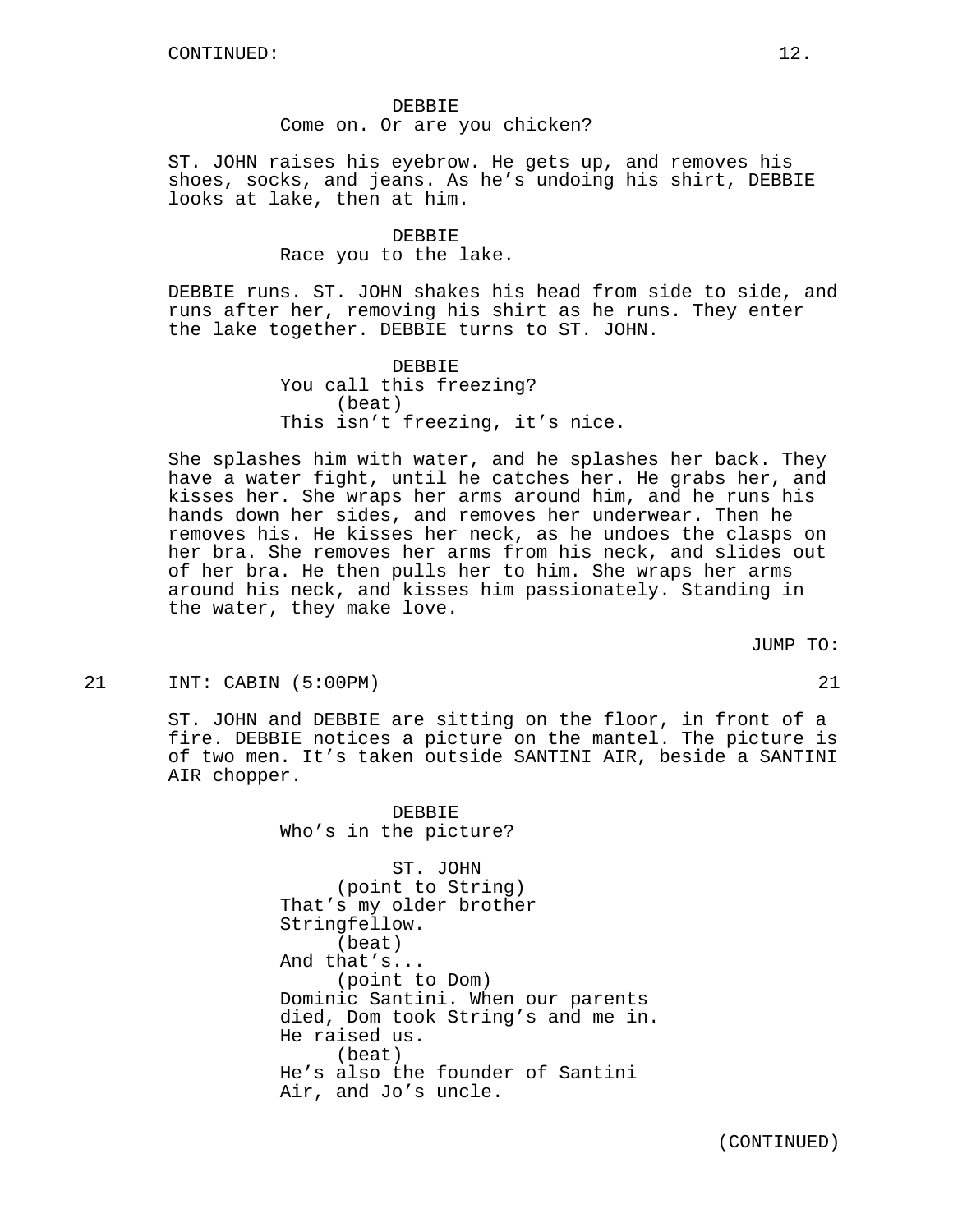ST. JOHN stares at the photo.

DEBBIE Where are they now? ST. JOHN (softly) Dead. DEBBIE I'm sorry, I... ST. JOHN I'm just glad I got the chance to say good bye before he died.

DEBBIE wraps her arms around him, and brings his head to her chest.

JUMP TO:

22 EXT: CABIN (9:00PM) 22

ST. JOHN and DEBBIE, are outside, on the porch. They are looking at the stars. ST. JOHN is holding her from behind. His head is resting on her shoulder. She is leaning on him.

> DEBBIE Look at all those stars up there. (beat) It really makes you wonder.

ST. JOHN Wonder what?

DEBBIE If there are other planets out there with intelligent life on them. (beat) Maybe out there somewhere, other beings are standing on their front porches, looking up at their stars, wondering the same thing.

ST. JOHN Who knows... (beat) If NASA ever gets around to launching a manned deep space probe, it probably won't be in our life time.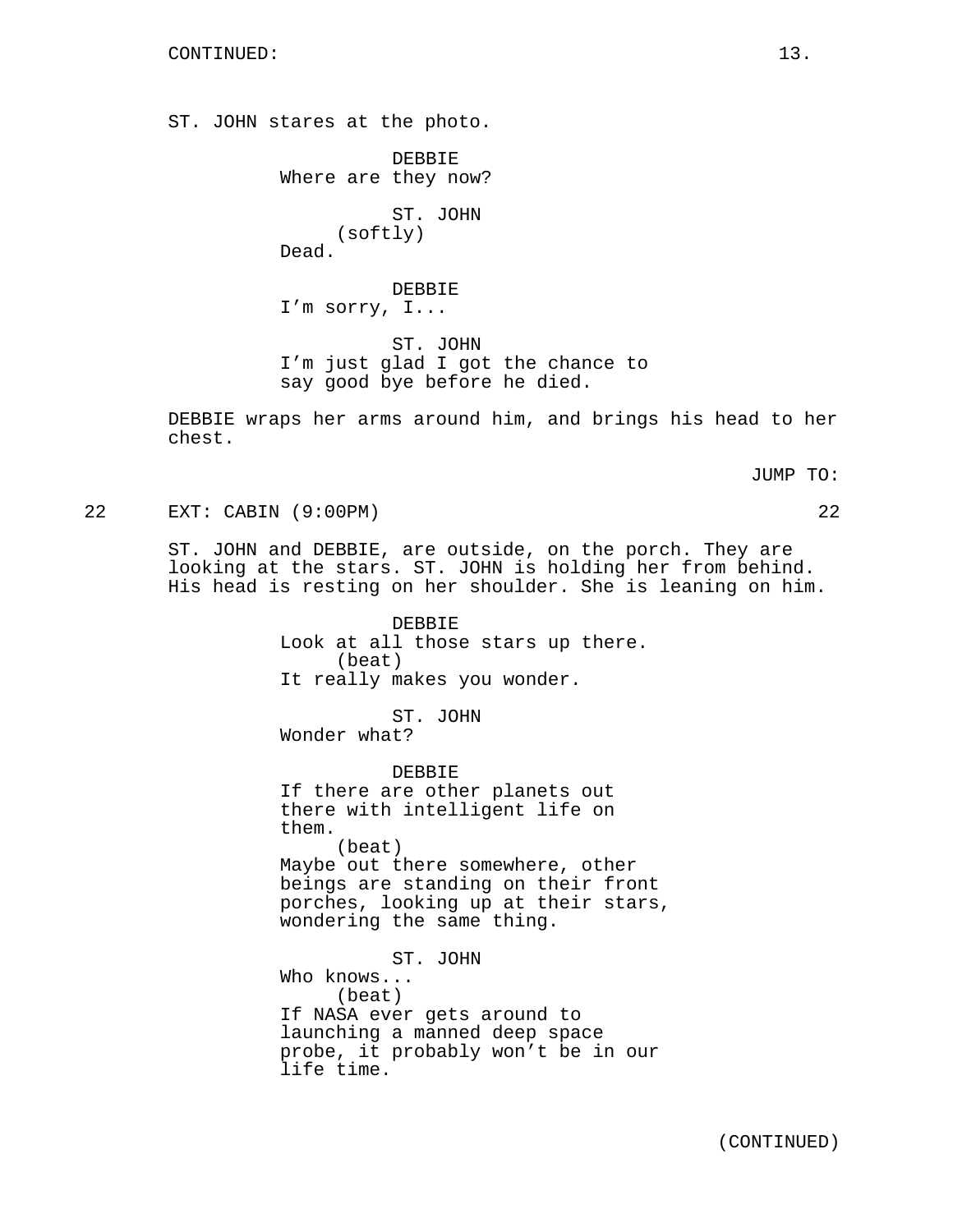DEBBIE Wouldn't it be great though. To actually go sailing through the stars?

ST. JOHN (quote Star Trek) Seeking out new life and new civilizations. Boldly going where no one has gone before.

DEBBIE

I'm serious, Stj.

He nuzzles her neck, as she looks up at the stars, and points to a constellation.

> DEBBIE Look, there's Orion.

ST. JOHN kisses her neck. DEBBIE points to another constellation.

## DEBBIE

And...

ST. JOHN kisses her neck again, and slides his arms down her sides.

> DEBBIE ...there's... the...

ST. JOHN runs his hands up her shirt, and kisses her neck again.

> DEBBIE ...Big... Dipper...

ST. JOHN grabs her breasts, and fondles them. She gasps.

DEBBIE

...and...

DEBBIE can't take it anymore.

DEBBIE

Stj.

ST. JOHN stops kissing her neck, and looks at her.

ST. JOHN

Yes.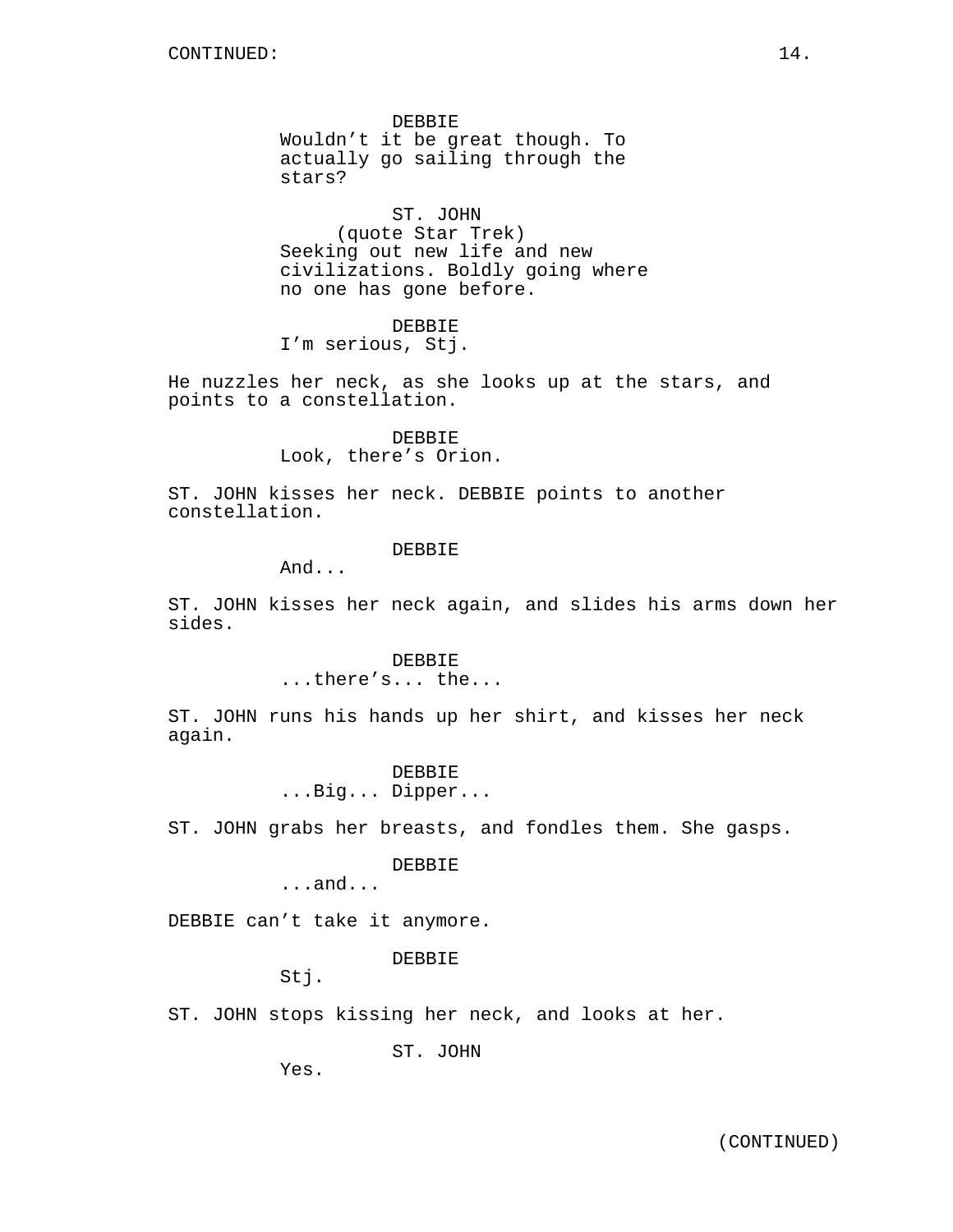#### DEBBIE

Kiss me.

ST. JOHN kisses her firmly, and passionately. He releases her breasts, so she can turn in his arms. She turns, and wraps her arms around his neck. He pulls her close to him, his arms still under her shirt. DEBBIE breaks the kiss, and looks at him.

> DEBBIE I want you. Take me inside and make love to me.

ST. JOHN kisses her once more. They break the kiss. He takes her hand in his, and enters the cabin.

CONTINUE TO:

#### 23 INT: CABIN 23

They enter. ST. JOHN closes the door. They walk through the cabin, to the bedroom. They enter the bedroom, and ST. JOHN closes the door.

JUMP TO:

#### **SATURDAY JANUARY 9th 1993**

24 INT: BEDROOM (11:30AM) 24

ST. JOHN and DEBBIE, are getting dressed. Once dressed, they exit bedroom.

CONTINUE TO:

25 INT: MAIN ROOM 25

They enter the kitchen. DEBBIE makes the tea, and ST. JOHN sits at the table. DEBBIE brings the tea to the table. They drink their tea, and talk.

> DEBBIE What do you want to do today?

ST. JOHN I was thinking, that maybe we could go for a hike, through the woods.

DEBBIE Sounds like fun. (beat) We could even bring a picnic lunch.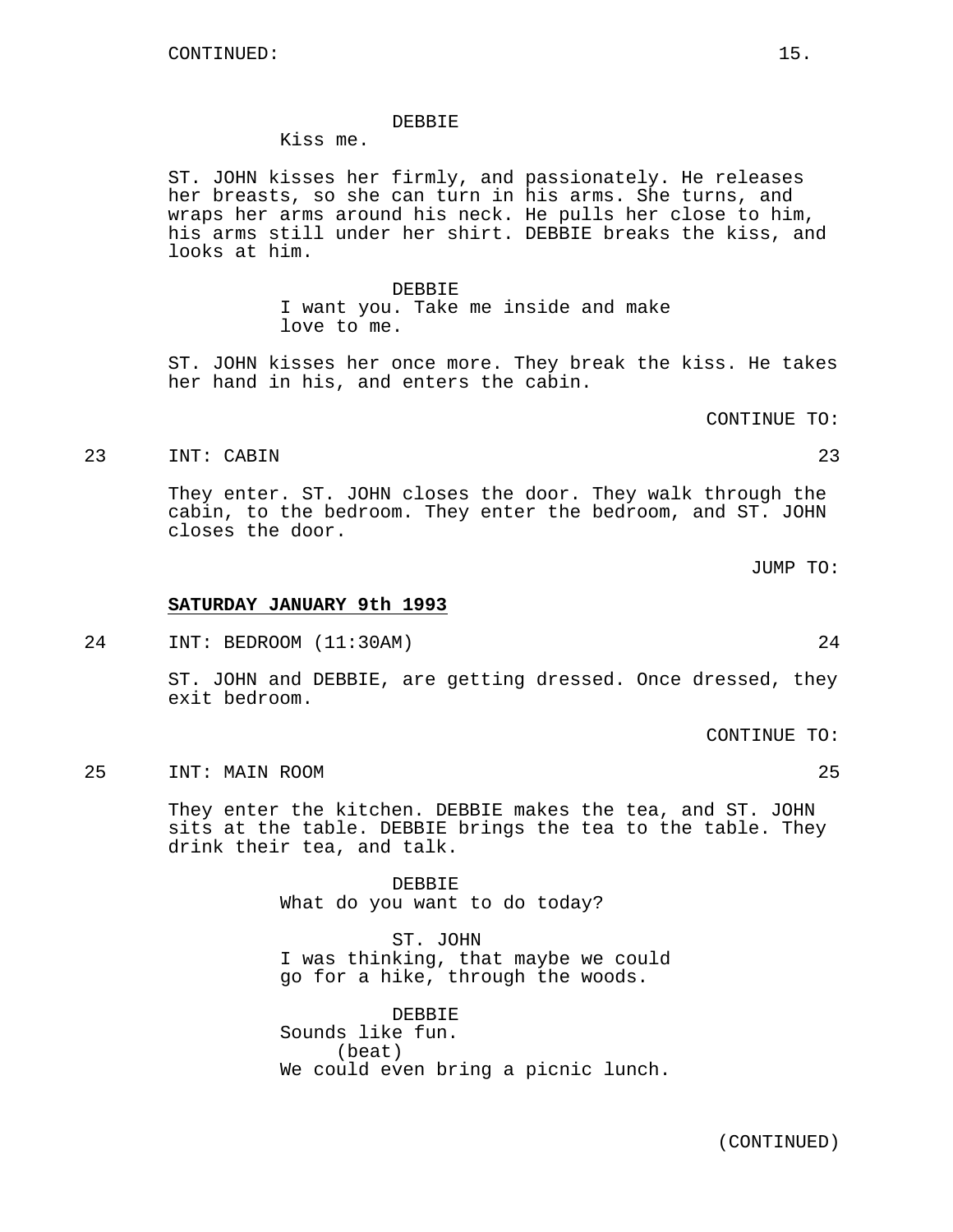|           | ST. JOHN |  |
|-----------|----------|--|
| We could. |          |  |

CUT TO:

26 INT: SANTINI AIR - OFFICE (1:00PM) 26

Nope.

MIKE is sitting at the desk. JO is leaning on the desk. JASON is standing in front of them.

> JASON You guys have no idea where he is?

> > JO

MIKE Not a clue.

JASON He never said where he was going?

JO

Nope.

MIKE All I know, is that he went somewhere with Deb. He said he'd be back on Monday.

JASON Couldn't we use Airwolf to...

MIKE opens the desk drawer and takes out ST. JOHN's watch.

MIKE He thought of that.

JO He really doesn't want to be found.

JASON

But...

MIKE Look, it's just a simple test, isn't it?

JASON

Yes.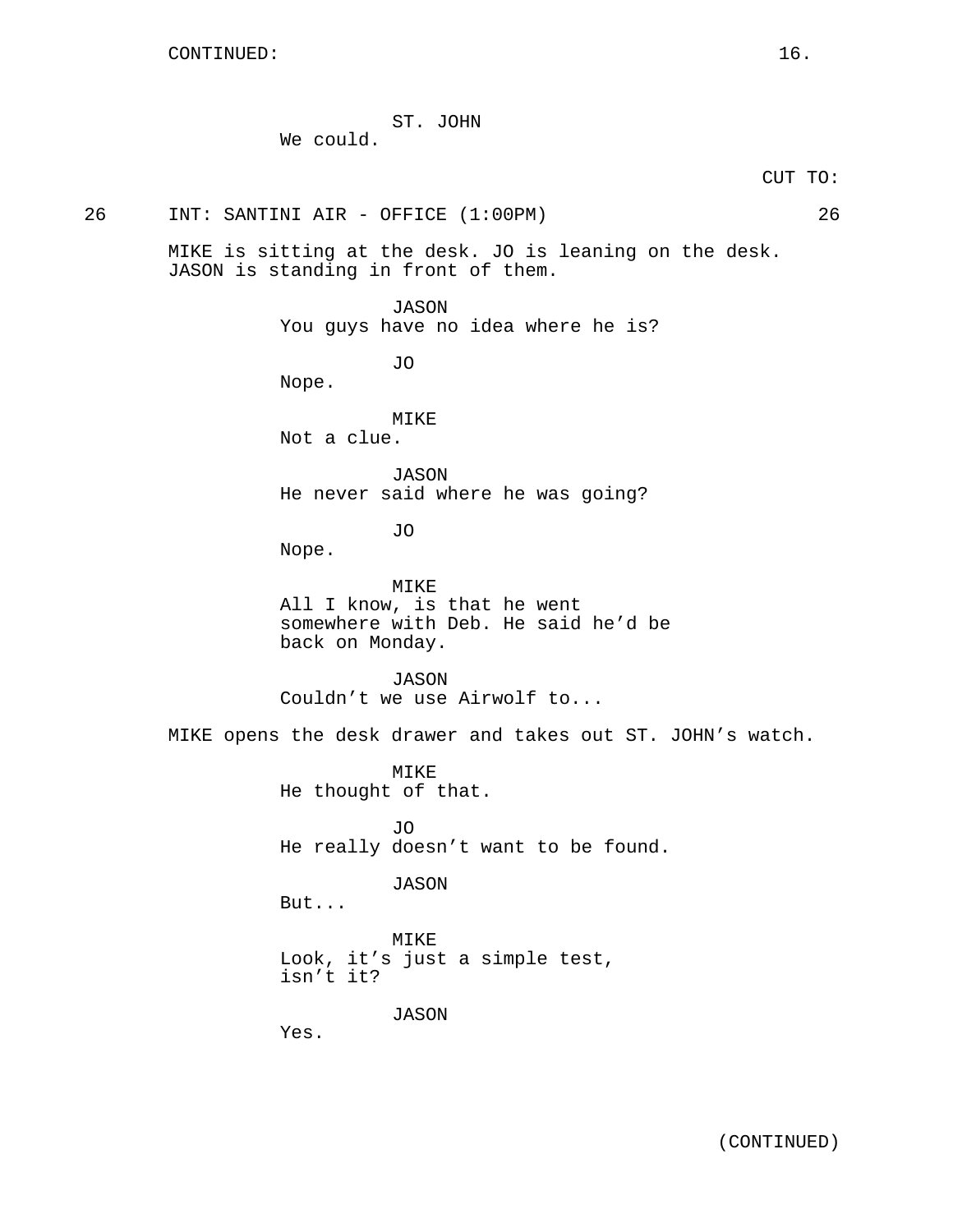MIKE It's nothing major. Jo and I can do it.

JASON I... You're right. Let's go.

They exit office.

CUT TO:

27 EXT: WOODS - CLEARING - OVERLOOKING THE CABIN (2:30PM) 27

ST. JOHN and DEBBIE, are on a blanket. DEBBIE is sitting, with her legs stretched out in front of her. ST. JOHN is lying down, with his head in her lap. She's running her fingers through his hair. He is chewing on a blade of grass.

> DEBBIE It's so peaceful and quiet up here. (beat) I wish I could stay here, with you, forever.

ST. JOHN Maybe one day we will.

He rises, and taking her head in his hand, brings her lips to his. He kisses her. She wraps her arms around his neck, then leans back, taking him with her. She is now lying down on the blanket. He positions himself on top of her, and, breaks the kiss. He nuzzles her neck, kissing it, while he runs his arms down her side. He starts kissing her throat, as his hands run up her sides, from inside her shirt. She gasps his name.

CUT TO:

28 INT: AIRWOLF (4:00PM) 28

MIKE is in the front, and JO is in the back. The monitor displays "TEST COMPLETE."

> MIKE So, how'd we do Jason?

JASON (VO) Perfect, as usual. Now bring her home guys.

MIKE If you say so. Wolf out. (to Jo) (MORE)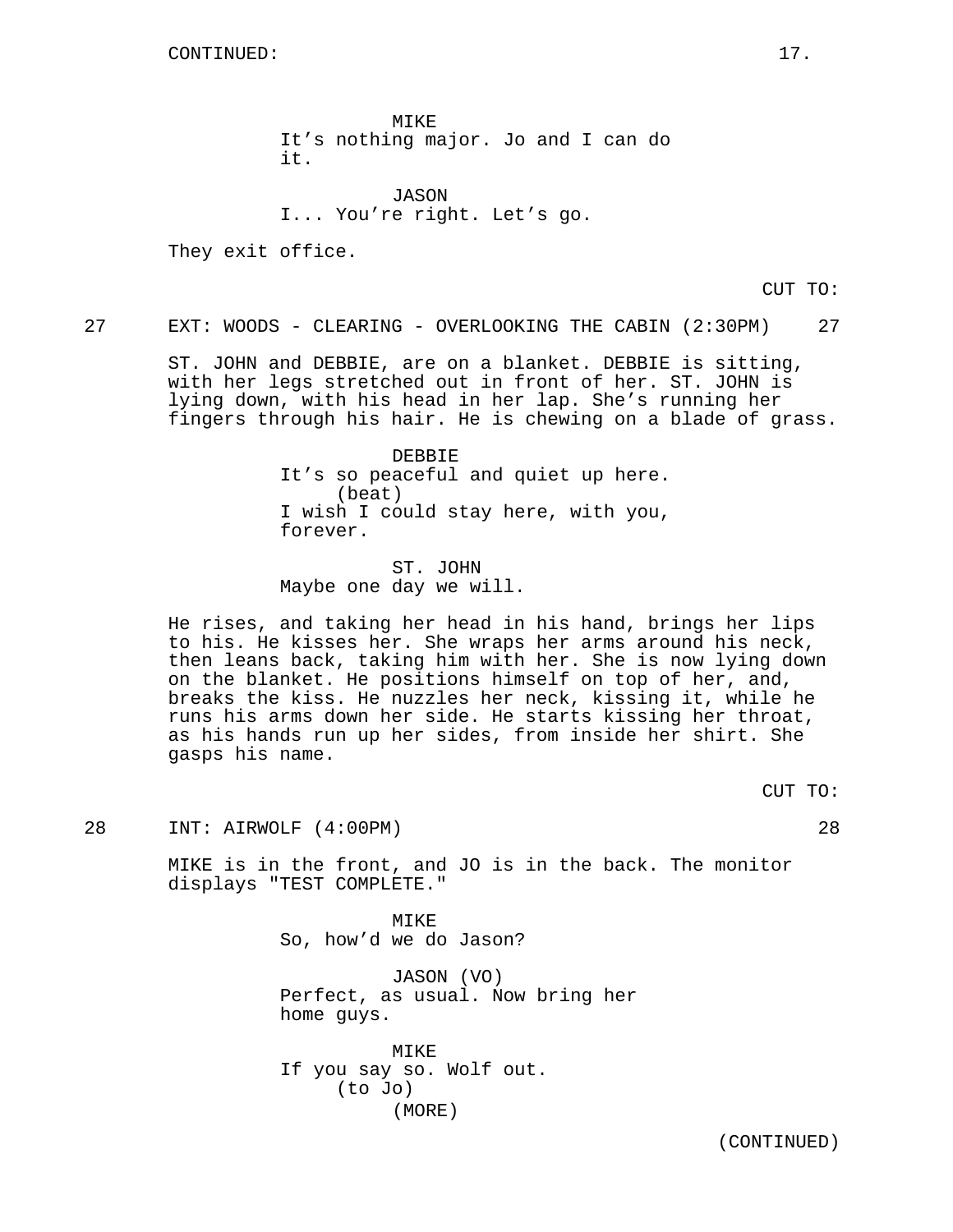MIKE (cont'd) I really hate these things.

JO We all hate these things, Mike. But they go with the job.

MIKE Speaking of the job... (beat) How's Frank?

29 EXT: AIRWOLF 29

Airwolf flies to the Lair.

CUT TO:

30 INT: CABIN (5:30PM) 30

ST. JOHN and DEBBIE enter, laughing. ST. JOHN closes the door. They walk over to, and fall on, the couch. DEBBIE glances at the clock. It reads 5:30pm.

> DEBBIE I didn't think we were gone that long.

ST. JOHN Well, you know what they say. Time flies when...

DEBBIE / ST. JOHN ...you're having fun.

DEBBIE Yeh, I know. (beat) You know what I feel like doing?

ST. JOHN (make a playful grab for her) I could guess.

DEBBIE

Dancing.

ST. JOHN (raise eyebrow) Dancing?

PAN TO: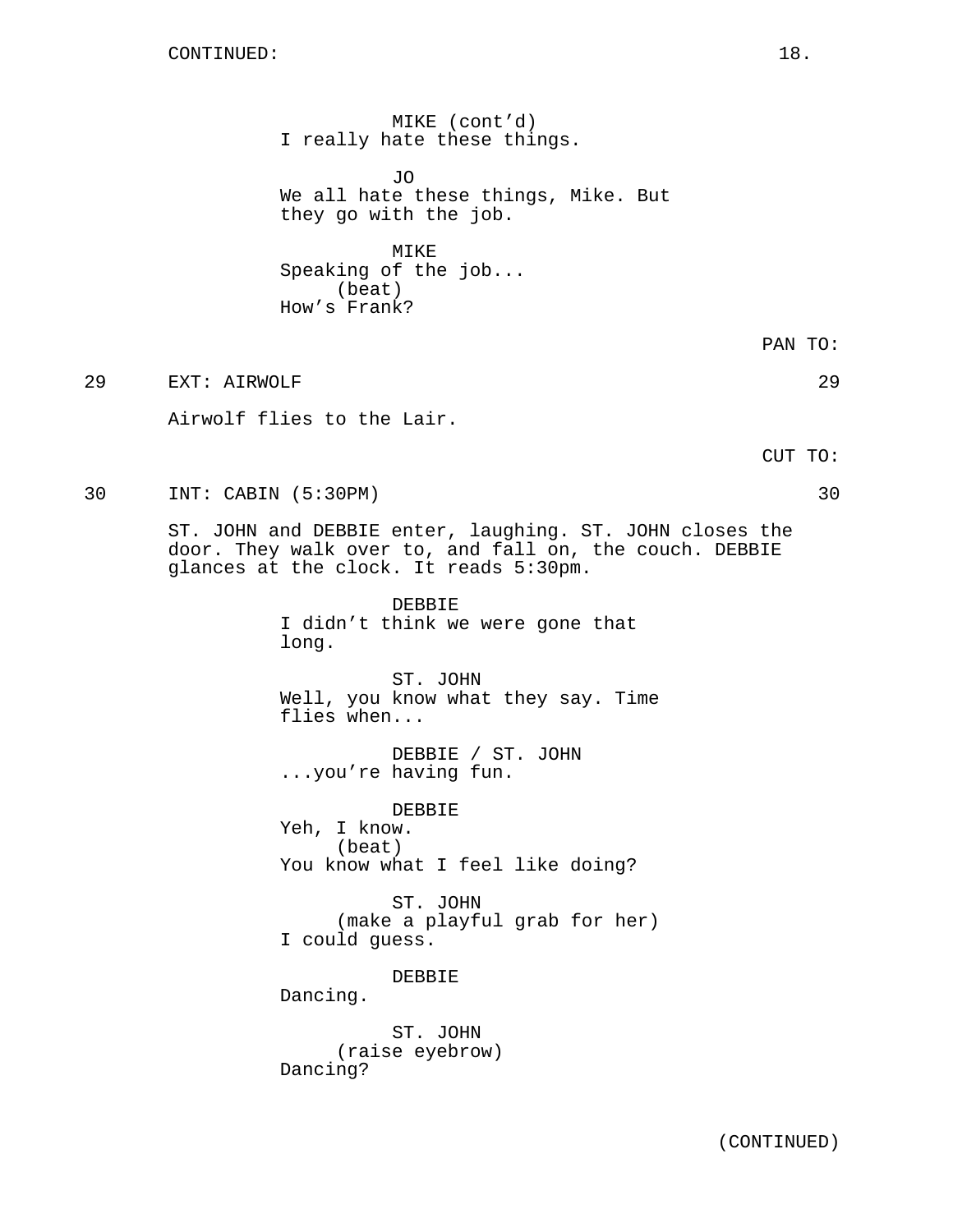DEBBIE Yeh, dancing. Is there a stereo in here?

ST. JOHN (point) Over there, in the cabinet.

DEBBIE rises from the couch, and goes over to the cabinet. ST. JOHN decides to light a fire, while DEBBIE is searching through String's Record and Cassette collection. She is trying to find something soft and romantic. ST. JOHN gets the fire going, as DEBBIE finds an LP and puts it on. (All the Way -- By: Frank Sinatra) DEBBIE walks over to ST. JOHN and, stopping in front of him, offers him her hand. He takes it, and pulls her close. They dance. As the song ends, DEBBIE raises her head from his shoulder, and kisses his neck. ST. JOHN nuzzles her neck, then brings his lips to hers. He kisses her. It's a soft, long, lingering, kiss. The kiss lasts to the end of this song, and the start of the next one. (Are You Lonesome Tonight -- By: Elvis ) She breaks the kiss, and looks at him. She takes his hands in hers, and walks to the couch. She lets go of his hands, and lies on the couch. He looks at her, then joins her. He lies on top of her, and kisses her.

CUT TO:

### **SUNDAY JANUARY 10th 1993**

Morning.

31 INT: BEDROOM (5:00AM) 31

ST. JOHN and DEBBIE, are asleep. ST. JOHN wakes up first, and looks at her, sleeping. Then, he kisses her neck. She wakes up. She turns to him.

> DEBBIE Good morning.

> > ST. JOHN

He kisses her.

DEBBIE I wish we didn't have to go back today.

ST. JOHN You know what they say. All good things...

(CONTINUED)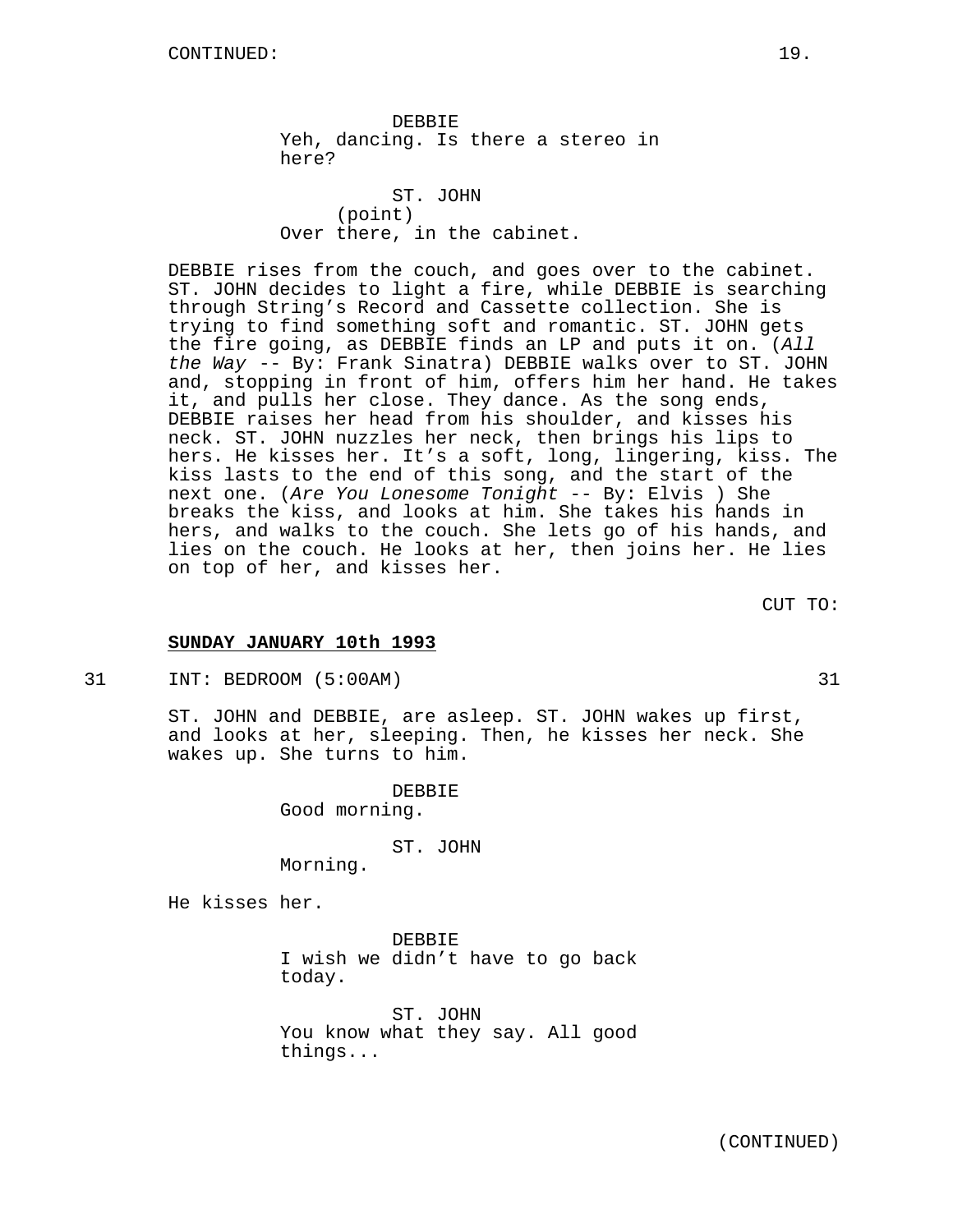CONTINUED: 20.

DEBBIE / ST. JOHN ...must come to an end.

DEBBIE

I know.

ST. JOHN There's always next weekend.

He kisses her.

### DEBBIE

And the next weekend.

She kisses him. He pulls her to him, then rolls her on her back.

JUMP TO:

32 EXT: CABIN (6:00AM) 32

ST. JOHN and DEBBIE, carry their bags to the chopper.

CONTINUE TO:

33 EXT: CHOPPER 33

ST. JOHN opens the baggage compartment and puts their bags in it. Then he closes the compartment, and they enter the chopper.

CONTINUE TO:

34 INT: CHOPPER 34

They put on their headphones, and ST. JOHN starts up the chopper.

CONTINUE TO:

35 EXT: CHOPPER 35 They lift off and fly to DEBBIE's.

JUMP TO:

36 EXT: DEBBIE'S - BACK YARD (4:00PM EST) 36 The chopper lands. They exit the chopper.

CONTINUE TO: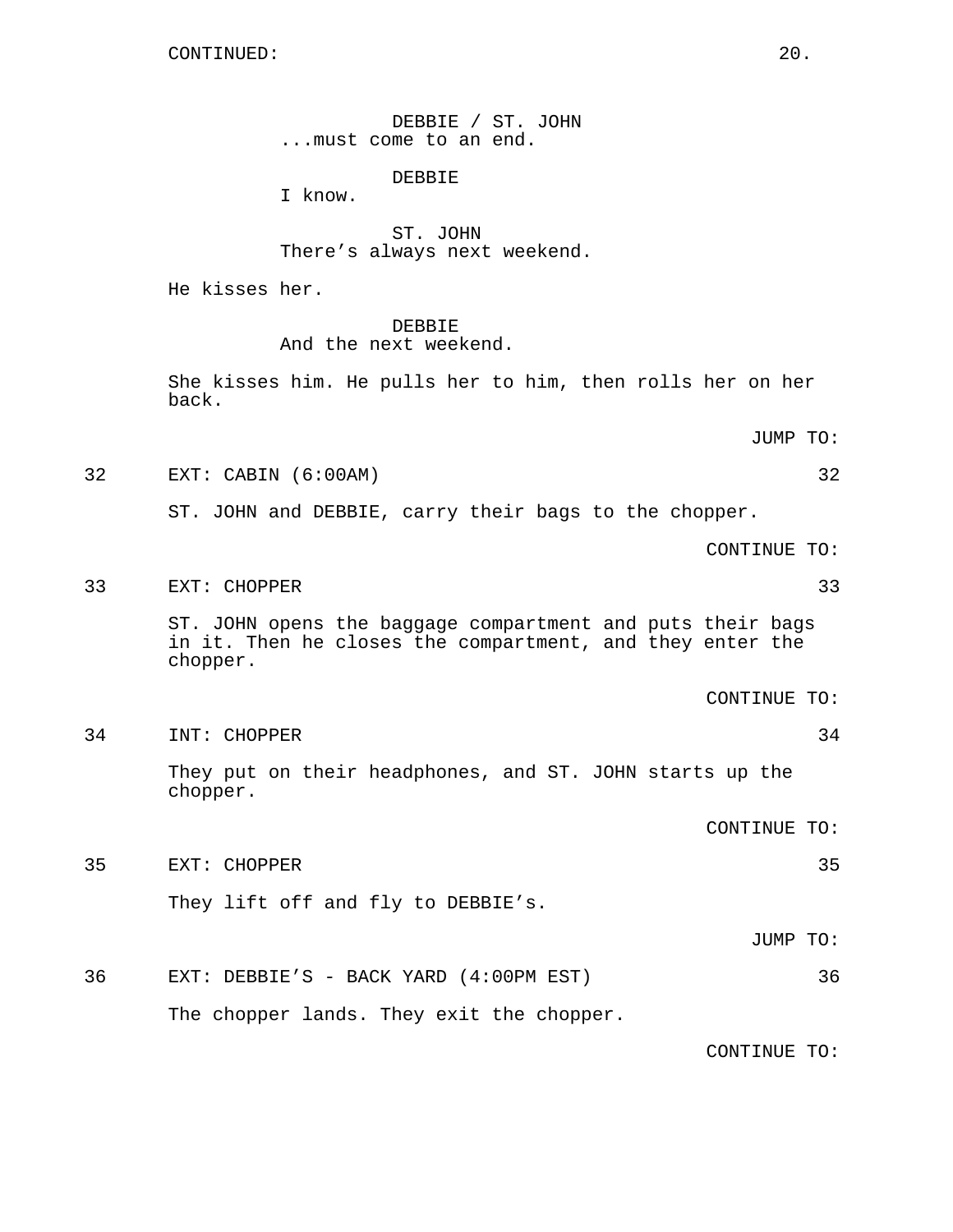37 EXT: CHOPPER 37

ST. JOHN opens the baggage compartment, and removes DEBBIE's bag. He closes the compartment, and they walk towards the steps.

CONTINUE TO:

38 EXT: BACK YARD 38

They walk up the steps, to the patio, then walk up the next set of steps to the gate.

CONTINUE TO:

39 INT: KITCHEN 39

MOM, DAD, and MARIE, are just sitting down to an early dinner. They are having sandwiches. The side door opens, and ST. JOHN and DEBBIE enter. DUSTY runs to the top of the stairs, and howls at them.

> MOM Well, look who's back!

> > DEBBIE

Hi mom.

ST. JOHN

Hi guys.

DAD You two eaten yet?

DEBBIE / ST. JOHN

Nope.

DAD Well then, come on up and join us.

ST. JOHN and DEBBIE come up the stairs, and sit, beside each other, at the table. (TABLE ORDER: DAD, DEBBIE, ST. JOHN, MOM, MARIE.)

> MOM So, how was your weekend?

ST. JOHN and DEBBIE, exchange a look.

MARIE What'd you guys do?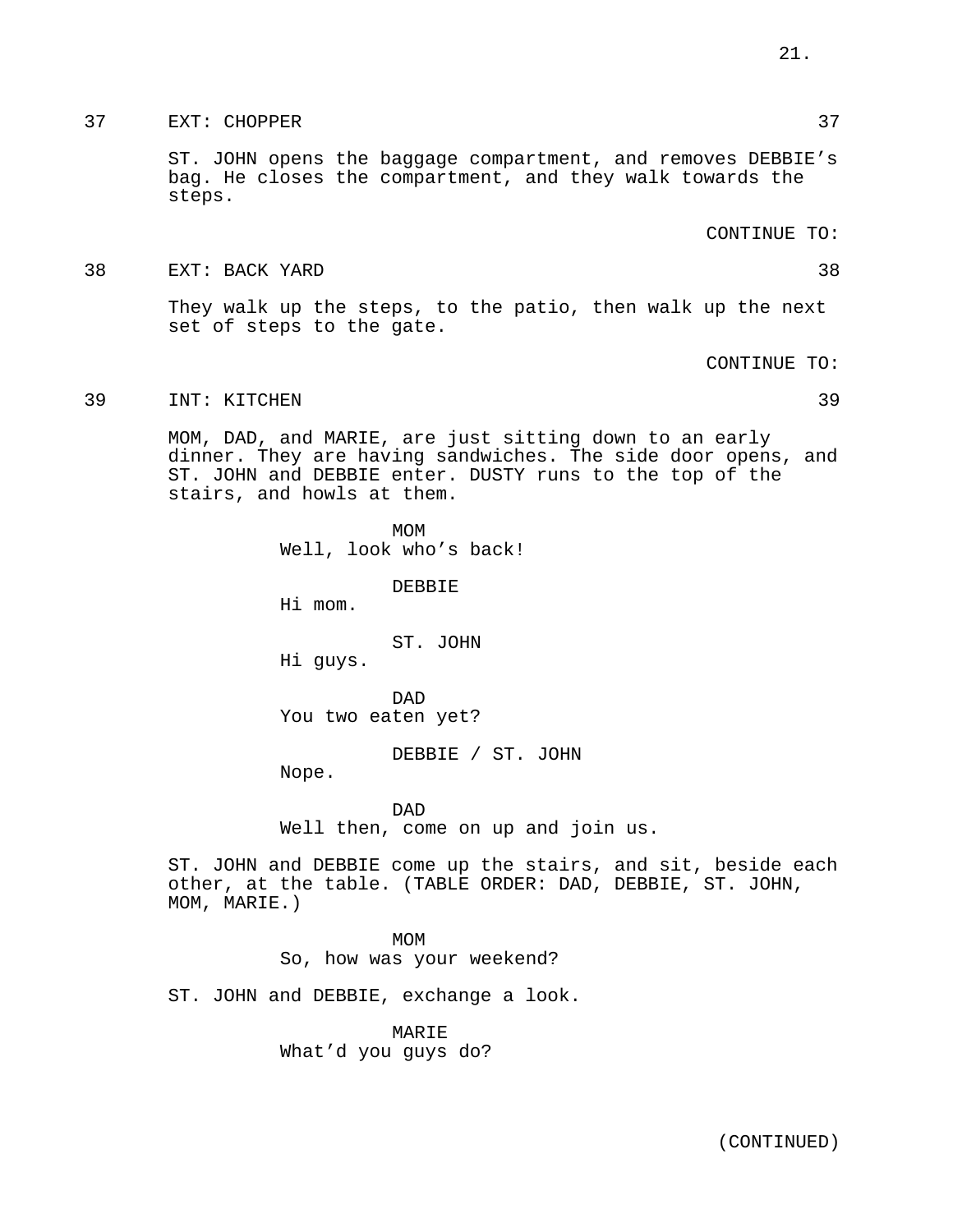DEBBIE Well, we... ST. JOHN We had a picnic by the lake, went swimming, hiking... MOM Swimming? Did you say swimming? ST. JOHN Yes. DAD In January? DEBBIE It's not cold there like it is here. DEBBIE and ST. JOHN start to eat a sandwich. MARIE How was the water, though? Cold I bet! DEBBIE (look at her) Actually, "the water was warm." MARIE laughs. ST. JOHN looks at DEBBIE. DEBBIE Inside joke. (beat) It was a hypnotic code in a movie. Whenever someone said "the water is warm" the person, would slip into a trance. ST. JOHN Oh. DAD So, what else did you do?

CUT TO: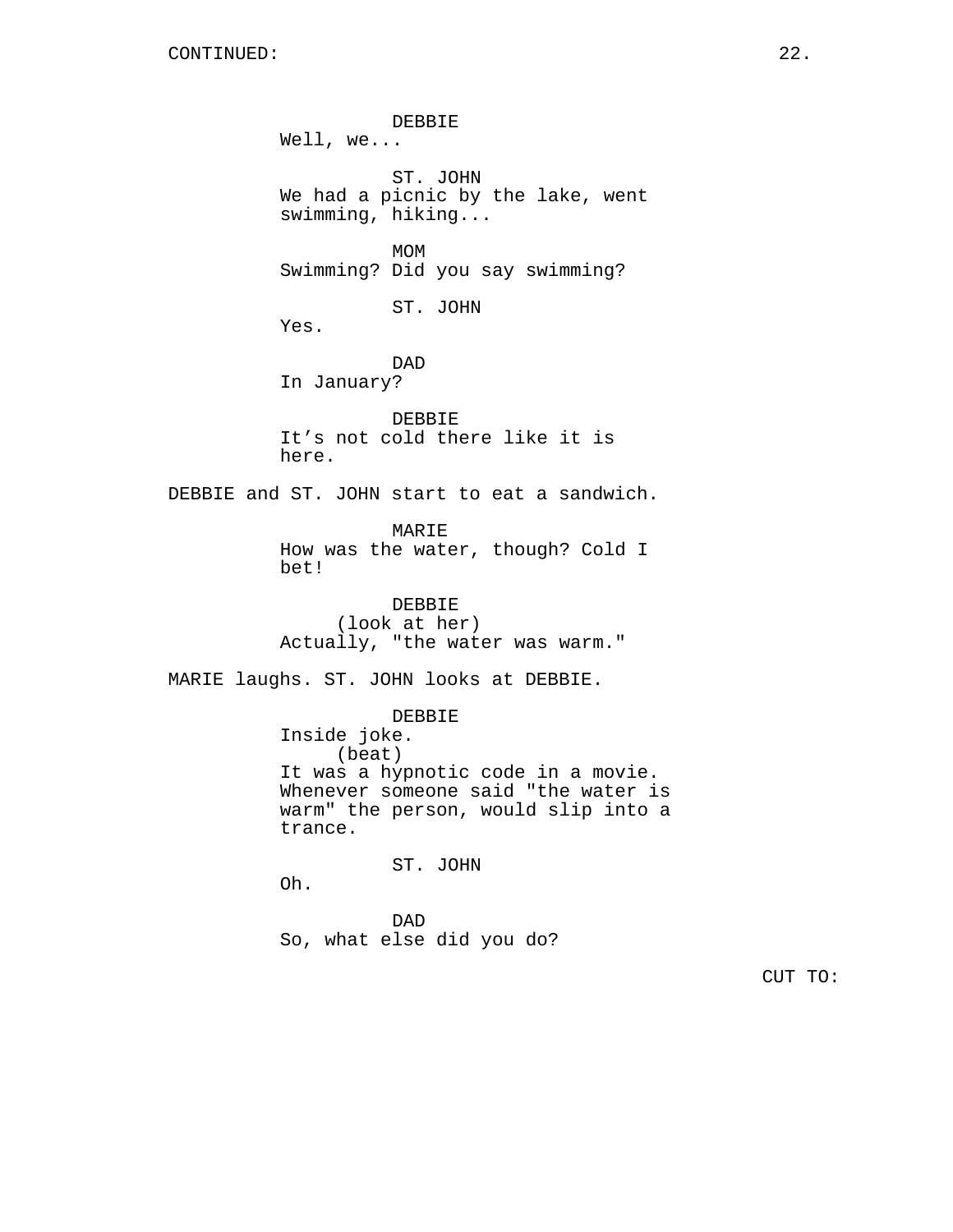40 EXT: BACK YARD (6:00PM) 40

ST. JOHN and DEBBIE, walk down the steps, and through the yard, to the chopper.

CONTINUE TO:

#### 41 EXT: CHOPPER 41

They reach the chopper. ST. JOHN stands in front of her, his back to the chopper.

> DEBBIE Can't wait till next weekend.

ST. JOHN Neither can I.

He raises his hand, to her chin, and brings her lips to his. They kiss. She wraps her arms around his neck, and he pulls her close. The kiss seems to last forever. He releases her.

#### DEBBIE

Take care.

ST. JOHN

You too.

He kisses her again. After 30 seconds, they break the kiss.

ST. JOHN

Bye.

#### DEBBIE

Bye.

He lets her go, and gets into the chopper. DEBBIE backs away as ST. JOHN starts up the chopper. They wave good bye, as the chopper lifts off. DEBBIE watches the chopper fly off, till she can see it no more. Then she turns and walks back through the yard, to the steps.

CONTINUE TO:

#### 42 INT: BASEMENT 42

DEBBIE enters the house. She is walking into the main

MOM Has St. John left?

basement, as her mother is coming downstairs.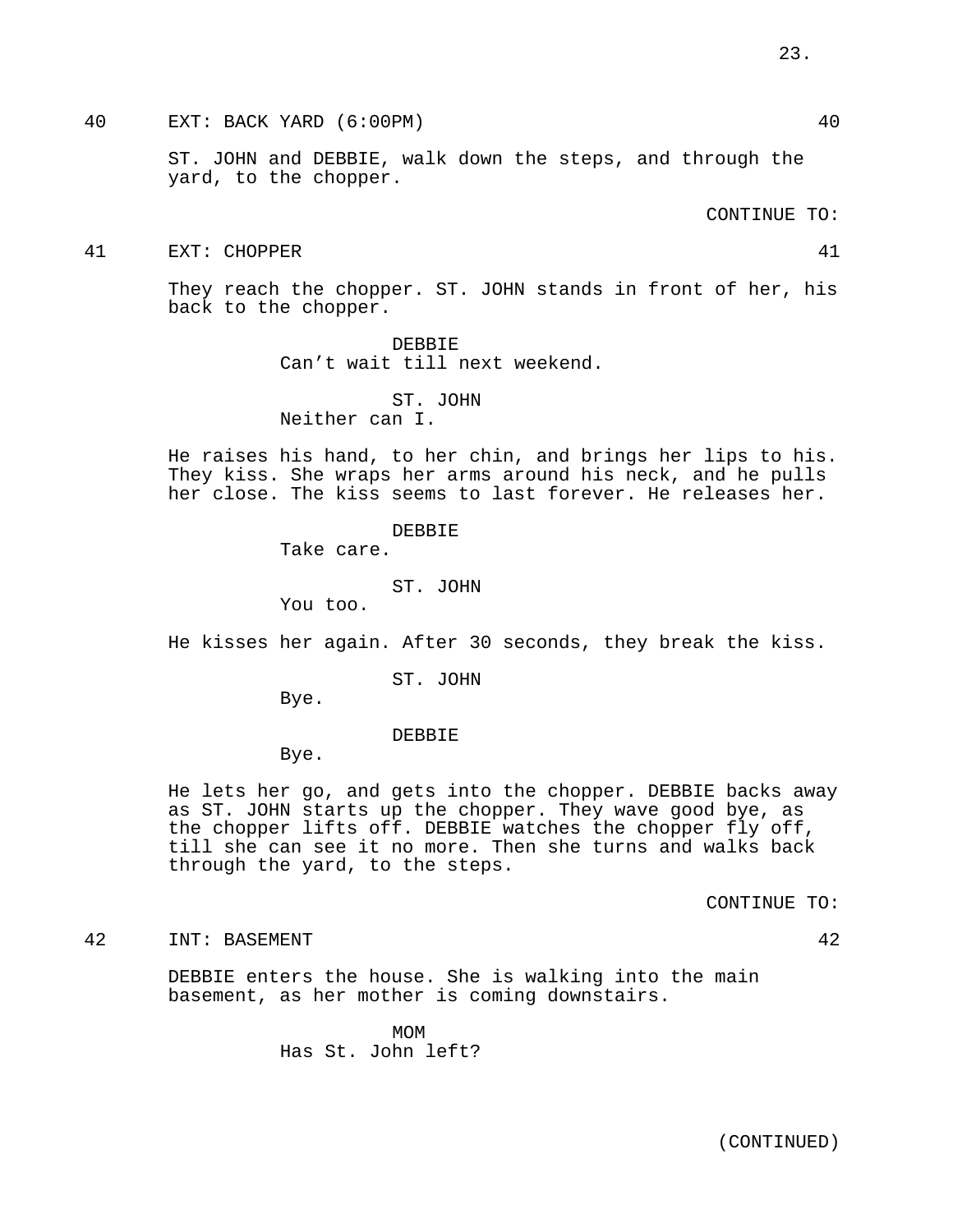DEBBIE Didn't you hear the chopper take off? MOM I guess I... DEBBIE Why? MOM Why what? DEBBIE Why'd you want to know if he'd left yet? MOM Oh. I was supposed to tell him that Mike called. DEBBIE Mike? When? MOM About half an hour before you came in. DEBBIE Did he say what he wanted? MOM No. Only to have St. John call if I see him. DEBBIE Oh. DEBBIE goes to the phone, as MOM is about to go back upstairs. DEBBIE Mom. Did Mike say where to call him? MOM I think he said Santini Air. Any time before six.

> DEBBIE Okay. I'll try there first.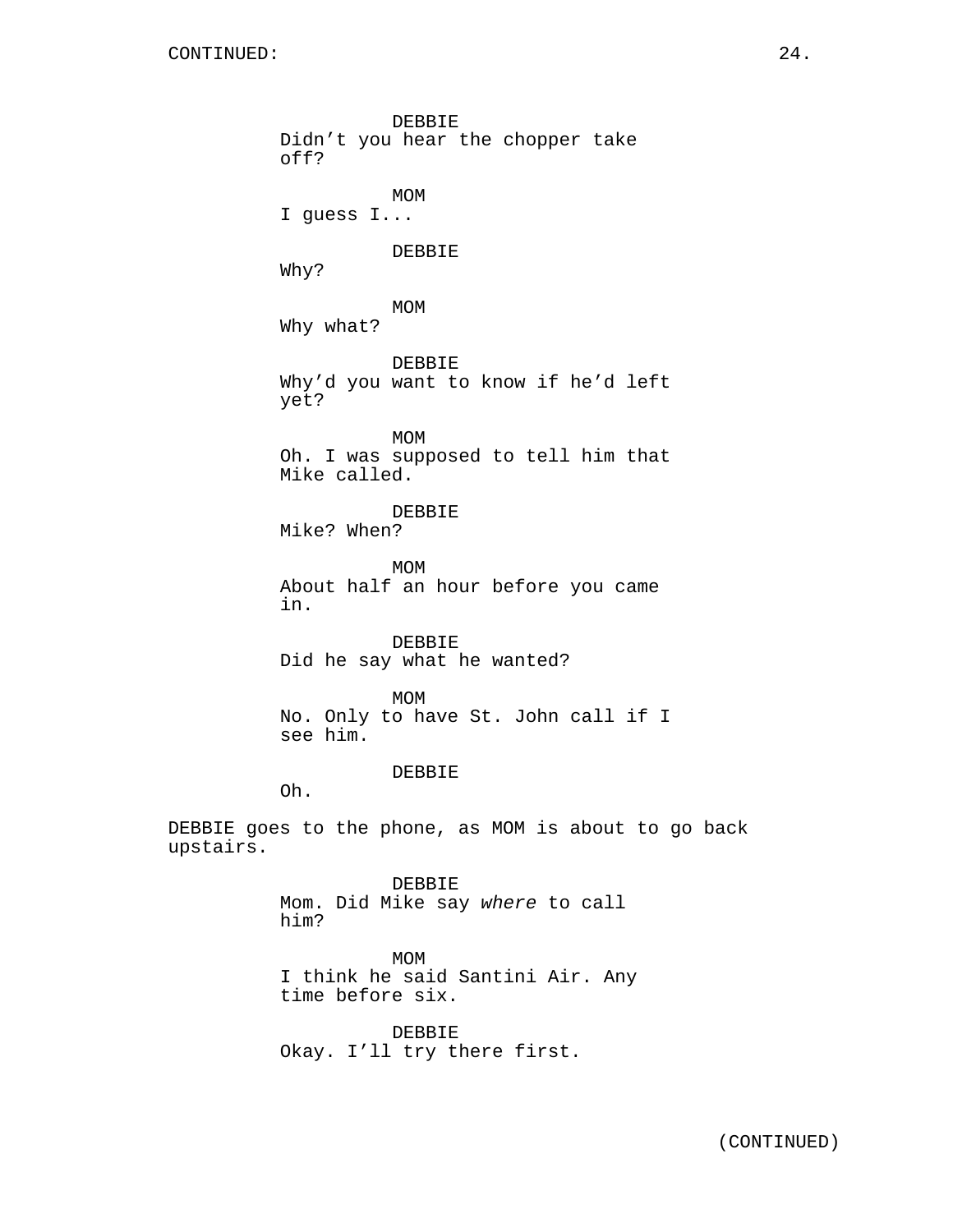MOM But it's 6:15. DEBBIE There is a two hour time difference, remember! It's only 4:15 there. MOM Oh, right. MOM goes upstairs, and DEBBIE calls SANTINI AIR. The phone rings twice, then MIKE answers it. MIKE (VO) Santini Air. DEBBIE Mike. Debbie. CONTINUE TO SPLIT SCREEN: 43 DEBBIE'S - BASEMENT / SANTINI AIR - OFFICE 43 MIKE Hey, is St. John there? DEBBIE No, he just left. MIKE Oh. DEBBIE My mom forgot to tell us you called. MIKE

How was your weekend?

DEBBIE Great. And yours?

MIKE So-so. We spent most of Saturday running The Lady through another one of Jason's tests.

DEBBIE Sounds like you had fun.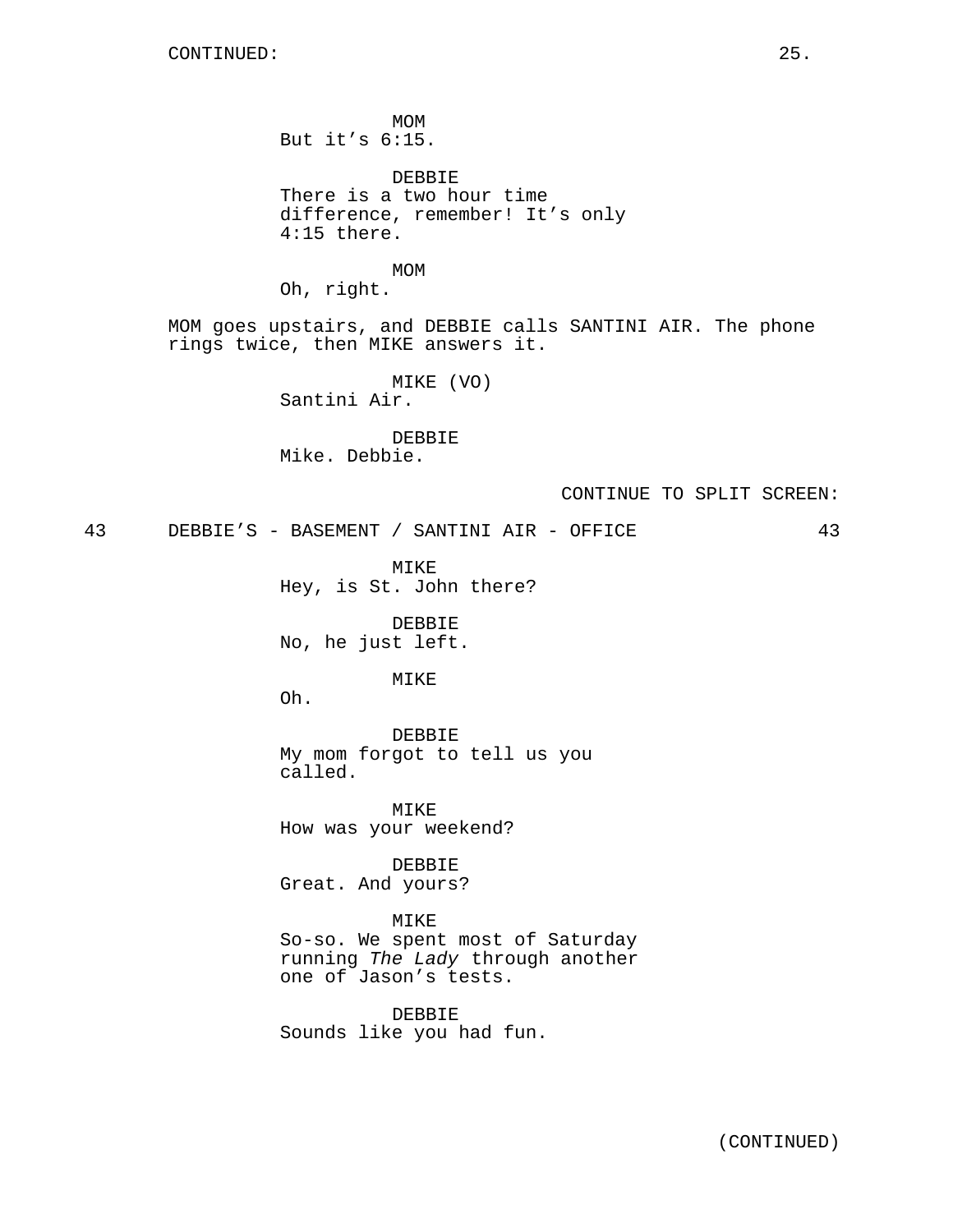MIKE Oh, yeh, tons. DEBBIE How's Mandy? MIKE Mandy? DEBBIE Don't tell me you've lost her already? MIKE 'Fraid so. DEBBIE What happened this time? MIKE I don't know. (beat) It seems I have no problem getting a woman, it's just keeping one that I can't seem to do. DEBBIE You know if I wasn't... MIKE Yeh, I know. (beat) But with my luck, you'd probably leave me too. DEBBIE Don't be too sure of that, Mike. If things had've been different at the Halloween Party... MIKE You mean, if I'd've asked you to dance first. DEBBIE Who knows where'd we all be right now. Maybe we would... MIKE

Yeh well, let's not think that, okay?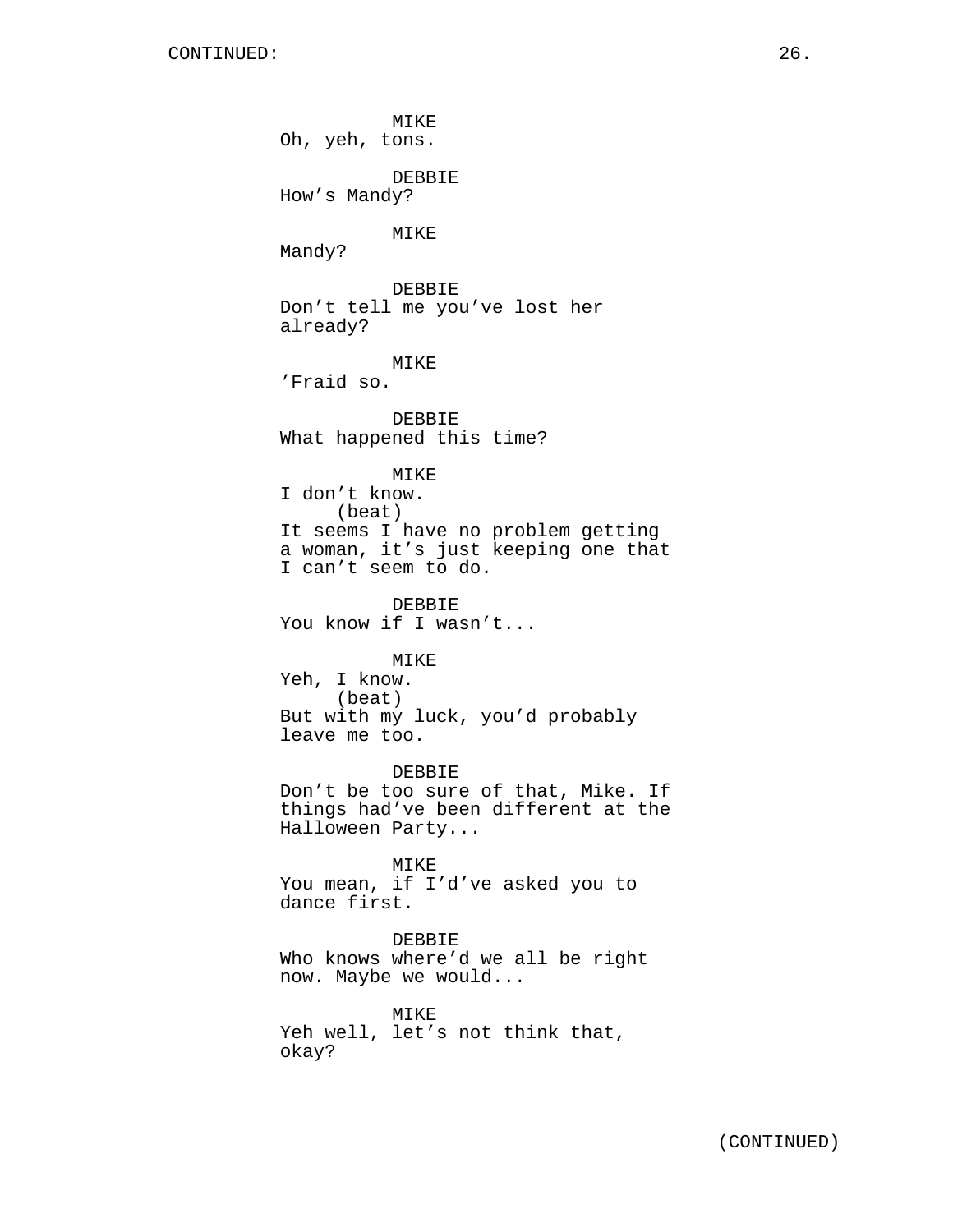#### DEBBIE

Okay.

MIKE thinks he detects something in her voice. He wonders Why she's even thinking about what if's.

> MIKE There isn't a problem between you and St. John. Is there?

DEBBIE NO! What makes you say that?

MIKE Nothing really. It's just the way you were talking, it sounded like...

DEBBIE Just speculating. You know, thinking what if?

MIKE I see. (beat) Well, my offer still stands. If anything...

DEBBIE I know Mike, I know. (beat) Well, I just called to let you know that St. John's on his way back. He should be there by... (thinks) 11:30, your time.

MIKE

Thanks.

DEBBIE

Night Mike.

MIKE

Night.

Both of them hang up the phone.

JUMP TO: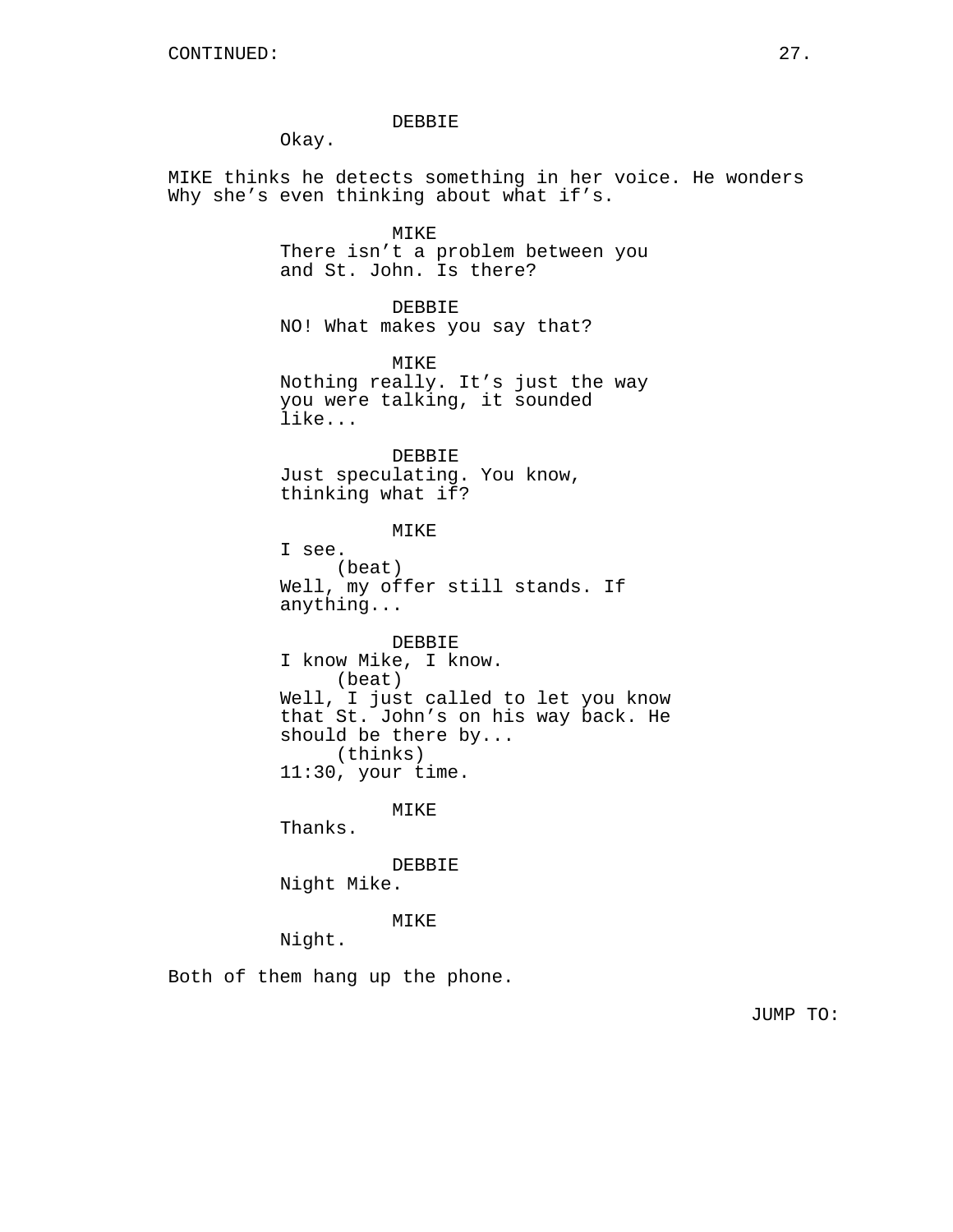MIKE DEA has a lead on one of North America's leading cocaine suppliers.

MIKE enters a command into the computer. The computer displays a photo, and bio, of the man.

48 INT: OFFICE 48

MIKE is at the computer, reading a file. ST. JOHN enters.

ST. JOHN

MIKE Background, for our next assignment.

ST. JOHN

(pull up a chair) What is our next assignment?

Whatcha working on?

walks over to his jeep.

CONTINUE TO:

ST. JOHN enters, and sees the light on in the office. He

- walks over to the office.
- hanger. CONTINUE TO:

ST. JOHN throws the bag in the back of the jeep. Then, he notices that the hanger door is open. He walks over to the

44 EXT: SANTINI AIR (11:30PM MST) 44

45 EXT: CHOPPER 45

46 EXT: JEEP 46

ST. JOHN's chopper lands, and shuts down. ST. JOHN exits the

- 
- 
- 
- 
- 
- 
- 

chopper.

- 
- 
- 

CONTINUE TO:

ST. JOHN takes his bag out of the baggage compartment, and

CONTINUE TO: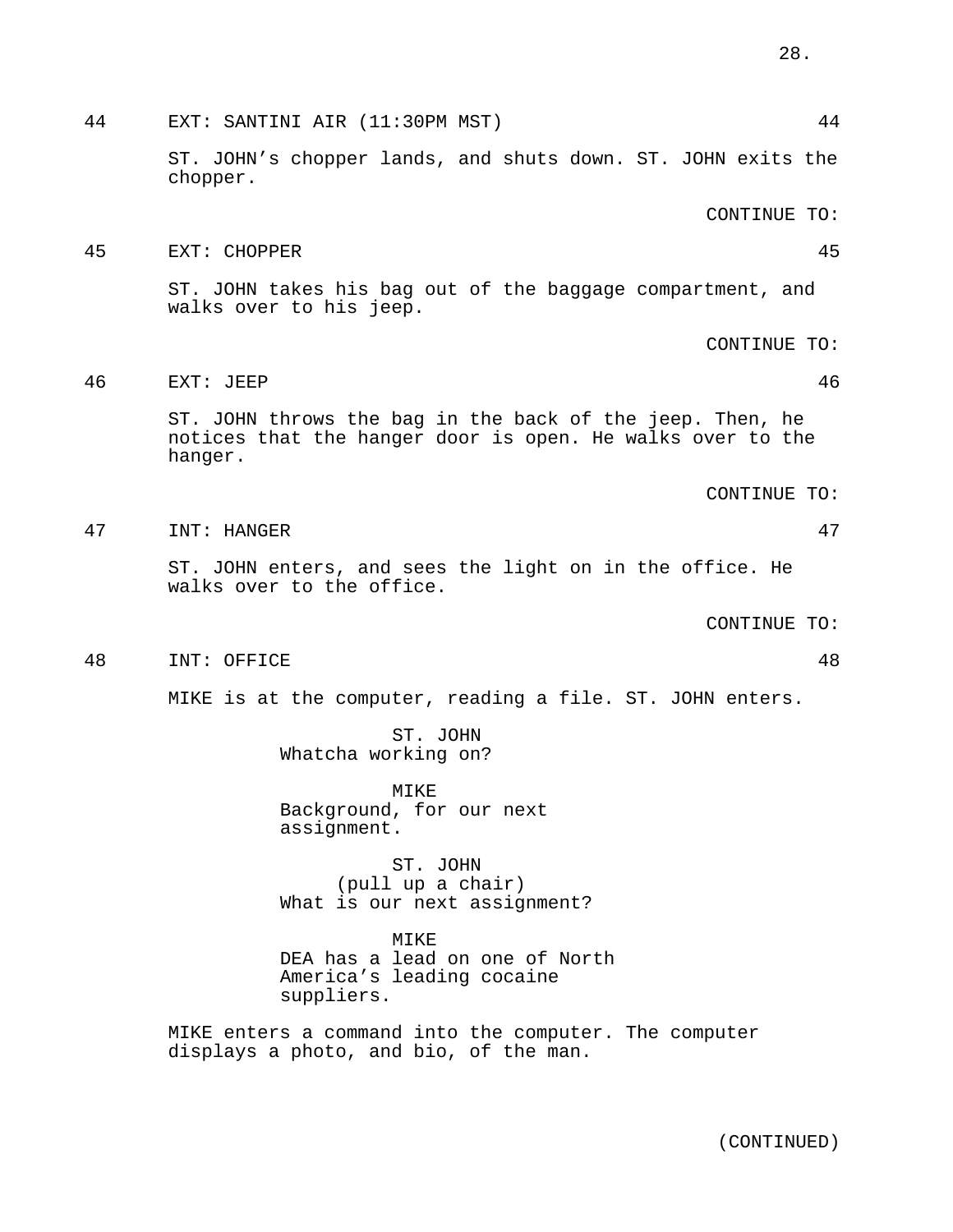ST. JOHN That's Col. Roger Smith. MIKE The one and only. ST. JOHN So, what's... MIKE Even as we speak, Col. Smith is putting together the final preparations for a world conference. (beat) The conference is to be held in Sydney, Australia. Attending, will be all the major players in the drug trade. ST. JOHN So where do we fit in? MIKE enters another command into the computer. The computer displays the photo's, and bio's, of two other men. MIKE The DEA picked up these two last night. In Miami. (beat) They had invitations to Smith's conference. (beat) We are going to replace them. ST. JOHN We are? Who's bright idea... (beat) Locke! MIKE nods. ST. JOHN I take it Col. Smith has never meet these... (point to screen) ...two goons before. MIKE Nope. In fact, no one at the conference has ever seen them.

(beat) They never handle any business directly. They either use middle (MORE)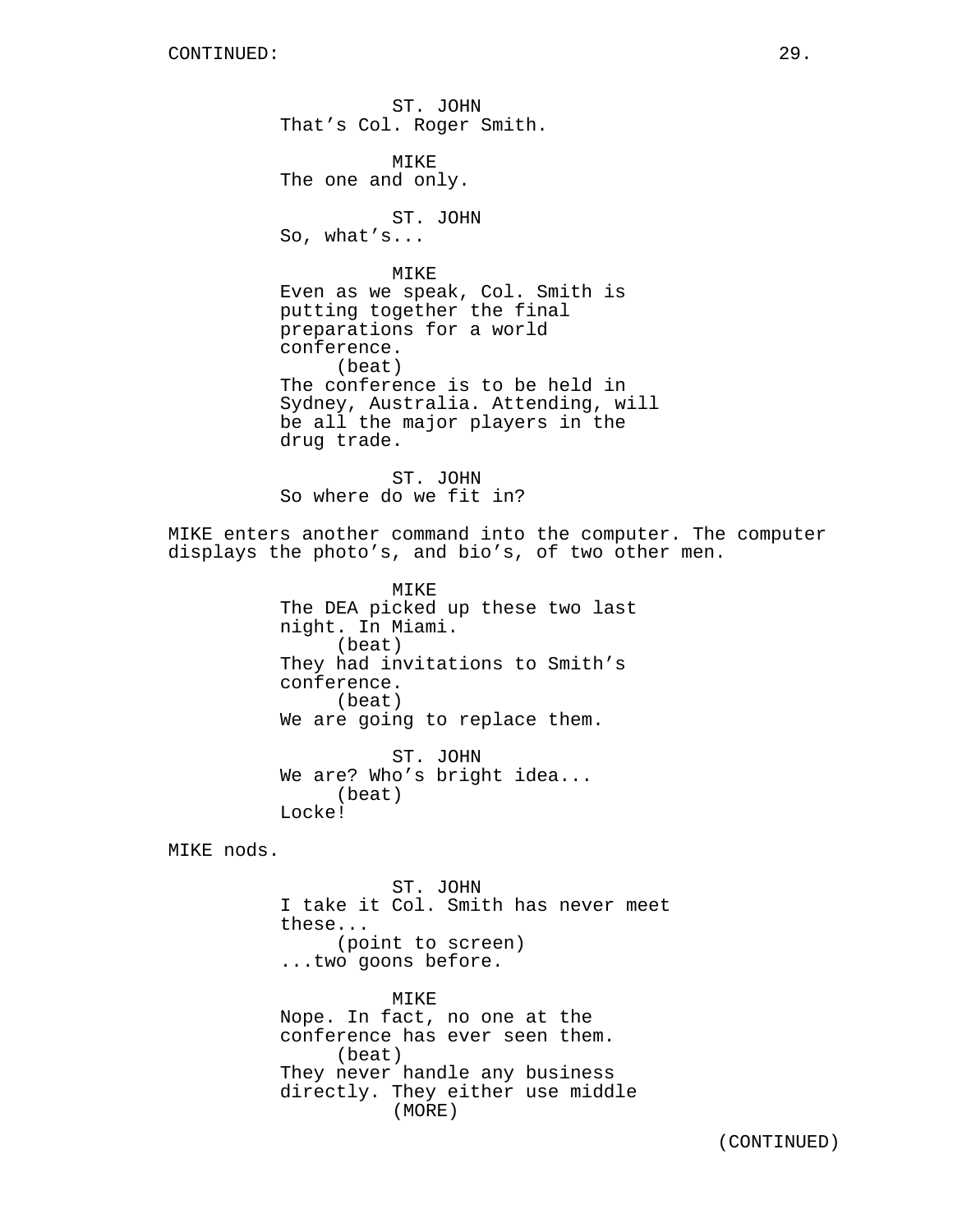MIKE (cont'd) men, or conduct business over the phone. (turn the computer off) Starting tomorrow, we have to memorize their files. So even their mothers will think we are them. ST. JOHN When do we leave? MIKE Friday. ST. JOHN This Friday? MIKE Yeh. The conference is on Saturday. MIKE rises, and goes to the door. ST. JOHN is daydreaming. MIKE turns back to ST. JOHN. MIKE You coming? (beat) St. John? ST. JOHN Hunh? MIKE I said, are you coming? ST. JOHN I have to make a phone call. MIKE Okay. (beat) Say hi to Deb for me. See ya tomorrow. ST. JOHN Bye. MIKE leaves. ST. JOHN picks up the phone, and calls DEBBIE. The phone only rings once, since it is almost 2:00am there.

DEBBIE (VO)

Hello?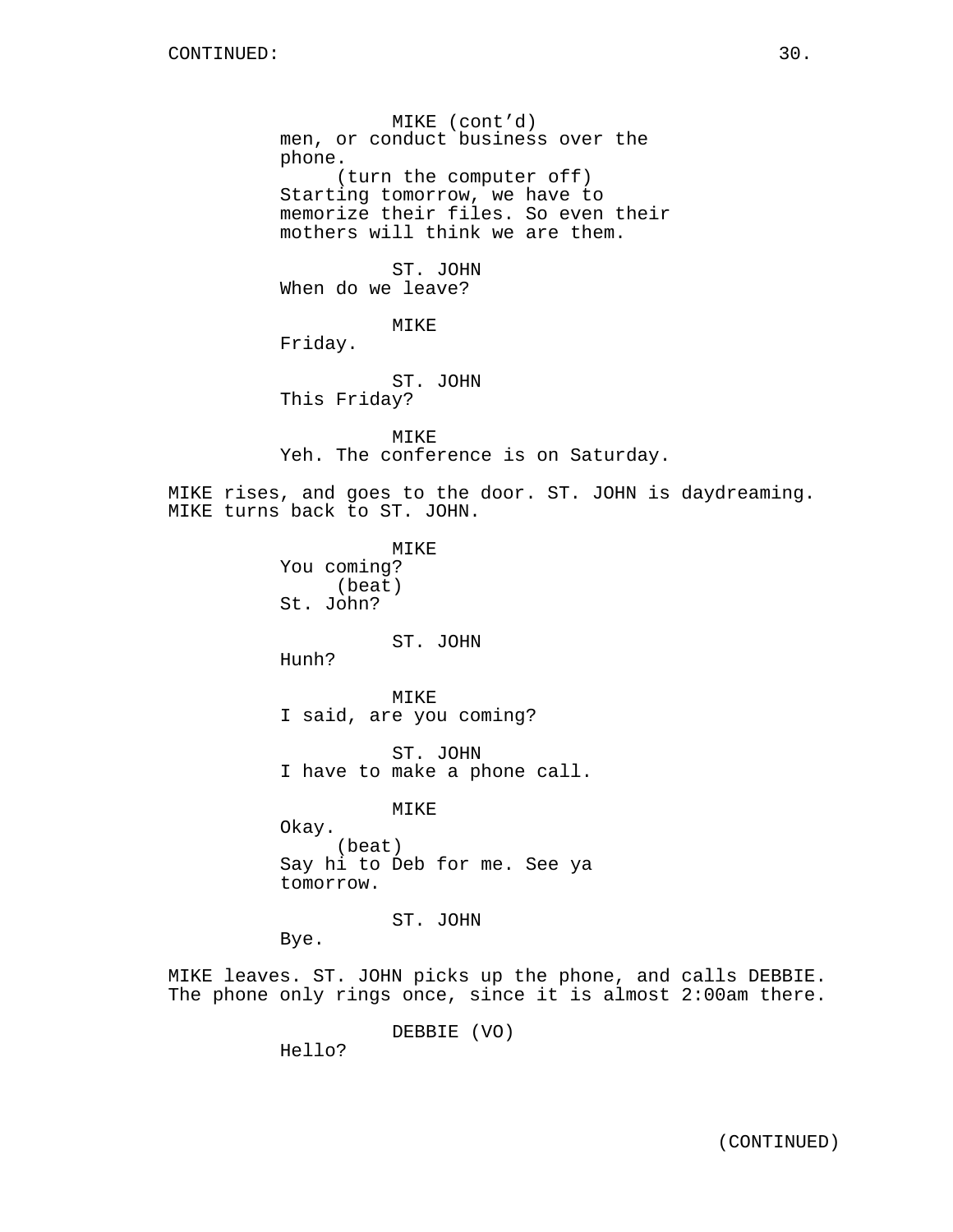ST. JOHN Hi. DEBBIE (VO) Did you manage to catch Mike? ST. JOHN What? DEBBIE (VO) He called... ST. JOHN Oh, yeh, I did. That's why I'm calling. DEBBIE (VO) From the sound in your voice, I guess next weekend is out. Right? ST. JOHN Yeh. We have an assignment in Australia. DEBBIE (VO) Australia? ST. JOHN Yeh. DEBBIE (VO) When? ST. JOHN We leave Friday. DEBBIE (VO) Oh. ST. JOHN I better get going. I have a lot to do tomorrow and... DEBBIE (VO) I understand. (beat) Stj? ST. JOHN Yeh?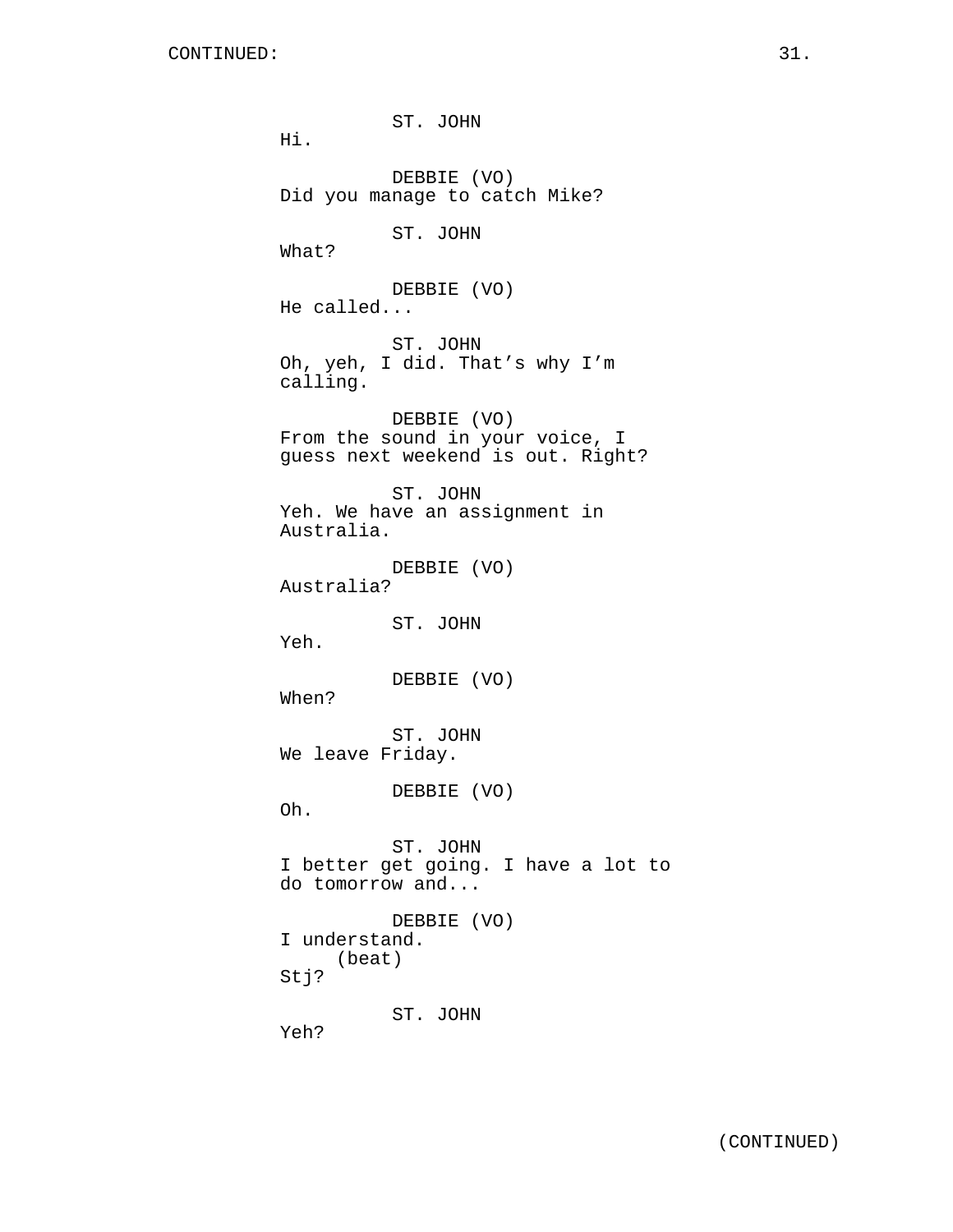DEBBIE (VO) Call me when you get back. ST. JOHN The minute I get back. DEBBIE (VO) I love you. ST. JOHN I love you too. DEBBIE (VO) Night. ST. JOHN Night. ST. JOHN hangs up the phone, and exits the office. CONTINUE TO: 49 INT: HANGER 49 ST. JOHN slowly walks through the hanger. CONTINUE TO: 50 EXT: HANGER 50 He exits the hanger, and walks to his jeep. CONTINUE TO: 51 EXT: JEEP 51 SALE SERVICE SERVICE SERVICE SERVICE SERVICE SERVICE SERVICE SERVICE SERVICE SERVICE SERVICE S He gets in the jeep, starts it up, and drives off. CONTINUE TO: 52 TIME FLIES 52 ST. JOHN and MIKE study the files all week. FRIDAY (MST Time): ST. JOHN, MIKE, JO, and JASON, all go to the Lair. ST. JOHN and MIKE enter AIRWOLF and fly out. JO and JASON stay at The Lair. SATURDAY (Australian Time): ST. JOHN and MIKE infiltrate the party. They get the whole thing on videotape, via the vid-link to AIRWOLF. SUNDAY (Australian Time): ST. JOHN and MIKE leave Australia and head back to the USA.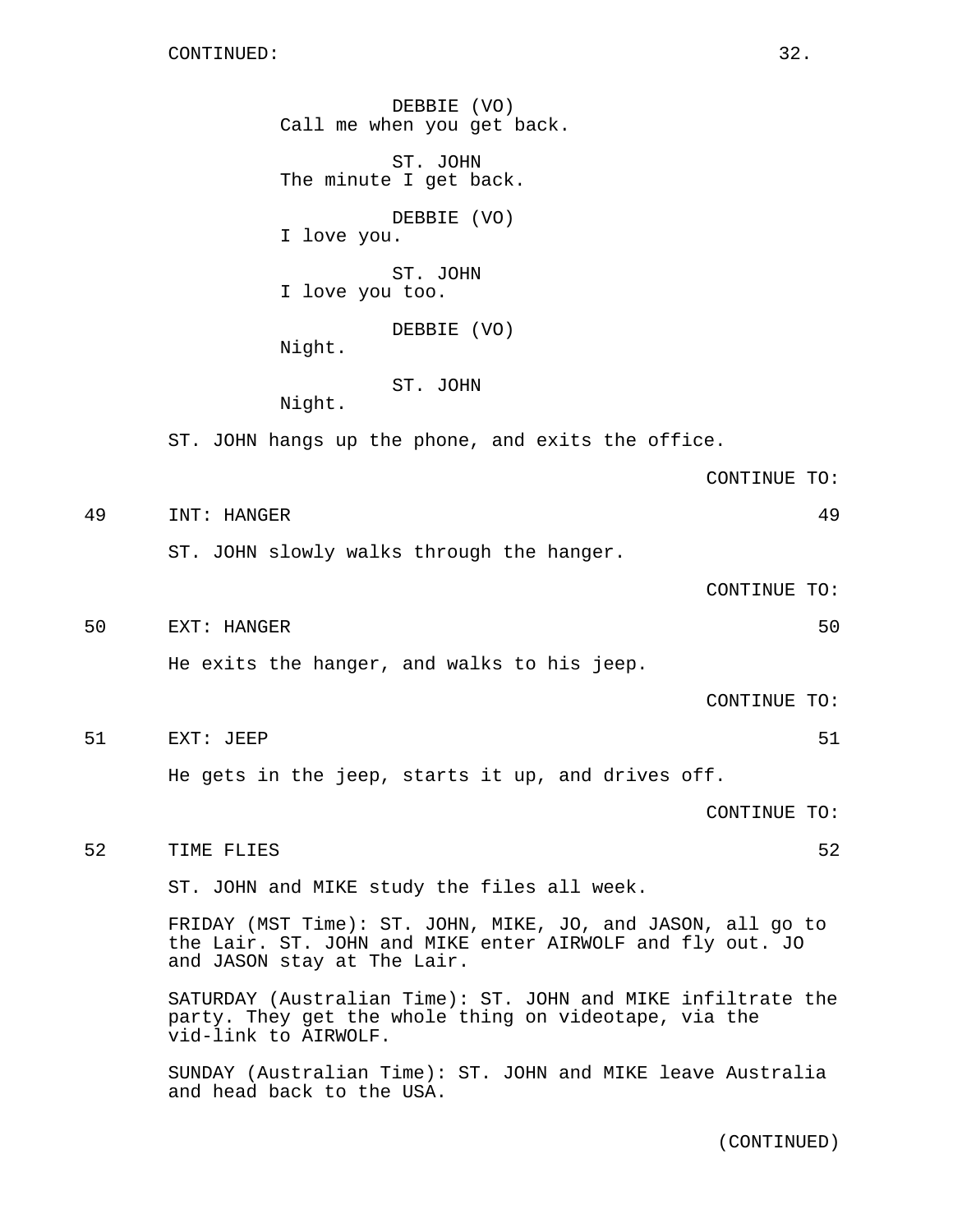#### **MONDAY JANUARY 18th 1993**

53 INT: DEBBIE'S - BASEMENT (10:00AM EST) 53

DEBBIE looks at the calendar, and notices that this Friday, is Frank's birthday.

> DEBBIE I wonder if Frank is doing anything special this year? (beat) He's probably spending it with Jo. I think I'll call, and ask her.

DEBBIE picks up the phone, and calls JO's. The phone rings three times. Then her machine picks it up. DEBBIE hangs up, and calls SANTINI AIR. After three rings, the machine picks it up. DEBBIE hangs up again.

> DEBBIE I wonder if she went with Mike and St. John? (beat) She could be at the Lair.

DEBBIE picks up the phone, and calls The Lair. The phone rings once, then JASON answers it.

JASON (VO)

Hello?

DEBBIE

Jase?

JASON (VO)

Debbie?

DEBBIE Is Jo there?

JASON (VO) She's on her way. Why, is there...

DEBBIE No, I was just going to ask her if she knew if Frank was doing anything special for his birthday.

JASON (VO) His birthday? When is it?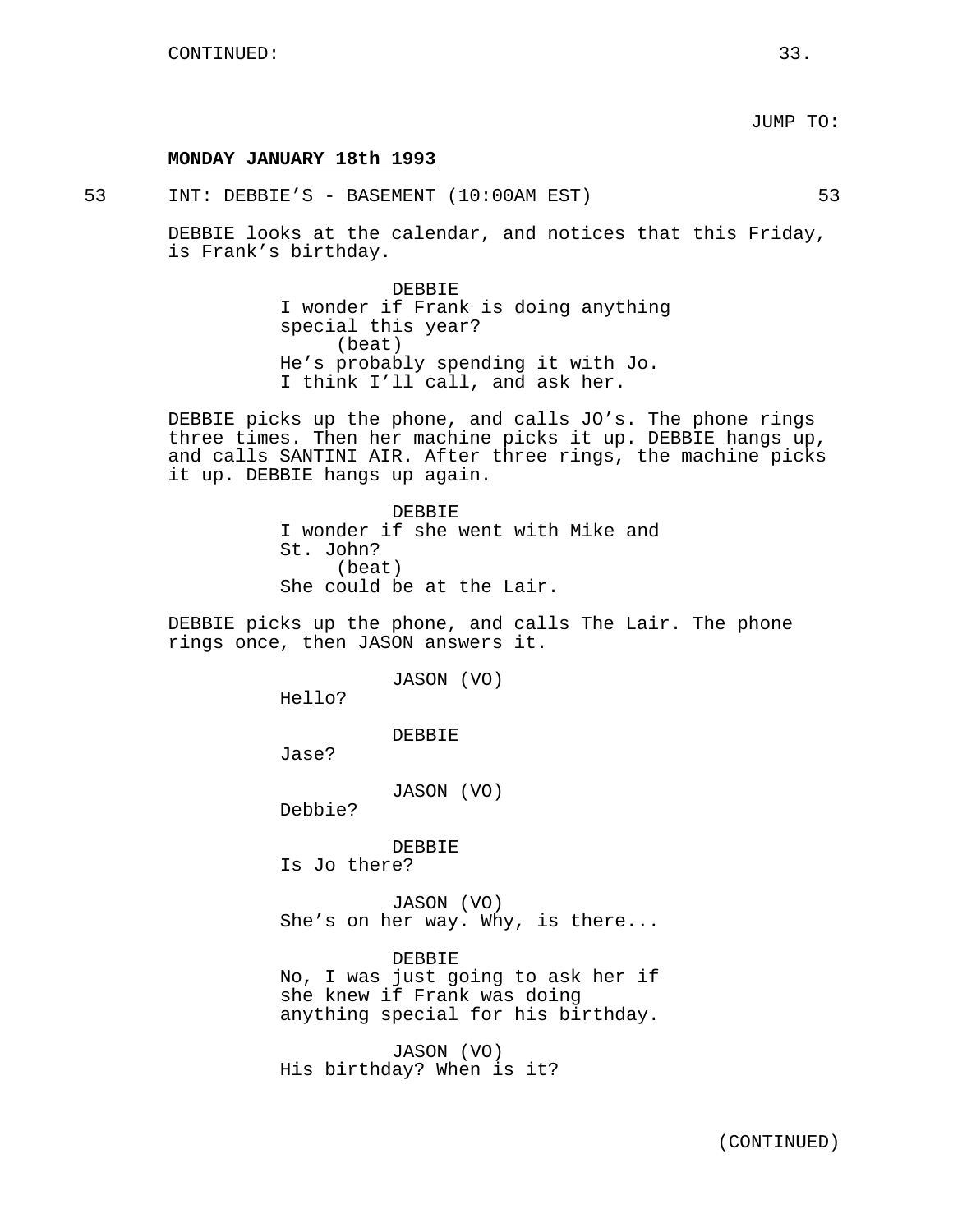DEBBIE Friday. JASON (VO) This Friday? DEBBIE Yep. JASON (VO) I'll have her call you, when she gets here. DEBBIE Okay. (beat) Oh, when are St. John and Mike due back? JASON (VO) They're on their way now. DEBBIE In that case, why don't you wait till everyone is there. That way I can talk to you all at once. PAN TO: 54 INT: THE LAIR (8:05AM MST) 54 JASON No problem, I'll... MIKE (VO) (radio) Wolf to Base. Wolf to base. JASON Hang on. DEBBIE (VO) Sure. JASON (answer radio) Go ahead Mike. MIKE (VO) Just entered US Air Space. Should be home soon.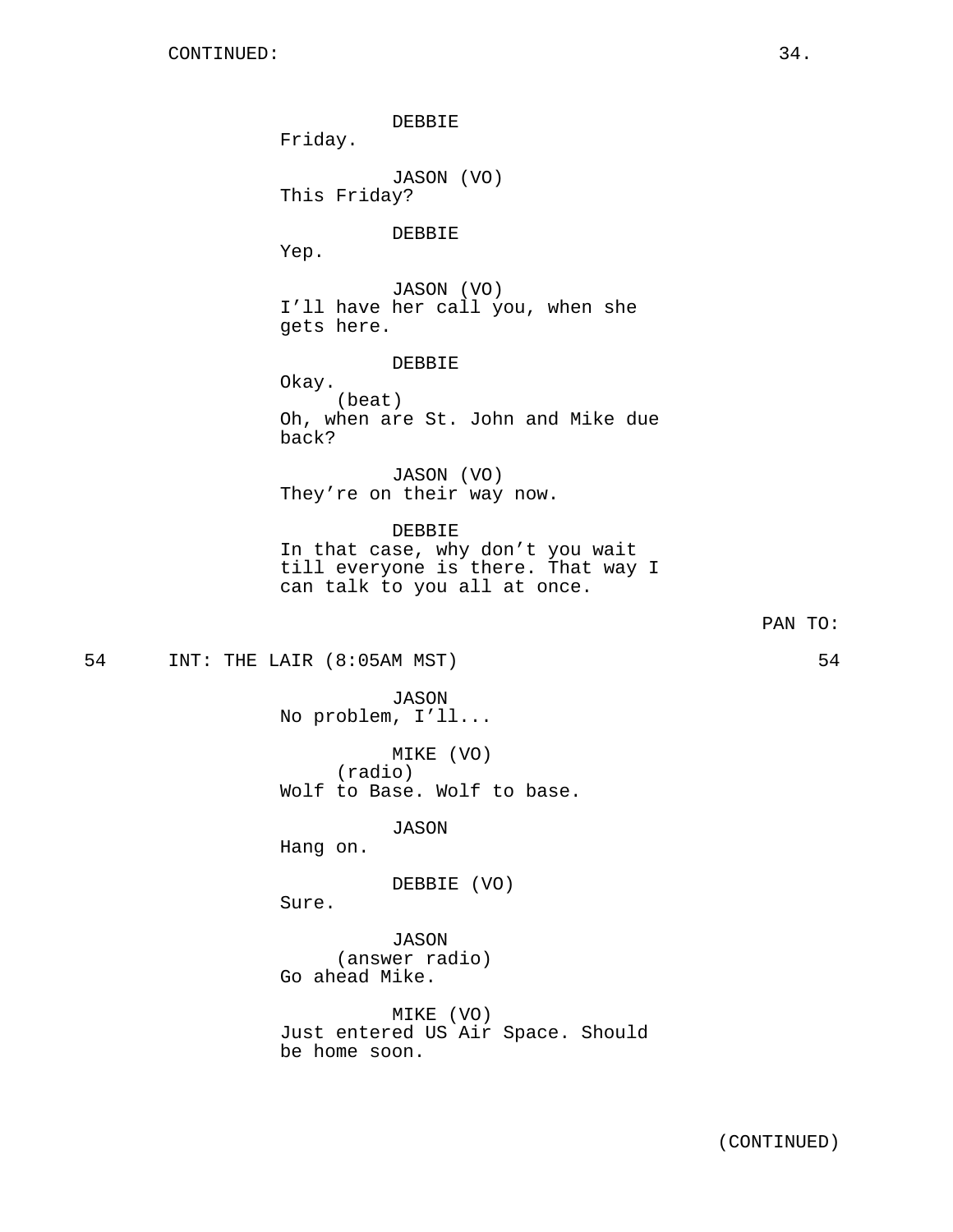JASON Acknowledged.

MIKE (VO)

Wolf out.

JASON turns off the Radio, and picks up the phone receiver.

JASON Sorry about that.

DEBBIE (VO) That's okay.

JASON As soon as everyone gets here, I'll call you back.

DEBBIE (VO) Okay. Bye Jase.

JASON

Bye.

JASON hangs up the phone, as JO enters via the tunnel. JASON is writing something down, as JO walks over.

> JO Morning Jason.

# JASON

Morning Jo.

JO Any word from the guys?

JASON They just called. They should be here any minute.

JO I thought I heard you on the phone with someone.

JASON

(look at her) What?

JO The phone. You were saying "Bye", as I was coming in. Was the phone call from the guys?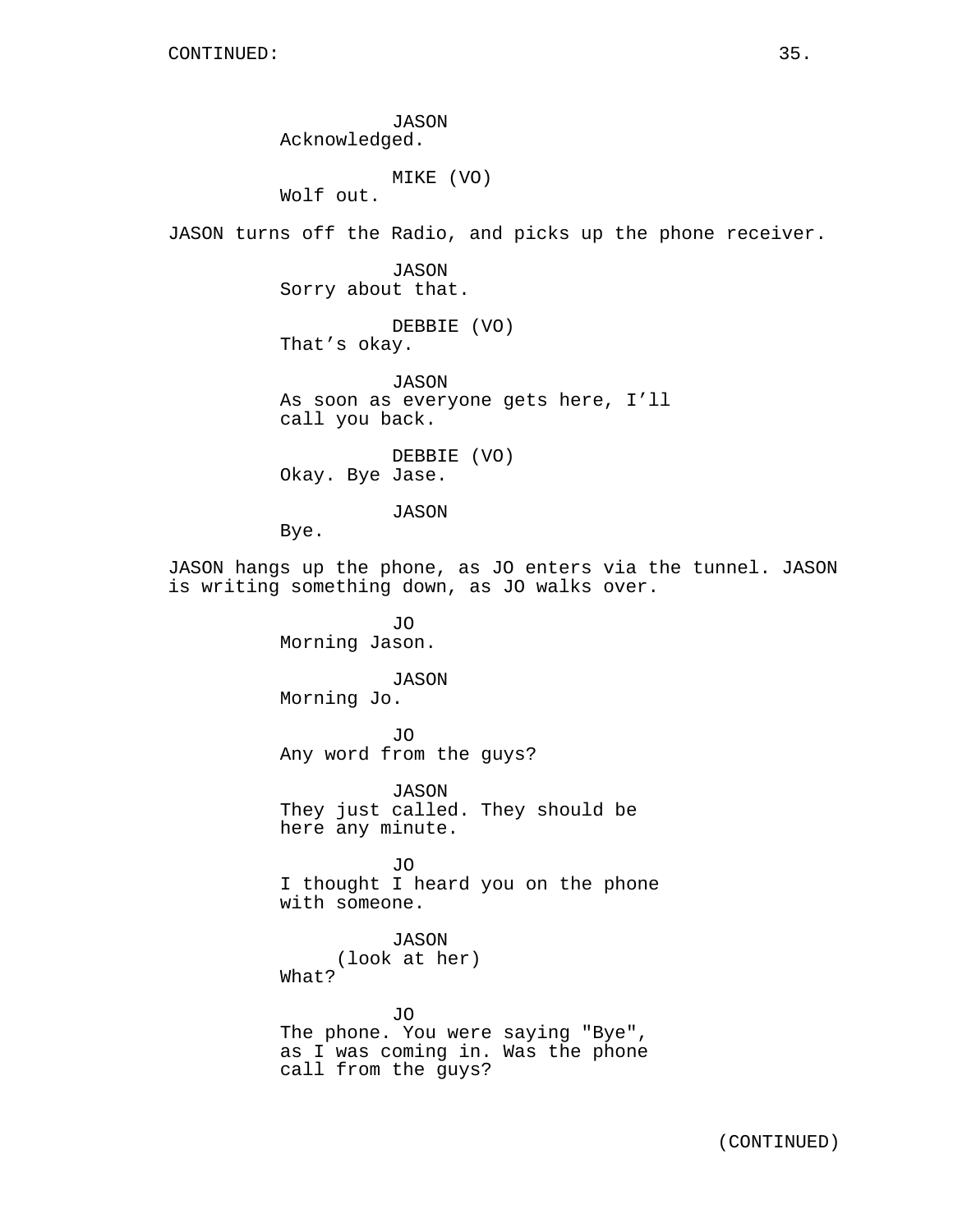JASON No. Debbie. JO Debbie? JASON Yep. JO What did she... JASON She wanted to talk to you. Actually all of us. About Frank's birthday. JO His birthday? JASON Yeh, it's on Friday.

JO This Friday?

JASON You didn't know?

The conversation is interrupted, by the sound of AIRWOLF. They both watch her descend into the Lair. AIRWOLF lands, and shuts down. ST. JOHN and MIKE, exit Airwolf, and start to walk over.

> JASON Congratulations guys. Another job well done.

MIKE The good guys just scored another point in the eternal game of life.

ST. JOHN Yeh, but we're still losing the game. For every one point we get, they get three.

MIKE (to Jason) Did you get the copy of the tape we transmitted?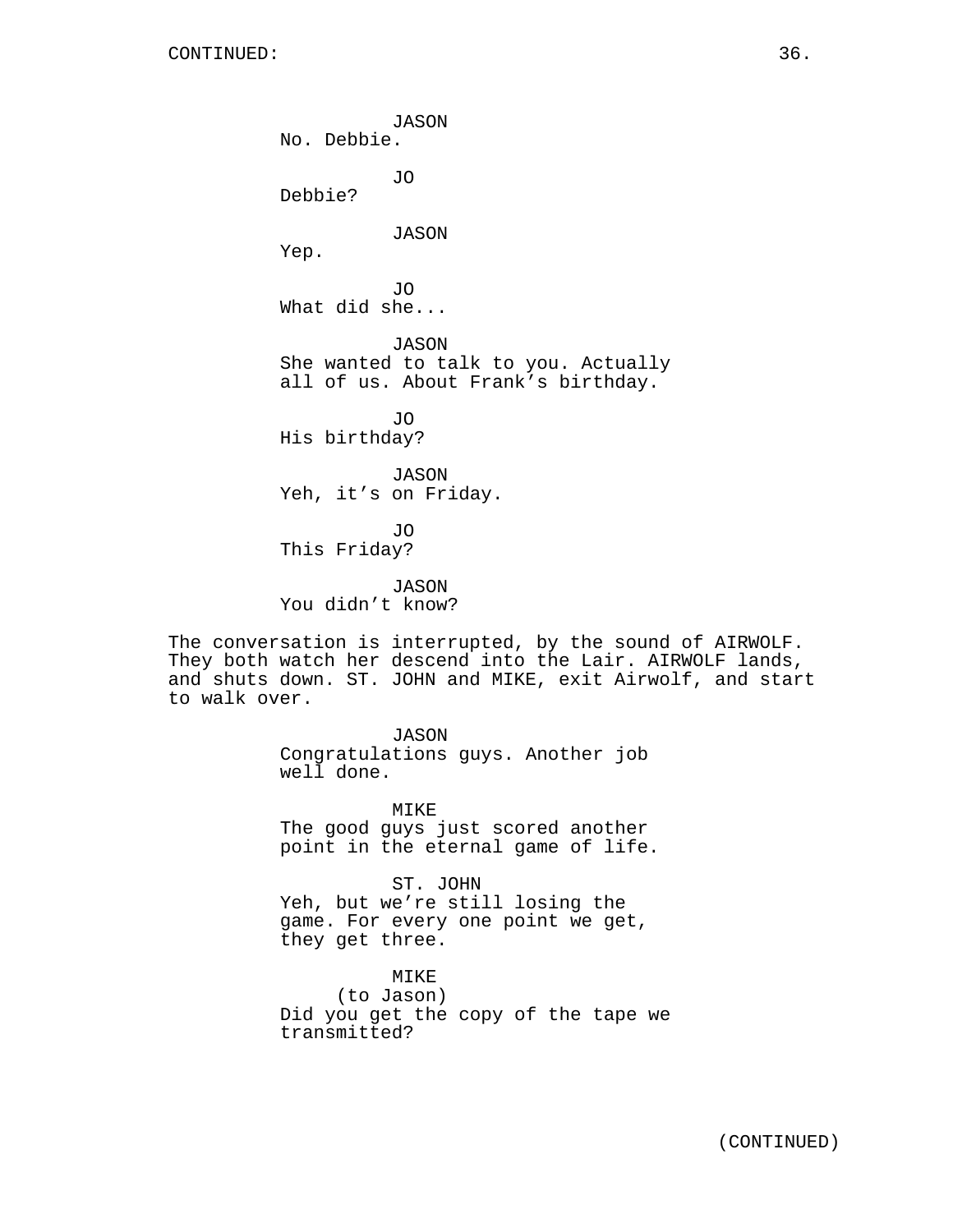JASON Yep. MIKE Great. (beat) What do you say we go out and celebrate? JO Mike, it's 8:00 in the morning! ST. JOHN Don't mind him, he's still on Aussie time. JASON Well, since we're all here... I might as well call Debbie back. MIKE / ST. JOHN Debbie? JO goes to the phone, and dials DEBBIE's number, as the guys JASON Yes. ST. JOHN What did...

> JASON She wants to talk to us about Frank's birthday.

> > PAN TO:

55 FOCUS ON JO 55

talk.

All gather around the phone.

DEBBIE (VO)

Hello?

JO Hi, it's Jo.

DEBBIE (VO)

Hi Jo.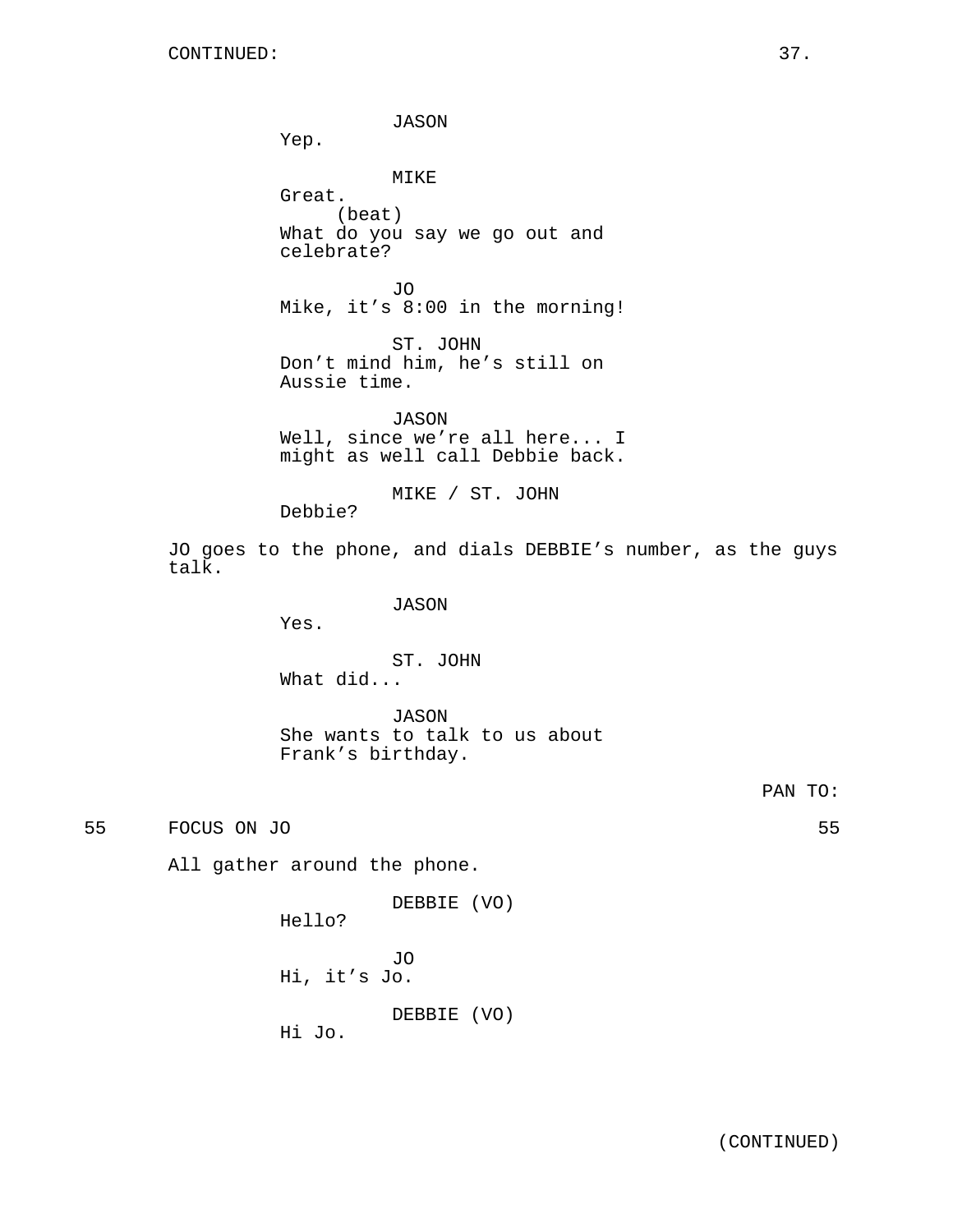JO Hang on one second, while I put you on the speaker. DEBBIE (VO) Okay. JO (put phone on speaker) Can you hear me? DEBBIE (VO) Yes. Is everyone there? JO Yes. MIKE Hey Deb. ST. JOHN Hi hon. DEBBIE (VO) Hi guys. JO So, I hear you wanted to talk to us about Frank's birthday. DEBBIE (VO) Yes, I did. First, do you know if he's doing anything special? JO Not as far as I know. JASON I know he's booked the day off. DEBBIE (VO) What would you guys think about... (beat) ...throwing him a surprise party? MIKE A surprise party? DEBBIE (VO)

Yeh.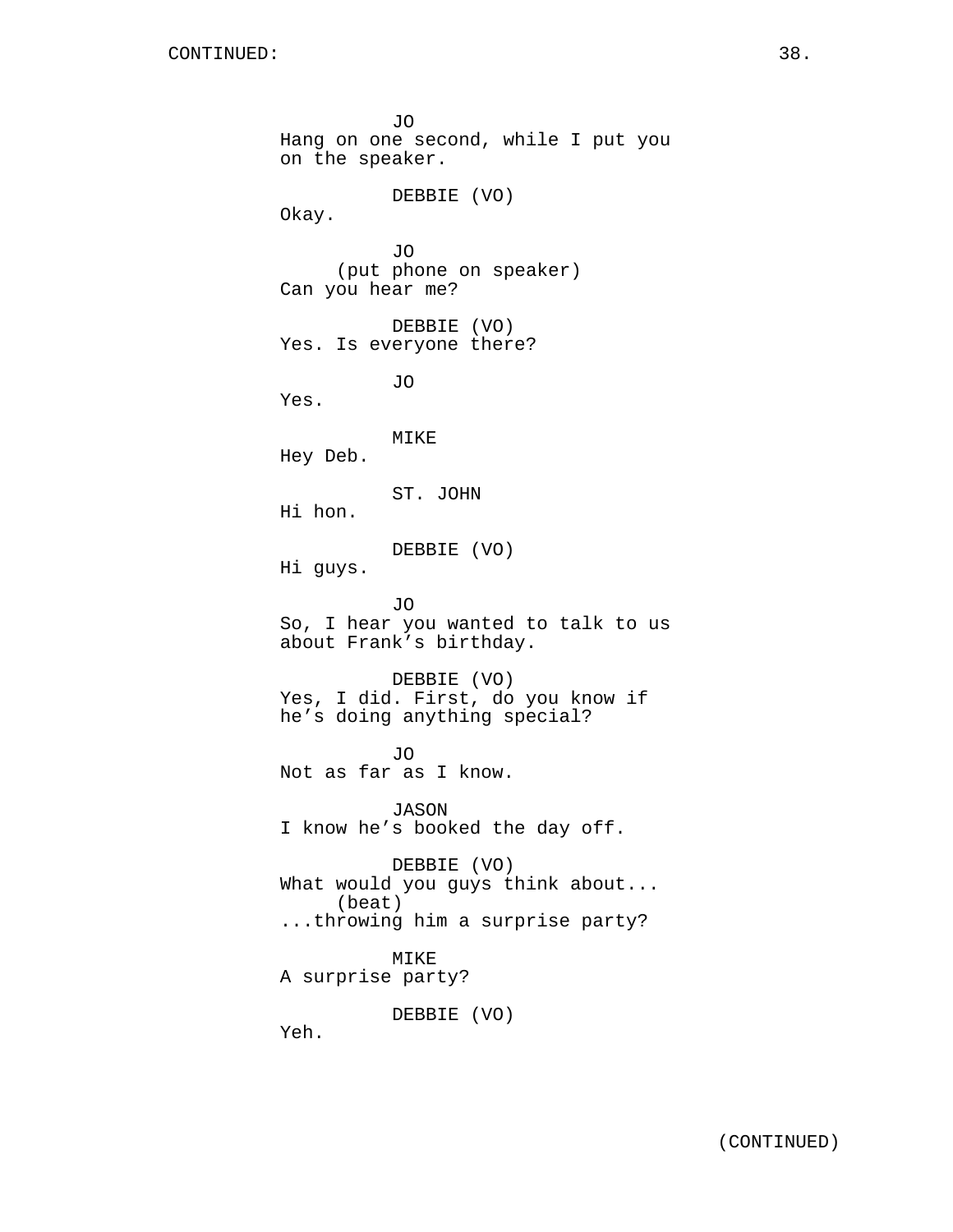ST. JOHN Sounds like a good idea to me.

JO I think it's a great idea.

DEBBIE (VO) Then it's settled.

JASON So, what's the plan?

CUT TO:

56 INT: DEBBIE'S - BASEMENT (3:00PM EST) 56

DEBBIE picks up the phone, and calls ANNA.

ANNA (VO)

Hello?

DEBBIE

It's me.

ANNA (VO)

Hello.

DEBBIE What are you doing this weekend?

ANNA (VO) I don't know yet. Why?

### DEBBIE

Well, it's Frank's birthday on Friday. And we were wondering if you'd like to come to a surprise party that we are throwing for him.

ANNA (VO) We? Who's we?

DEBBIE Me, St. John, Jo, Jason, Karen...

ANNA (VO) Is Mike gonna be there?

DEBBIE

Of course.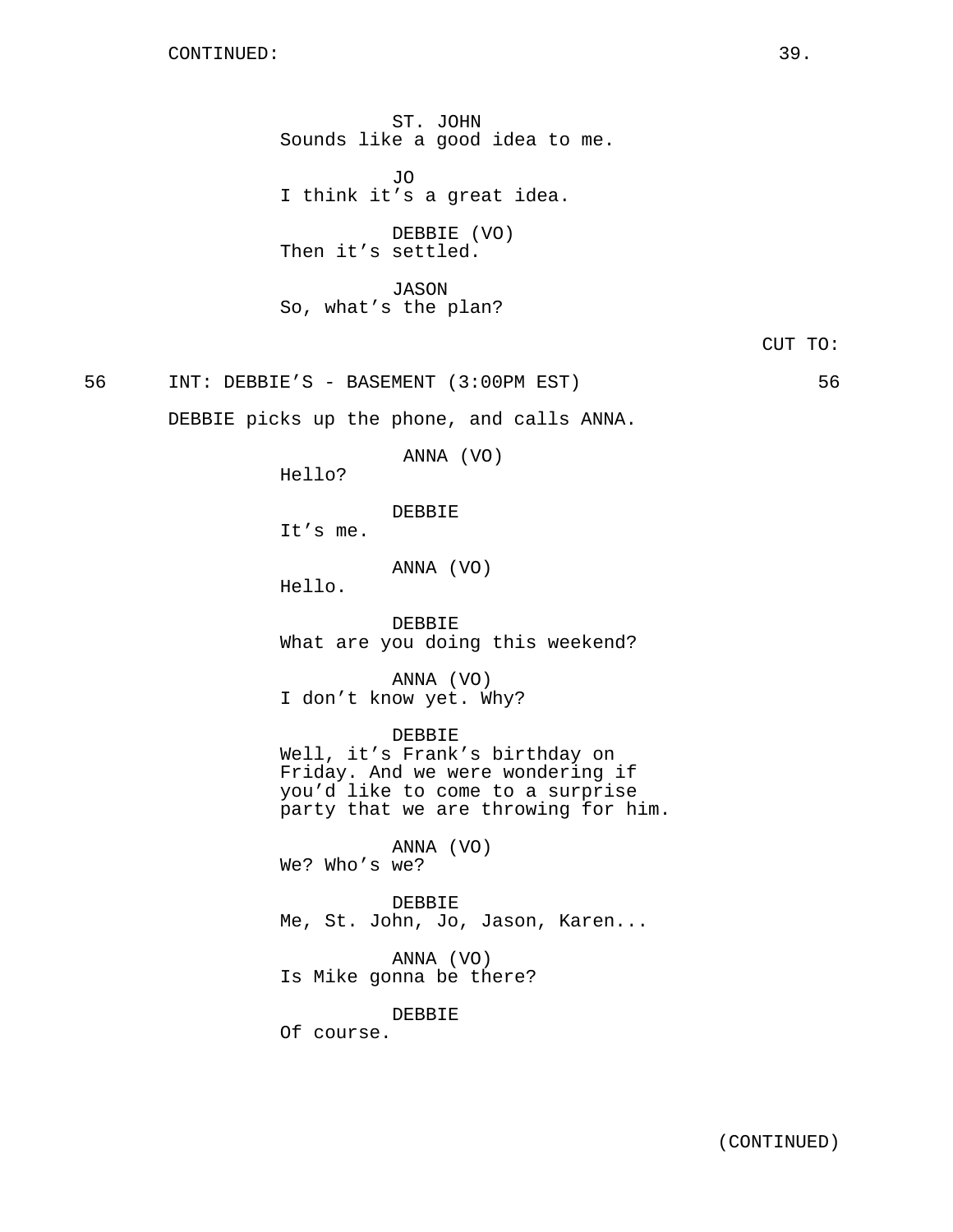ANNA (VO) Then count me in. When do we leave? DEBBIE The chopper should be here between 9:00 and 9:30? ANNA (VO) So, I should be there by 8:45, then. DEBBIE Around then yeh. ANNA (VO) Who's flying it? DEBBIE Don't know, yet. It depends. ANNA (VO) When will you know? DEBBIE When it lands. ANNA (VO)

Oh. By the way...

CUT TO:

57 INT: SANTINI AIR - OFFICE (5:00PM MST) 57

JO is leaning against the desk. MIKE is sitting in a chair. And ST. JOHN is sitting on the couch.

> MIKE So everyone know what they're supposed to do tomorrow?

JO Yeh. I bring Frank here, by 4:00.

MIKE

Right.

ST. JOHN Wait, there's one thing we forgot.

JO

What?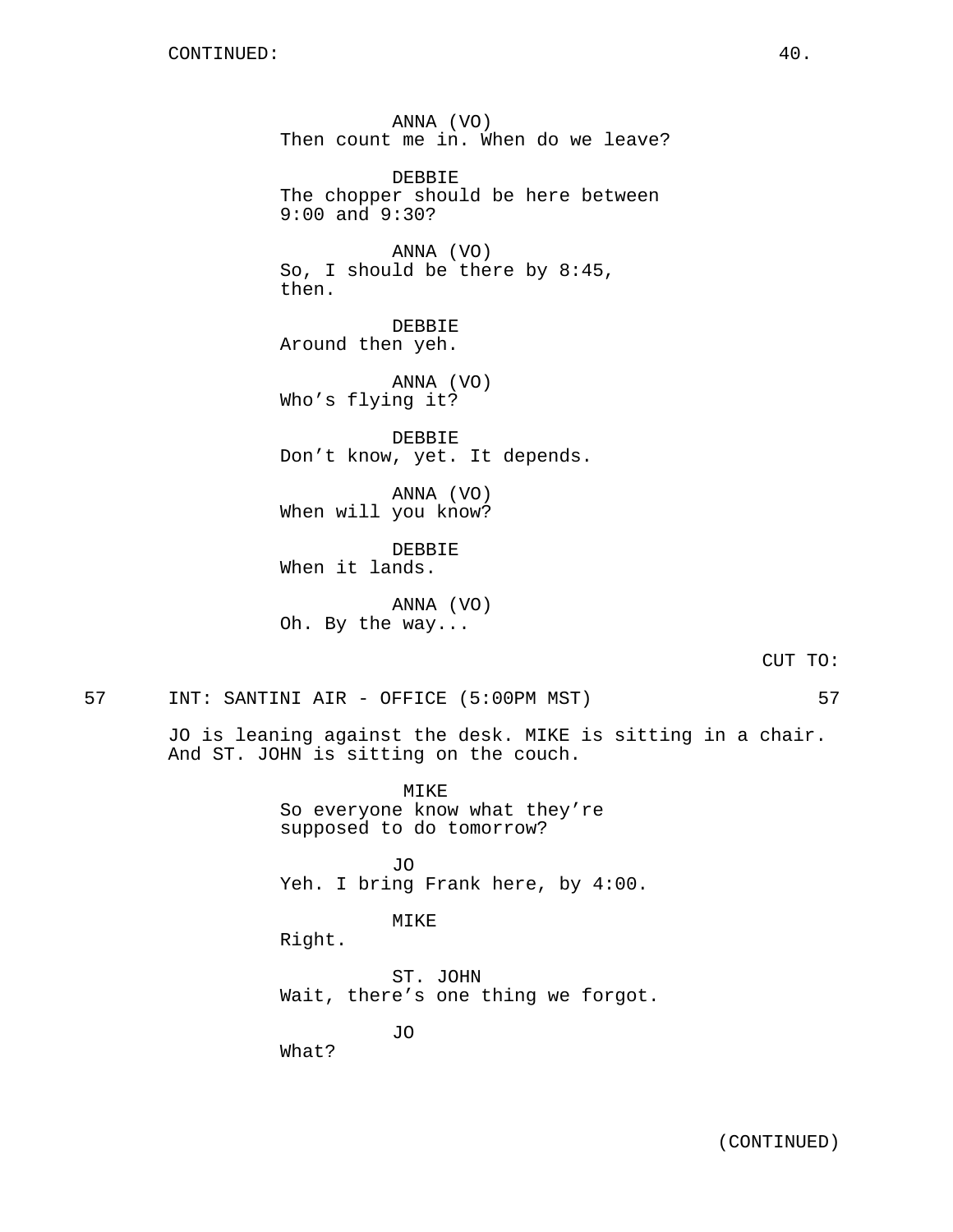ST. JOHN Which one of us will pick up Deb and Anna? MIKE I thought of that. ST. JOHN And? MIKE I'll go. JO You? MIKE Look, if either you or St. John or flew out of here tomorrow, Frank might suspect something. ST. JOHN And you won't? MIKE Frank doesn't have to know where I'm going. But he might suspect you or Jo were going to get Deb. ST. JOHN I suppose you're right. MIKE Besides, I have to fly to Cincinnati in... (look at watch) ...oops, now. I'll just stop by Toronto, tomorrow, on my way back. MIKE rises and heads to the door. JO Oh, Mike? MIKE (turn) Yeh? JO

Tell Anna she can stay at my place.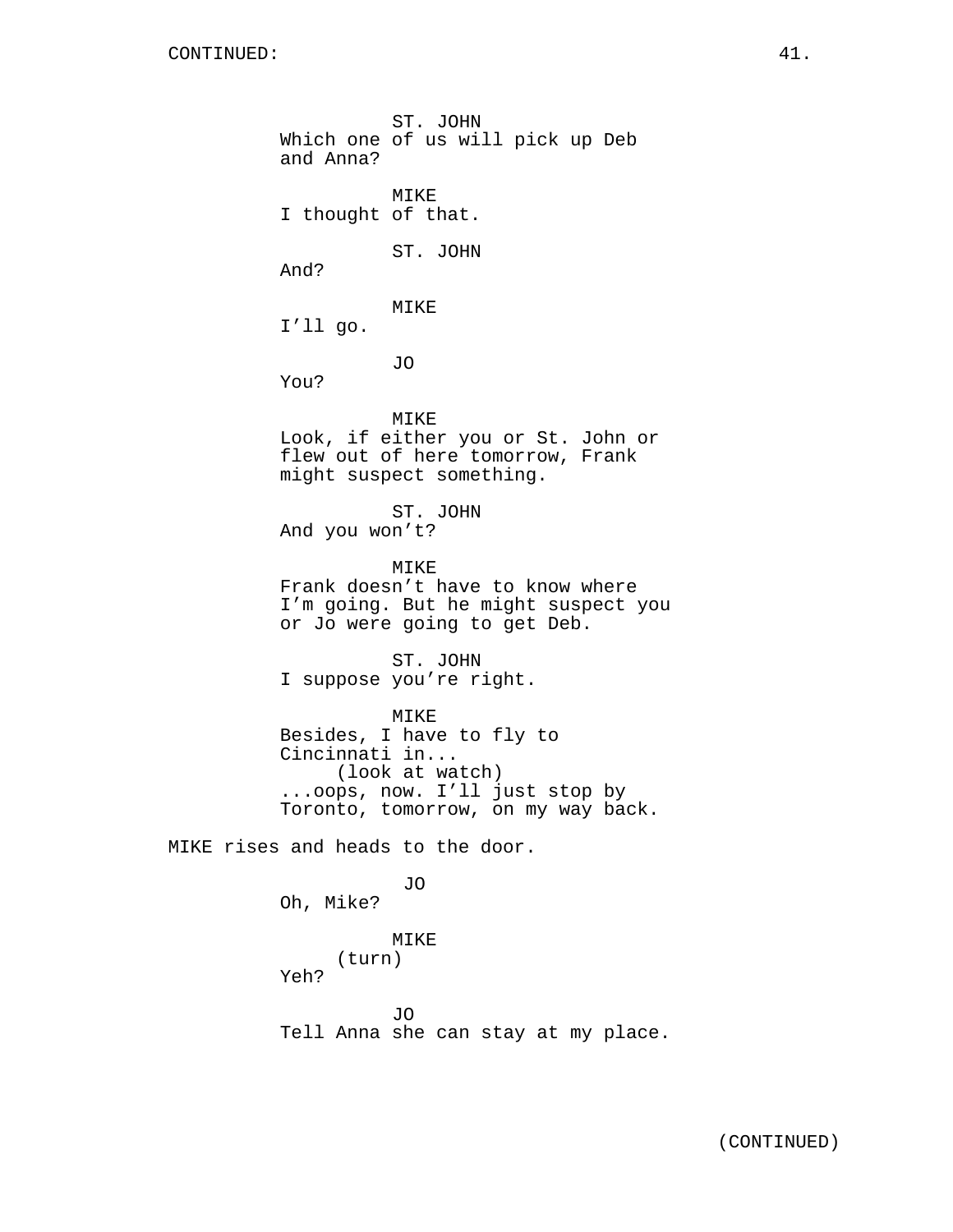MIKE Okay. Bye guys. See ya tomorrow.

JO / ST. JOHN

Bye Mike.

MIKE exits. ST. JOHN turns to JO.

ST. JOHN

So, how are you going to get Frank here?

JO (flash a smile) Easy. When Frank comes to pick me up, I'll tell him.

JUMP TO:

#### **FRIDAY JANUARY 22nd 1993**

58 EXT: DEBBIE'S - BACK YARD (9:05AM EST) 58

DEBBIE and ANNA, are sitting down the back, at the picnic table. They each have one bag. DEBBIE also has a box. In the box, is the cake. They hear the chopper approaching, and watch it land. MIKE exits the chopper, and runs over.

DEBBIE

Hi Mike.

MIKE

Hi Deb.

ANNA

Hi Mike.

**MTKE** You two ready?

DEBBIE

Yep.

MIKE Okay let's go.

ANNA rises, picks up her bag and walks to the chopper. MIKE smiles at DEBBIE, and offers to take her bag.

> MIKE Here, let me take that.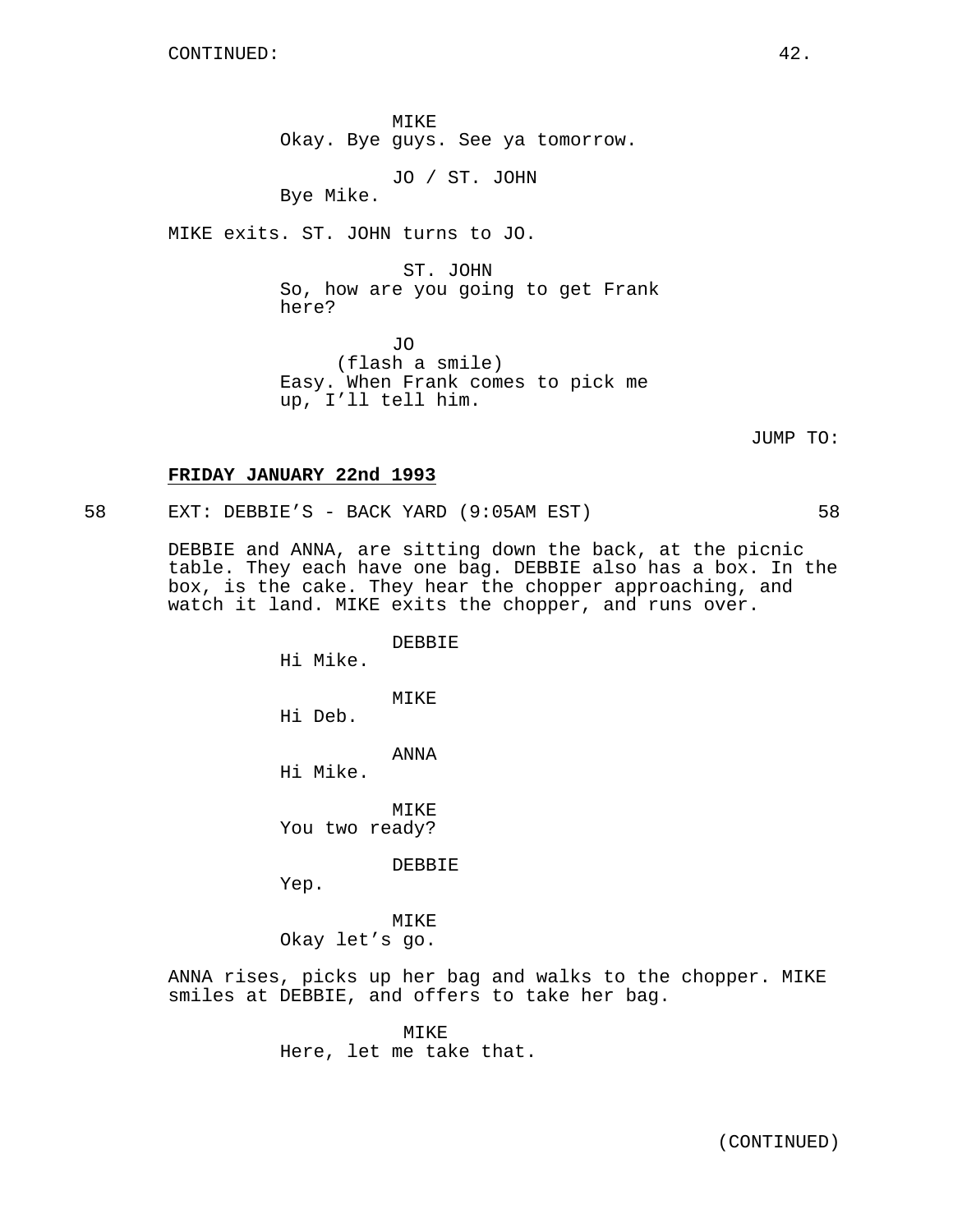#### DEBBIE

Thanks.

MIKE carries DEBBIE's bag, and DEBBIE carries the cake. They walk to chopper.

> MIKE Is that the cake?

> > DEBBIE

Yes.

### MIKE Can I see it?

DEBBIE

Later.

CONTINUE TO:

59 EXT: CHOPPER 59

MIKE and DEBBIE reach the chopper. MIKE puts the bag down and opens the baggage compartment. MIKE puts in DEBBIE's bag, then ANNA's. Then he closes the compartment. DEBBIE and ANNA walk around to the other side of the chopper, as MIKE gets in his side.

> DEBBIE You want the front or the back?

### ANNA

(nervous) I don't know.

DEBBIE What do you mean you don't know?

#### ANNA

I mean, I don't think I could stand being so close to him for so long and...

DEBBIE

(beat)

So, do you want the front or the back?

ANNA The back I guess. That way I can admire him from behind.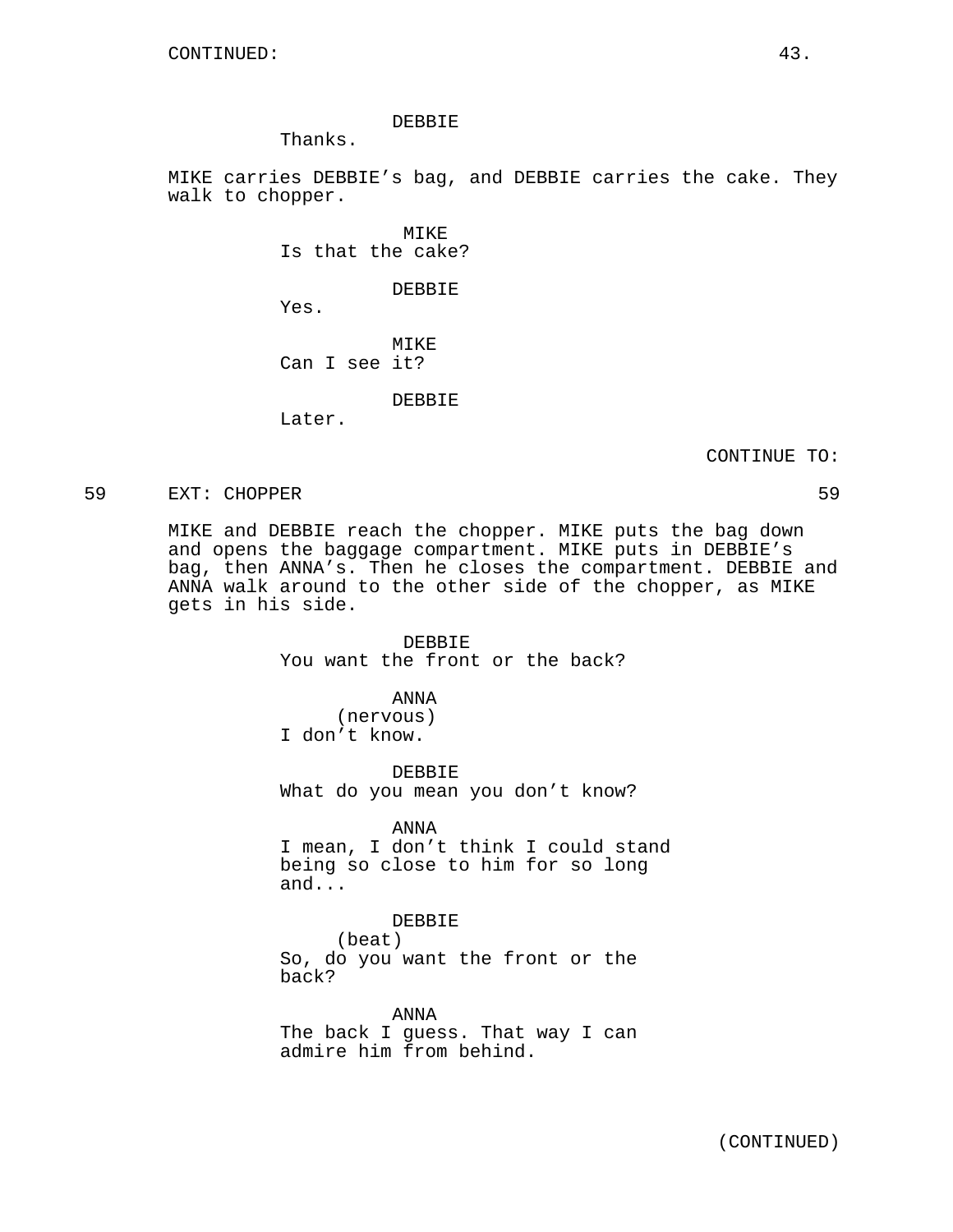DEBBIE opens the door, and ANNA gets in the back. DEBBIE shakes her head back and forth, then hands her the cake box, and gets in the front.

### 60 INT: CHOPPER 60

DEBBIE and MIKE put on a pair of headphones. ANNA sits back in her seat, and drifts into a daydream. The chopper lifts off.

> DEBBIE How are the plans coming?

> > MIKE

All set.

DEBBIE What time is Jo bringing...

MIKE Around 4:00.

### DEBBIE

4:00?

### MIKE

Yep. That will give us roughly 2 hours, from the time we get back, to get everything ready.

#### DEBBIE

So, how's Jo planning to get Frank there?

#### MIKE

No idea.

JUMP TO:

61 EXT: JO'S (3:30PM MST) 61

JO and FRANK, are walking to his car.

FRANK I can't believe you left the tickets at the office!

JO I said I was sorry.

PAN TO: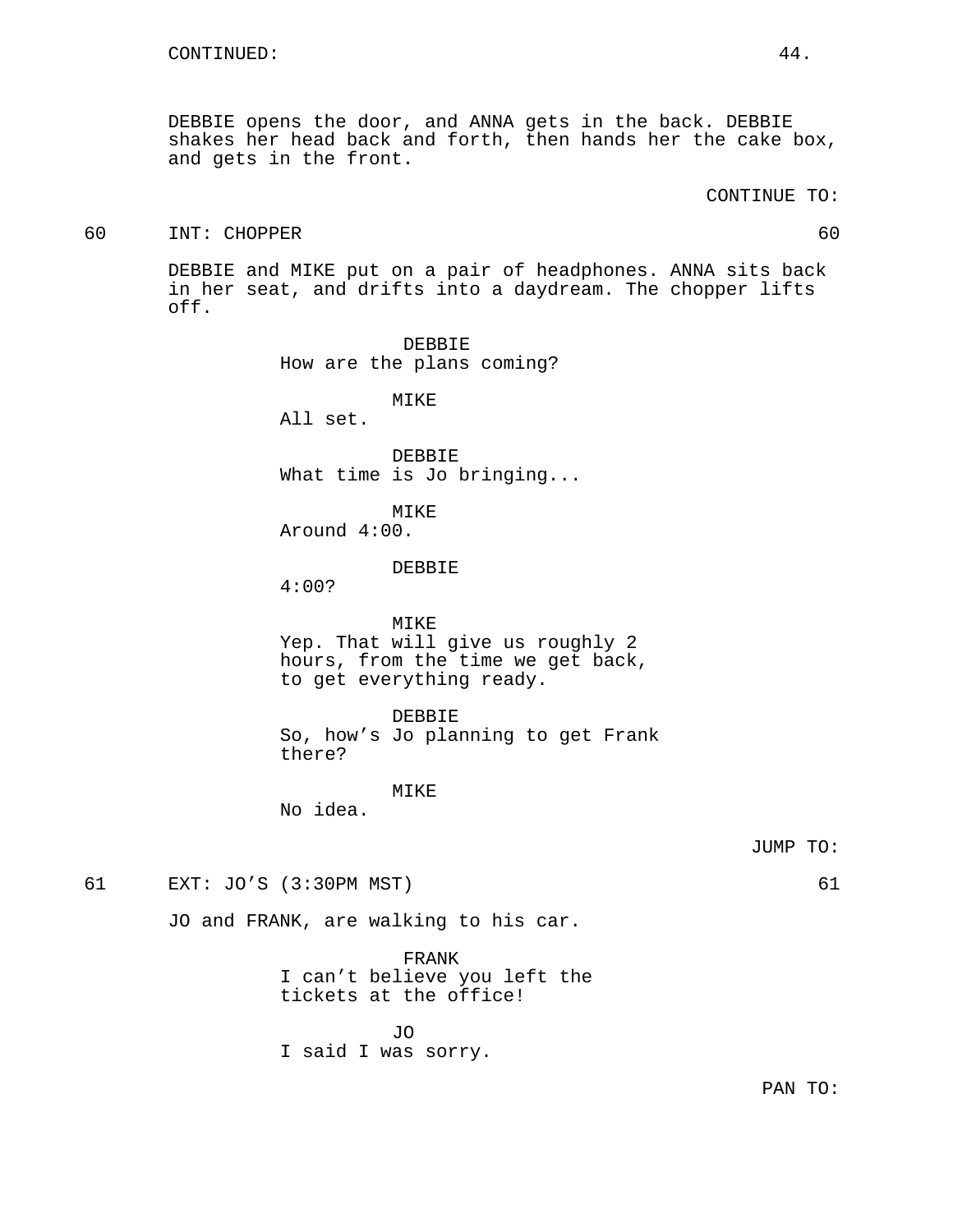62 EXT: FRANK'S CAR 62 FRANK opens the car door for JO. JO enters. FRANK closes her door, walks around the car, and gets in. CONTINUE TO: 63 INT: CAR 63 FRANK starts the car and they drive off. CONTINUE TO: 64 EXT: SANTINI AIR (4:00PM) 64 FRANK's car pulls up outside the hanger. PAN TO: 65 INT: CAR 65 JO opens the door. FRANK doesn't move. JO looks at him. JO Come with me? FRANK Why? JO So you can check the chopper, while I check the office. FRANK I thought you said you said you left them in the office. JO I... FRANK You don't remember where you left them? JO FINE! Don't come. (exit car) See if I care. JO slams the door, and starts to walk, slowly, towards the hanger. FRANK exits.

CONTINUE TO:

45.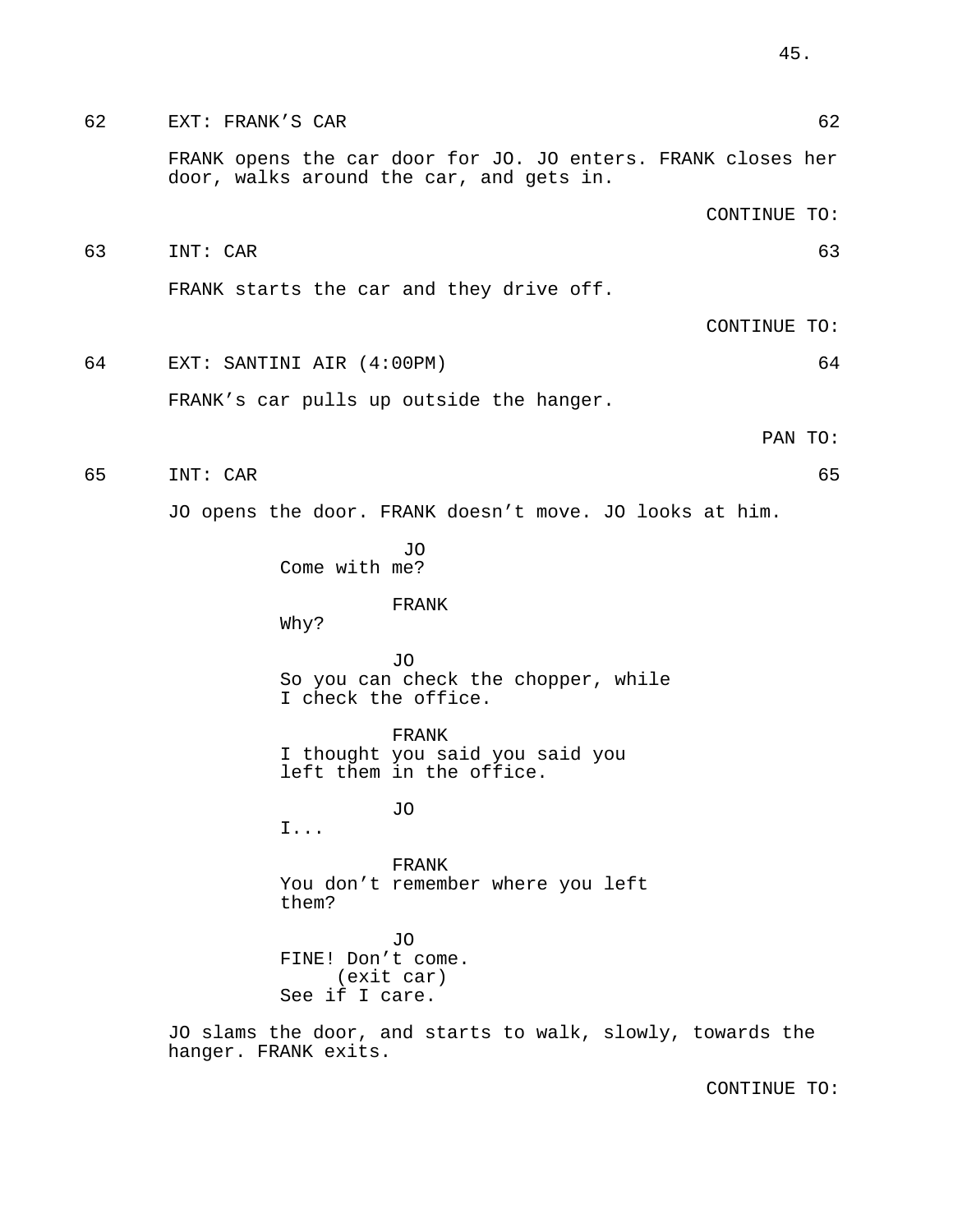66 EXT: CAR 66

FRANK closes his door. CAMERA pans to in front of JO.

FRANK

Jo, wait.

JO smiles as FRANK runs to her.

CONTINUE TO:

67 EXT: HANGER 67

JO stops and waits for FRANK.

FRANK I'm sorry. (beat) It's just that I wanted tonight to be perfect. (beat) You see... It's my birthday.

JO (pretend to be surprised) Your birthday? Why didn't you tell me?

FRANK I didn't want anyone to know.

JO Apology accepted. (kiss him) Happy birthday, hon.

#### FRANK

Thanks.

They continue to the hanger.

CONTINUE TO:

68 INT: HANGER 68

It's pitch black. The doors open, and JO and FRANK enter.

JO

Let me turn on the lights.

JO flips a switch on the wall, and everyone yells surprise.

(CONTINUED)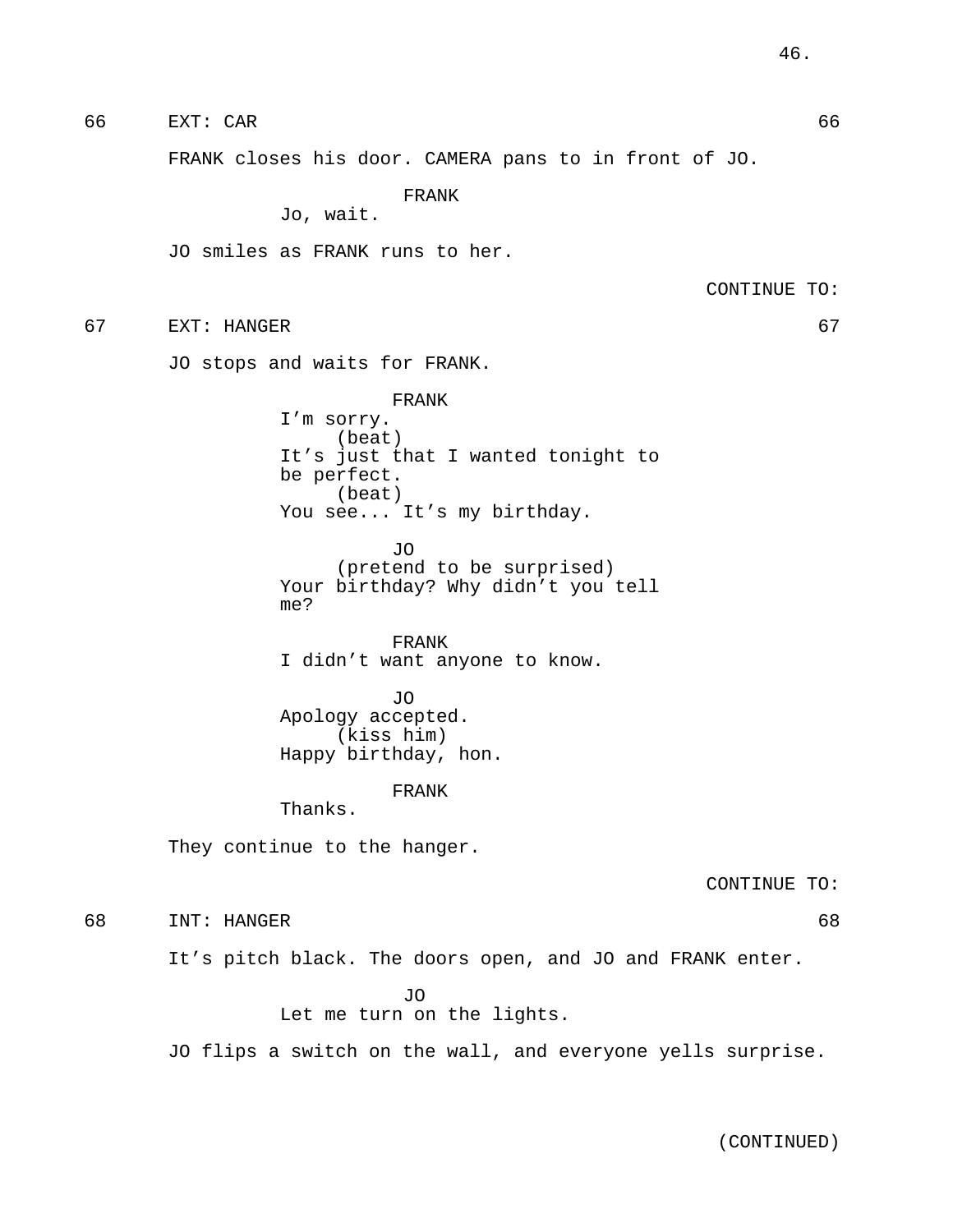### EVERYONE

# Surprise!

There is a table up against the wall, near the office. On the table are chips, popcorn, a punch bowl, and a fancy cake. The cake is in the center of the table. There are presents at the far left end of the table. The hanger is decorated appropriately. Above the table, is a HAPPY BIRTHDAY banner. JO walks over to FRANK, who is still standing where she left him. ANNA walks into the office, and puts on the radio.

> JO Happy Birthday.

JO kisses him. FRANK is so surprised, that he hasn't noticed DEBBIE.

> FRANK I don't know what to say. How'd you know it...

DEBBIE It was my idea.

FRANK

Deb!

DEBBIE (walk to Frank) Happy Birthday Cous.

She gives FRANK a hug.

FRANK

Thanks guys.

MIKE So, tell us. (beat) Did we really surprise you?

FRANK

Yes! (beat) Although, I should have suspected something, when Jo's phone didn't ring at the last minute.

EVERYONE, laughs. JO playfully punches FRANK in the arm.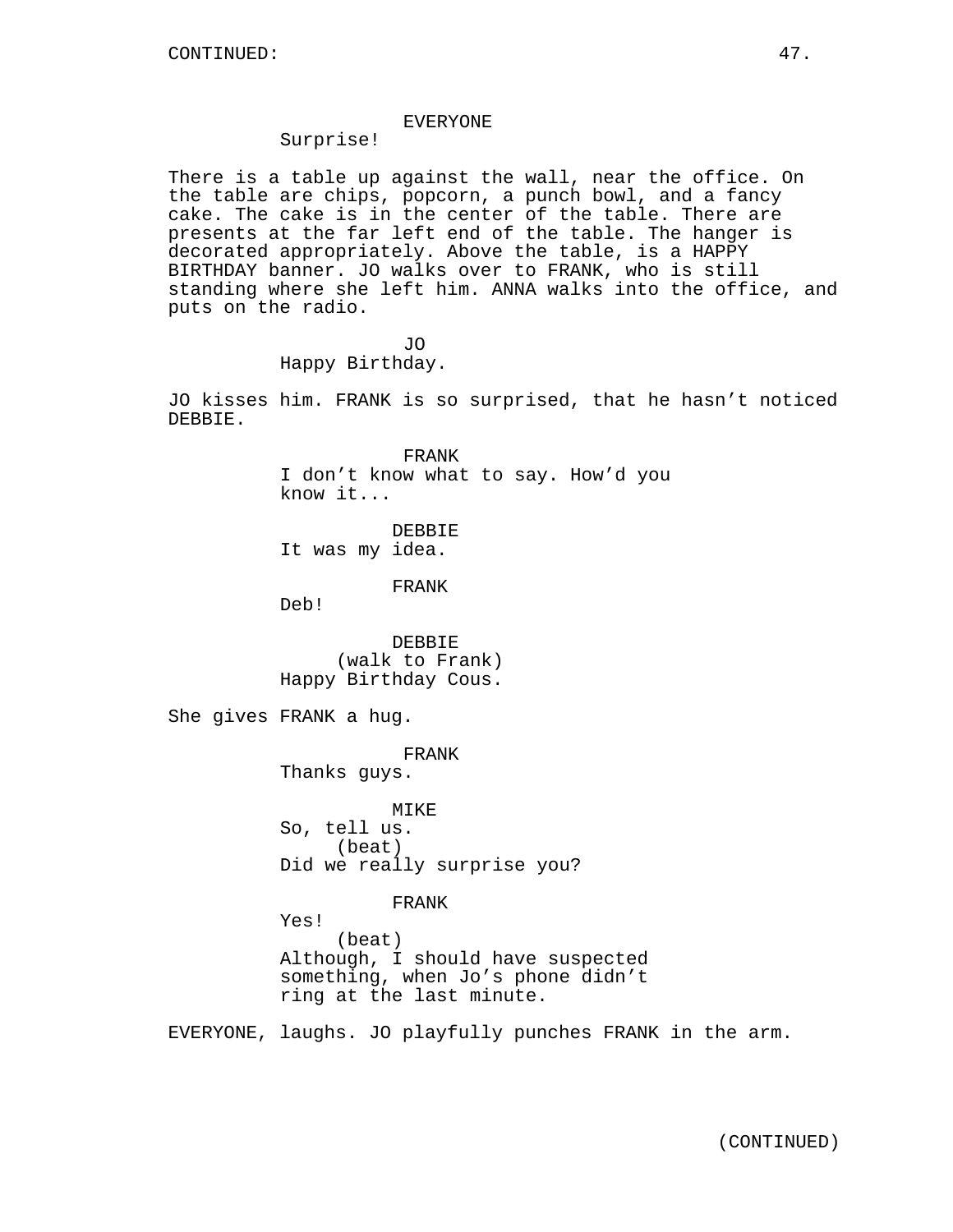ANNA Anyone want some punch?

FRANK / JO

Yes please.

ANNA brings them each a glass of punch. ST. JOHN lights the candles on the cake. Everyone sings happy birthday. ST. JOHN and DEBBIE pick up the cake, so FRANK can blow out the candles. They finish singing.

> ST. JOHN Okay Frank. Make a wish, and blow out the candles.

FRANK thinks for a second, then takes a deep breath, and blows them all out. EVERYONE cheers. ST. JOHN and DEBBIE put the cake down. JASON hands FRANK a cutting knife.

### JASON

Here, cut the cake.

FRANK cuts the cake into 16 pieces (4x4). The cake has two layers, and a cream filling. The first layer is vanilla, and the second layer is chocolate. It has one-quarter inch of vanilla icing on all sides. The top has "Happy 30th B-day Frank" written on it, in blue icing. There is a green icing border around the cake. There are 2 red flowers in each corner. FRANK hands DEBBIE the top right hand corner piece. JO gets the piece directly underneath it. ANNA gets the piece directly under JO's. ST. JOHN gets the bottom right hand corner piece. FRANK hands KAREN the top piece from the second row. JASON gets the piece directly underneath it. MIKE gets the bottom piece from the second row. FRANK takes the remaining piece from the second row. They all stand around the table eating their cake. (ORDER: KAREN is beside JASON. JASON is beside FRANK. FRANK is beside JO. JO is beside ST. JOHN. ST. JOHN is beside DEBBIE. DEBBIE is beside MIKE. MIKE is beside ANNA.)

> FRANK This cake is delicious. Where'd you get it?

DEBBIE Gray's Homestyle Bakery.

MIKE We flew it in. Special order. From TO.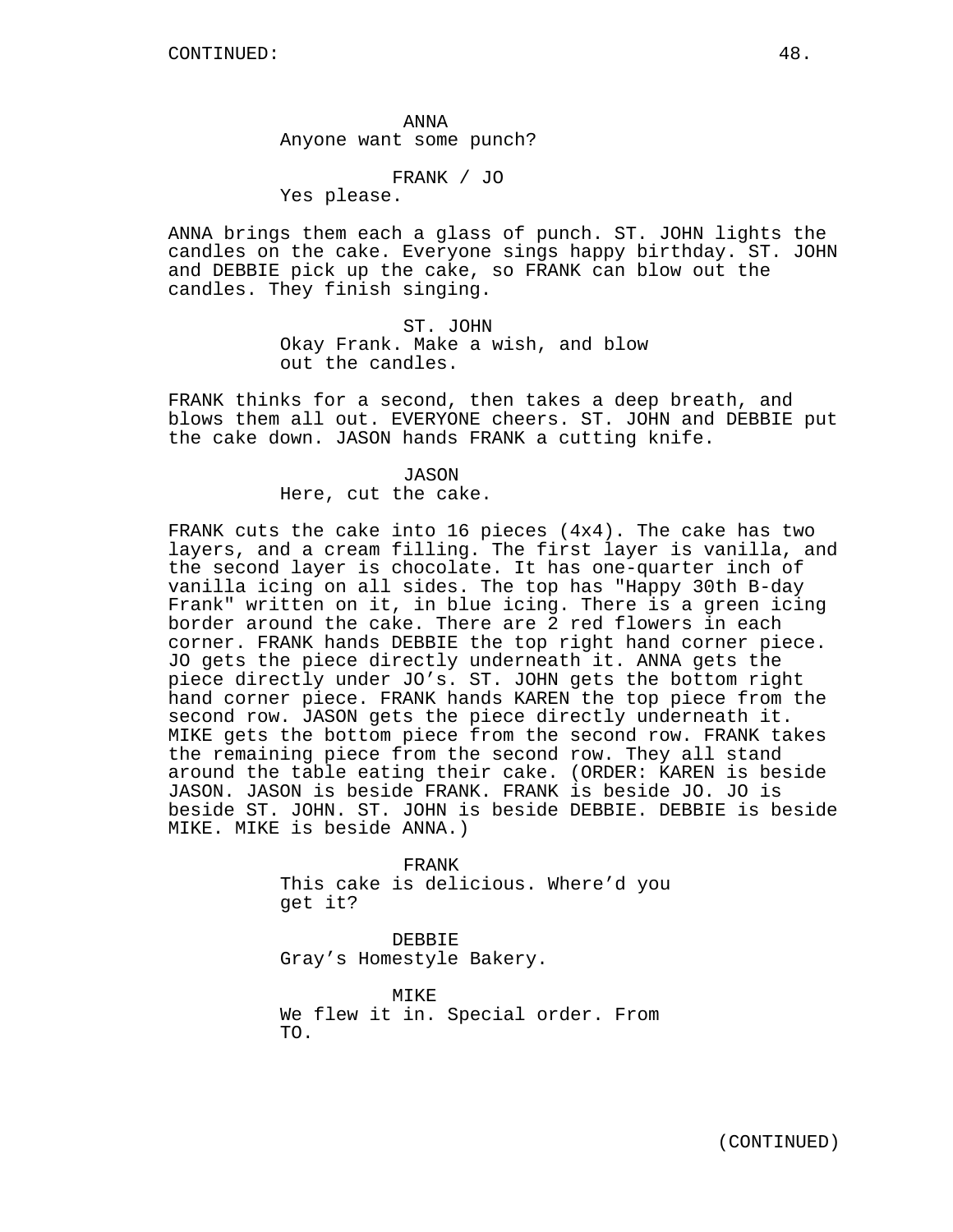ANNA He's kidding. We picked it up and brought it here. MIKE (turn to her) Excuse me. (beat) But did we not bring it with us from TO? ANNA Yes. MIKE And didn't Deb order it? ANNA Yes. MIKE And didn't I pick you two and the cake up and fly you here? ANNA Yes. MIKE So I'm right. We flew it in from TO. ANNA Okay. If you put it that way. FRANK Well, it's really good. DEBBIE Glad you like it. EVERYONE finishes their piece of cake. JO's favorite song, (I Can't Fight This Feeling Any Longer --> by: REO Speedwagon), comes on. JO I love this song. ANNA hates it, and shutters. FRANK (turn to JO) Want to dance?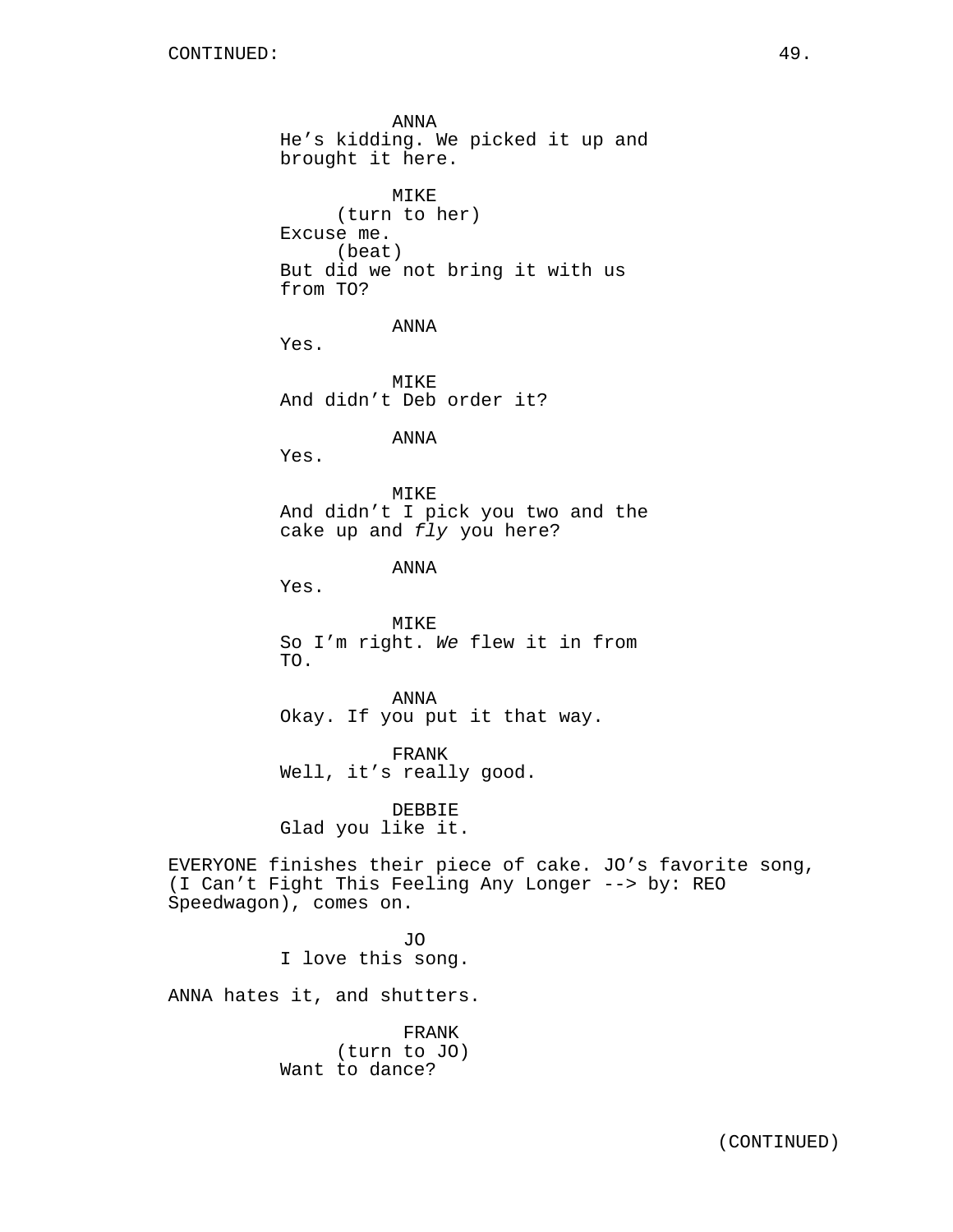JO I'd love to.

FRANK takes JO's plate, and puts in on the table, along with his own. He then takes her hand in his, and they head to the center of the hanger. They start dancing. MIKE puts his plate down, and addresses the rest.

MIKE

I'll be back in a second.

MIKE goes to the office.

PAN TO:

# 69 OFFICE 69

MIKE turns down the hanger lights. He pauses as the lyrics to song really hit him, hard. He watches as ST. JOHN puts his plate down, turns to DEBBIE, and offers her his hand. She puts her plate down and takes it. They walk to the center of the hanger, and start dancing. JASON puts his plate down on the table, so does KAREN. They look at each other, and join ST. JOHN, DEBBIE, JO, and FRANK. ANNA is standing by the table. MIKE watches ST. JOHN and DEBBIE for a few more moments, then heads back to the table.

PAN TO:

#### 70 HANGER - TABLE 70

ANNA sees MIKE coming back, and puts her plate down. When he reaches the table, she looks at him.

> ANNA Want to dance?

MIKE really doesn't want to dance. Especially to this song. But, for appearances sake, he agrees.

#### MIKE

Sure.

ANNA and MIKE join the gang.

PAN TO: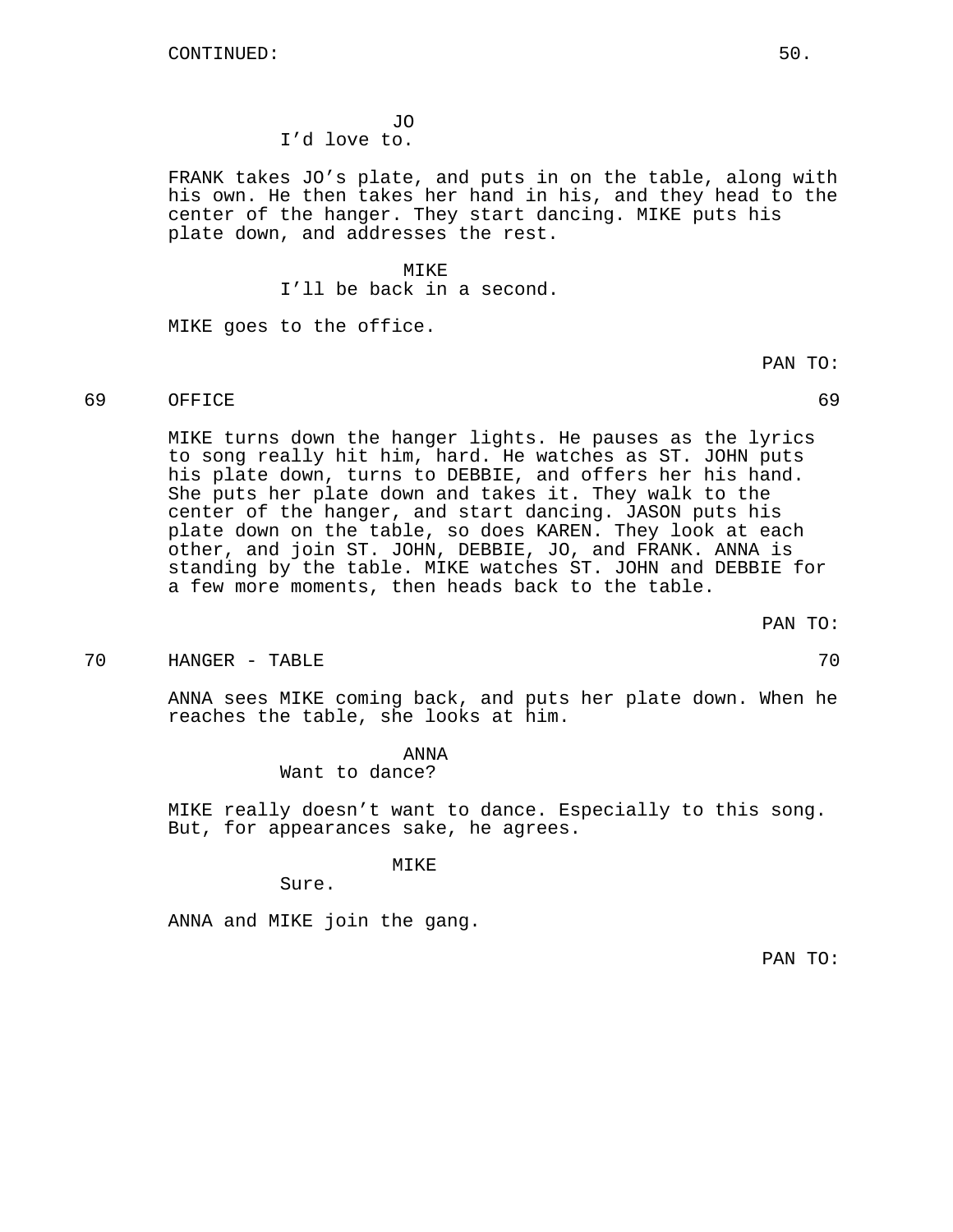71 ST. JOHN AND DEBBIE 71

ST. JOHN and DEBBIE exchange a look. They catch MIKE's eye, and give him a look. He gives them a "What was I supposed to say" look.

51.

72 MIKE AND ANNA 72

ANNA (look at him) So, Mike... (beat) How's your New Year going so far?

MIKE So-so. Yours?

ANNA About the same.

73 ST. JOHN AND DEBBIE. 73

DEBBIE Did you have that talk with him?

ST. JOHN

Yes. (beat) But I don't see why it should bother you so much. If she really likes him, who are we to stand in their way. Besides, maybe...

DEBBIE Stj, you know Mike. (beat) When was the last time he had a relationship that lasted more than two-three weeks?

ST. JOHN thinks.

DEBBIE You can't think of one can you? (beat) And you've known him for 6 years!

PAN TO: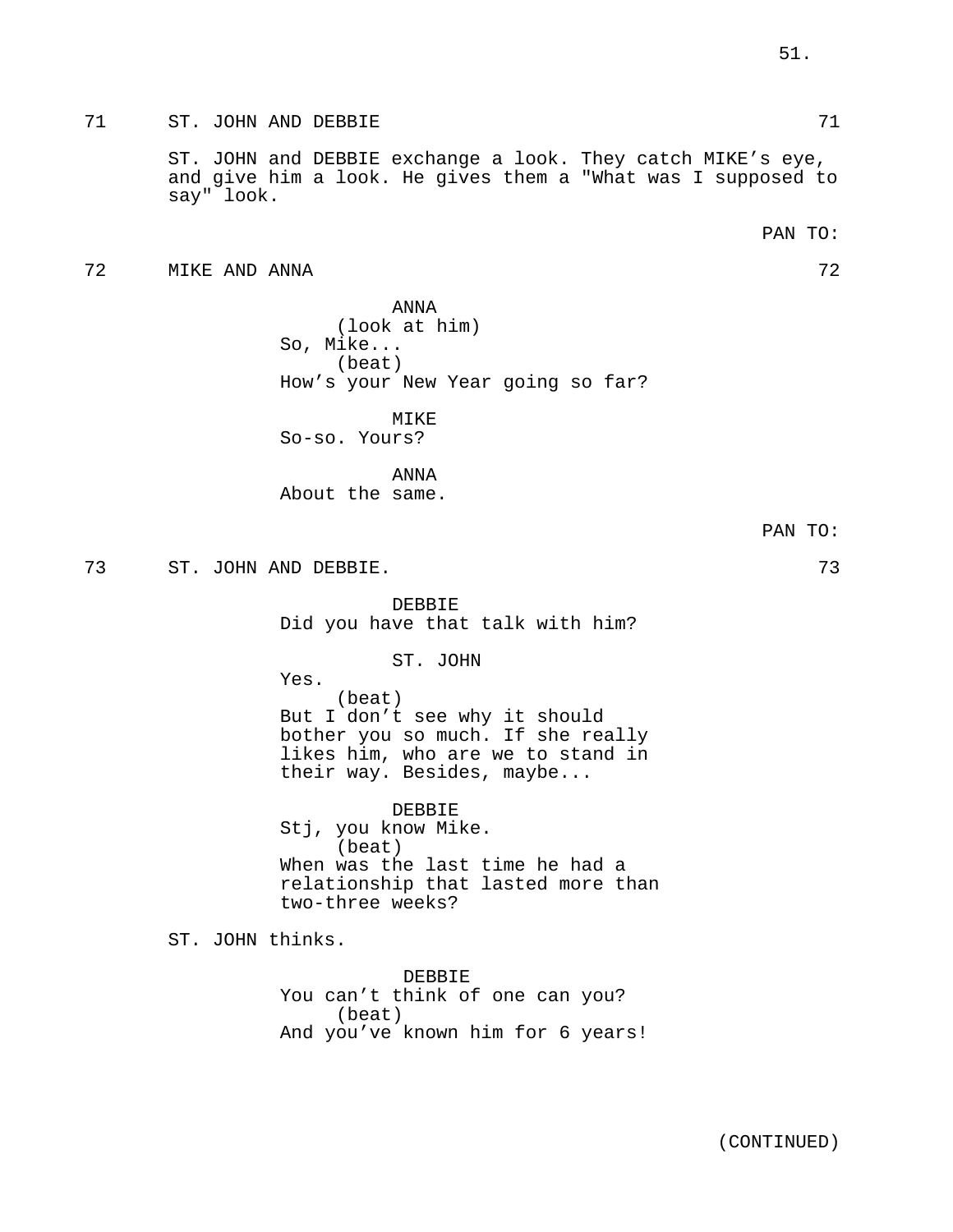ST. JOHN But, if she likes him as much as you seem to think she does, then...

DEBBIE Then she'd be crushed if they ended up like all his other...

ST. JOHN Who says it has to? Who says it will? Maybe...

DEBBIE I'm just worried about her, that's all. I don't want to see either of them hurt.

ST. JOHN

Deb?

DEBBIE (look at him) Yeh.

ST. JOHN Leave them alone.

DEBBIE

But...

He shuts her up, with a kiss. A deep, passionate, kiss. She melts in his arms.

PAN TO:

74 MIKE AND ANNA 74

MIKE is staring at DEBBIE and ST. JOHN.

ANNA

Mike? (beat) Mike?

ANNA turns to see what has MIKE so captivated. All she can see, is DEBBIE and ST. JOHN, kissing. She looks back at MIKE, and notices that far away look in his eyes. She wonders if there is something she doesn't know. Could MIKE, have feelings for DEBBIE? Is that why he isn't interested in her?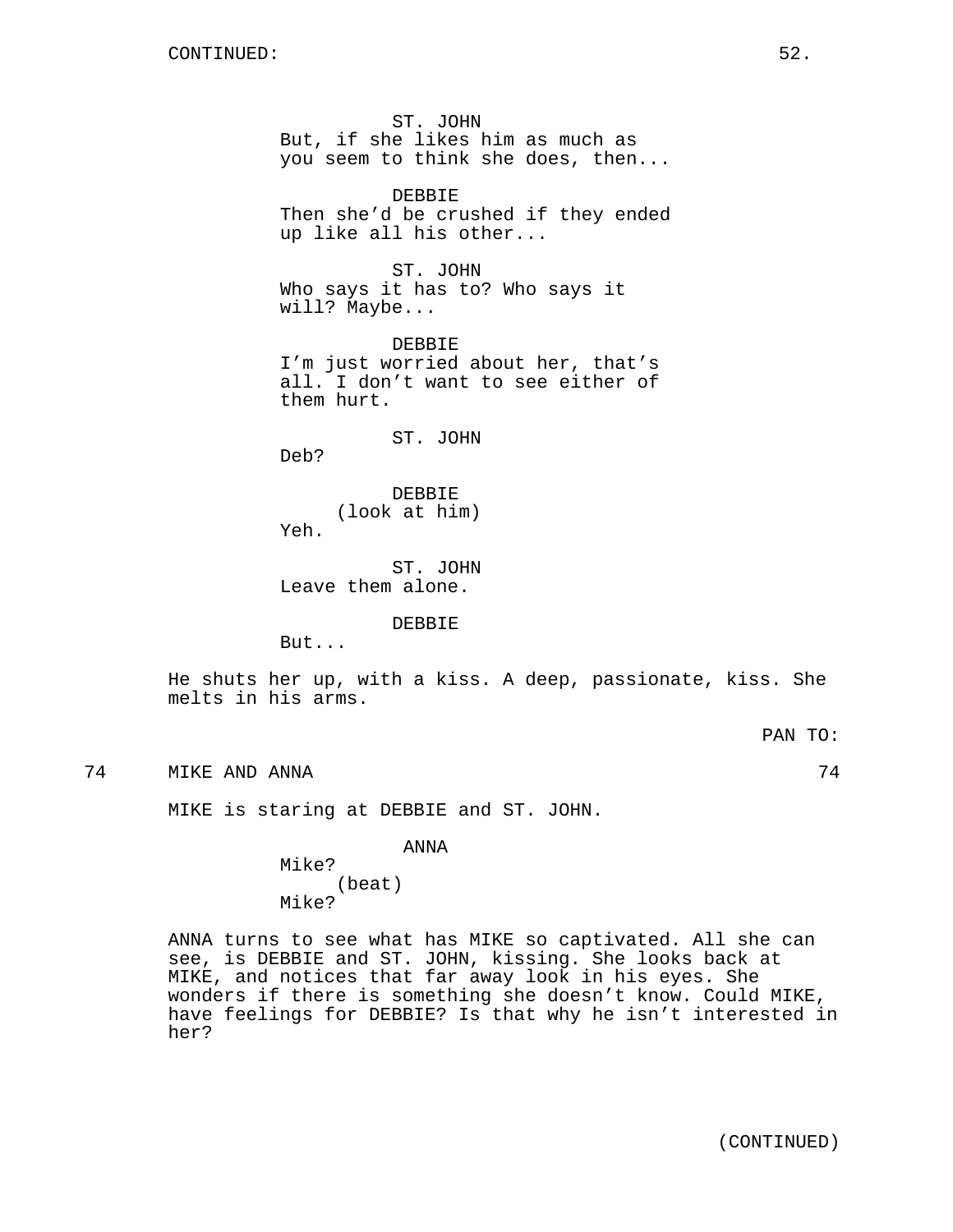ANNA

Miiiike.

MIKE

What? (beat) Sorry, my mind must have wondered. What were you saying?

ANNA Nothing, never mind.

The song ends. MIKE releases ANNA.

MIKE

Excuse me.

MIKE leaves, and returns to the office. He turns the lights back up. EVERYONE has just gotten used to the dim light, and the brightness blinds them. He also turns off the radio.

> EVERYONE Ahhh, Miiiike!

MIKE comes back over.

MIKE Sorry about that, but it's time for the birthday boy to open his presents.

EVERYONE gathers around the table.

JUMP TO:

75 INT: HANGER (8:00PM) 75

EVERYONE is dancing again. The lights are dim again. The song that is playing, is "To Know Him, Is To Love Him." The phone rings. MIKE looks at ANNA.

MIKE

Excuse me. (To everyone) I'll get it.

MIKE runs to the office. ANNA watches him leave, as she walks back to the table, to get a glass of punch. (NOTE: the cake is all gone.)

PAN TO: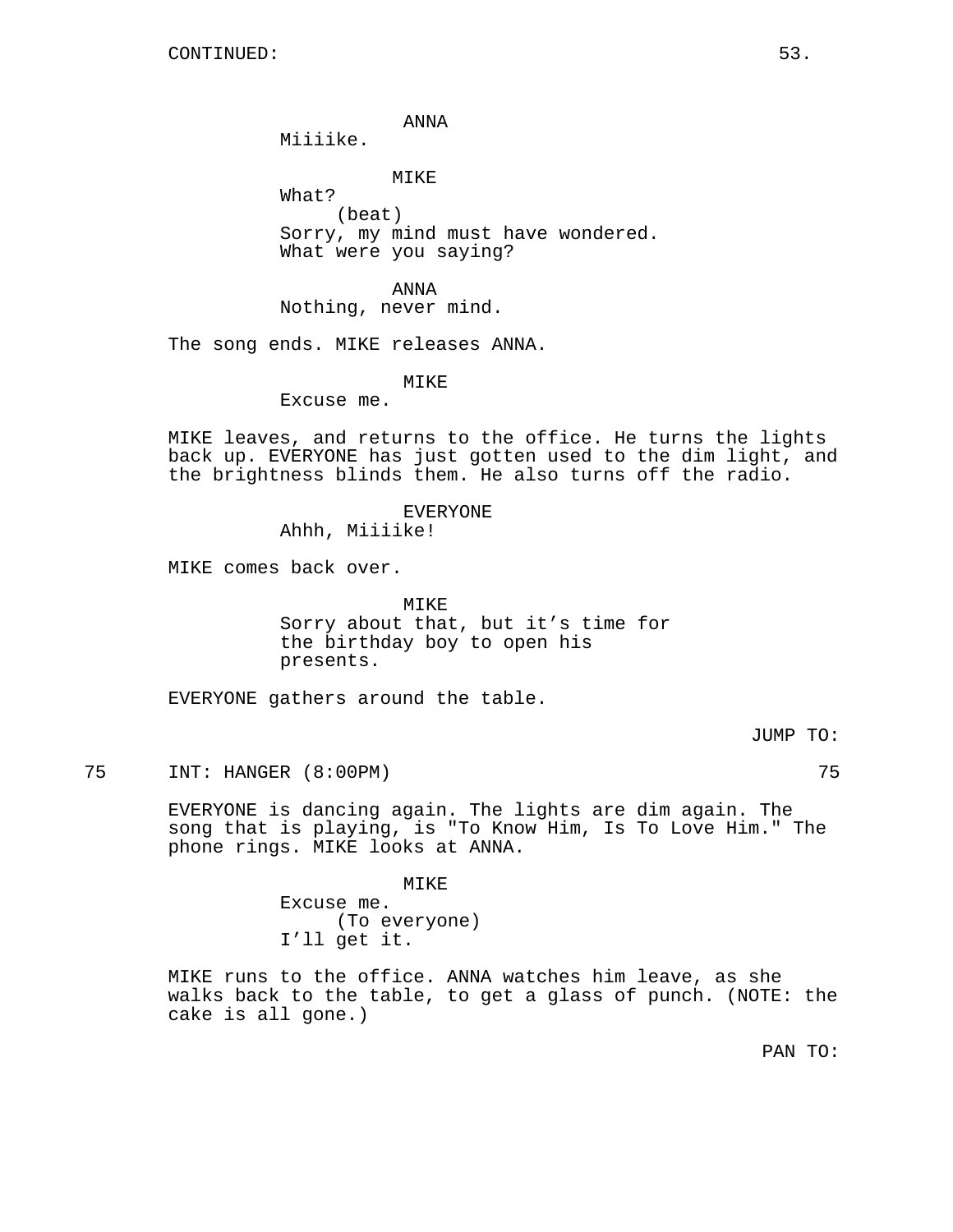76 INT: OFFICE 76

MIKE answers the phone.

MIKE Santini Air WENDI (VO) Hi Mike, it's Wendi. MIKE

(smile) Hi.

WENDI (VO) I'm in town for a few hours, on a lay over, and I was wondering...

MIKE (smile) Where are you?

77 INT: HANGER - ANNA 77

ANNA is drinking a glass of punch, and munching on some chips. She looks over to the office, and sees MIKE writing something down.

ANNA

Great. He's going somewhere.

She sees MIKE hang up the phone and put a piece of paper in his pocket. MIKE grabs his jacket, then exits the office. He puts on his jacket on his way over. The song ends and a real fast one comes on.

PAN TO:

PAN TO:

```
TABLE 78
```
Everyone goes to the table to get a drink. EVERYONE, including MIKE, reach the table simultaneously.

> MIKE (to Frank) Happy Birthday.

> > FRANK

Thanks.

FRANK notices MIKE has his jacket on.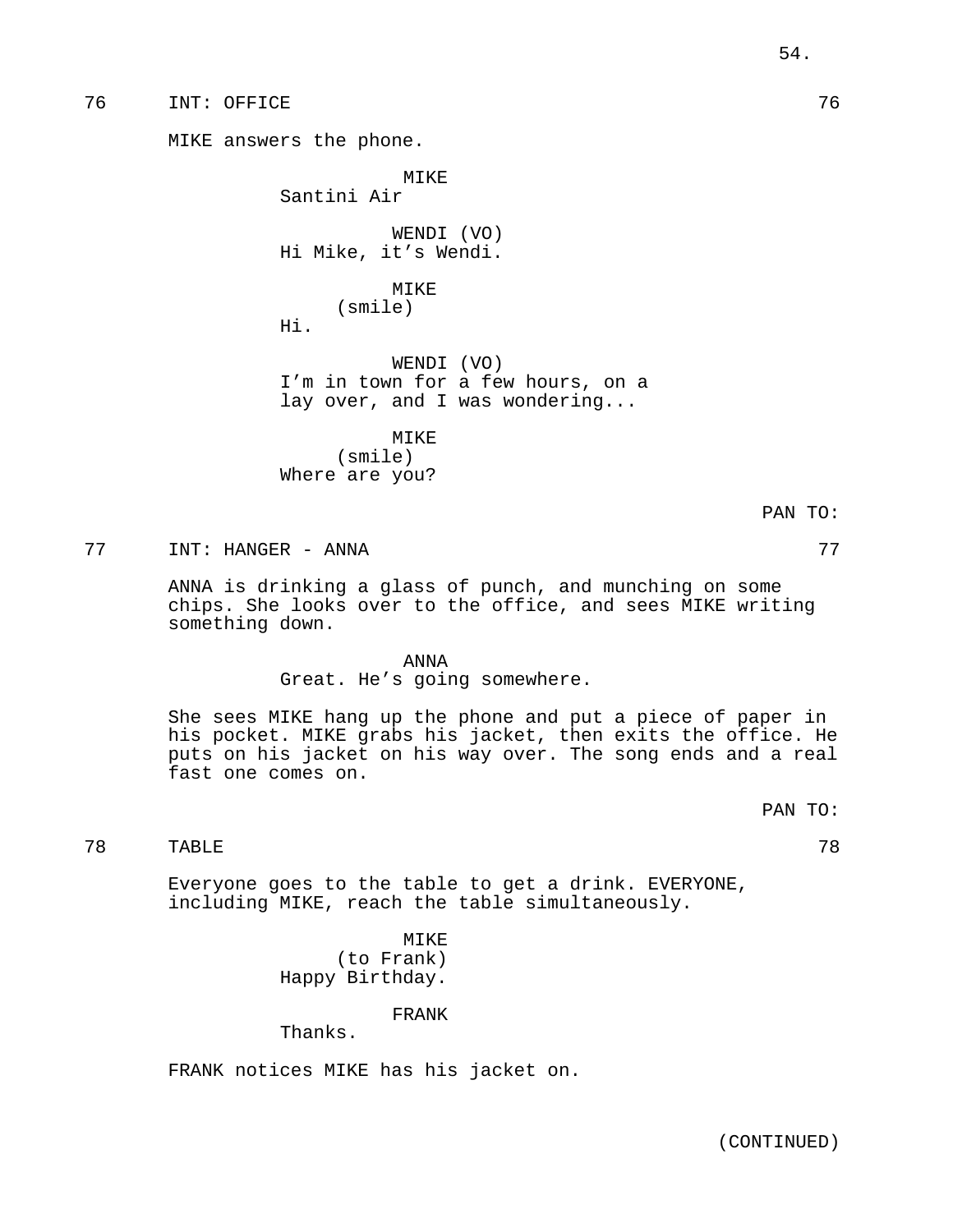FRANK Wait, you going somewhere? MIKE (smile) Remember Wendi? FRANK The stewardess? MIKE (nod) Well, she's in town, on a lay over, and wants to see me. FRANK (smile) Have fun Mike. MIKE (smile) I'll try. Bye guys. EVERYONE Bye.

MIKE exits the hanger. DEBBIE gives ST. JOHN a "see what I mean" look. ANNA watches MIKE exit.

ST. JOHN

Jo. (beat) Can I see you for a minute?

JO gives him a "what for" look. He gives her, a "now" look.

JO Sure. (kiss Frank) Be right back.

FRANK I'm not going anywhere.

ST. JOHN and JO, walk to the office. FOCUS stays with DEBBIE, ANNA, JASON, KAREN, and FRANK. DEBBIE looks to FRANK.

> DEBBIE So, how did Jo get you here?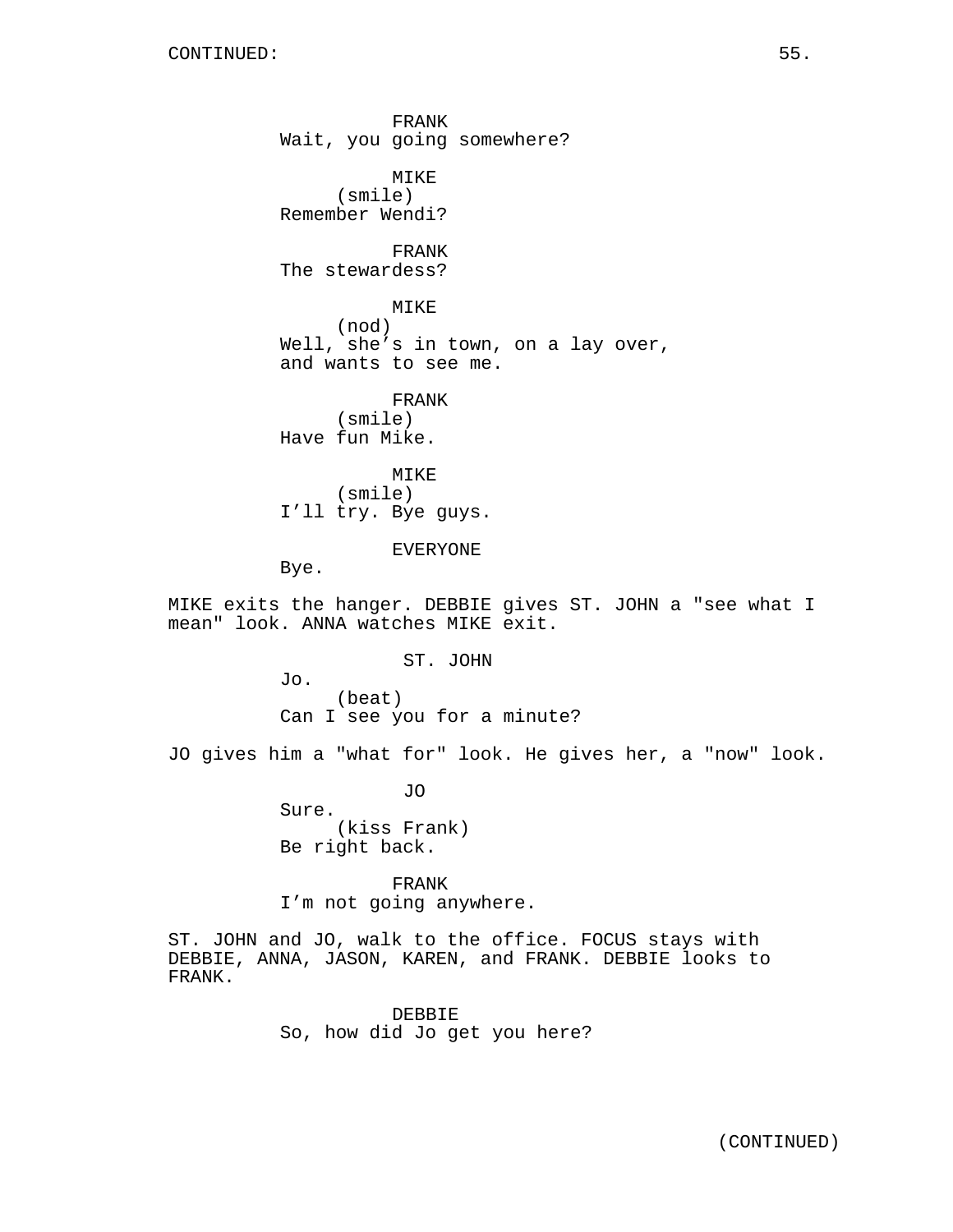FRANK She said she left the tickets here.

DEBBIE Tickets? For what?

FRANK We're going to see a play tonight.

DEBBIE What time does it start?

FRANK 9:00, I think.

DEBBIE (consult watch) Well, it's almost 8:30 now, how far is the theater?

FRANK About 20 minutes.

DEBBIE That doesn't give you much time. Don't you think you be going?

ST. JOHN and JO, are on their way back over. FRANK turns to JO.

> FRANK (to Jo) Does the play start at 9:00?

JO Yeh, why?

FRANK Because it's 8:30. I think we should head off.

JO You're right.

FRANK turns to ST. JOHN, DEBBIE, JASON and KAREN.

FRANK Thanks for the party guys.

ST. JOHN No problem.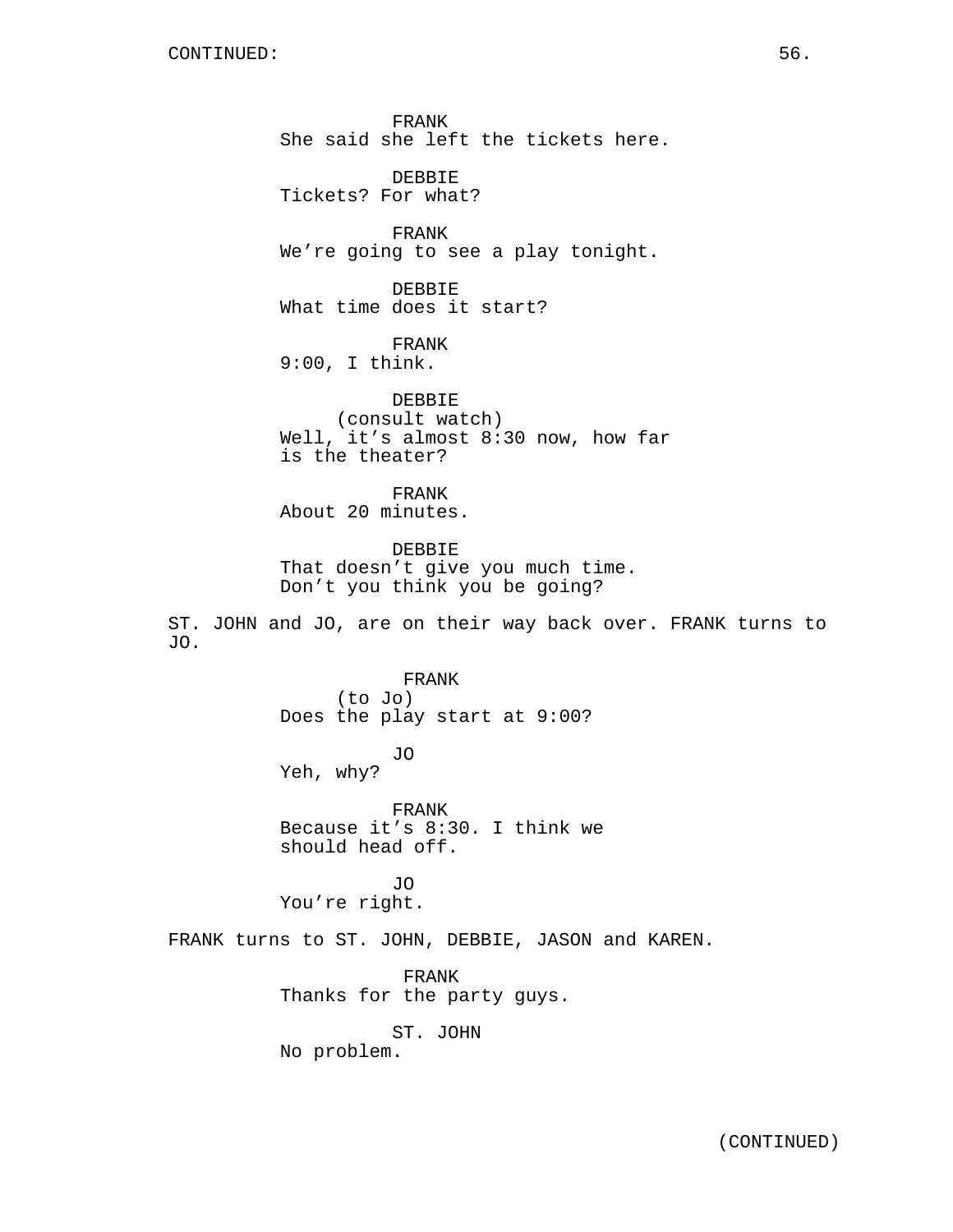FRANK Come on Jo. (put arm around her) Let's go. FRANK and JO are starting to walk off, when JO stops. JO Oh, wait. JO walks to ANNA, and gives her a key. JO Let yourself in, and I'll see you when I get home. ANNA Thanks Jo. ANNA takes the key and puts it in her pocket. JO Bye guys. EVERYONE Bye. JO and FRANK exit. ST. JOHN Well, I guess all that's left is clean-up. Then we can all go out for pizza or something. What do ya say? DEBBIE Sounds great. JASON Karen and I, will have to take a rain check on the pizza. ST. JOHN Suit yourself. They start to clean-up. JUMP TO: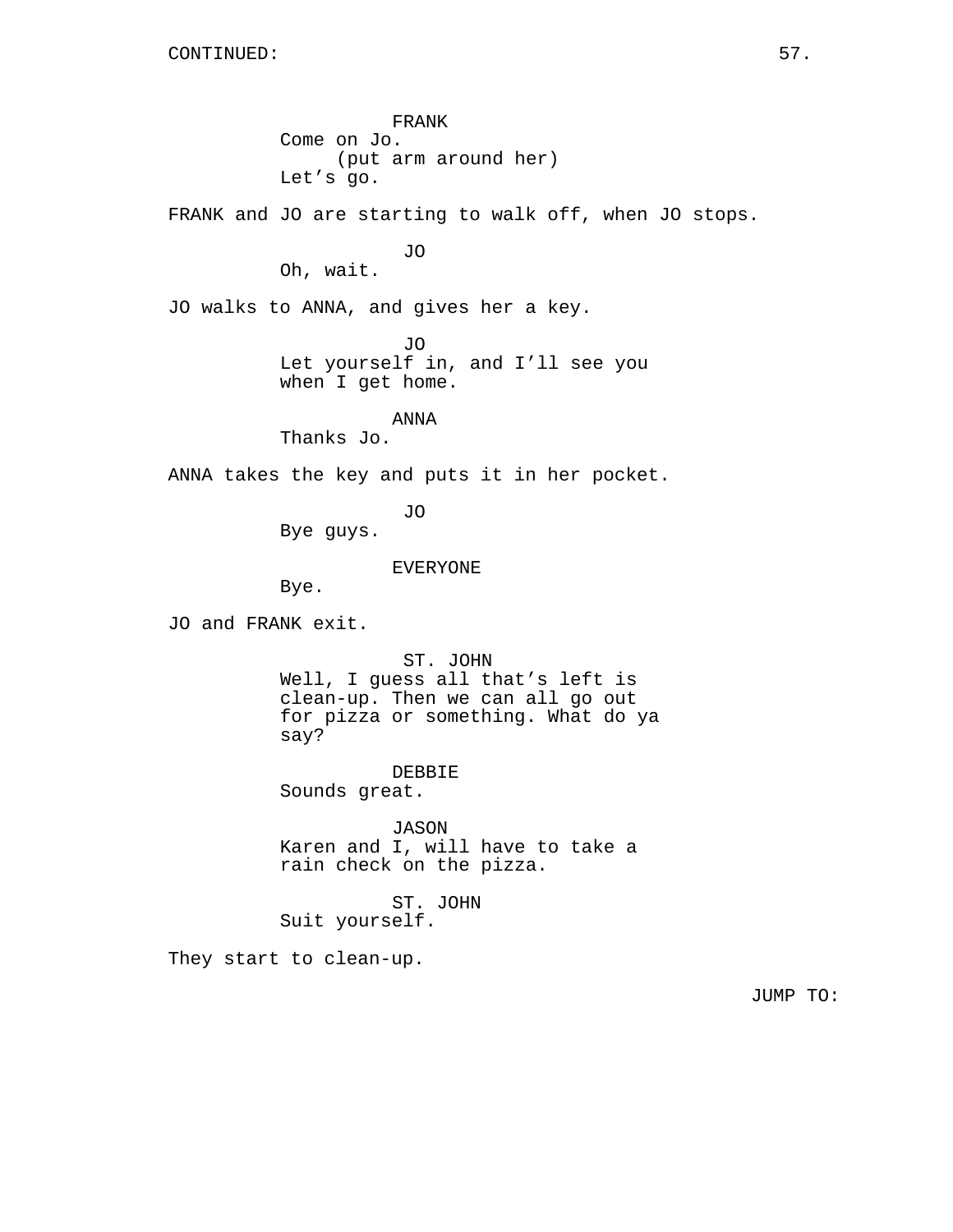I'll be fine.

DEBBIE We can stay and...

ANNA That's okay. I'm sure you two would rather be alone.

DEBBIE

You sure?

ANNA Positive. Night.

DEBBIE / ST. JOHN

Night.

PAN TO:

PAN TO:

80 JO'S FRONT DOOR. 80

ANNA walks to the door. She reaches it, opens it with the key, enters, and closes the door.

81 ST. JOHN'S JEEP 81

DEBBIE You know, I really think we should...

ST. JOHN Leave. Right now. That's what we should, and are, going to do.

ST. JOHN drives off. DEBBIE turns to him.

ST. JOHN You worry to much, you know that. Anna's not a child, she can take care of herself.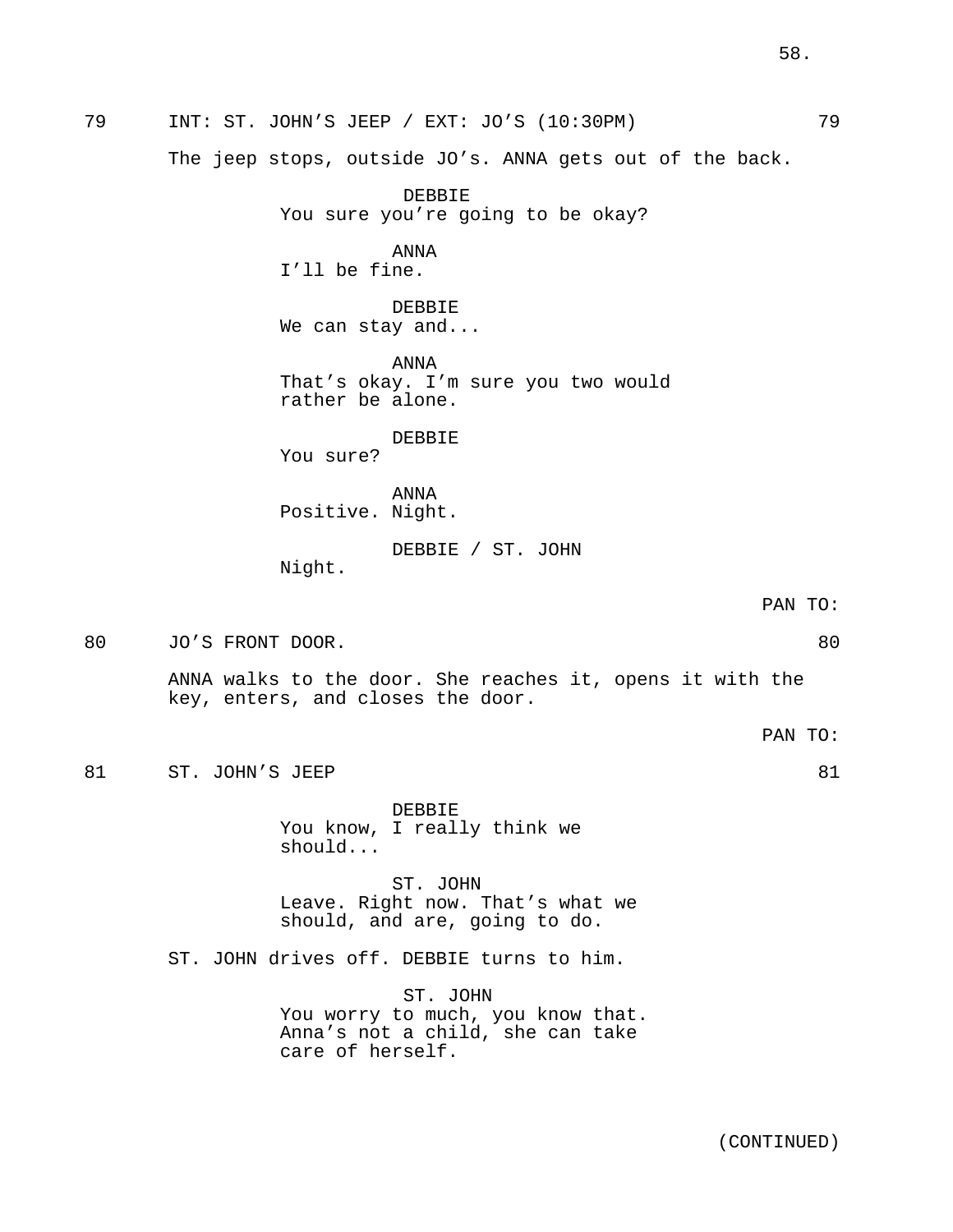DEBBIE You're right. I'm sorry.

DEBBIE slides up beside him and kiss his neck.

## DEBBIE

Forgive me?

ST. JOHN looks at her and smiles. Then he puts one arm around her, and she rests her head on his chest.

> ST. JOHN What am I gonna do with you?

> DEBBIE I can think of a few things.

> > PAN TO:

82 EXT: JEEP 82

The jeep continues down the road.

CUT TO:

83 INT: ST. JOHN'S (11:05PM) 83

ST. JOHN and DEBBIE enter. ST. JOHN closes the door. They remove their shoes. DEBBIE walks in, and turns on the small table lamp.

## DEBBIE You moved the couch.

ST. JOHN comes up behind her, and grabs her. He kisses her neck. She leans back in his arms. He kisses her neck again. She turns around in his arms. He picks up the remote on the table behind her, and points it at the fireplace. He presses it, and the fire turns on. He puts the remote back on the table.

#### DEBBIE

#### That's new too, isn't it?

He looks at her. He brings his hand back up her back, and rests it at the back of her neck. He pulls her to him. Their lips meet, in a deep, passionate, hungry, kiss. She wraps her arms around his neck, and pull him closer. As close as she can. They break the kiss after about 15-16 seconds.

## DEBBIE

I've missed you so much.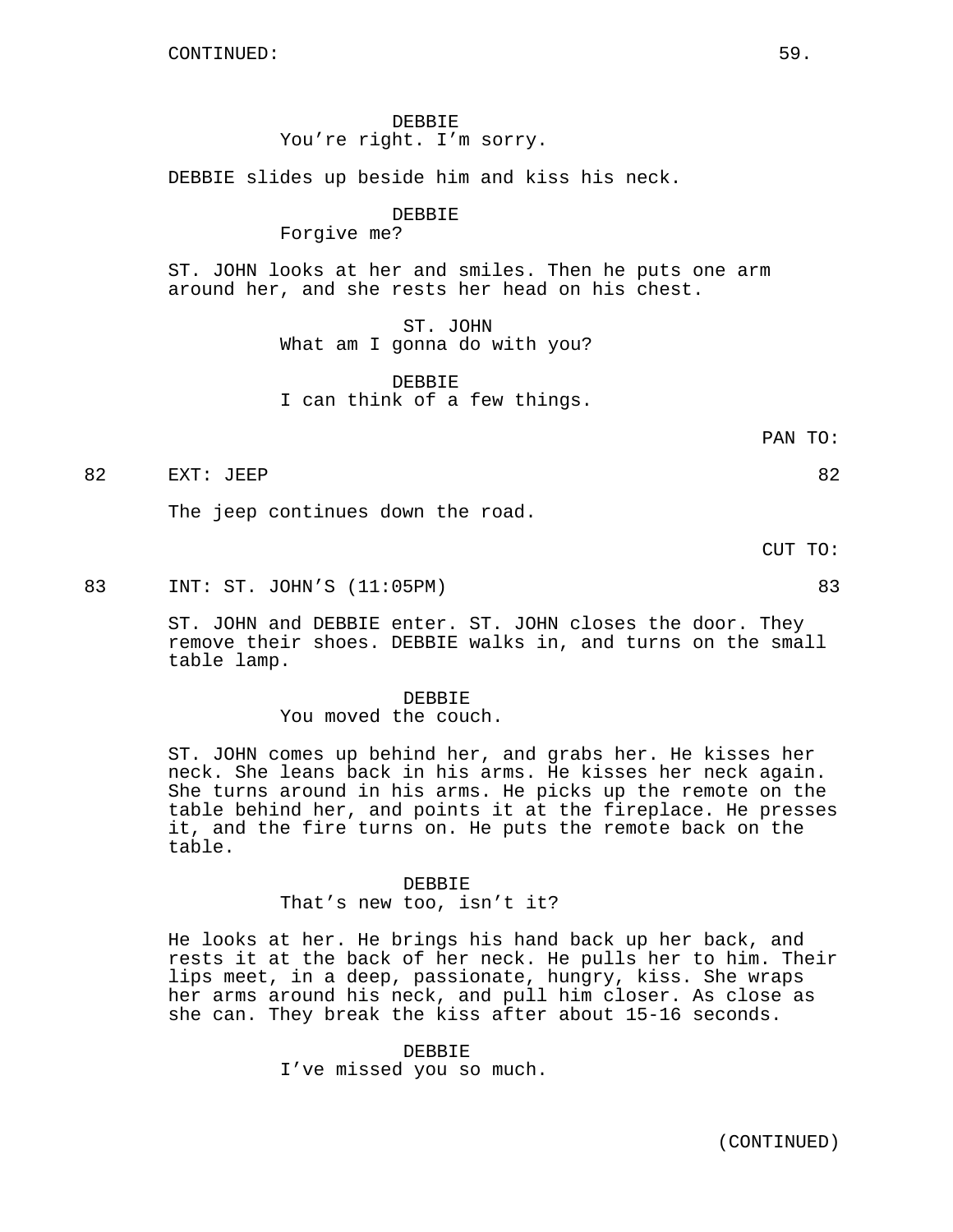ST. JOHN I've missed you too.

He goes to kiss her again. She stops him. She takes her arms away from him, and removes his from her waist. She sits on the carpet, removes her socks, and looks up at him.

> DEBBIE Well... Are you gonna stand there all night? Or are you gonna come down here, beside me?

She pats the floor. He turns off the light, and sits beside her. She looks at him, as he removes his socks. Then, she kisses him. She leans forward, and he leans back. He is so flat on his back, on the carpet. She breaks the kiss, and kisses his neck. Her fingers, undo the buttons on his shirt, while her lips cover his upper body with kisses. Once the shirt is open, she moves her hands down, and undoes the button and zipper on his jeans. She is still kissing his chest, as her hands try to remove his jeans. (NOTE: She pulls his underwear down with his jeans.) She gets them half way down, then stops. She rubs her hands up the side of his body, to his waist. Then, she kisses up his body, while her hands run up his chest, loosening his shirt. When she reaches his neck, he holds her tight, and rolls her over. He is now on top. He looks at her, as he removes his shirt. And, finishes removing his jeans. He brings his lips to hers, and starts undoing the buttons on her blouse. He releases her lips, and kisses her neck, throat, chest. She gasps his name, as her hands massage his back. Once he has her shirt completely open, she arches her back. His hands go around her back, and undo the clasps on her bra. He brings his lips to hers, and kisses her. His hands run down the side of her body, against the skin. When he reaches her waist, he undoes, and removes her jeans. His hands then continue their mission. She gasps his name. He brings them to her thighs. He runs his hands up, inside her legs. She gasps his name. She raises one leg, and arches it at the knee. She plants her foot firmly on the ground. Once they have, again, reached her waist, he starts kissing up her body. Then his hands continue up her body, to her neck. He kisses her lips. She tightens her grip on him, and rolls him over. She takes her arms away, and removes her shirt and bra. Then, she kisses him, hungrily. He pulls her to him, and holds her tight. He rolls her over. His hands again caress her body. She gasps his name. She runs her hands up and down his back. He brings his hands, to his back, and takes a hold of her arms. He then brings them to the floor, over her head. He then brings them together, so he can hold them both down, with only one hand. She gasps his name. He kisses her neck, throat, etc. while his right hand, is slowly making its way down her body. She gasps his name. His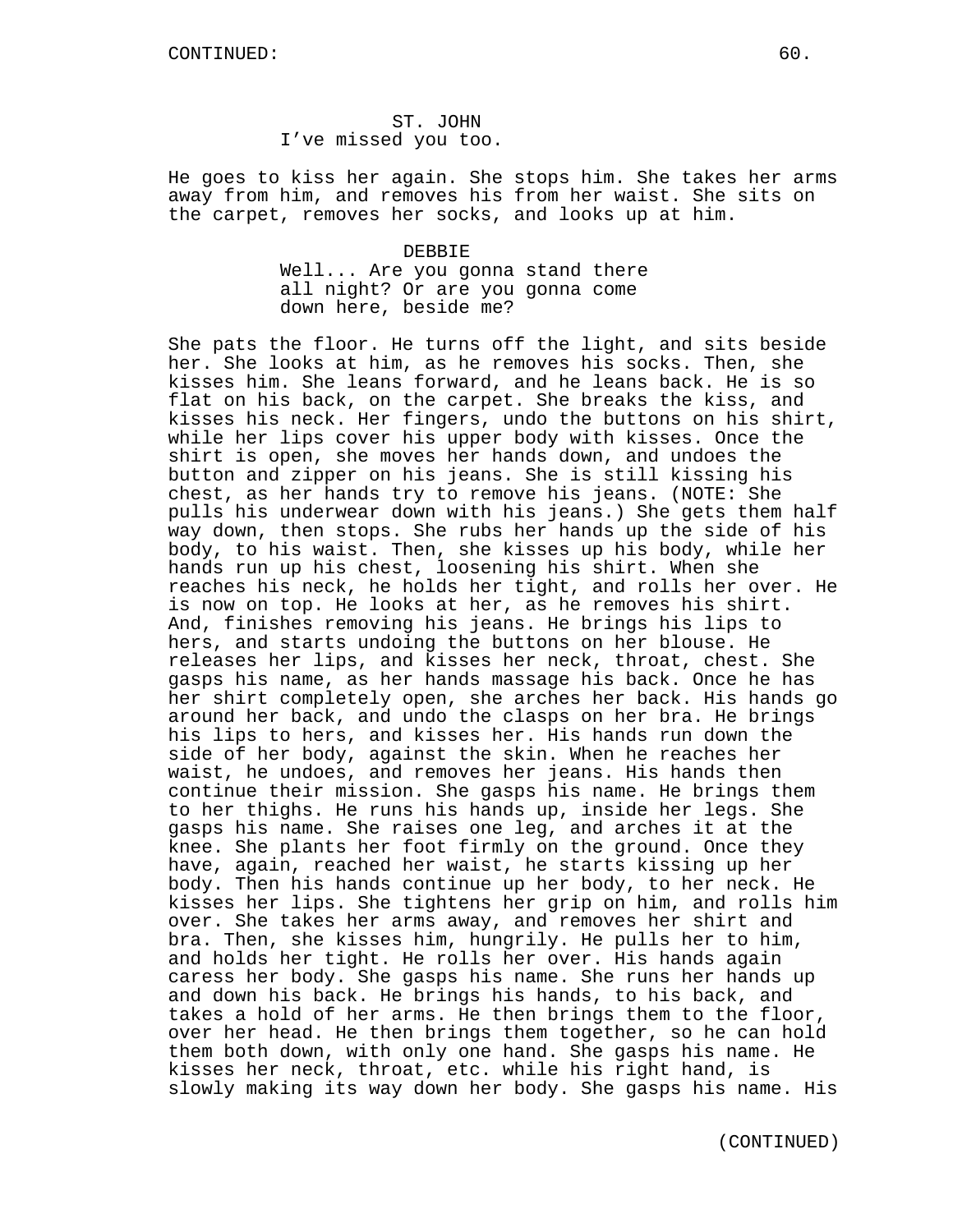right hand, stops -- resting on the inside of her thigh. He brings his lips to hers, and kisses her, passionately. While his right hand massages, fondles, and prepares her for his entry. He releases her lips, and kisses his neck, as he enters her. She gasps his name. He rides her. He runs his right hand, slowly, back up her body. He cups her right breast in his hand, and squeezes it. She gasps his name. They ride out the roller coaster ride of ecstasy, together. She gasps his name, and kisses his neck. He pushes himself inside, deeper. She gasps his name, in his ear. She then arches her back, as he pushes himself inside further. When the ride is complete, he lets go of her arms, and brings his left hand down her body to her left breast. He cups it in his hands. As he withdraws from her, he squeezes her breasts in his hands. She gasps his name, and brings her arms around his neck. He kisses her neck, all around. Then brings his lips to hers. He kisses her passionately. He is still holding her breasts in his hands. He releases her breasts, and runs his hands up and down the sides of her body. She pulls him to her, close, and rolls over. She lays flat on top of him. She breaks the kiss, and looks at him.

### DEBBIE

I love you.

ST. JOHN

I love you too.

She kisses him, and presses her body against his. He wraps one arm around her neck, and pulls her close.

JUMP TO:

84 EXT: JO'S (11:45PM) 84

FRANK and JO, are walking to the door. They reach the door, and he kisses her. They break the kiss after 5 seconds.

FRANK

Good night.

JO You want to come in for a while?

FRANK What about Anna?

JO What about her?

JO opens the door, and they enter. JO closes the door.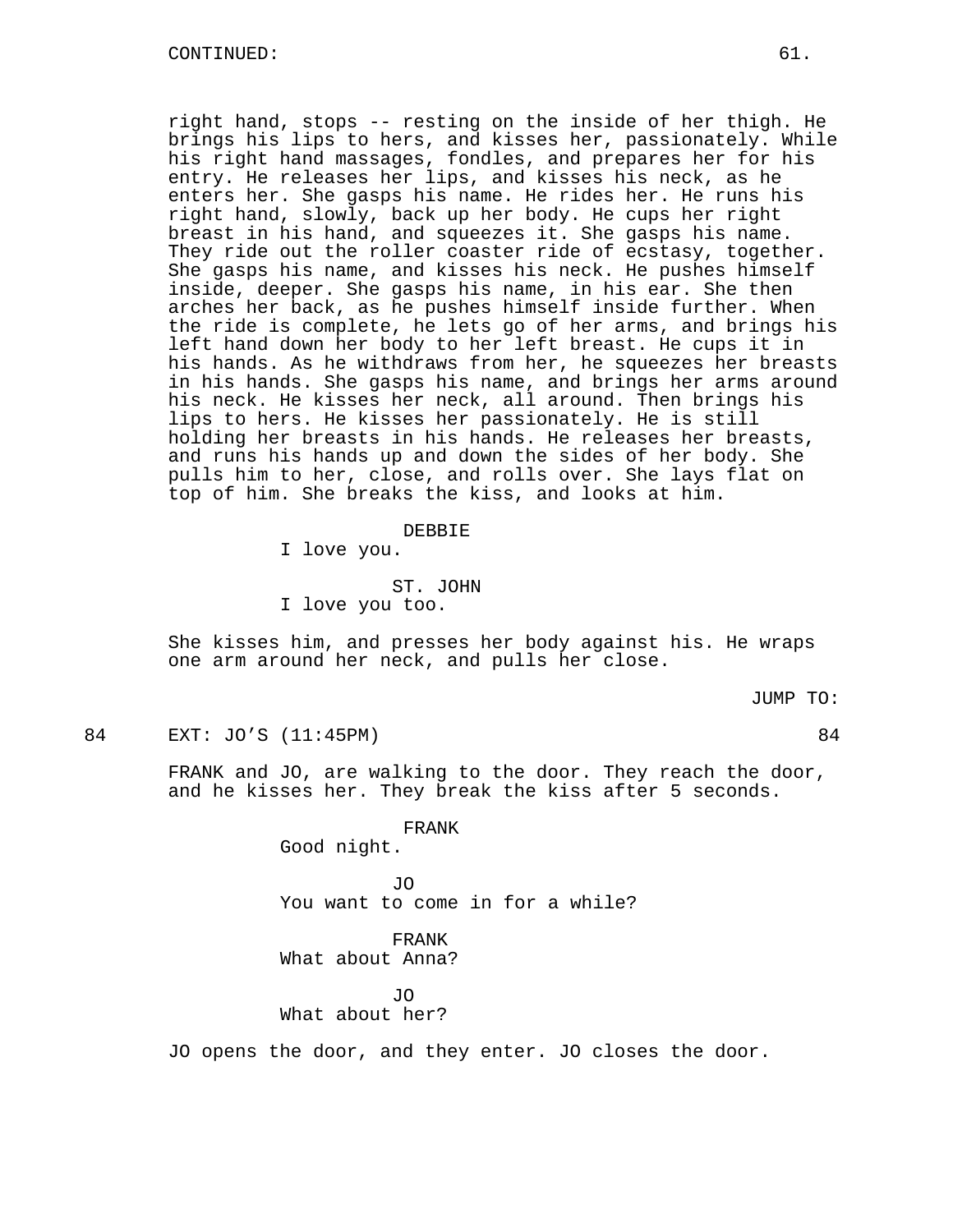WENDI and MIKE, are in bed. She is resting her head on his chest, and he is playing with her long blond hair. She looks up at him.

> WENDI Okay, out with it. What's bugging you? MIKE What? WENDI You've been a million miles away all night! MIKE What do you mean? I... WENDI You're physically here, yes. But mentally... (beat) ...you're somewhere else. MIKE I'm sorry. WENDT Want to talk about it? (beat x2) It helps to talk about it. MIKE (beat) Have you ever... (beat) ...had feelings for someone, and known that, no matter how bad you really wanted them, that you could never have that person?

WENDI Sure, everyone has. Why? Are you currently in that situation?

MIKE I think so.

WENDI You think so? You're not sure?

MIKE nods affirmatively.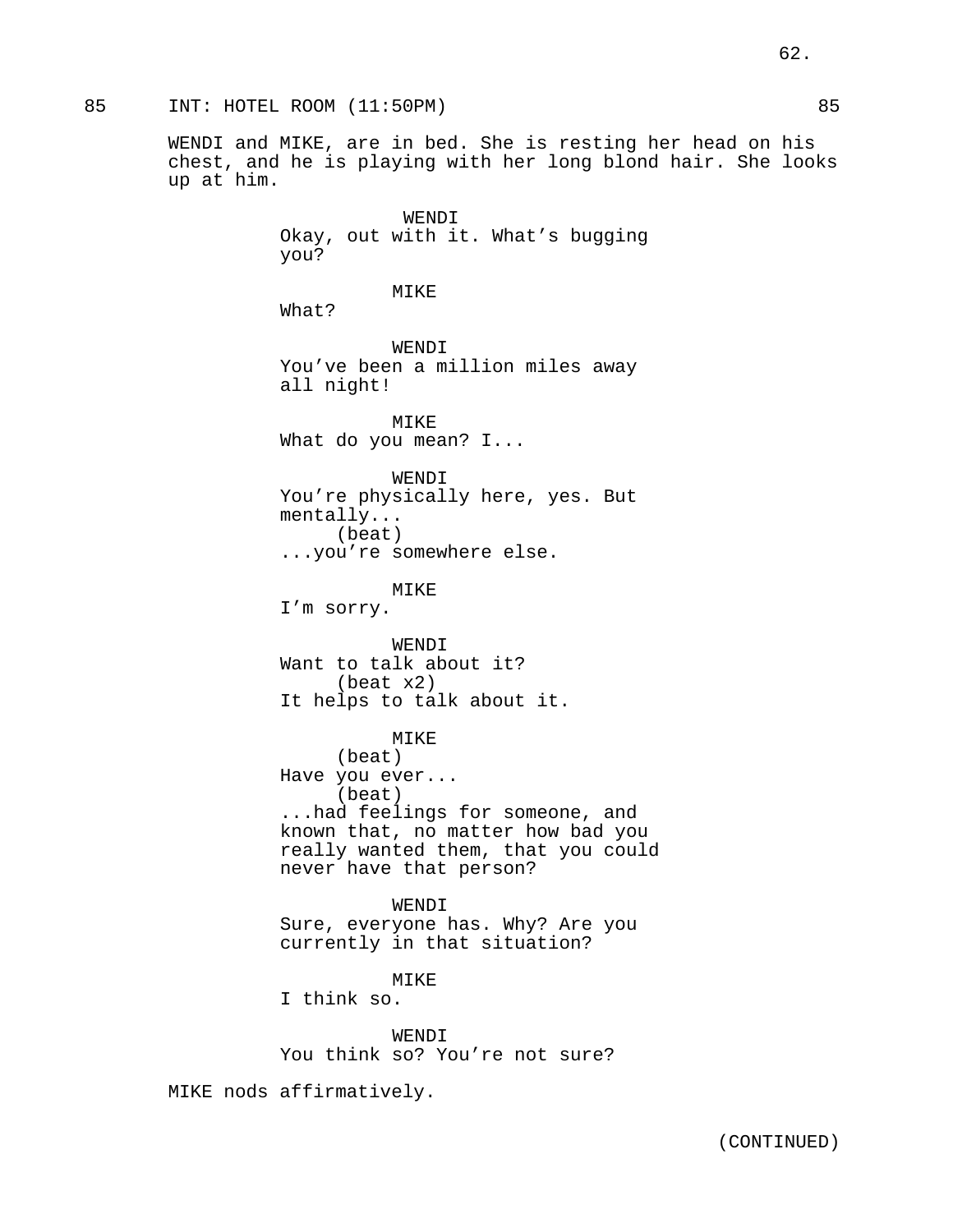WENDI So, what makes her unattainable? MIKE She's seeing someone. WENDI You know this for a fact? MIKE Yes. WENDI Are they serious? MIKE I'd say so. WENDI So, who is she? MIKE Promise you won't say anything? WENDI Do I know her? MIKE No. But you've met her boyfriend. WENDI I have? MIKE Yeh. WENDI Okay, I promise. It won't leave this room. My lips are sealed. (beat) So, who is she? MIKE Debbie. St. John's girlfriend. WENDI St. John? (beat) How long have you had these feelings, Mike? (beat) You work with the guy every day. You plan to keep it a secret forever?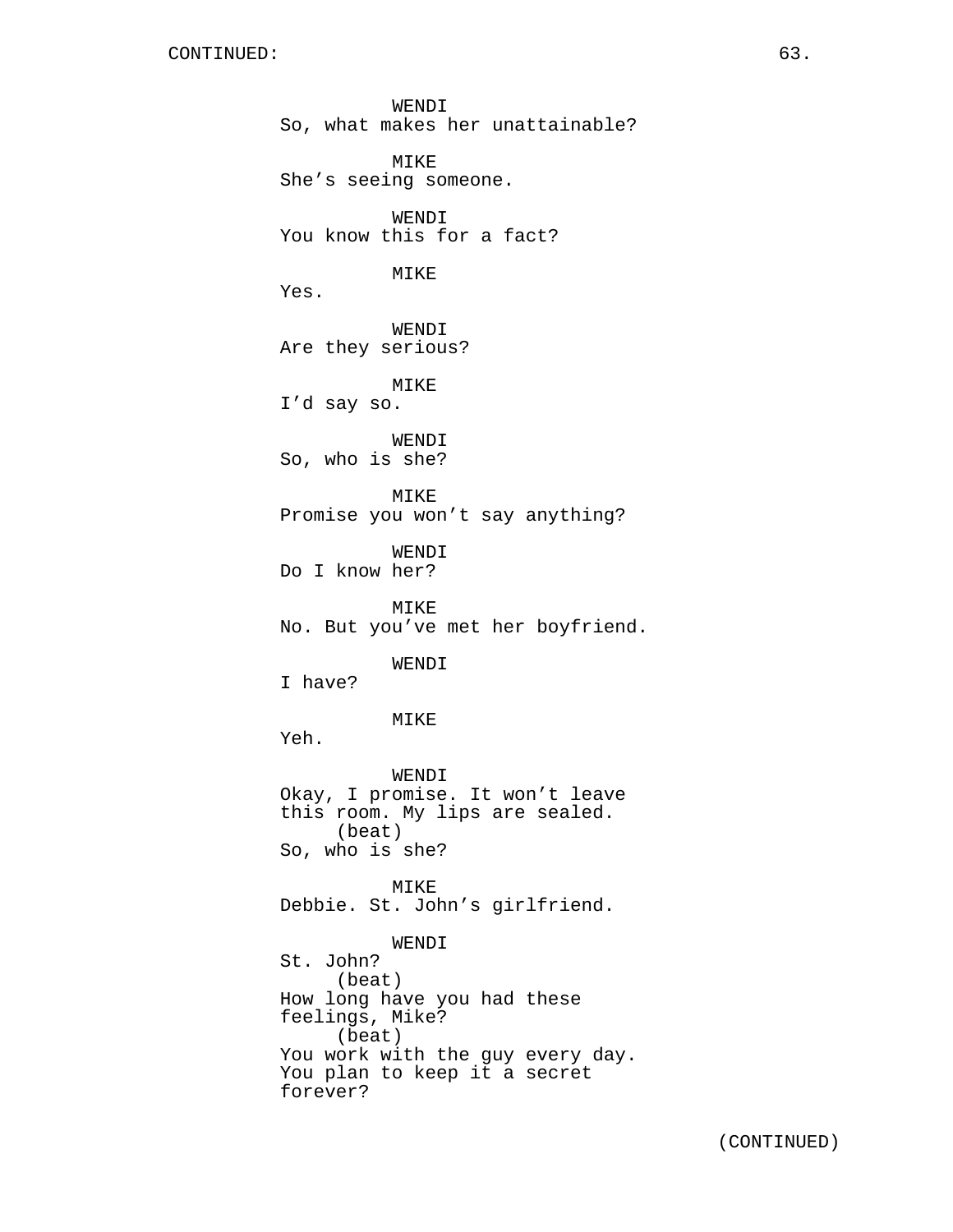MIKE We have so far.

WENDI

We?

86 INT: ST. JOHN'S (11:55PM) 86

ST. JOHN and DEBBIE, are lying on the carpet, in each others arms, in front of the fire. She is resting his head on his chest, and he is raking her hair. There is a momentary silence.

DEBBIE

Stj?

ST. JOHN

Hmm.

DEBBIE How long has Mike been seeing Wendi?

ST. JOHN gently pulls her head up, and looks her in the eye.

ST. JOHN

What?

### DEBBIE

I said...

ST. JOHN No, no, I know what you said...

ST. JOHN rolls over, pins her arms to the ground, and Looks at her.

> ST. JOHN I'm just wondering why you're thinking about Mike when...

DEBBIE I wasn't thinking about Mike. I was...

ST. JOHN You know, you really seem to concern yourself a lot with what Mike does. Why?

JUMP TO:

(CONTINUED)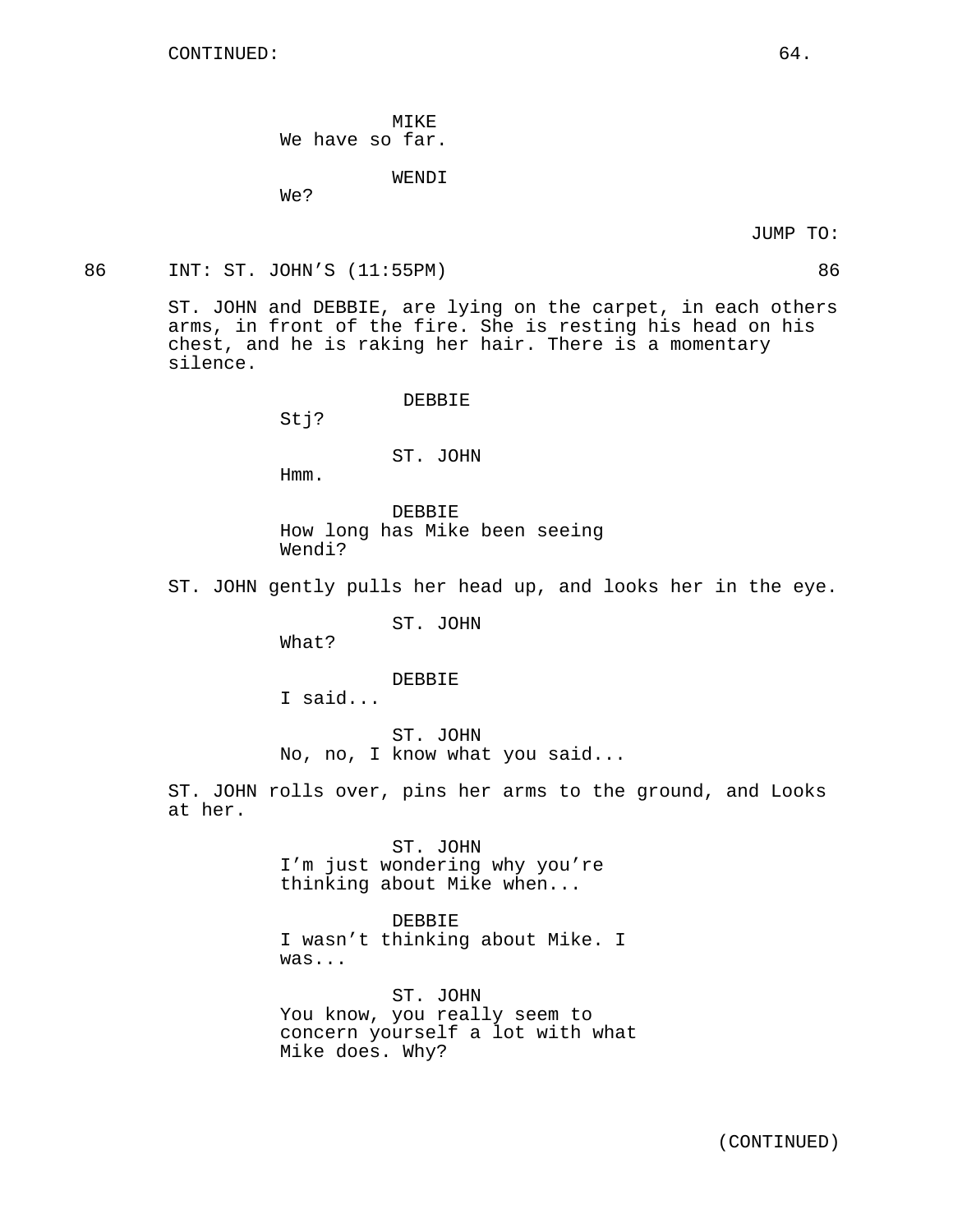DEBBIE

I...

ST. JOHN Is there something I should know?

DEBBIE What are you trying to say? It was just a simple question.

ST. JOHN gives her a questioning look.

DEBBIE I worry about him that's all.

ST. JOHN The same way you worry about Anna.

DEBBIE

Yeh.

ST. JOHN (beat) Okay.

ST. JOHN lets go of her arms, and strokes her hair. She wraps her arms around his neck.

> ST. JOHN As far as I know, he really isn't seeing her.

> > DEBBIE

Oh?

ST. JOHN They just sort of... (beat) ...get together whenever she's in town. It's nothing permanent. (beat) Just sort of like a stack of one night stands, but...

DEBBIE ...with the same person. No strings.

ST. JOHN

Right.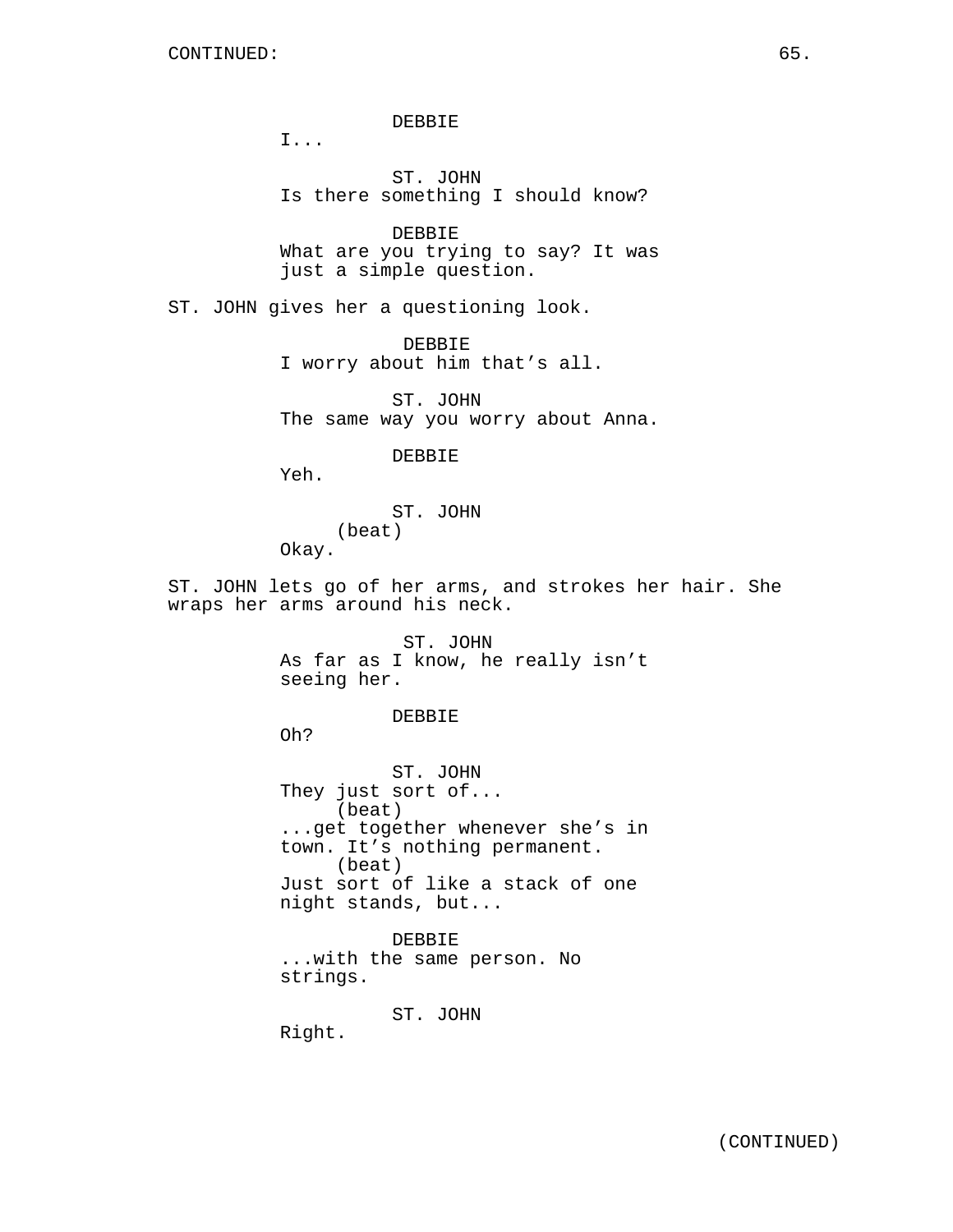DEBBIE It's probably the longest relationship that Mike...

ST. JOHN grabs her arms and pins them back on the carpet.

ST. JOHN That's enough about Mike for one evening. I'm sure wherever he is, he's not talking about us.

DEBBIE So, what do you want to talk about then?

ST. JOHN kisses her neck.

ST. JOHN Nothing.

DEBBIE I can live with that.

ST. JOHN looks at her, and kisses her, deeply, and passionately. This time there is no foreplay. He enters her, and makes love to her again.

JUMP TO:

### **SATURDAY JANUARY 23rd 1993**

87 INT: SANTINI AIR - OFFICE (11:59AM) 87

MIKE is on the computer, filling out an FAA Report. ST. JOHN and DEBBIE enter.

ST. JOHN

Hi Mike.

MIKE greets him, without looking up from the keyboard.

MIKE

Hi St. John.

DEBBIE

Where's Jo?

At the sound of DEBBIE's voice, he looks up, and flashes her a smile.

> MIKE Don't know. She wasn't here when I got in.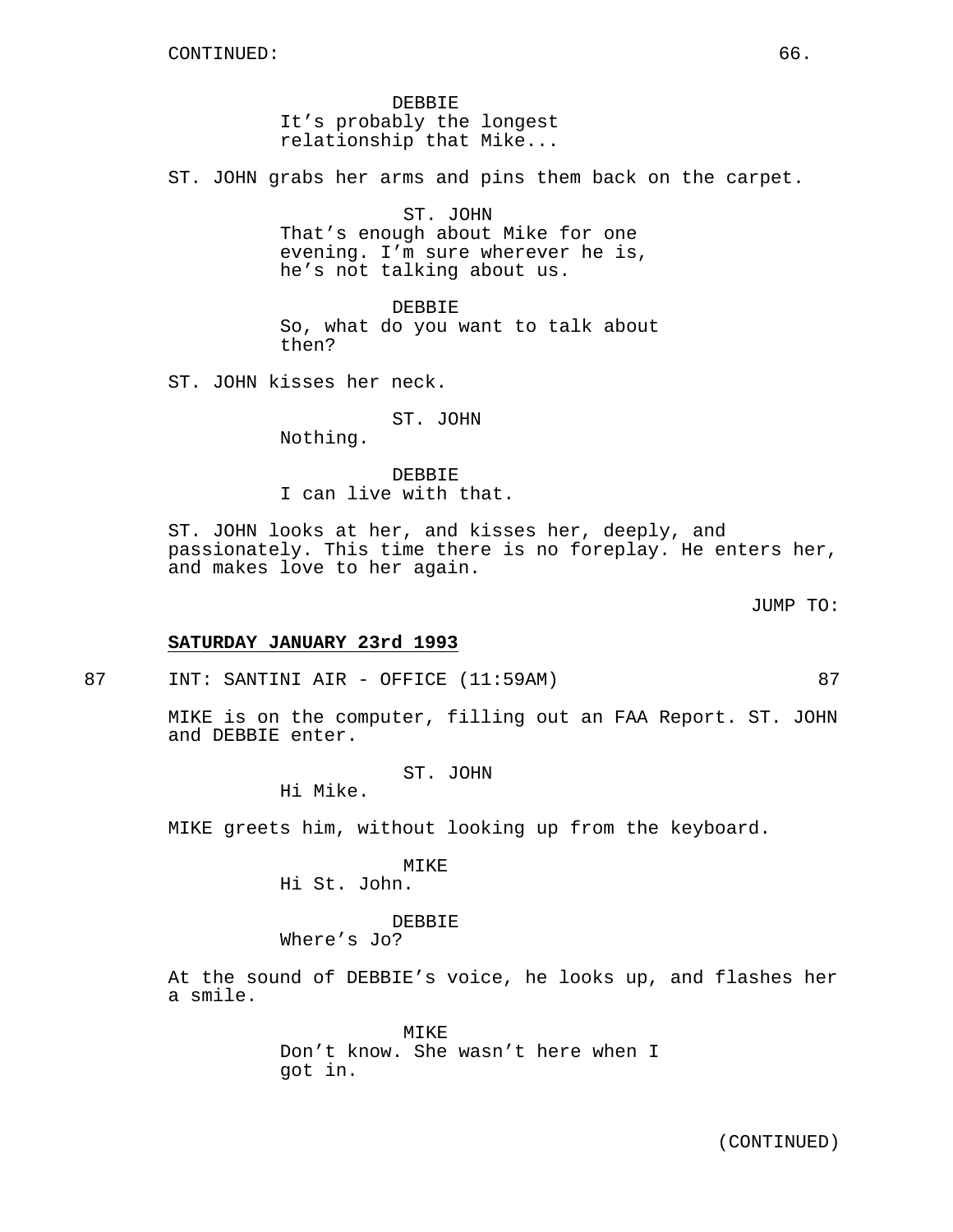ST. JOHN Did she have an early charter?

MIKE Nope, already checked that.

DEBBIE Did she leave a note?

MIKE Not that I could find.

ST. JOHN Well, there's a chopper missing, so she's flown somewhere. (beat) Have you tried calling her?

MIKE Yep, no answer.

The phone rings. DEBBIE, is sitting on the desk, beside the phone, so she answers it.

> DEBBIE Santini Air.

ANNA (VO) What are you doing answering the phone?

DEBBIE Anna? I...

ANNA (VO) I just called to say that Jo is on her way back.

DEBBIE Back? Back from where?

ST. JOHN and MIKE look at DEBBIE.

ANNA (VO) Here. She just flew me home.

DEBBIE Home, why?

ANNA (VO) Well, I, ahhh... (beat) I kinda forgot that my uncle was visiting this weekend, and...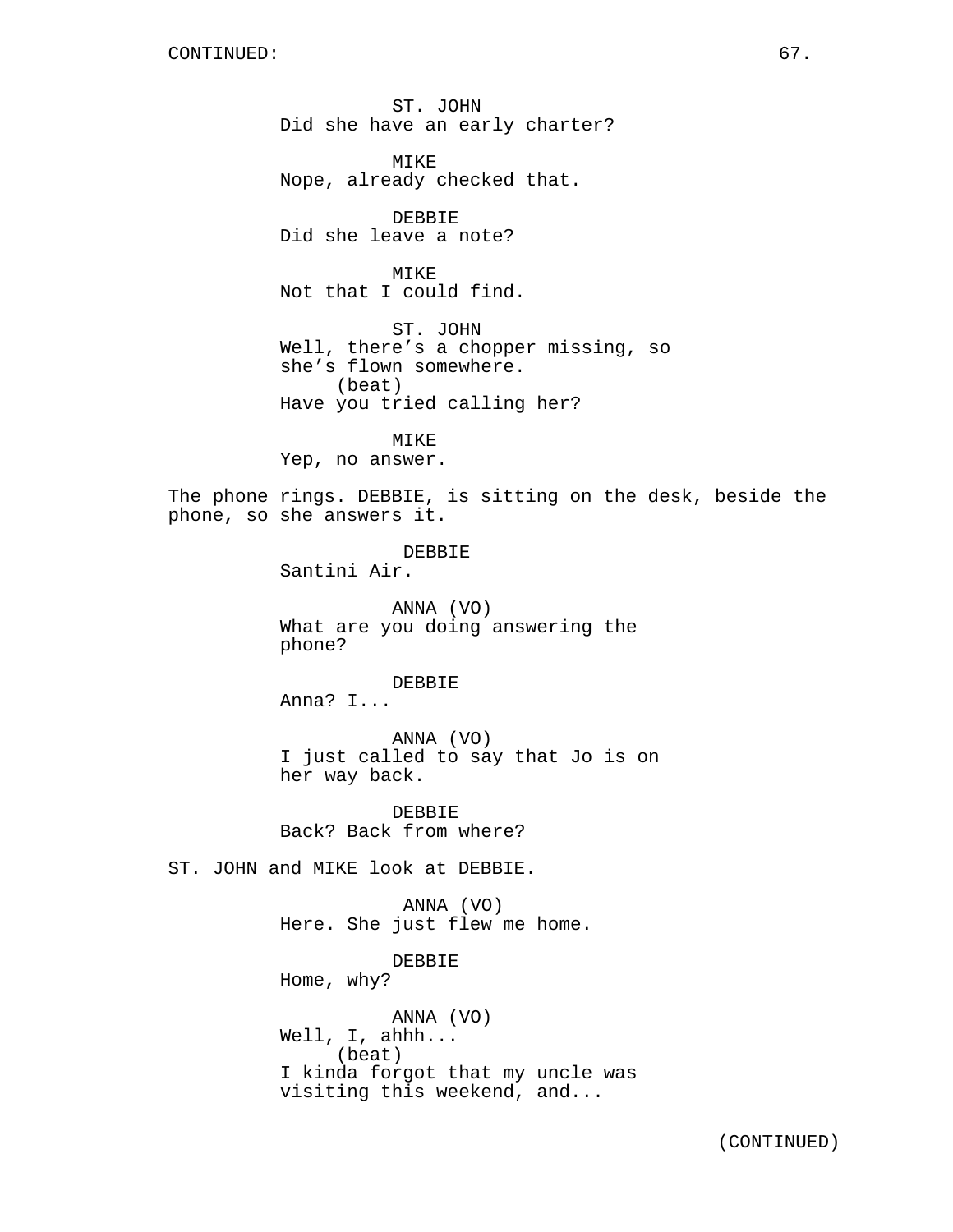(beat) ...it's been so long since I seen him, that I wanted to go home. Jo offered to take me.

DEBBIE Oh, I see. (beat) So Jo is...

ANNA (VO) Look, I gotta go. My cab just got here. Bye.

(ANNA hangs up.)

DEBBIE

Anna? (beat) Anna?

DEBBIE hangs up the phone. ST. JOHN and MIKE are staring at her.

> ST. JOHN What was that all about?

DEBBIE Jo just flew Anna back to TO.

ST. JOHN

Why?

DEBBIE gives ST. JOHN a "why do you think" look, but says the following.

> DEBBIE She said she forgot her uncle was coming up today.

MIKE So, then, Jo is...

DEBBIE On her way back.

The phone rings again. DEBBIE answers it, again.

DEBBIE Santini Air.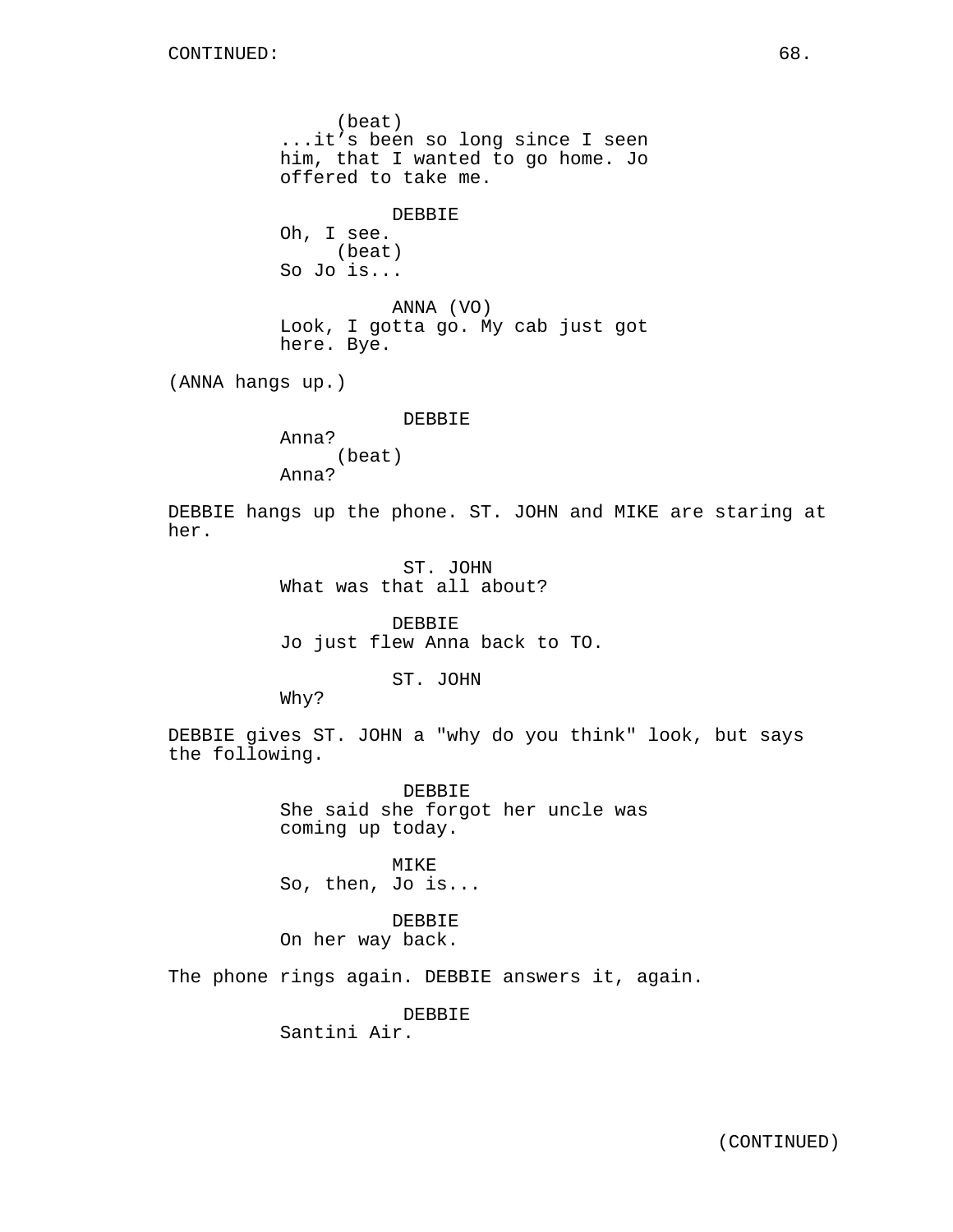JASON (VO) Debbie? DEBBIE Hi Jase. JASON (VO) Are the guys there? DEBBIE Sure, hang on. DEBBIE holds the receiver out. ST. JOHN and MIKE exchange looks, then MIKE takes it. MIKE Yes Jason. JASON (VO) I need you, St. John, and Jo, at... MIKE Jo's not here. JASON (VO) Where is she? (beat) Never mind. Bring Debbie with you. (beat) I'll meet you guys at The Lair. Bye. (JASON hangs up.) MIKE Jason? (beat) Locke? MIKE hands the receiver back to DEBBIE, who hangs it up. ST. JOHN What did Jason... MIKE The three of us. At The Lair. ASAP. ST. JOHN Let's go then. They exit office.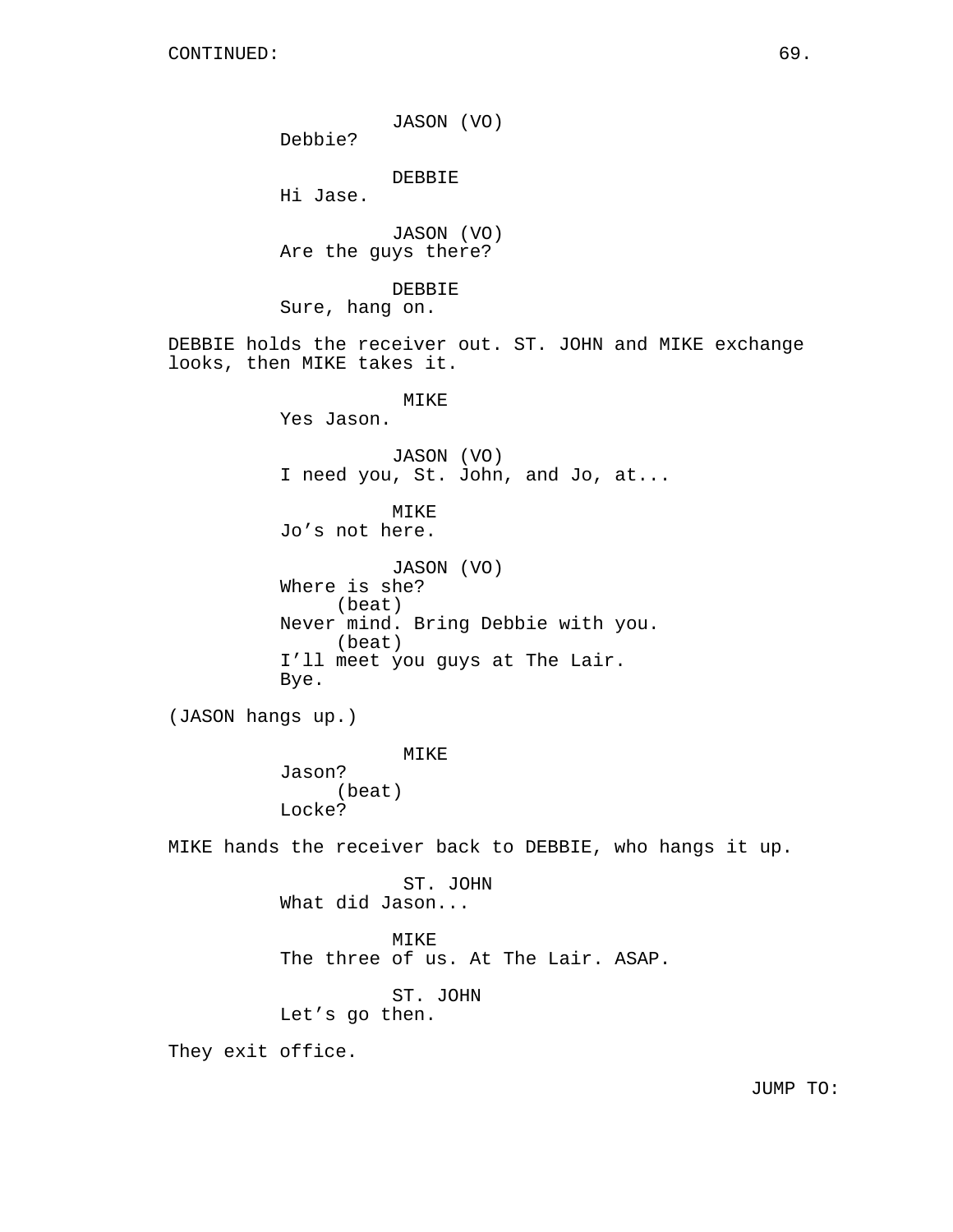|    | MIKE, ST. JOHN, and DEBBIE, are walking towards AIRWOLF.<br>JASON is sitting at the computers.                                                                                                   |
|----|--------------------------------------------------------------------------------------------------------------------------------------------------------------------------------------------------|
|    | CONTINUE TO:                                                                                                                                                                                     |
| 89 | EXT: AIRWOLF<br>89                                                                                                                                                                               |
|    | ST. JOHN, MIKE, and DEBBIE, board Airwolf.                                                                                                                                                       |
|    | CONTINUE TO:                                                                                                                                                                                     |
| 90 | 90<br>INT: AIRWOLF                                                                                                                                                                               |
|    | ST. JOHN and MIKE start up AIRWOLF. DEBBIE flips on the back<br>switches, and activates the computer. They all put on their<br>helmets. ST. JOHN, then takes AIRWOLF, up and out of the<br>Lair. |
|    | CUT TO:                                                                                                                                                                                          |
| 91 | 91<br>INT: LAIR (8:30PM)                                                                                                                                                                         |
|    | JO enters and sees JASON on the computers.                                                                                                                                                       |
|    | <b>JASON</b><br>Okay guys, bring her home.                                                                                                                                                       |
|    | MIKE (VO)<br>Roger, Airwolf out.                                                                                                                                                                 |
|    | JO walks over to Jason.                                                                                                                                                                          |
|    | J0<br>Did I miss something?                                                                                                                                                                      |
|    | <b>JASON</b><br>Just a little surveillance op.                                                                                                                                                   |
|    | JO<br>Of what?                                                                                                                                                                                   |
|    | JASON turns to JO.                                                                                                                                                                               |
|    | JASON<br>The Coast Guard's noticed an<br>increase in traffic, along a<br>certain route. They asked us to<br>check it out.                                                                        |

88 INT: LAIR 88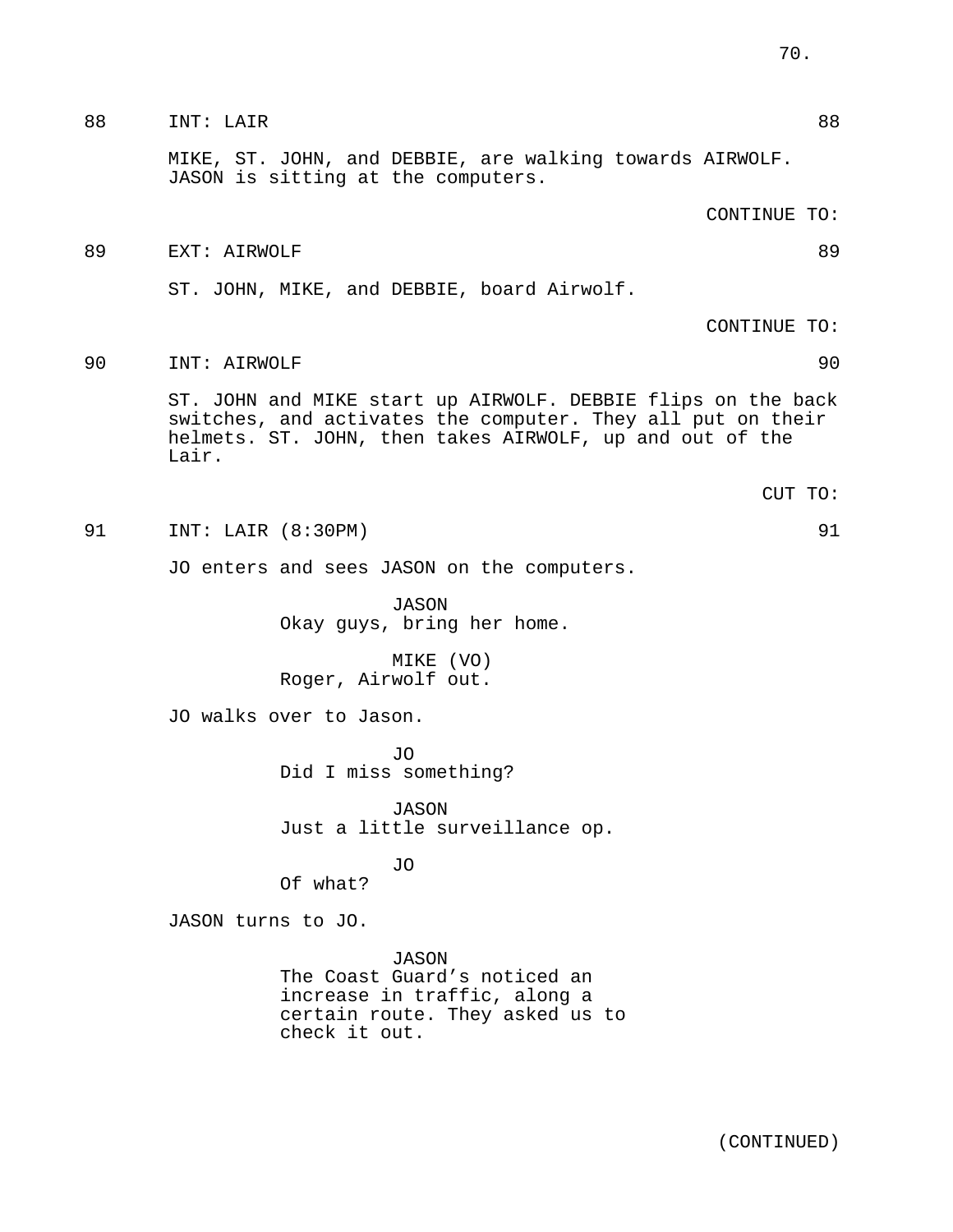JO Couldn't they check it out themselves?

JASON Not without being heard. (beat) If anyone was up to something, they'd hear an approaching chopper, and be long hidden by the time they'd be close enough to investigate. But...

JO Airwolf could go in undetected, and get a good video tape of the route.

JASON

Right.

They hear AIRWOLF approaching.

JASON

Here she comes now.

AIRWOLF descends.

92 AIRWOLF 92

Airwolf lands, and is shut down. MIKE, ST. JOHN, and DEBBIE, exit. DEBBIE hands a video tape to ST. JOHN. He takes it, and they walk over to JO and JASON. On the way over, ST. JOHN calls to JASON.

93 EN-ROUTE TO JASON AND JO 93

ST. JOHN Hey Locke.

JASON looks at him.

ST. JOHN

Catch.

ST. JOHN tosses the tape, and JASON catches it.

JASON I'll go deliver this tape. (beat) (MORE)

(CONTINUED)

PAN TO:

CONTINUE TO: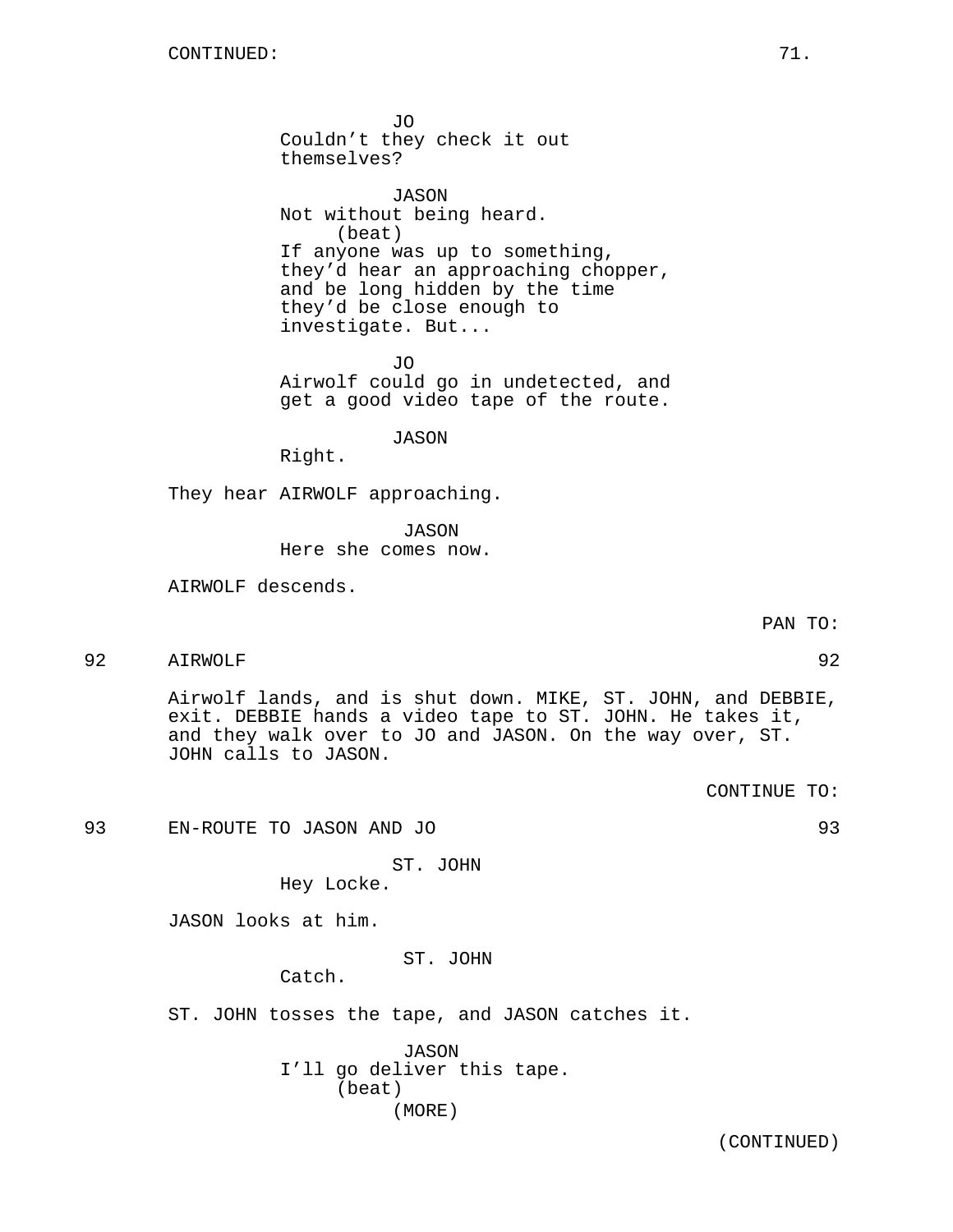JASON (cont'd) Have a great weekend guys. See ya Monday. JASON starts to head off. MIKE Whoa, wait. (beat) Where are you off to? JASON After I get this tape to The Coast Guard, I'm picking up Karen. (beat) We're headed to her parents place for the weekend. MIKE Her parents? JO Big step Jason, you sure you're up for it? ST. JOHN You sure there's something you're not telling us? JASON It's not what you're thinking guys. (beat) It happens to be her parents anniversary, and... ST. JOHN Sure. MIKE If you say so Locke. JASON Bye guys. JASON continues to exit. EVERYONE Bye.

MIKE turns to face ST. JOHN, DEBBIE, and JO.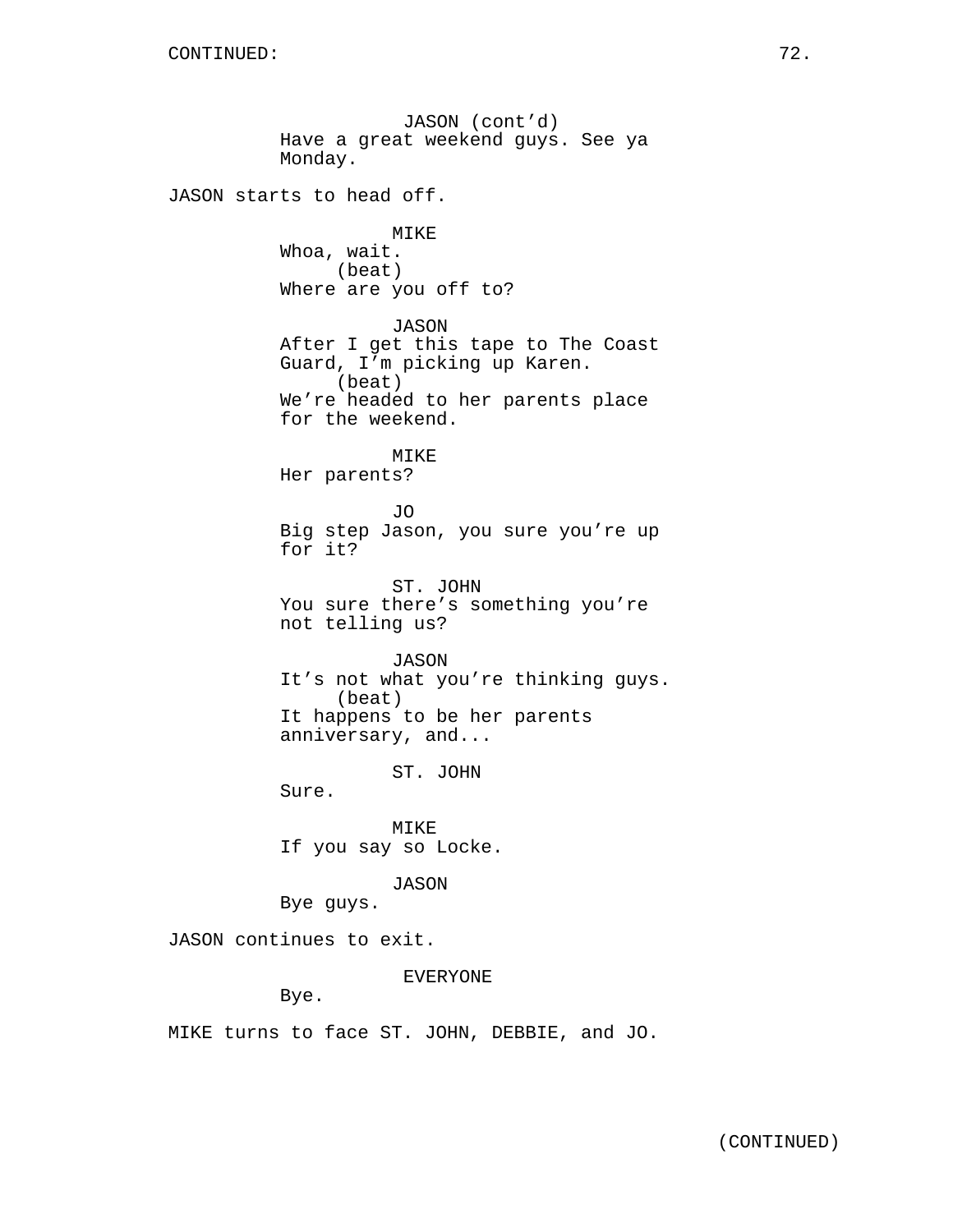MIKE Hey, who's for pizza?

ST. JOHN Pizza? We had Pizza last night. (beat) What about chicken?

### MIKE

Doesn't matter to me.

ST. JOHN puts his arm around DEBBIE, and they head out. MIKE follows, then stops when he notices that JO hasn't moved. He turns to JO.

## MIKE

You coming?

JO has been kind of daydreaming. She snaps out of it.

JO What? Yeh, I'm coming.

MIKE and JO walk fast, to catch up to DEBBIE and ST. JOHN. They exit via the tunnel.

CUT TO:

### **SUNDAY JANUARY 24th 1993**

94 INT: SANTINI AIR - OFFICE (8:00AM) 94

MIKE is sitting in a chair, and JO is leaning on the desk. ST. JOHN and DEBBIE, are standing by the door.

> MIKE Leaving us again, eh?

DEBBIE You know I'd like nothing better than to stay here, but...

MIKE I know, I know, Toronto calls.

There is a momentary silence.

ST. JOHN We better get going.

DEBBIE Yeh. Bye Jo, Mike.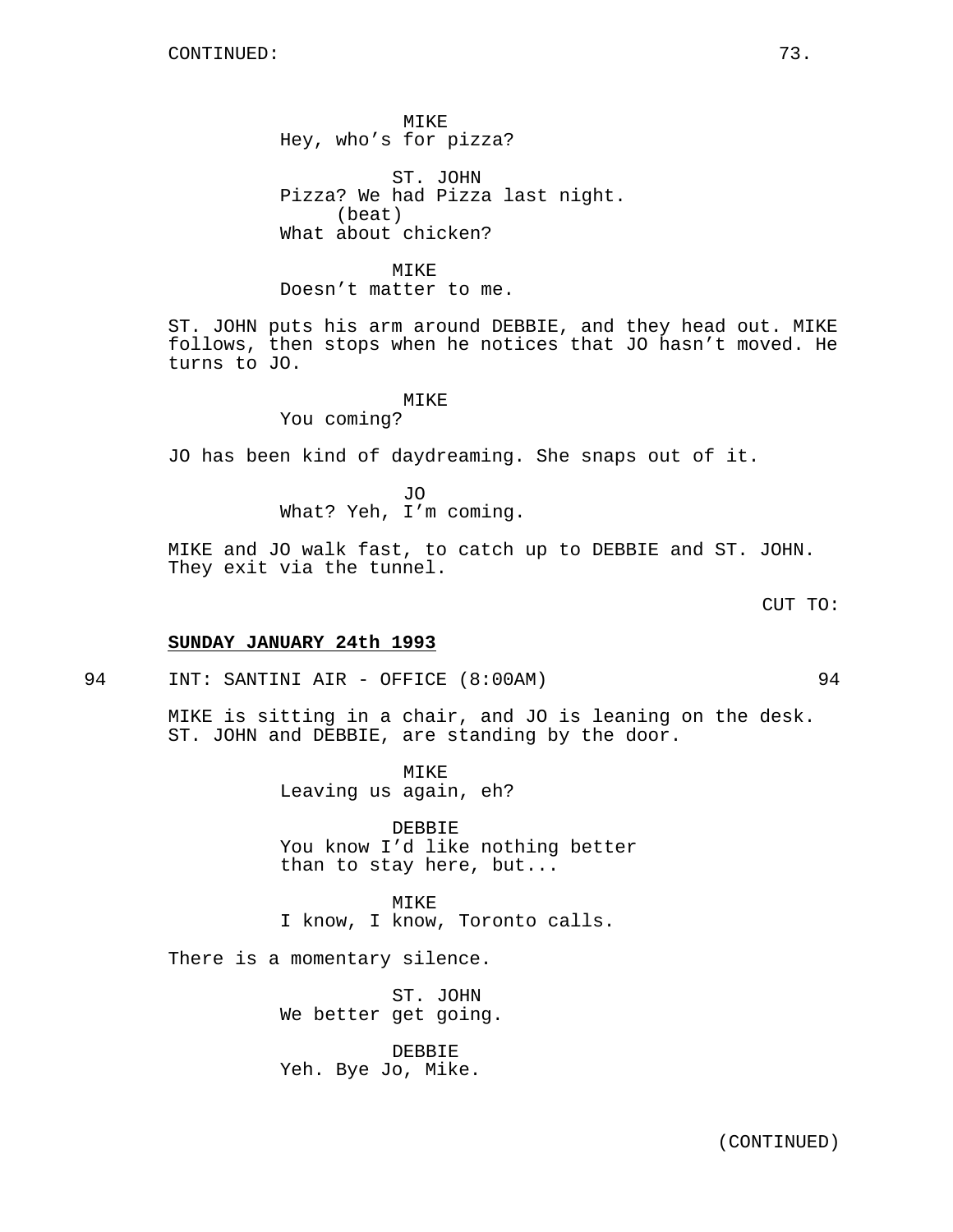# MIKE / JO

Bye.

ST. JOHN and DEBBIE exit the office. MIKE and JO watch them, as they walk through the hanger.

CONTINUE TO:

95 EXT: HANGER 95 ST. JOHN and DEBBIE, exit the hanger. They walk towards a chopper.

CONTINUE TO:

96 EXT: CHOPPER 96

ST. JOHN and DEBBIE board the chopper.

CONTINUE TO:

97 INT: CHOPPER 97

ST. JOHN and DEBBIE put on their headphones. ST. JOHN starts up the chopper, and they lift off.

JUMP TO:

98 EXT: CHOPPER (5:00PM EST) 98

The chopper flies for a bit, then lands in DEBBIE's back yard.

CONTINUE TO:

99 INT: CHOPPER 99

DEBBIE grabs her bag out of the back.

DEBBIE You sure you can't stay?

ST. JOHN You know I'd love to, but I have to be in Cleveland by 6:00.

DEBBIE kisses him. After about 15 seconds, they break the kiss.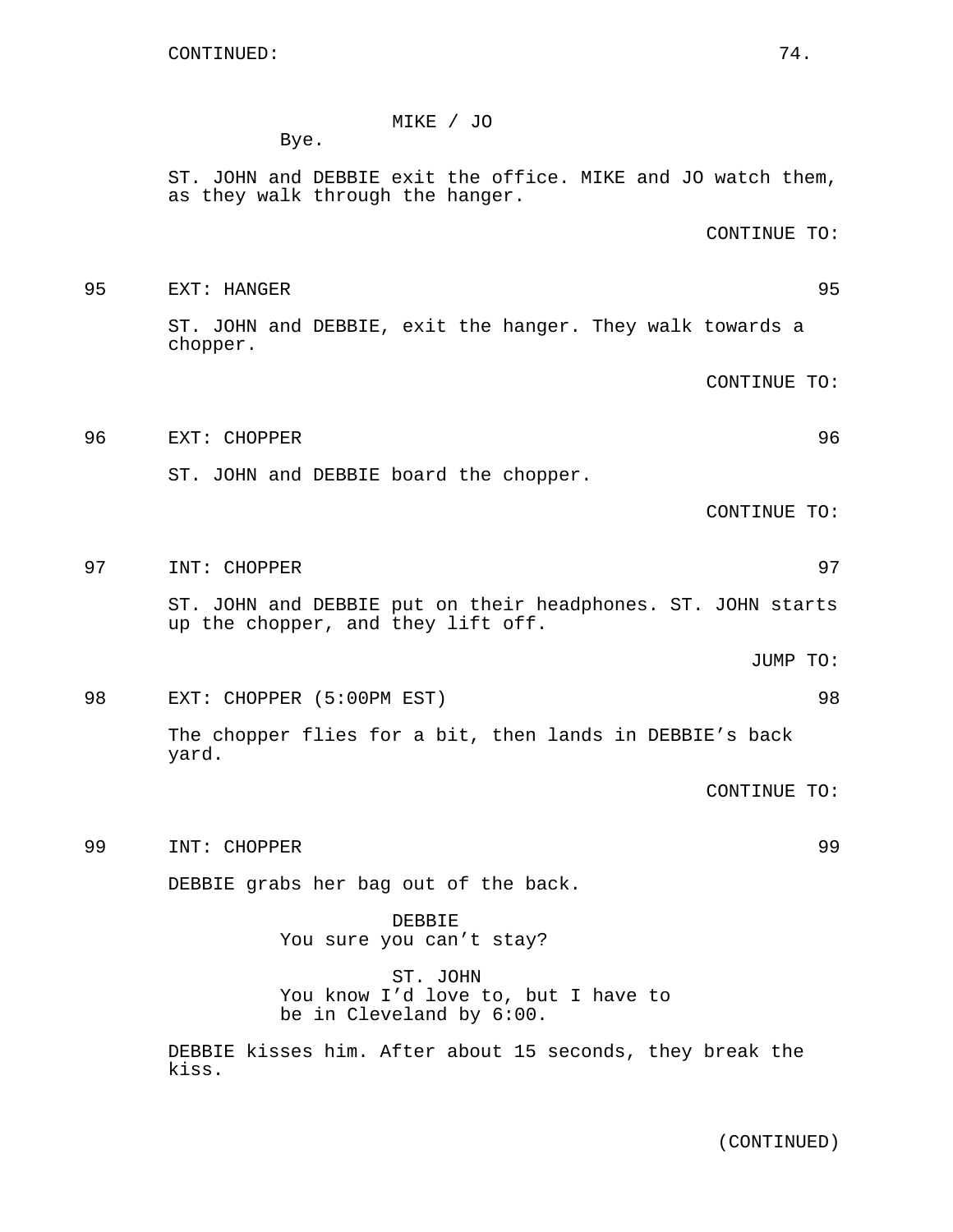ST. JOHN I'll see you next weekend, if...

DEBBIE ...nothing comes up. (beat) One of these days I'm gonna have to have a little chat with Jason. (beat) If he th...

ST. JOHN pulls her to him, and shuts her up with a deep, passionate kiss. After a few seconds they break the kiss.

ST. JOHN

Bye.

DEBBIE

Bye.

DEBBIE opens the door, throws her bag out, then exits.

DEBBIE

Love you.

ST. JOHN Love you too.

He closes the door and lifts off.

PAN TO:

100 EXT: BACK YARD 100 100

She waves good bye as he flies away. She stands there, and watches the chopper fly away, till she can see it no more. Then she picks up her bag, and walks through the yard to the steps.

CONTINUE TO:

101 EXT: HOUSE - SIDE - DRIVEWAY 101

DEBBIE is closing the gate over. She walks to the side door. She removes the house key from her jacket pocket, and opens the door.

CONTINUE TO: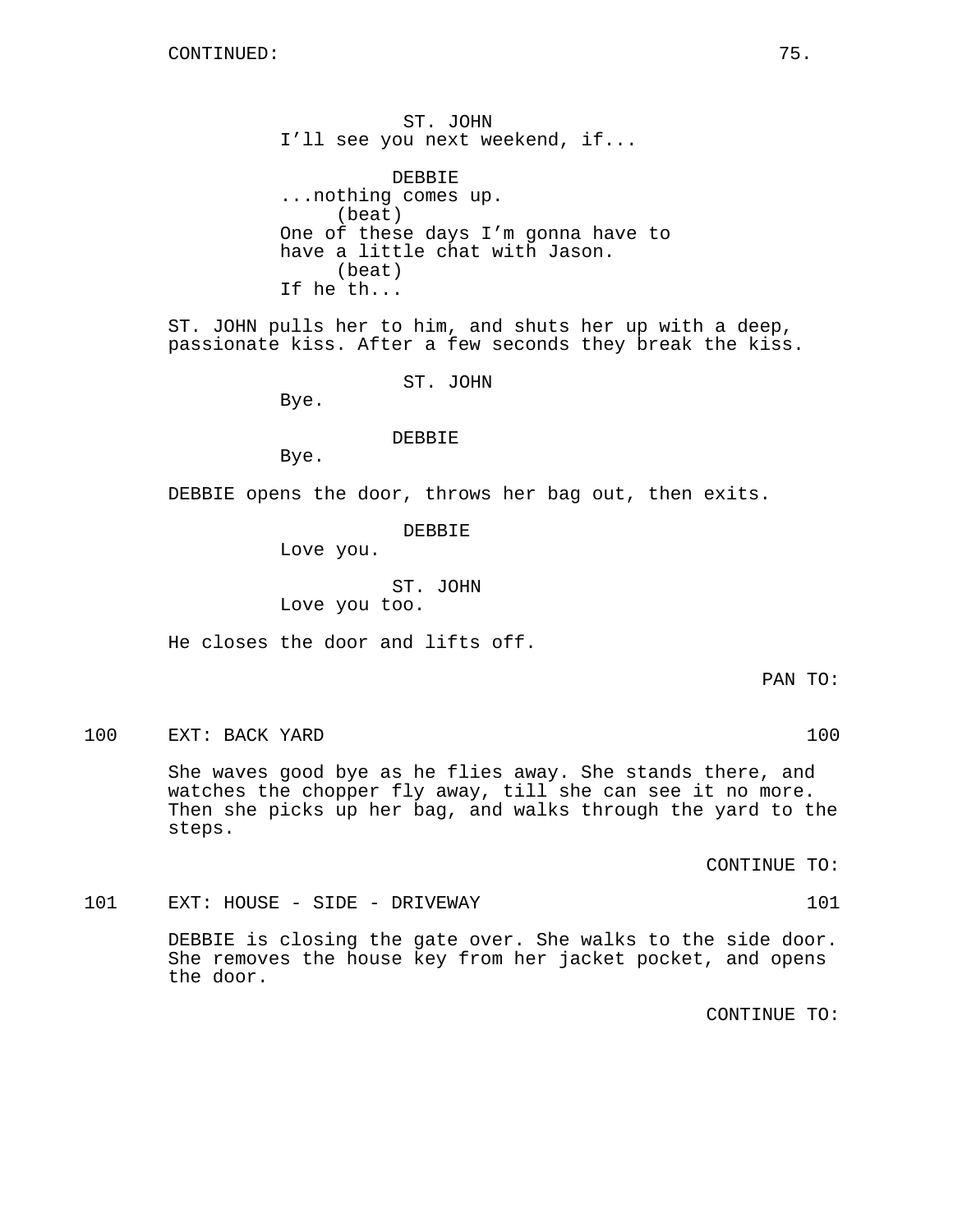DEBBIE closes the door.

DEBBIE (yell) Hello?

There's no answer. No one is home. DUSTY hears her, and comes running from wherever he was. DEBBIE goes downstairs, and DUSTY follows her.

CONTINUE TO:

103 INT: BASEMENT 103 103

DEBBIE throws her bag in her room, and sits at the desk outside her room. DUSTY jumps up, and welcomes her home. She plays with the dog for a while, then picks up the phone, and calls ANNA. ANNA answers the phone, after three rings.

> ANNA (VO) Hello? **DEBBIE** It's me. ANNA (VO) Hello. DEBBIE Why did you really take off like that? ANNA (VO) What? DEBBIE It was because of Mike, wasn't it? ANNA (VO) I... DEBBIE Knew it. He... ANNA (VO) It had nothing to do with Mike. (beat) It was... (beat) ...me.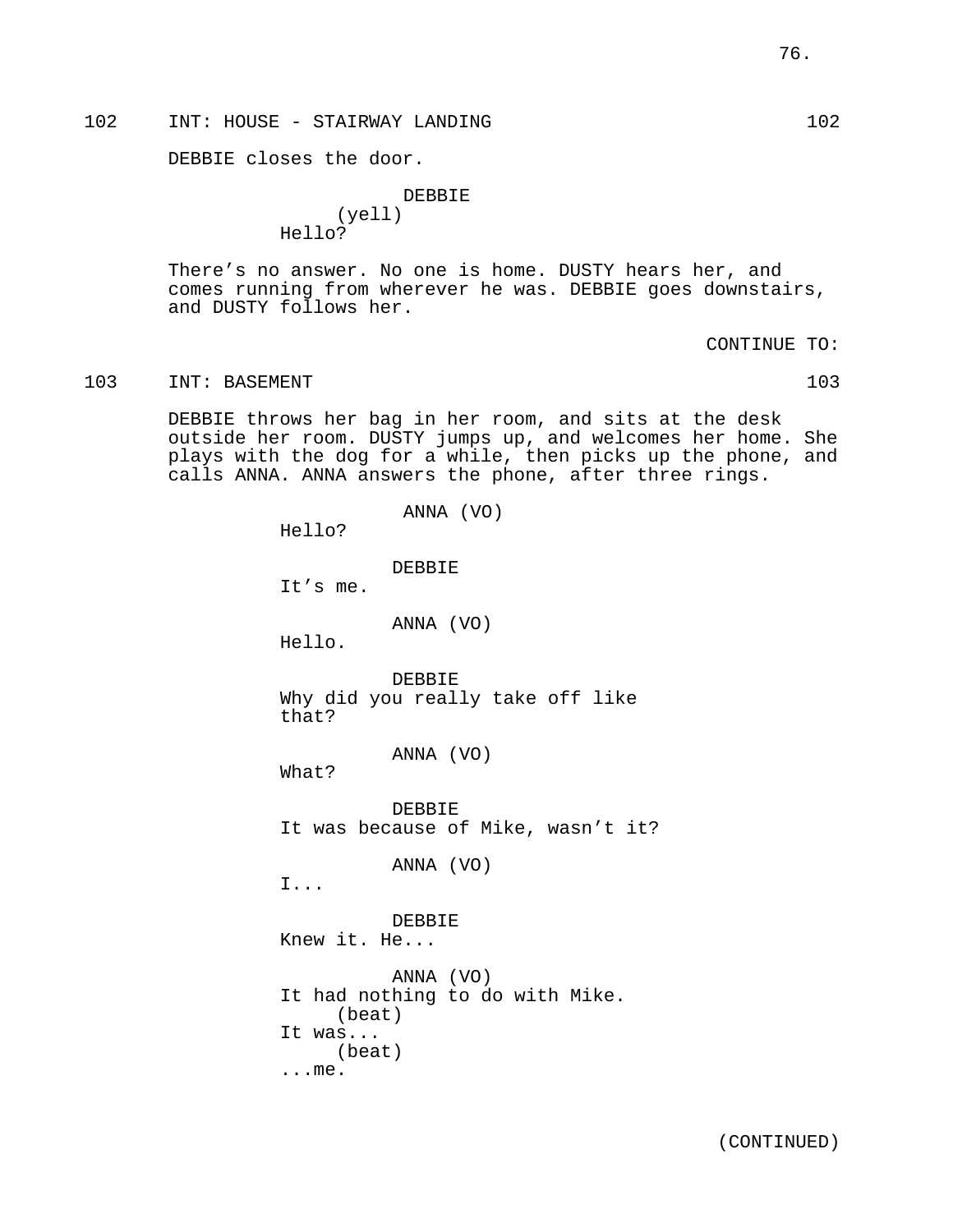DEBBIE You? ANNA (VO) I agreed to go with you in hopes of being able to spend some time with Mike. (beat) You know, get to know him better. (beat) But... DEBBIE (beat x2) But what? ANNA (VO) I don't think it's in the cards right now. (beat) I knew if I hung around, I'd probably do or say something, that I'd regret later. DEBBIE Like what? ANNA (VO) I don't know. (beat) When I'm around Mike, I can't think straight. DEBBIE (Mutter) I know what you mean. ANNA (VO) What was that? DEBBIE I said... (beat) It's not as bad as it seems. ANNA (VO) Oh. (beat) When I was dancing with Mike, all I could think of was, what would it be like to kiss him? (beat)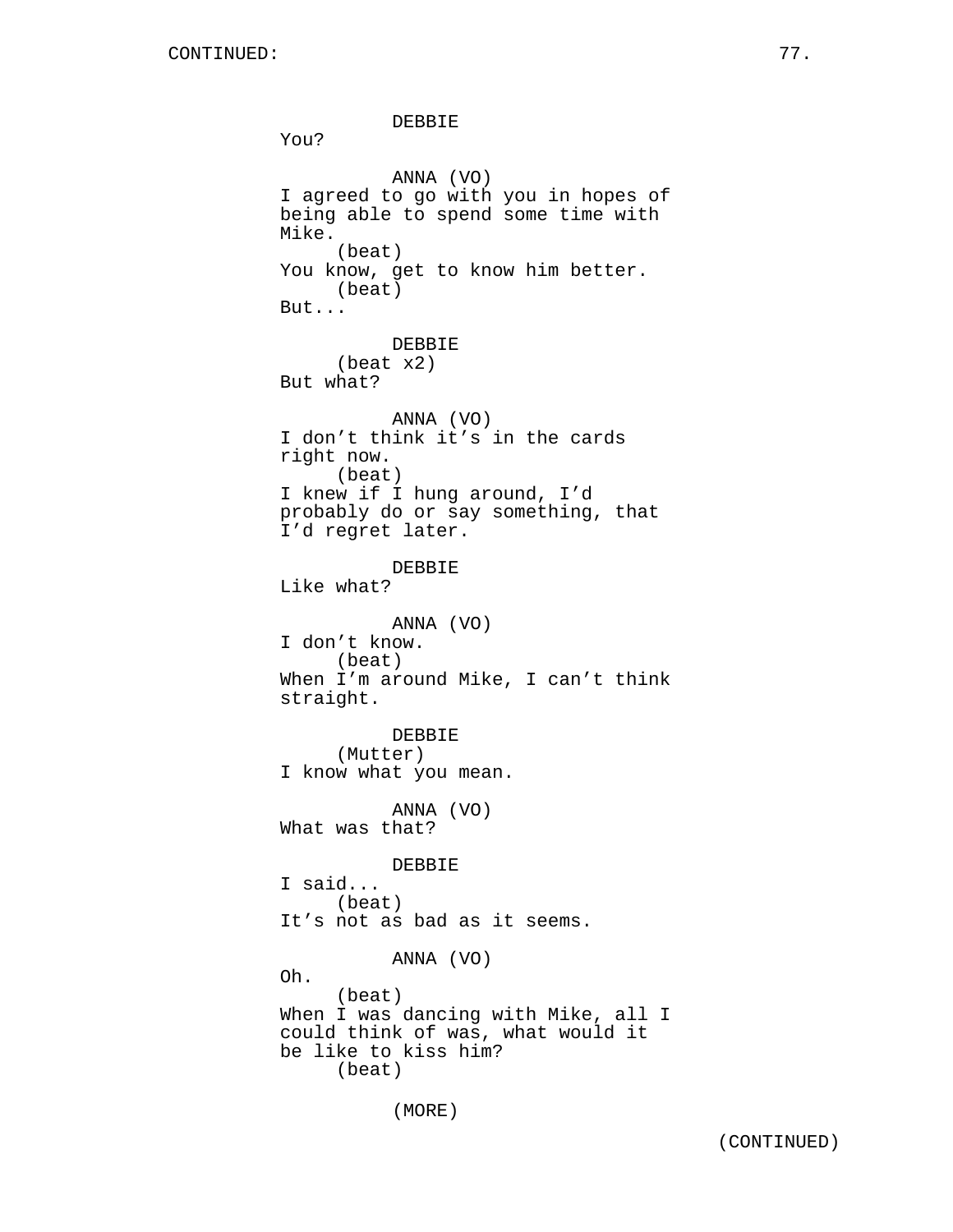ANNA (VO) (cont'd) But I could tell his mind was elsewhere, although I have no idea where. (beat) I don't want to throw myself at him, and then be tossed aside like yesterday's newspaper, when someone better comes along. DEBBIE If you really want to spend time with Mike, you... ANNA (VO) I know, I know. (beat) I have to learn to control my emotions. (beat) Just be his friend, for now. Let him make the first move. DEBBIE I know it won't be easy. (quietly) Believe me, I know. (normal) But trust me, okay? (beat) I know him a whole lot better than you do. (beat) If you and Mike were meant to be, it will happen. (beat) Maybe not today, maybe not tomorrow, but someday, it will. ANNA (VO) You're right. Momentary silence on the line. ANNA I gotta go, so... (beat) I'll call you tomorrow. Bye. DEBBIE

Bye.

DEBBIE hangs up.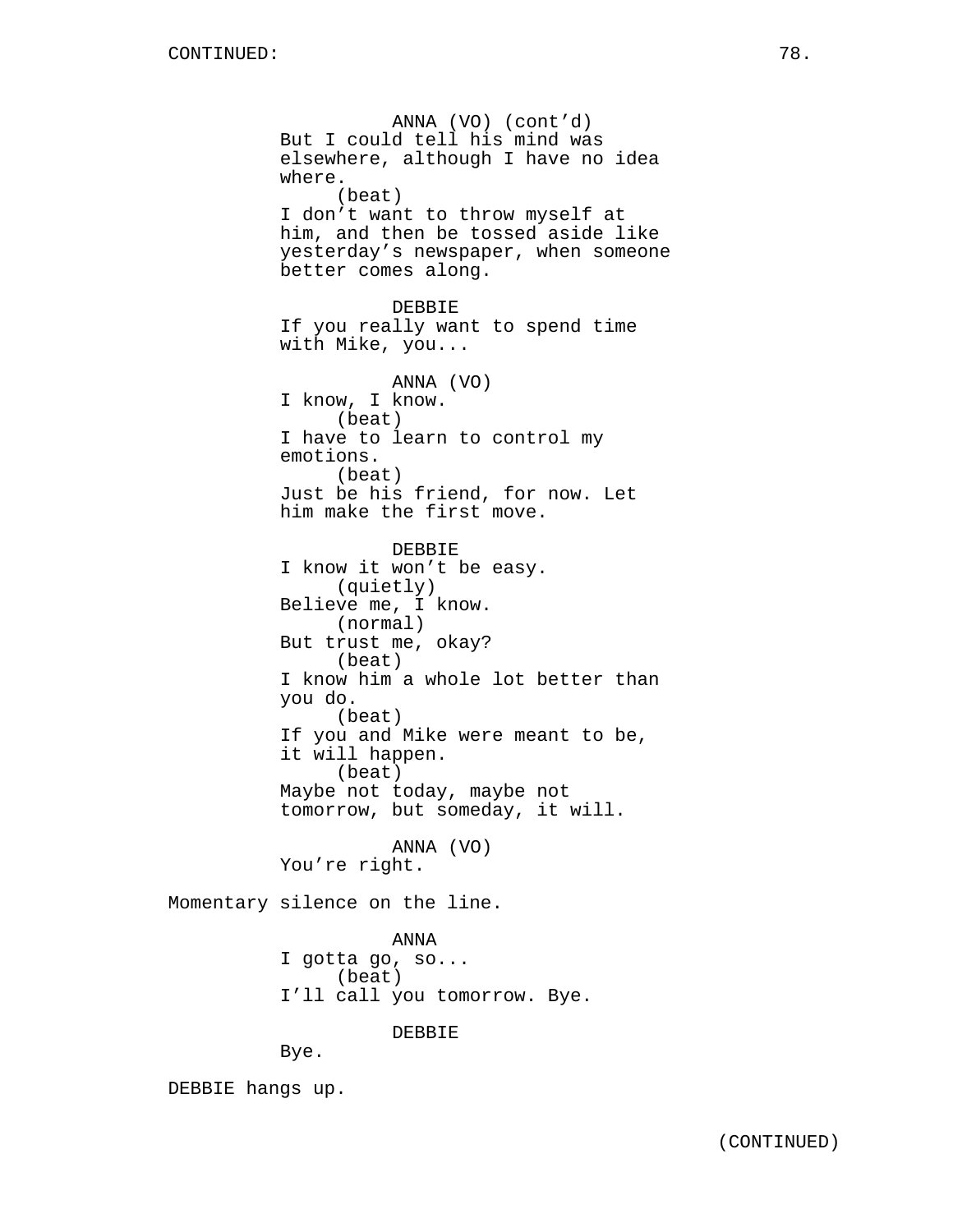#### **FRIDAY JANUARY 29th 1993**

104 INT: DEBBIE'S - BASEMENT (NOON EST) 104

DEBBIE is on the phone with ANNA.

ANNA (VO) What time is lover-boy coming up?

DEBBIE You mean St. John?

ANNA (VO) Of course I mean St. John. Who else would I mean?

DEBBIE Not sure what time he'll be here, yet. He's supposed to...

DEBBIE stops talking as the CALL WAITING beep sounds on the line.

> DEBBIE Hang on. There's a beep on the line. It's probably him.

> > ANNA (VO)

Okay.

DEBBIE presses the LINK button, and answers the other call.

DEBBIE

Hello?

ST. JOHN (VO)

Hi hon.

DEBBIE

Hi.

ST. JOHN (VO) Look, I'm really sorry, but something's come up.

DEBBIE (upset) Stj, I...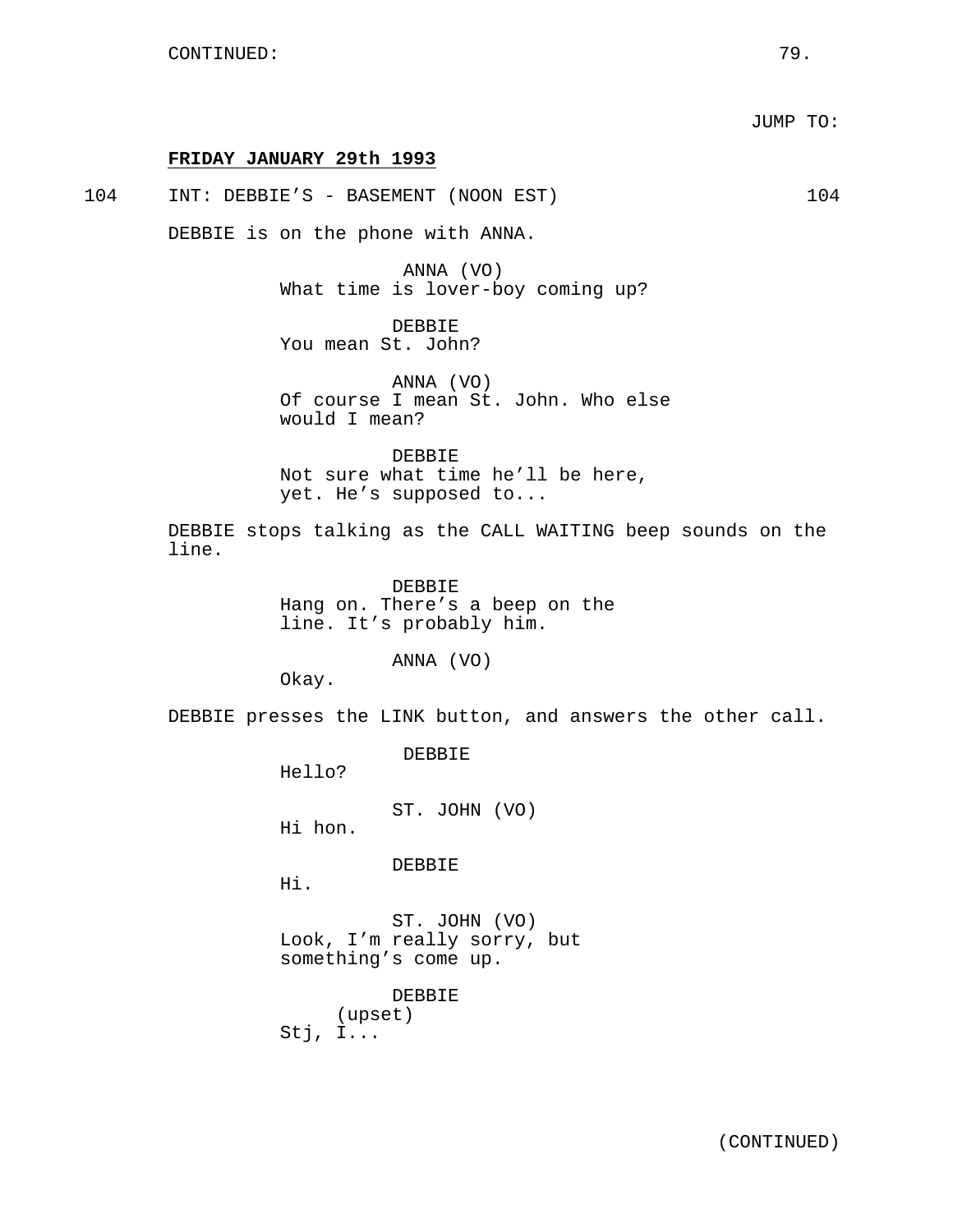ST. JOHN (VO) I promise, I'll make it up to you. DEBBIE Promise? ST. JOHN (VO) Promise. DEBBIE I'm gonna hold you to that. ST. JOHN (VO) I know. (beat) I'll call you when we get back. DEBBIE Okay. ST. JOHN (VO) Oh Deb? DEBBIE Yes? ST. JOHN (VO) I love you. DEBBIE (smile) I love you too, Stj. Bye. ST. JOHN (VO) Bye. ST. JOHN hangs up the phone and DEBBIE presses the LINK button and returns to ANNA. DEBBIE Sorry about that. ANNA (VO) So what time is he coming up? (beat x3) Debbie? DEBBIE (sad) He's not.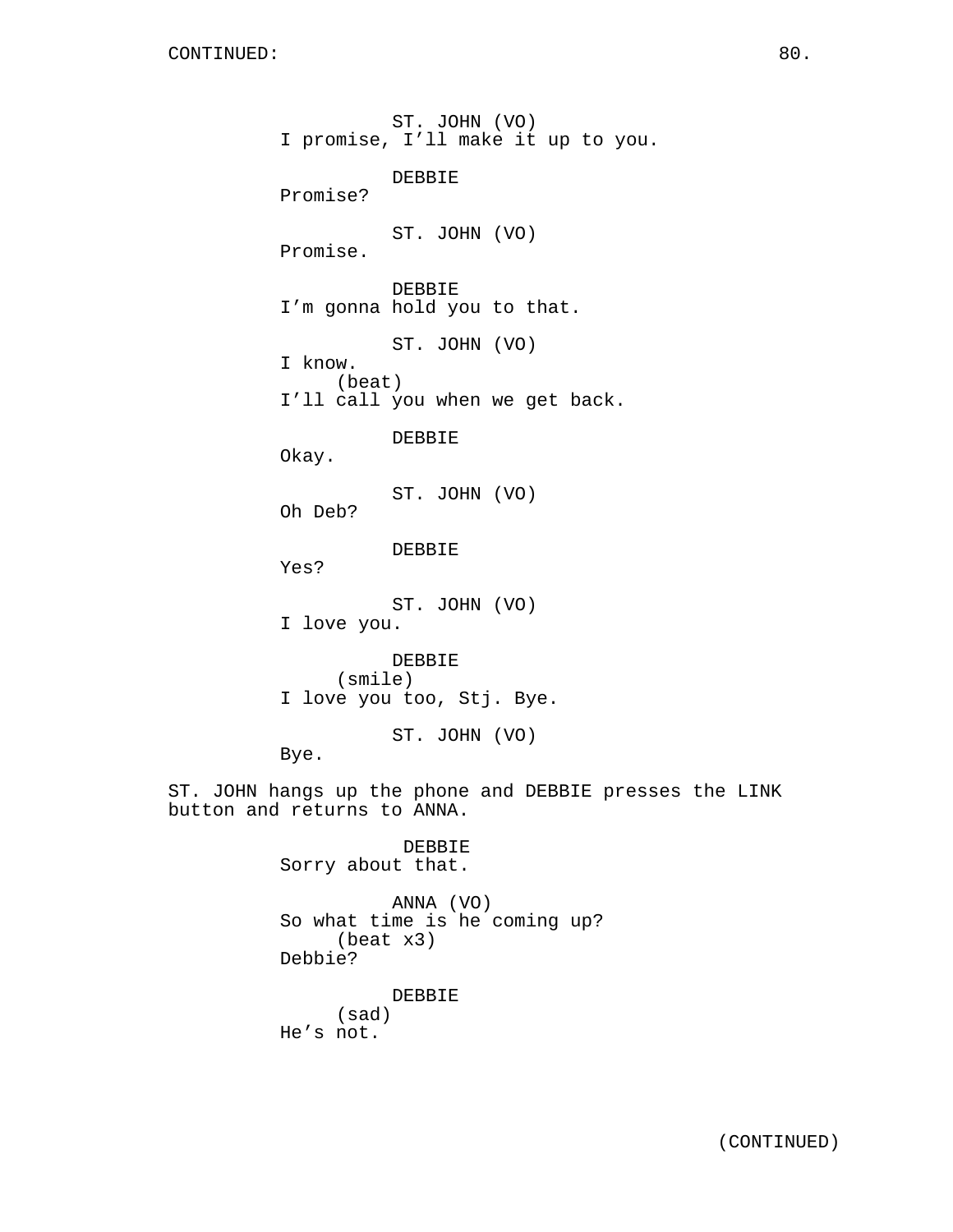ANNA (VO) But I thought... DEBBIE Something came up. ANNA (VO) I'm sorry. (beat) I know how much you were looking forward to this weekend. DEBBIE Yeh well... (beat) His job is not a 9-5, Monday-Friday, type job. (beat) It's more like all day, every day, with an occasional hour or two off. ANNA (VO) (beat) So, when's the next time you'll see him? DEBBIE He's gonna call when they get back. ANNA (VO) Back? Back from where? DEBBIE Don't know. He never said. ANNA (VO) Oh. (beat) So whatcha doing? DEBBIE Right now? ANNA (VO) No, for the weekend. DEBBIE I don't know. (beat) I guess I'll read a book.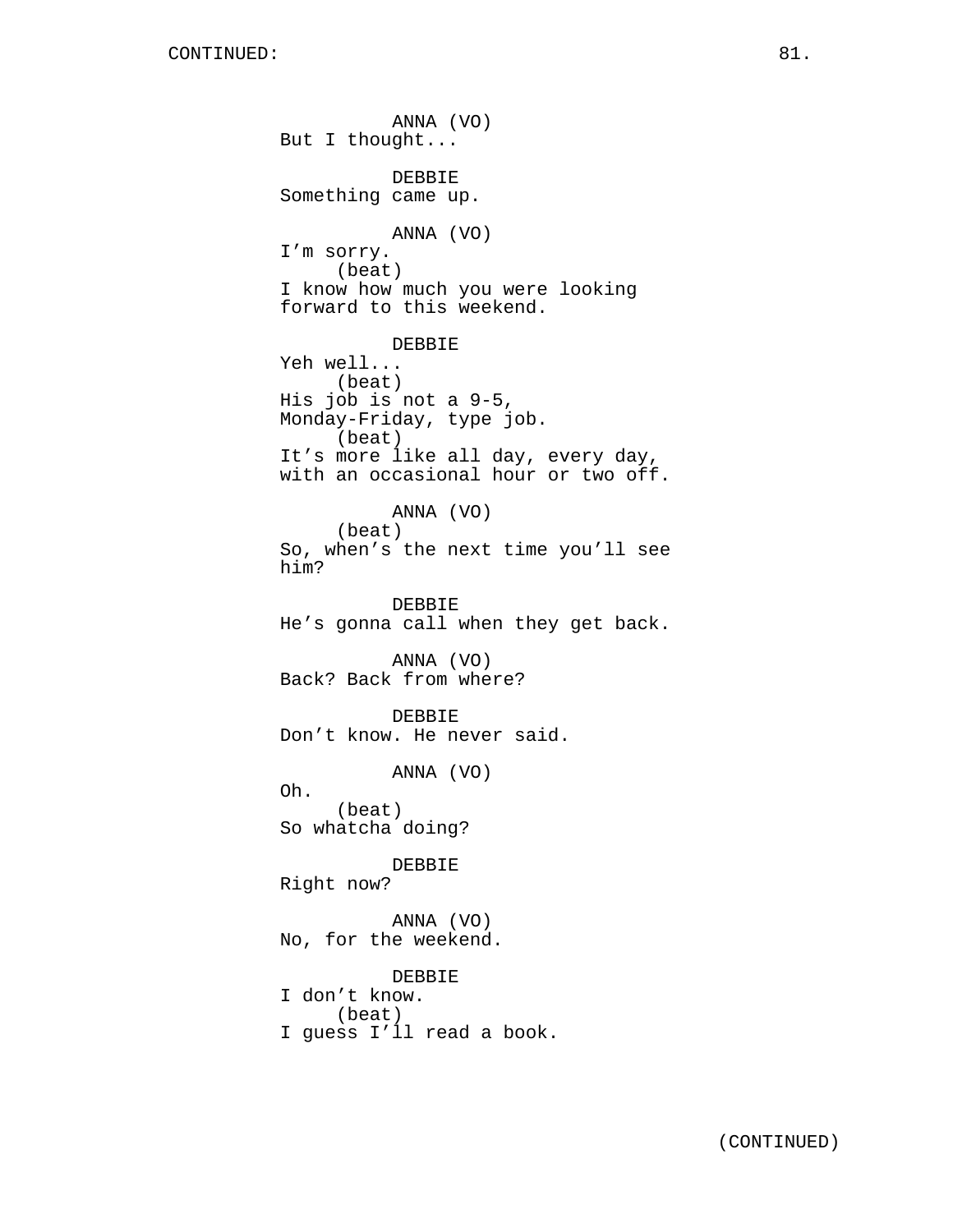ANNA (VO) A book? DEBBIE Yeh, a book. (beat) You know, a whole bunch of pages with words on them, stuck together, they tell a story. ANNA (VO) Funny. DEBBIE

Gotta go. Bye.

ANNA (VO)

Bye.

DEBBIE hangs up.

JUMP TO:

## **SUNDAY FEBRUARY 14th 1993**

105 INT: BASEMENT (11:00AM EST) 105

DEBBIE is home alone, lying on the couch, reading a novel. There is a knock on the side door.

DEBBIE

I wonder who that could be?

She puts the book down, and rises from the couch. There is another knock.

> DEBBIE (yell) Coming.

She heads to the stairs.

CONTINUE TO:

106 INT: STAIRWAY 106

She walks up the stairs, to the landing. She opens the door. It's ST. JOHN.

> DEBBIE (surprise) St. John!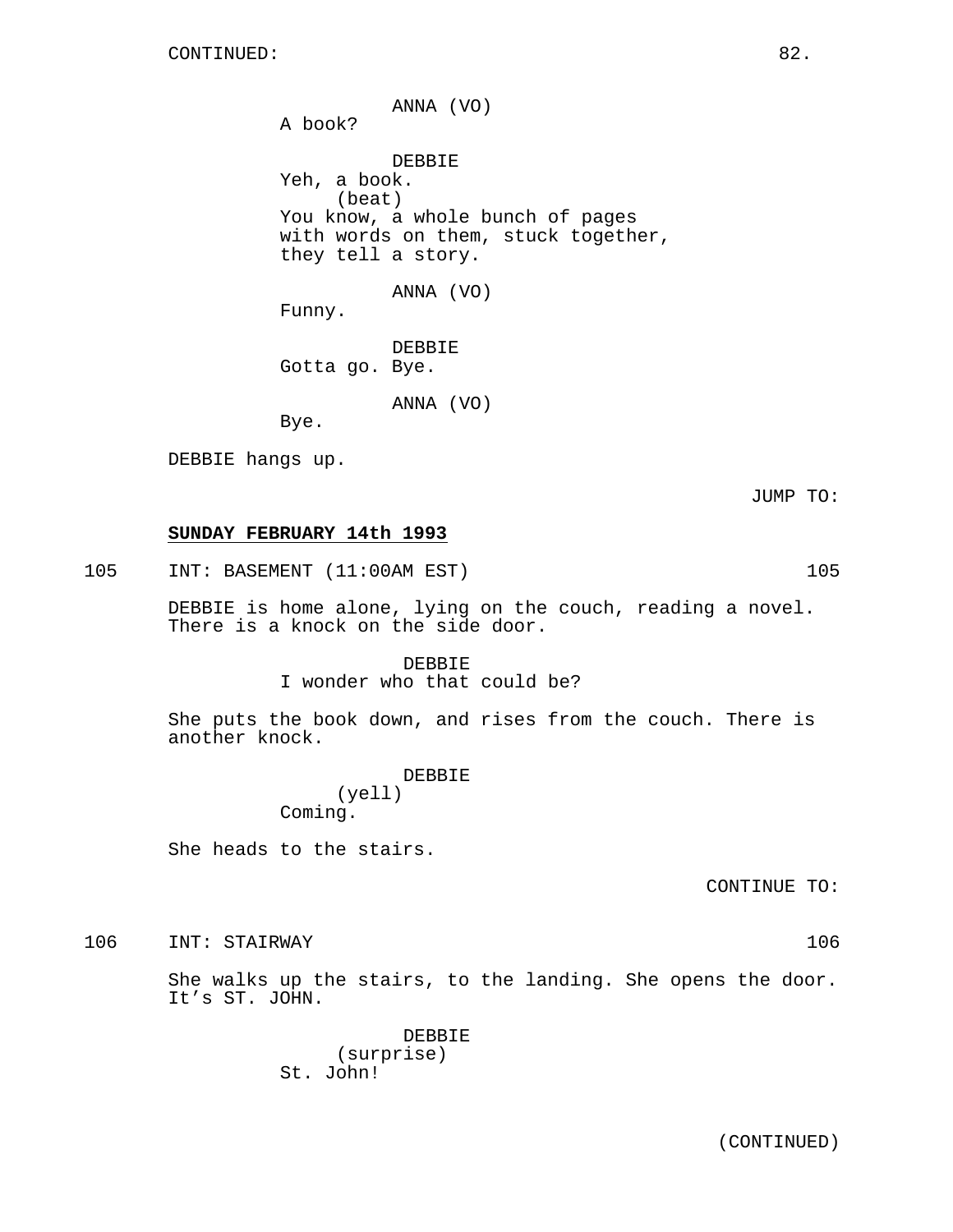ST. JOHN Surprise. DEBBIE How'd you... (beat) I mean... (beat) I didn't hear... ST. JOHN Is that anyway to say hello? DEBBIE (smile) Sorry. (kiss him) Come in... ST. JOHN Actually, I came to pick you up. DEBBIE raises an eyebrow, and notices the metallic blue rent-a-car in the driveway. DEBBIE Well, I have to change. (beat) I'm not going out in this. They enter and she closes the door. They go downstairs.

JUMP TO:

107 INT: HOTEL ROOM (2:00PM) 107

The room is full of roses. (White ones, red ones, and pink ones.) There is a fireplace against the right hand side of the wall. There is a heart shaped bed, with red satin sheets, against the back wall. In front of the fireplace, is a table. The door opens. ST. JOHN and DEBBIE enter.

> DEBBIE Oh, Stj. It's beautiful. (turn to him) I love you.

He smiles and kisses her. A short kiss. He breaks the kiss, and she walks over to the bed. He takes a red rose from a bouquet, and puts it in his mouth. He walks over to her, as she lies down on the bed. He undoes his shirt as he walks over to the bed. She removes her sweater, while waiting for him. They continue to undress. By the time he reaches the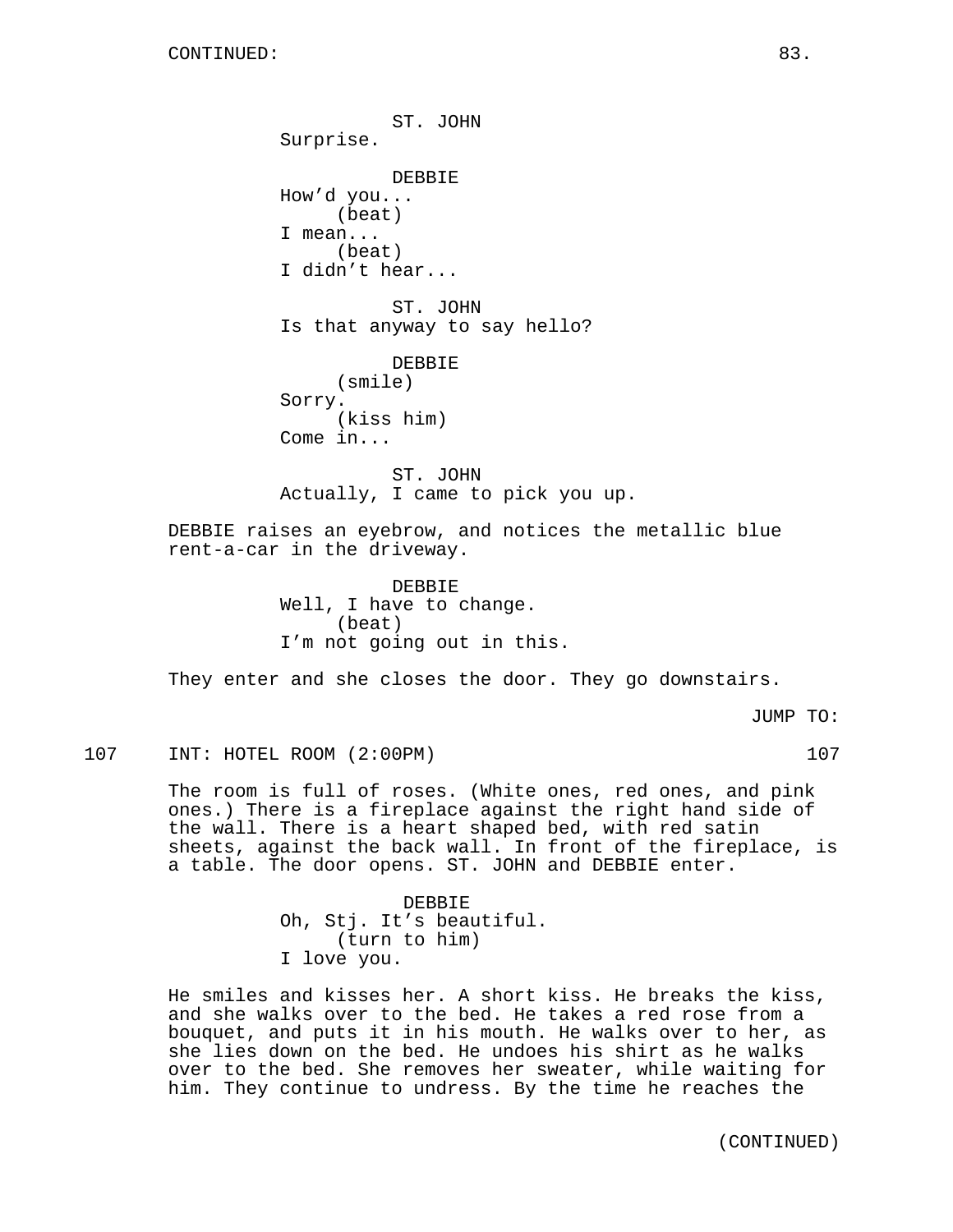bed, they are both completely naked. He gets on the bed, and removes the rose from his mouth. He runs it across her neck, as he slides over to her. She turns, and laying on her side, looks at him. She wraps her arms around his neck. He kisses her passionately, and pulls her to him. He leans over onto her. He breaks the kiss and looks down at her. He kisses her neck. Then, he nuzzles her neck, and she nuzzles his. They make love.

CUT TO:

## 108 INT: HOTEL ROOM (3:30PM) 108

ST. JOHN and DEBBIE are sitting at the table. The fire is lighting. The main lights are still out. They are wearing bath robes, and have just finished eating lunch. DEBBIE gets up, from the table, and lies on her side, on the floor, in front of the fire. ST. JOHN joins her. He removes a small box from his pocket.

> ST. JOHN Happy Valentine's day.

ST. JOHN hands her the box. She smiles at him, as she removes the box from his hand. She opens it. It's a gold heart locket.

> DEBBIE Stj, it's...

> > ST. JOHN

Open it.

She opens it. On one side is a picture of them, taken at FRANK's Halloween party. On the other side is an inscription "To My Lady Deb, May I always be her Knight. St. John."

> DEBBIE Where'd you get that picture?

> > ST. JOHN

Frank.

DEBBIE closes the locket, and puts it back in the box. She then places the box on the couch, behind her. She looks at him, and smiles.

#### DEBBIE

C'mer.

He slides over to her. She undoes the belt on her robe, and pulls him to her. She kisses him, and leans forward. He leans back, and is now flat on his back on the floor. She

(CONTINUED)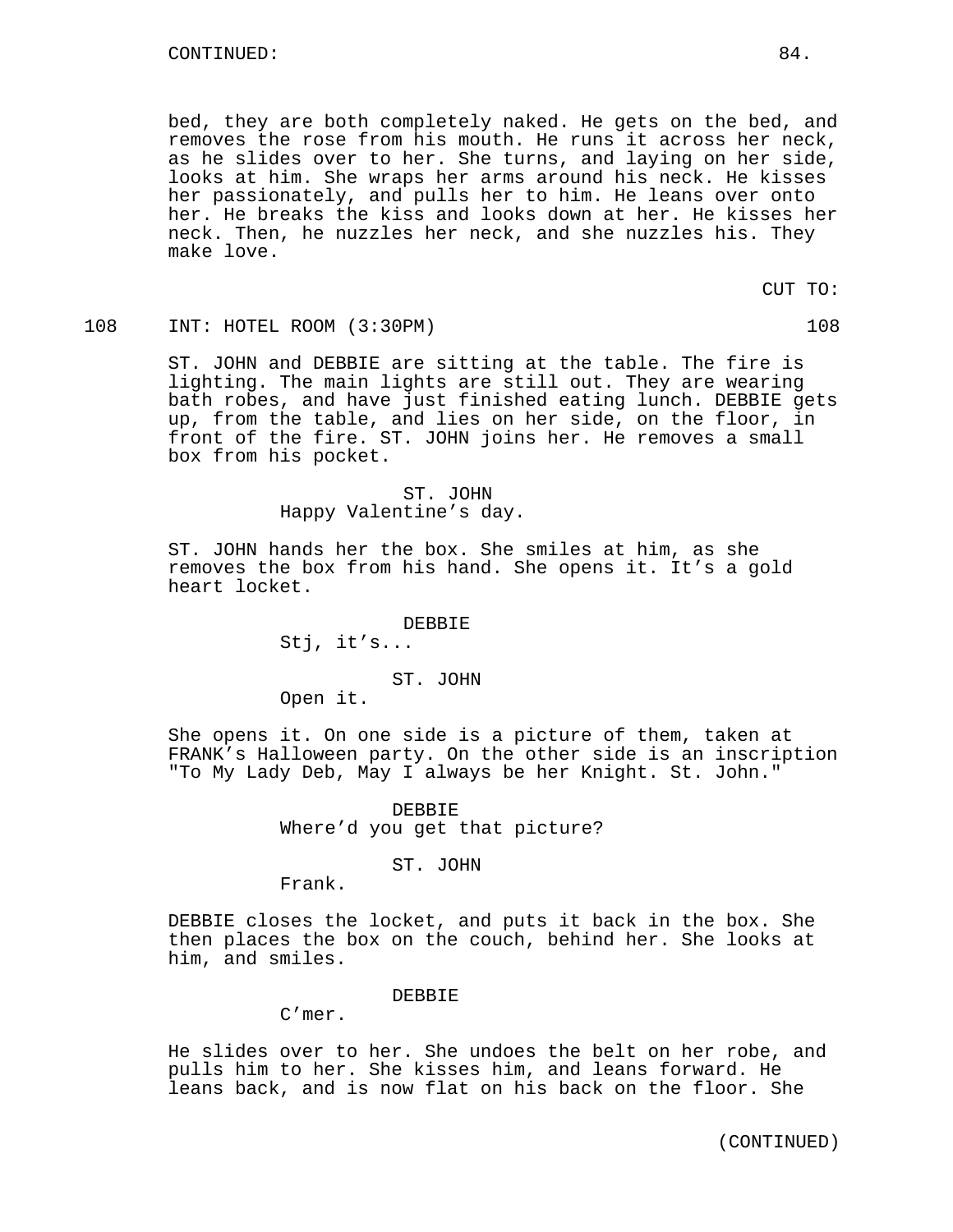runs her hands down his sides, to his waist. She undoes the belt on his robe, then runs her hands back up his body, from the inside, opening the robe. She kisses his neck and chest, while removing her robe. Once her robe is off, she kisses him on the lips, passionately. He brings his arm around her neck, and pulls her to him, close. He rolls over. She is now flat on her back. He removes his robe, then breaks the kiss. He looks at her.

> ST. JOHN I've missed you so much. DEBBIE I've missed you too, but... (beat) ...you're here now, so...

He kisses her. Her hands explore his back, while his hands caress her body. Their lips are locked in a passionate kiss. His hands run down her sides, and stop between her legs. He breaks the kiss, and kisses her neck. She gasps his name. His right hand prepares the opening for his entrance. She gasps his name again, and raises her right leg. She bends it at the knee, and plants her foot firmly on the ground. Allowing his hands, more room to move, and do their job. When she is ready, he enters her. His hands run up her body, and then they take a hold of her arms. He brings her arms to the floor, and holds them there, as he pushes himself inside her. She gasps his name, and arches her back. He pushes himself in further, deeper. She gasps his name again. His head is buried in her neck, as he rides her. She's gasping for breath. After what seems like forever, he gives one last final push, might all his might, and holds it for as long as he can. She moans his name, over and over. And again aches her back. When he can't hold it any longer, he stops. But he doesn't withdraw, not yet. He releases her arms, and kisses her neck. She gasps his name, and runs her fingers through his hair. He looks at her, and kisses her softly, passionately. She rolls him over. She breaks the kiss, and kisses his neck. And chest. He wraps his hand in her hair, and pulls her lips to his. He kisses her. He pulls her to him, close, as close as they can get. Then, with a new surge of energy, he makes love to her again. Only this time, she stays on top. It's not as intense as before, but they both peak anyway.

JUMP TO: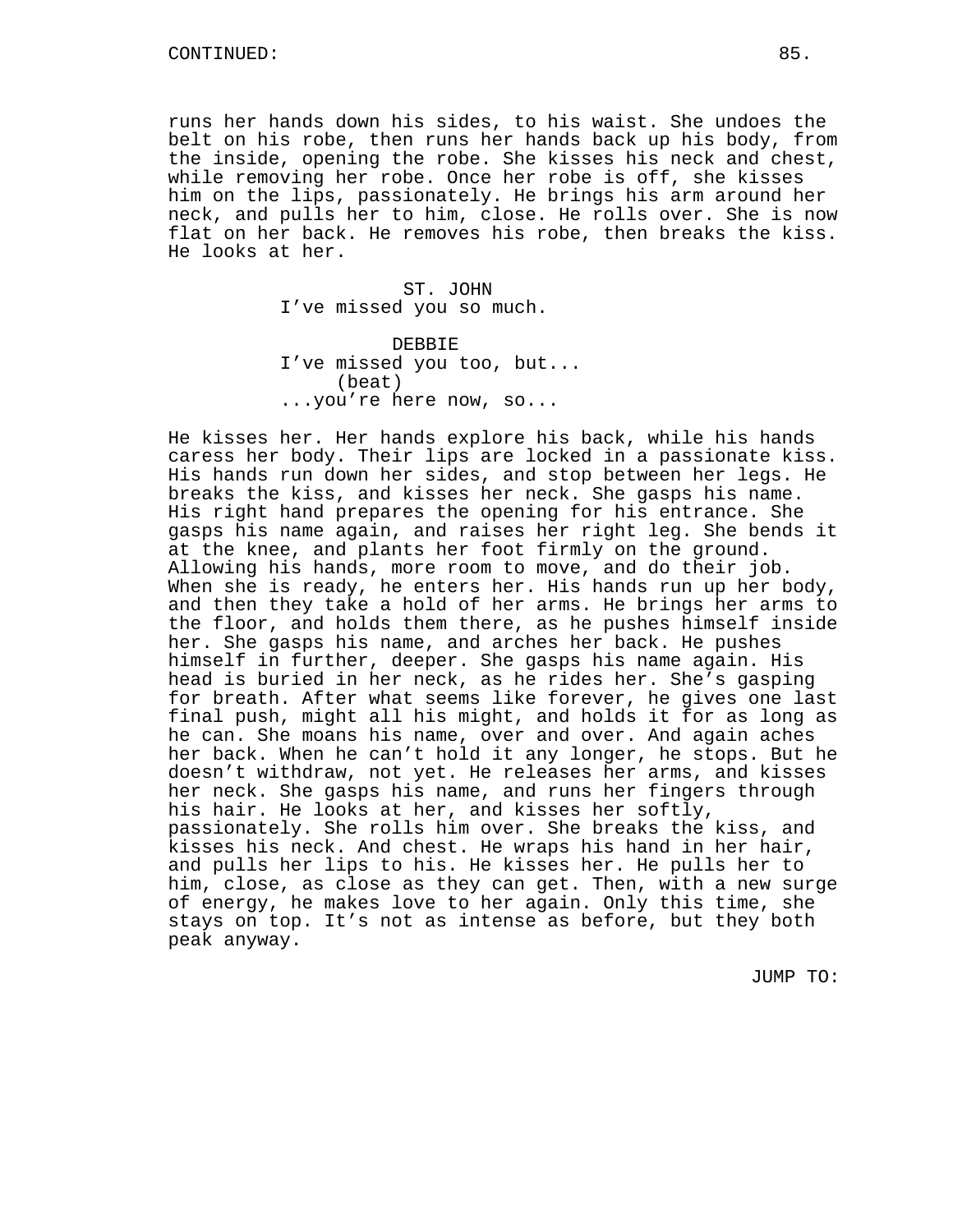109 INT: SANTINI AIR - OFFICE (2:30PM MST) 109 MIKE is on the computer, and JO is on the phone. JO is all dressed up, waiting for FRANK. JO hangs up the phone. JO No answer. Where could he be? MIKE Who? JO Frank. **MTKE** What time was he supposed to pick you up? JO 2:00. MIKE What time is the concert? JO 4:00. MIKE looks at the clock, then back at JO. MTKF. It's only 2:30, you still have time. MIKE looks up from the computer, and sees FRANK in the doorway, behind JO. FRANK raises his fingers to his lips in a "shhhh" gesture. MIKE looks at JO. JO What? MIKE You... (beat) ...you look real nice Jo. Frank's one lucky guy. JO (smile) Thanks Mi... FRANK grabs JO from behind, and kisses her neck. He has a

red rose in his left hand, which he holds out in front of her face.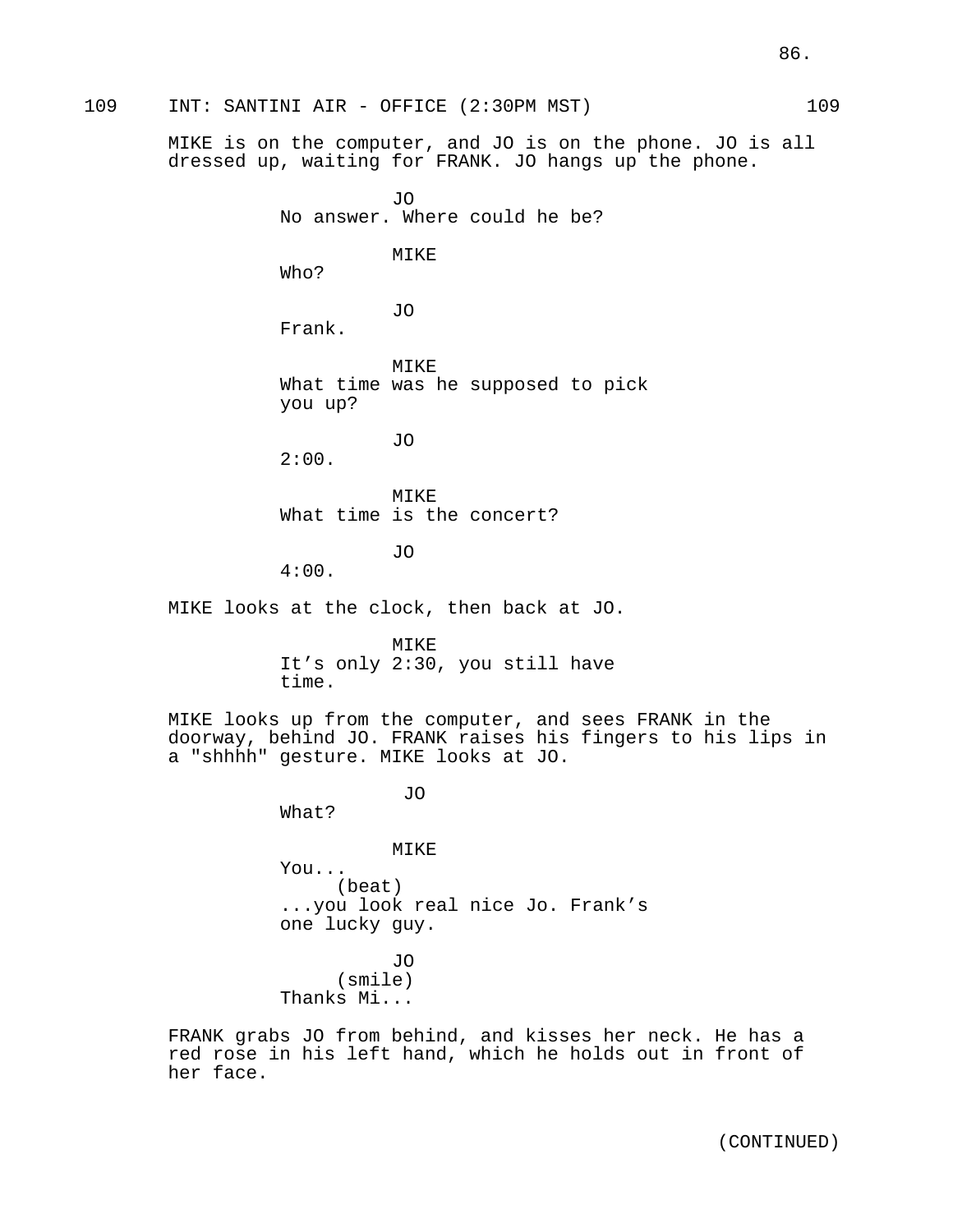FRANK Happy Valentine's day.

JO takes the rose, and turns around in his arms. She wraps her arms around his neck and kisses him. JO breaks the kiss, and looks at him.

> JO Happy Valentine's day to you too.

FRANK You ready?

Yep.

FRANK Let's go then. Bye Mike.

JO

MIKE Bye guys. Have fun.

JO

We will.

FRANK and JO exit. MIKE yells after them.

MIKE Don't stay out to late.

MIKE returns to the computer. After a few moments, the phone rings. MIKE answers it.

> MIKE Santini Air. (beat x2) Hello? (beat x2) Hello?

Whoever it is, hangs up.

MIKE

Oh well.

MIKE hangs up.

JUMP TO: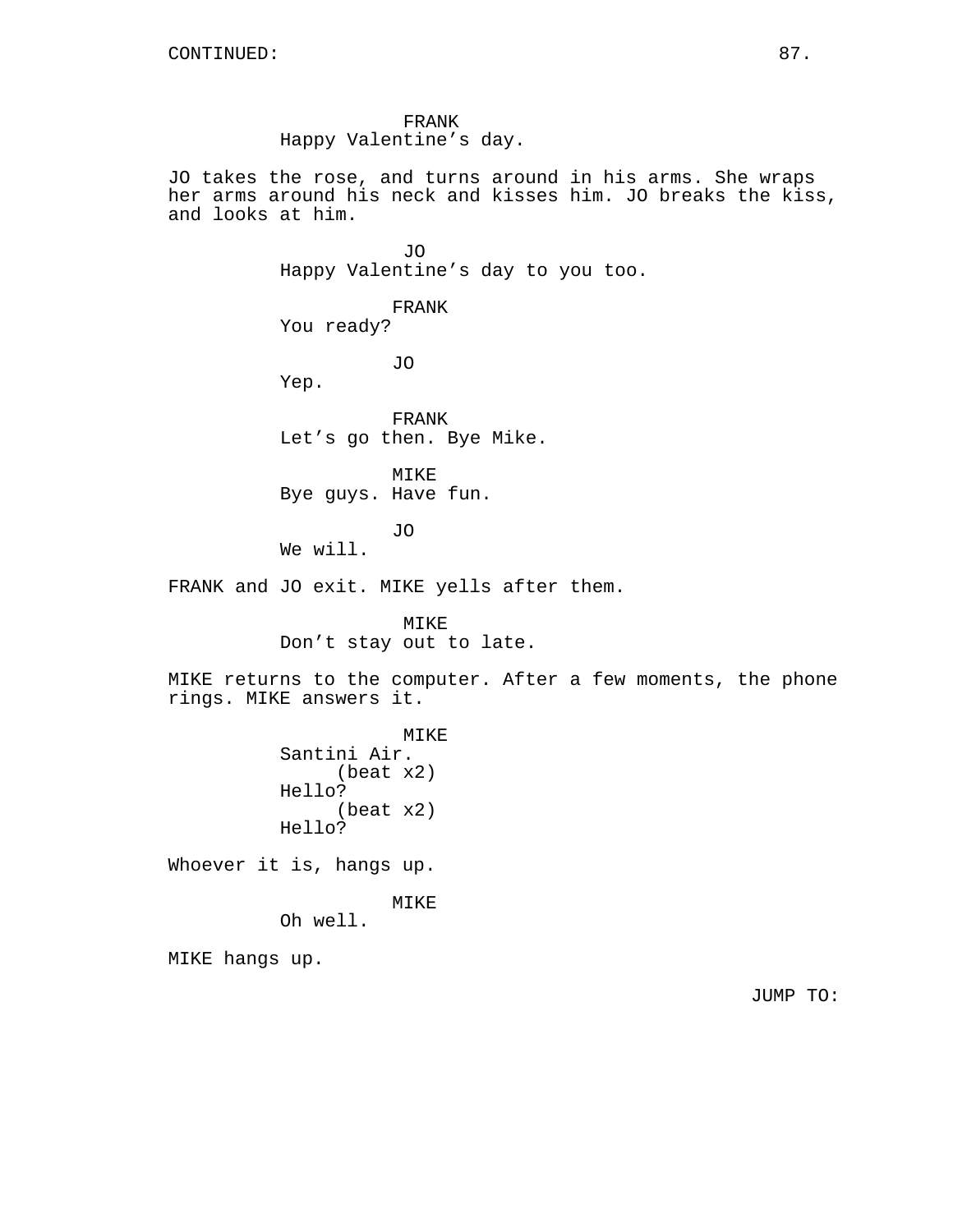ST. JOHN and DEBBIE are sitting at the table. They have just finished dinner, by candlelight. The only source of light, in the room, comes from the fire, and the candles. DEBBIE looks at ST. JOHN.

> DEBBIE You know, you didn't have to get so many flowers.

ST. JOHN Most of them came with the room.

DEBBIE Really!? (beat) I wish I could take them all home with me. It would be such a shame to see them go to waste.

ST. JOHN Well, we could...

DEBBIE (smile) I have an idea. (beat) It's something I read about, but never done. (beat) Always wanted to though.

ST. JOHN (raise eyebrow) Oh, and what might that be?

DEBBIE rises from the table, and flashes him a smile. She walks over to the nearest bouquet, and brings it over to the bed. ST. JOHN watches her, wondering what she's doing. When she gets to the bed, she removes one rose from the bouquet, and starts removing its petals. She throws the petals on the bed.

> ST. JOHN This is what you always wanted to do. (beat) Throw rose petals on a bed?

DEBBIE finishes the rose, throws the stem on the floor, and starts on another one.

88.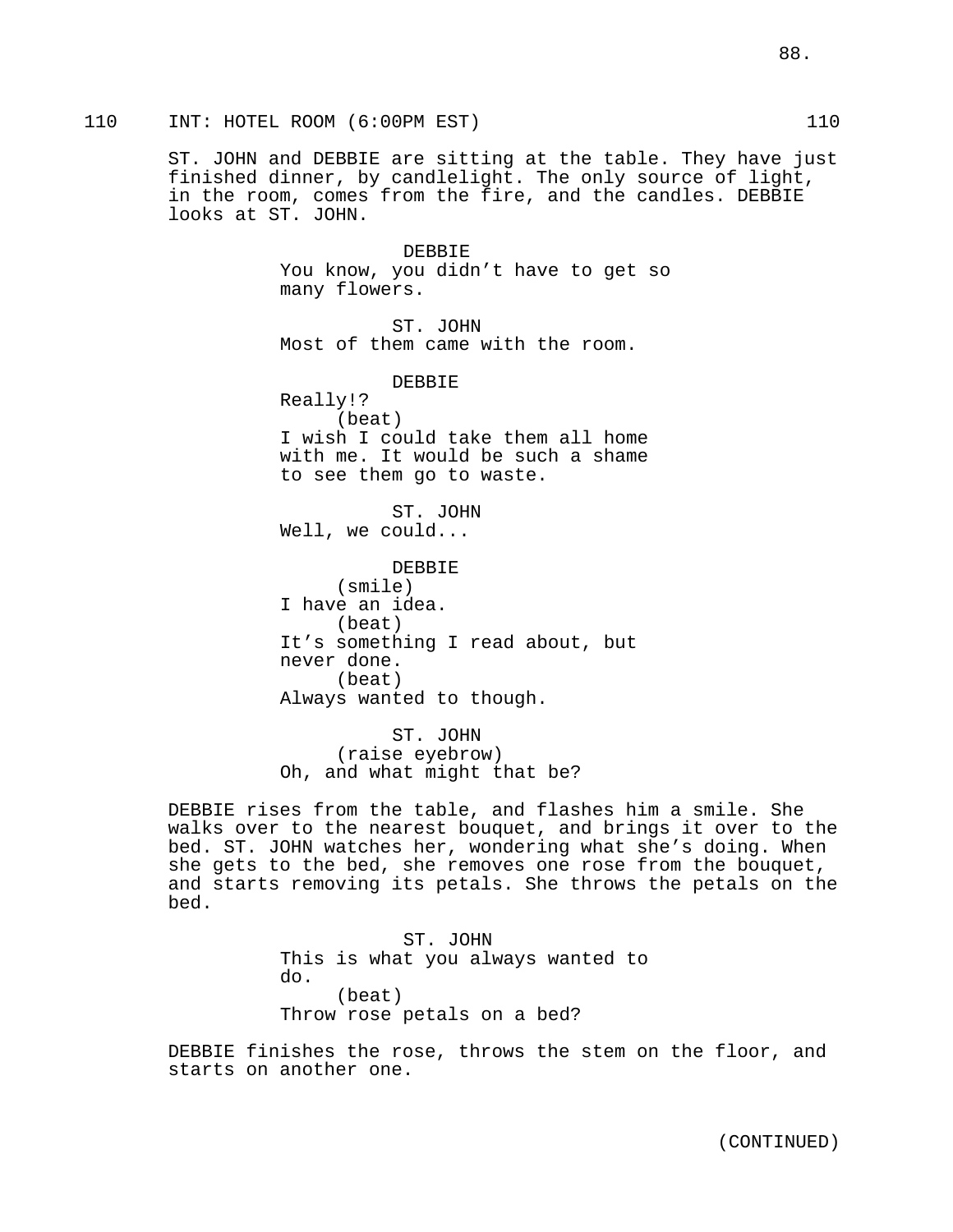DEBBIE (look at him) No. It's what comes next. ST. JOHN raises an eyebrow in confusion. ST. JOHN Which is? DEBBIE (smile) We get on the bed... (beat) ...which will be covered with petals.. (beat) ...and... ST. JOHN Oh, I see. You want some help?

DEBBIE

Sure.

ST. JOHN rises from the table, and picks up a bouquet. He goes to the other side of the bed. He removes a rose and starts placing the petals on the bed.

JUMP TO:

111 INT: SANTINI AIR - OFFICE (4:30PM MST) 111

MIKE is still working on the computer. WENDI enters and sneaks up behind MIKE. She goes to him, and kisses his neck. MIKE leans back in the chair. She wraps her arms around his neck, dangling them on his chest. She then whispers in his ear.

> WENDI Happy Valentine's day, Mikey.

MIKE takes her hands in his, and rises from the chair. He faces her, and kisses her.

> MIKE How'd you know I was still here?

WENDI I called earlier.

MIKE That was you who hung up on me?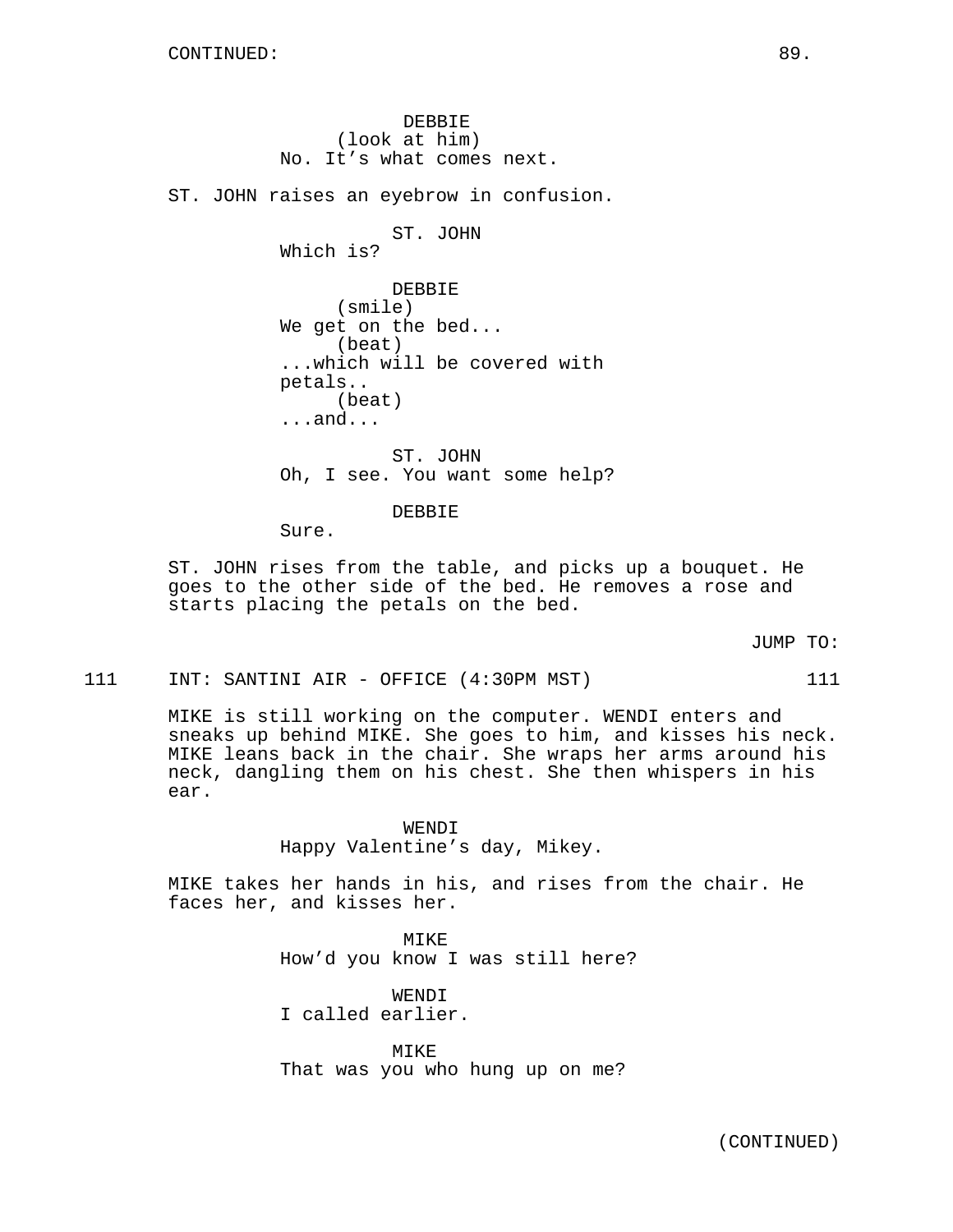WENDI (smile) Guilty as charged. MIKE (pull her close) Well then. Let's see. What shall your sentence be? WENDI I think that the punishment should fit the crime. MIKE I agree. (beat) How about, an evening of physical labor? WENDI A whole evening? MIKE (nod) Too much? (smile)) Don't you think you can take it? WENDI I can take anything you can dish  $\Omega$ ut. MIKE

Good.

MIKE kisses her, passionately, and pulls her as close to himself as he can.

JUMP TO:

# 112 INT: HOTEL ROOM (7:45PM EST) 112

ST. JOHN and DEBBIE are making love on a bed of rose petals. (White, red, and pink.) He is holding her arms down flat on the bed. He nuzzles her neck, as he enters her. She gasps his name, and nuzzles his neck. He pushes himself inside her, and she gasps his name. He pushes again, going deeper. She gasps his name. They ride out the roller coaster ride of ecstasy. He pushes once again, this time she arches her back. He goes deeper, as deep as he can. He pushes, with every ounce of energy he has. He holds it for as long as he can. She cries out in pleasure. He pushes, going deeper, and deeper. She gasps his name, as they climb higher and higher.

(CONTINUED)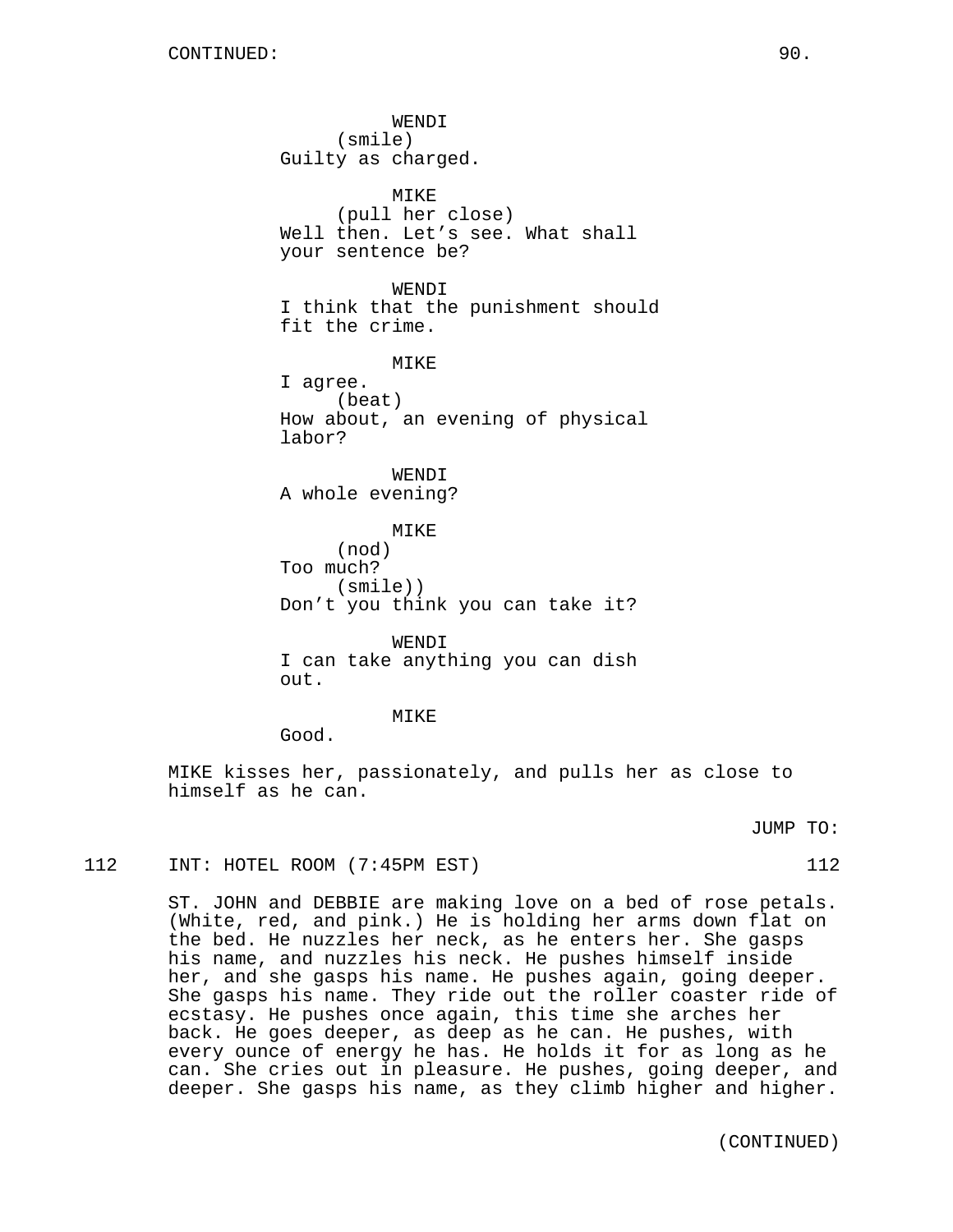### CONTINUED: 91.

Then the ride ends. He releases her arms, and brings his arms to her sides. Her arms go around his neck, as his slide up her body. She gasps his name one more time, as he withdraws. She rolls him over. There are rose petals stuck to her back, and some marks that were left by other petals. She covers his neck, throat, and chest, with kisses, while laying on top of him. He runs his hand through her hair. Trying to get a firm grip. She gathers some petals in her hands, and sprinkles them over his chest. He lifts her head, and brings her lips to his. He kisses her, passionately and deeply. He pulls her to him, close, as close as he can, crushing the rose petals between them. They hold the embrace for about 10 seconds. Then, with a new burst of energy, he enters her again, and pushes himself inside her. As far as he can, with one push. She cries out in ecstasy, as he pushes himself in. He holds it for as long as he can, while she is kissing his neck. She gasps his name, as she peaks. As he withdraws from her, DEBBIE nuzzles his neck. He rolls her over, and looks down at her. He also has rose petals stuck on his back, and marks left from other petals.

JUMP TO:

113 INT: SANTINI AIR - OFFICE (6:30PM MST) 113

MIKE and WENDI are getting dressed.

WENDI I've never made love in a hanger before.

MIKE (surprise) Never?

#### WENDI

Never.

She goes over to him. He is doing up the buttons on his shirt. She is completely dressed.

> WENDI But, there's a first time for everything, right?

### MIKE

That's what they say.

He places his hand on her chin and brings her lips to his.

MIKE What do you say we, go get something to eat?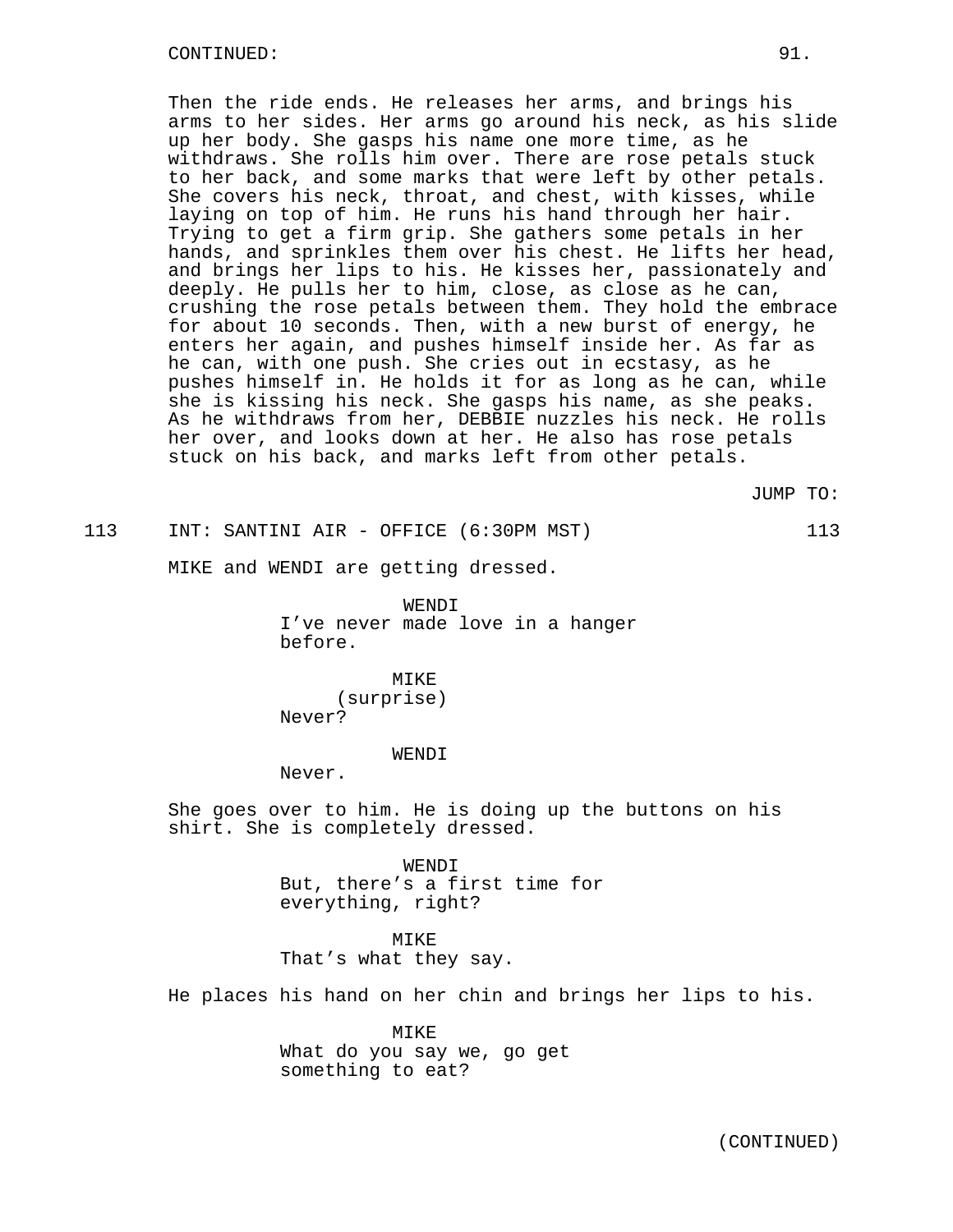WENDI (smile) I'd love to.

MIKE Then we can go back to my place, and finish your sentence.

WENDI (smile) Let's go, Tiger.

MIKE playfully growls, like a tiger, then grabs his jacket. They exit the office arm-in-arm.

JUMP TO:

#### 114 INT: HOTEL ROOM (8:45PM EST) 114

ST. JOHN and DEBBIE are almost completely dressed. He is doing up the buttons on his shirt, and she is doing up the ones on hers. ST. JOHN walks over to her, and removes a white rose petal from her hair. She giggles, and removes a pink one from his. DEBBIE walks over to the table, and picks up her locket. ST. JOHN offers her his hand, and she hands it to him. He puts it around her neck, then kisses her neck. She leans back against him. He drapes his arms over her shoulders. She holds onto them.

### DEBBIE

I wish this didn't have to end, but...

ST. JOHN But I have a midnight flight to catch, so we better get going.

### DEBBIE

Yeh.

They walk over to the door. DEBBIE stops on the way, and picks up the remaining bouquet of mixed roses. She then walks to the door where ST. JOHN is waiting. They exit.

JUMP TO:

## 115 INT: MIKE'S (7:10PM MST) 115

Door opens and MIKE and WENDI enter. He closes the door, then pulls her to him. He kisses her. They hold the kiss, while making their way to the couch. He lays her down, on the couch.

JUMP TO: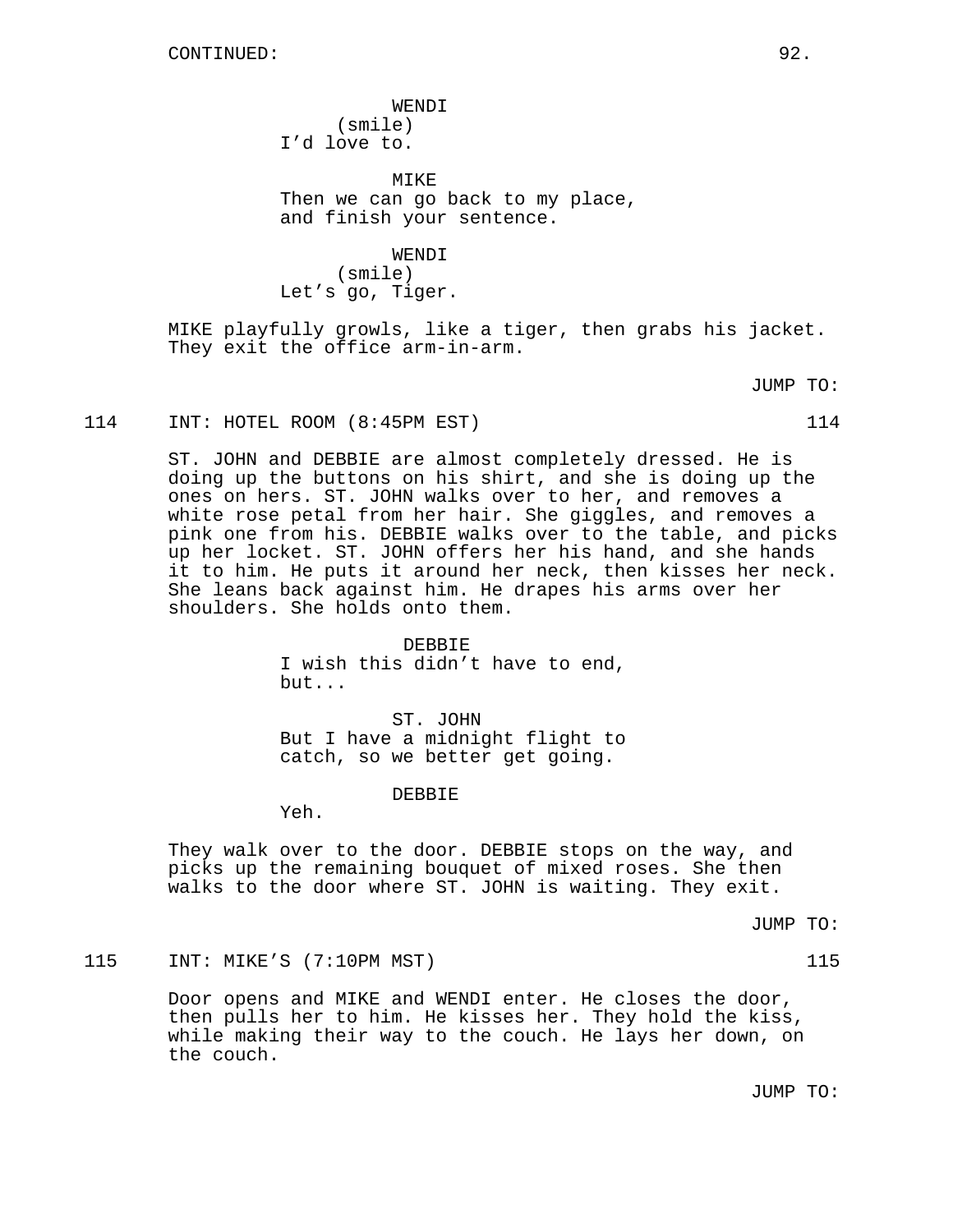116 INT: JO'S (7:30PM) 116

FRANK and JO are in bed. She is resting her head on his chest, and he is running his fingers through her hair. She rolls onto him, and looks at him.

JO

I love you.

FRANK

Me too.

He kisses her.

JUMP TO:

117 INT: ST. JOHN'S CAR (9:45PM EST) 117

The car is parked on the street, at the end of the driveway. ST. JOHN and DEBBIE are kissing. They break the kiss.

> DEBBIE Well, you better get going, or you'll miss your flight.

ST. JOHN Yeh, I better.

DEBBIE

Then again...

She kisses him. They reluctantly break the kiss.

ST. JOHN

I love you.

DEBBIE

I love you too.

She kisses him again. They break the kiss.

DEBBIE

See ya.

ST. JOHN

See ya.

She opens the car door, and exits.

ST. JOHN

Deb?

DEBBIE turns to him.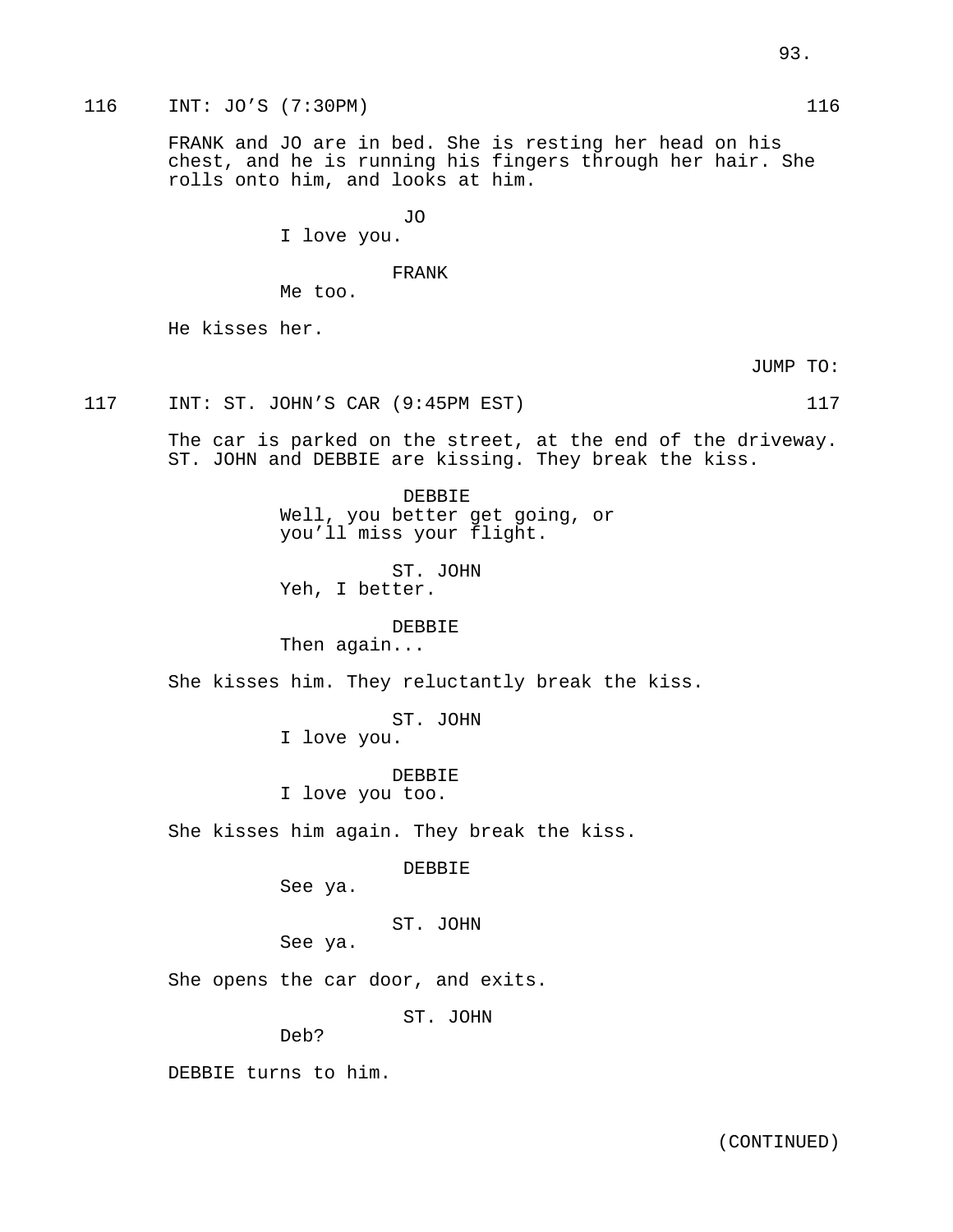## DEBBIE

Yeh?

ST. JOHN picks up the bouquet.

ST. JOHN

Don't forget these.

DEBBIE smiles and takes them.

DEBBIE

Thanks.

DEBBIE closes the door and looks at him.

DEBBIE

Bye.

ST. JOHN

Bye.

CONTINUE TO:

118 EXT: DRIVEWAY 118

ST. JOHN starts the car, and DEBBIE walks to the side door. She opens the door, and waves good bye. He waves back, then drives off. She watches the car go up the street, then enters the house.

CUT TO:

### **THURSDAY FEBRUARY 25th 1993**

119 INT: DEBBIE'S - BASEMENT (NOON EST) 119

DEBBIE's sitting on the couch, reading a book. She hears the mailman drop the mail in the mailbox. She finishes reading the page, then puts the book down. She rises, and goes to the stairs.

CONTINUE TO:

120 INT: STAIRWAY 120

She ascends the stairs, and stops at the mailbox. She takes the mail out of the box, then continues up the stairs, to the kitchen.

CONTINUE TO: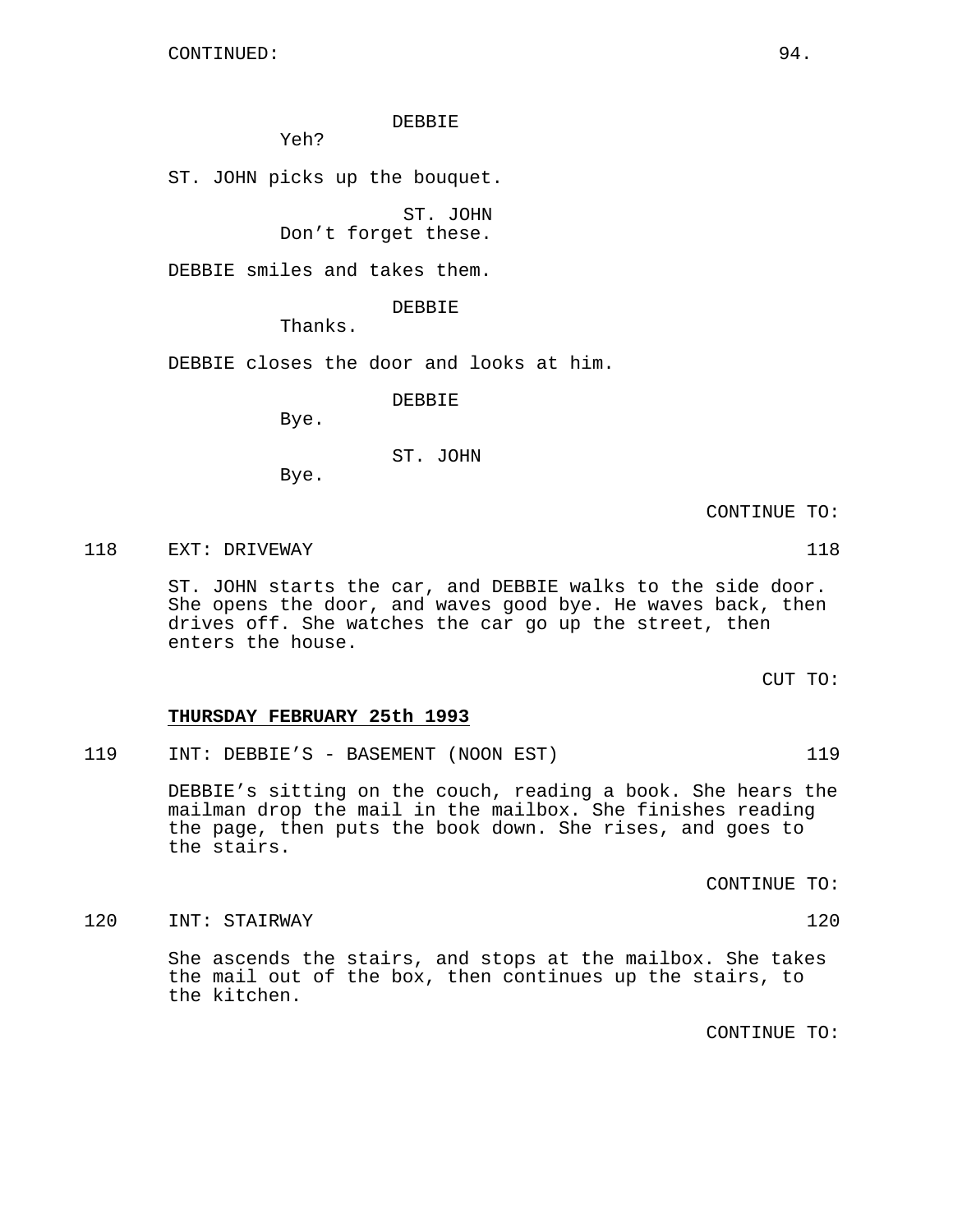# 121 INT: KITCHEN 121 121

She sits at the table, and goes through the mail. She finds an envelope from PRIZE HEADQUARTERS. Showing through the clear window on the front of the envelope, are the following words: "CONGRATULATIONS, You're a Winner!" She opens the envelope.

#### DEBBIE

I wonder what...

The letter says that she has won an all expense paid, trip for two, to the Caribbean Islands. The trip is for two weeks. MARCH 8-21, 1993.

> DEBBIE Oh my god! I won, I won, I actually won! I've got to call Stj.

She runs to the living room.

CONTINUE TO:

122 INT: LIVING ROOM 122

She sits on the edge of the couch, and picks up the phone. She calls SANTINI AIR.

CONTINUE TO SPLIT SCREEN:

123 INT: DEBBIE'S LIVING ROOM / SANTINI AIR - OFFICE 123

MIKE runs into the office to answer the ringing phone.

MIKE Santini Air.

DEBBIE Mike, Deb. Is St. John there?

MIKE Yeh, he's in the hanger.

DEBBIE Could you please get him? There's something I have to tell him.

MIKE

Sure, hang on.

DEBBIE waits while MIKE goes to get ST. JOHN. MIKE puts his hand over the receiver and yells for ST. JOHN.

(CONTINUED)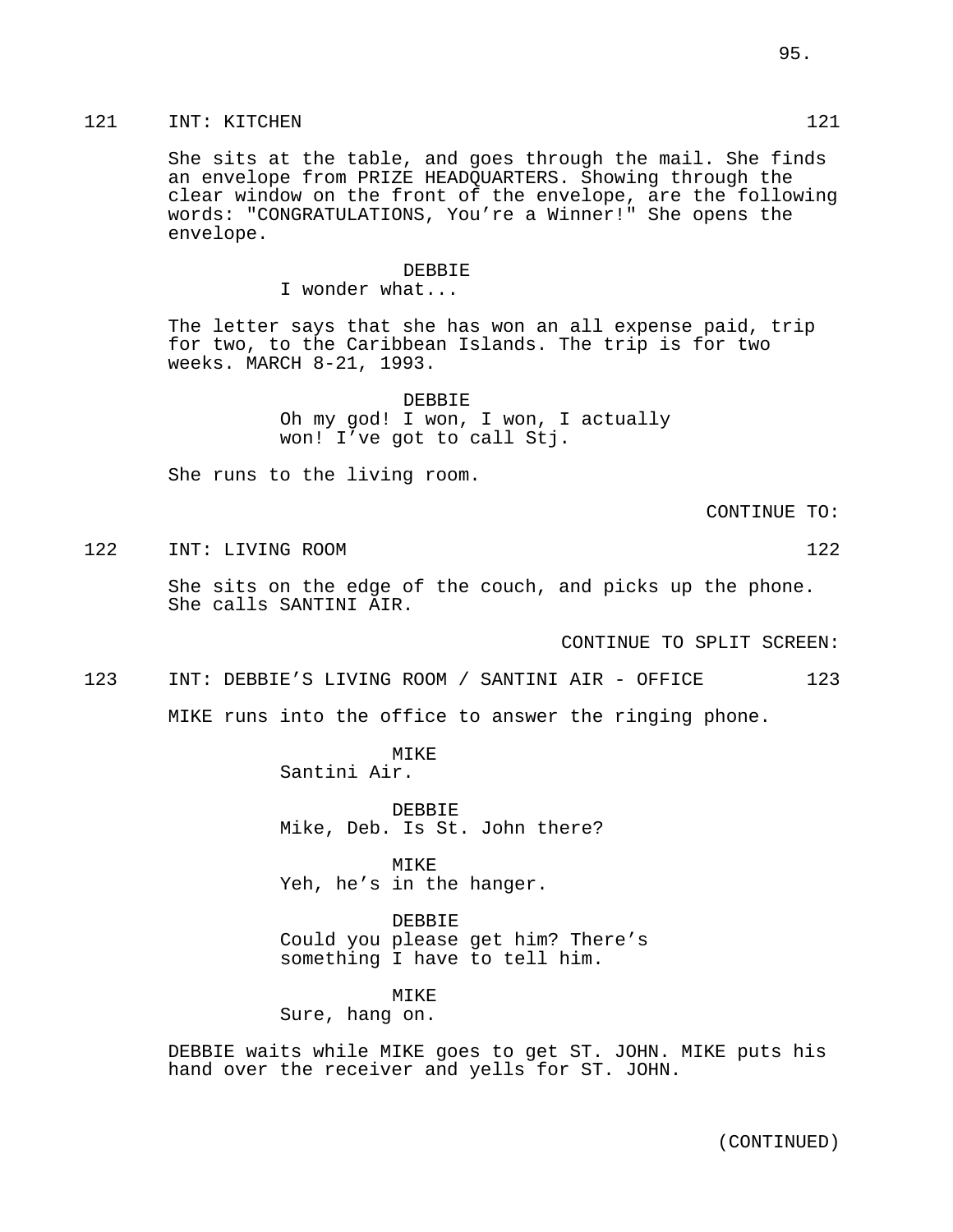MIKE St. John... (beat) Phone. ST. JOHN yells back from the hanger. ST. JOHN (VO) Who is it? MIKE Deb. ST. JOHN (VO) (surprise) What does... MIKE I don't know. Come over and find out. ST. JOHN enters the office, and picks up the phone. ST. JOHN Hi hon, what... DEBBIE (excited) I won, I won! ST. JOHN Won what? DEBBIE Remember that contest I entered? The one for a trip for two to the Caribbean? ST. JOHN Yeh. DEBBIE Well I won! ST. JOHN You're kidding? DEBBIE No, I really won. Or should I say we won.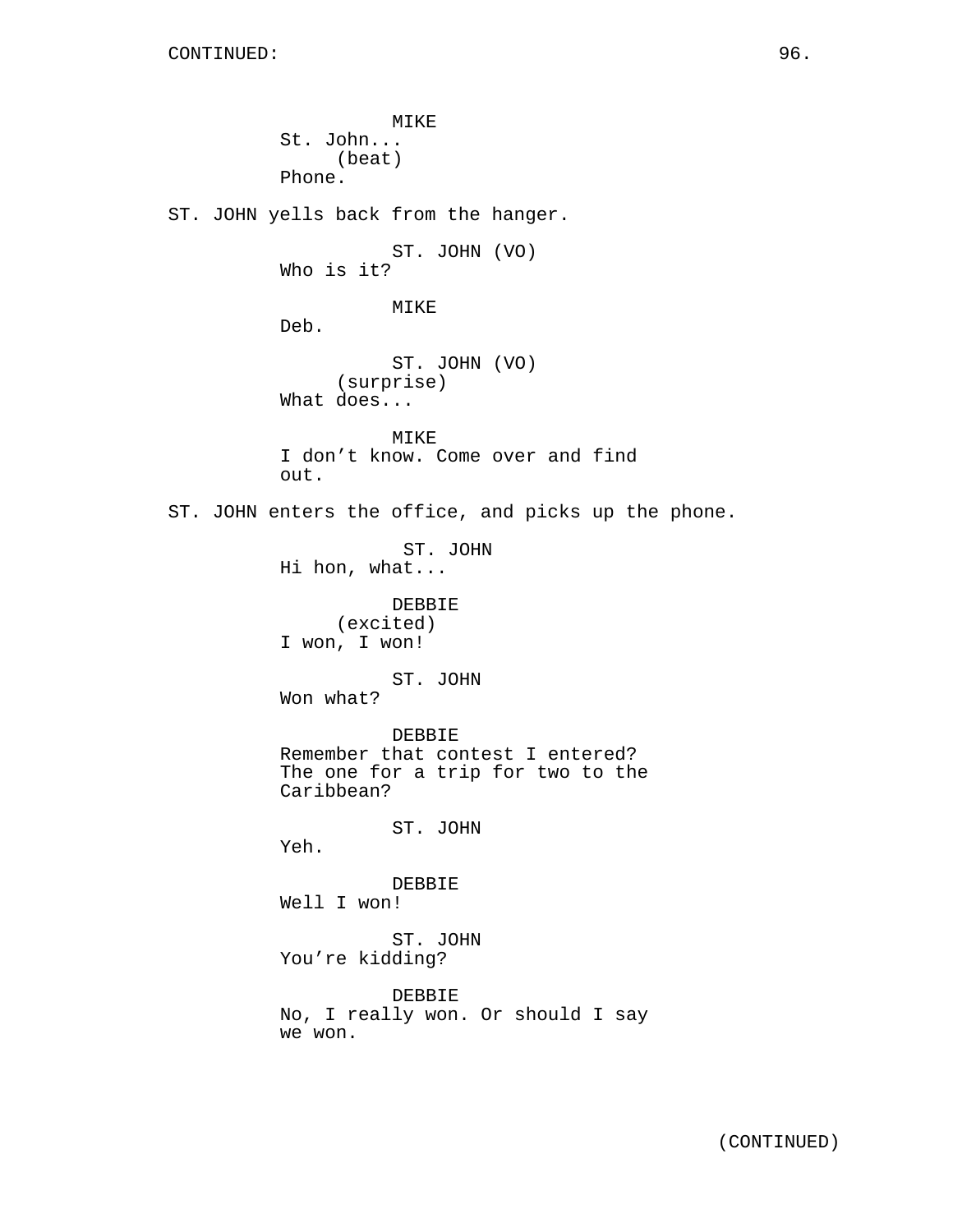ST. JOHN We? DEBBIE It is for two. (beat) I can't think of anyone I'd rather spend two weeks in paradise with. ST. JOHN Since you put it that way, when do we leave? DEBBIE March 8th. We get back on the 21st. ST. JOHN The 8th to the 21st? DEBBIE There isn't a problem, is there? ST. JOHN Nothing that can't be fixed. DEBBIE Great. (beat) We still on for this weekend? ST. JOHN Ahhh... DEBBIE Something's come up. (beat) That's okay. (beat) As long as you promise nothing will come up to interfere with this trip? ST. JOHN I promise. DEBBIE Good. (beat) I'll let you get back to work. I have a few things to take care of up here, if I'm gonna be out of town for two weeks. (beat) (MORE)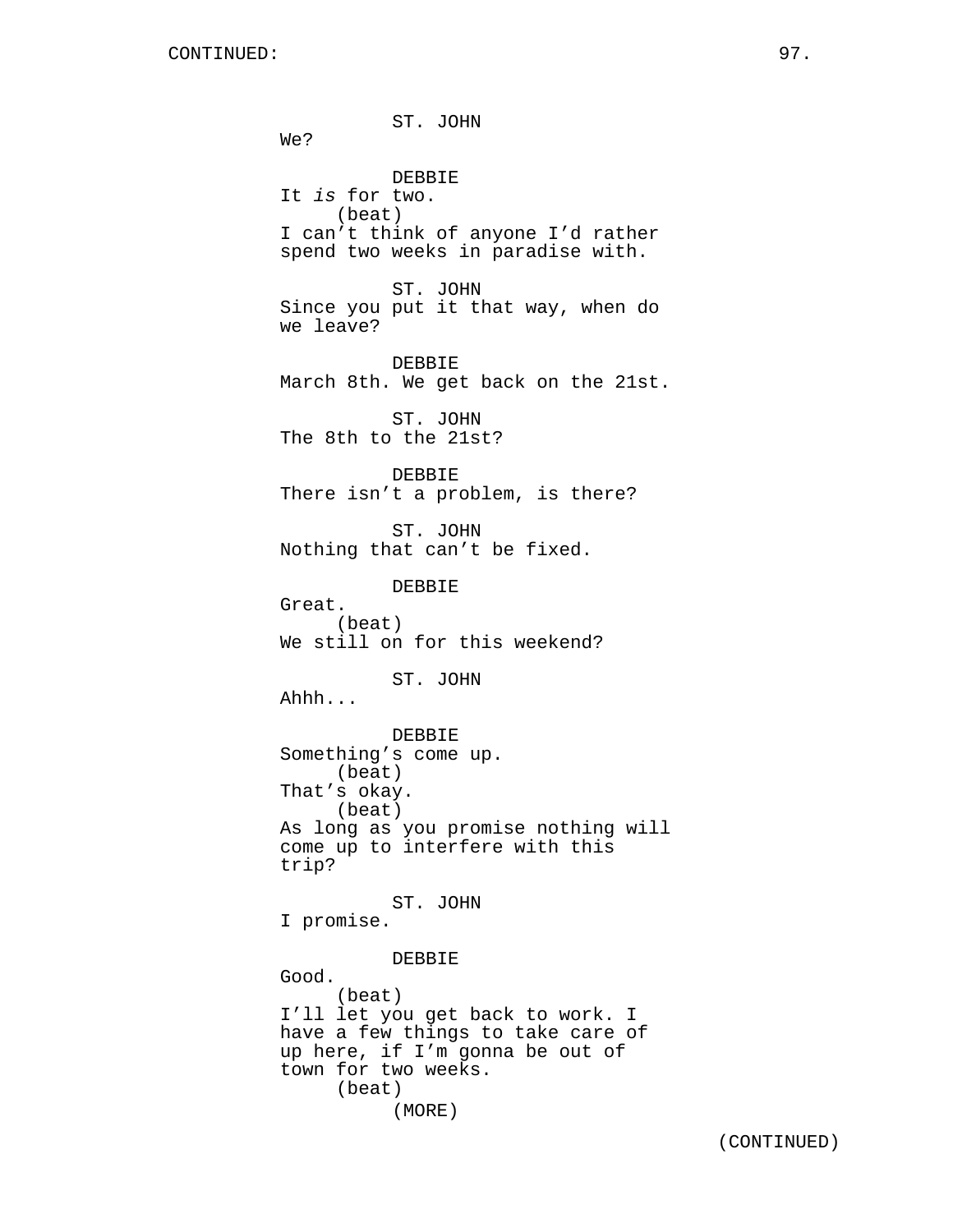DEBBIE (cont'd) I love you.

ST. JOHN Love you too. Bye.

DEBBIE

Bye.

DEBBIE hangs up. ST. JOHN hangs up.

CONTINUE TO SINGLE SCREEN:

124 INT: DEBBIE'S LIVING ROOM 124

DEBBIE I think I'll call Jase, just to be safe.

She picks up the phone, and calls DNS. After two rings, the switch board picks up.

> OPERATOR (VO) Good morning, to whom do you wish to speak?

DEBBIE Jason Locke.

OPERATOR (VO) One moment please.

The call is transferred. The phone rings once.

JASON (VO)

Locke.

DEBBIE Jase, Debbie.

JASON (VO) What can I do for you?

DEBBIE We need to talk.

JUMP TO: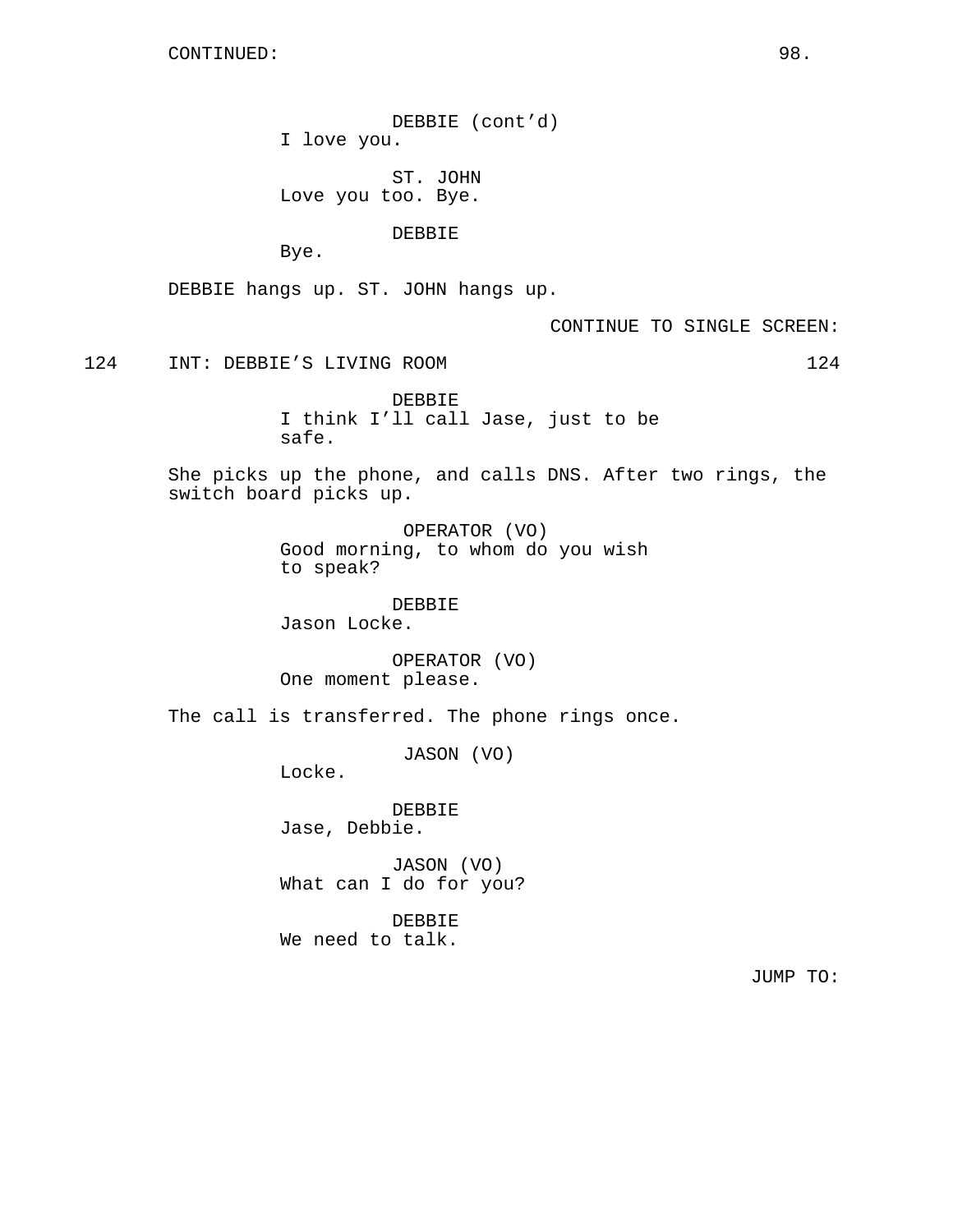125 INT: SANTINI AIR - HANGER (NOON MST) 125

ST. JOHN and MIKE are working on a plane.

MIKE So, how's Deb? ST. JOHN Fine. MIKE How'd she take the news about this weekend? ST. JOHN Fine. MIKE What was her news? She sounded pretty excited about something. (beat x2) St. John? (beat x2) Wait, she's not... ST. JOHN No, that wasn't it. MIKE breathes a silent sigh of relief. ST. JOHN doesn't notice. ST. JOHN She just won a trip for two. To the Caribbean Islands. MIKE Really? When is it for? ST. JOHN March 8th - 21st. MIKE I bet she was real upset when you told her you couldn't go. ST. JOHN stops what he's doing and looks at MIKE. ST. JOHN What? MIKE (surprise)

Don't tell me you forgot?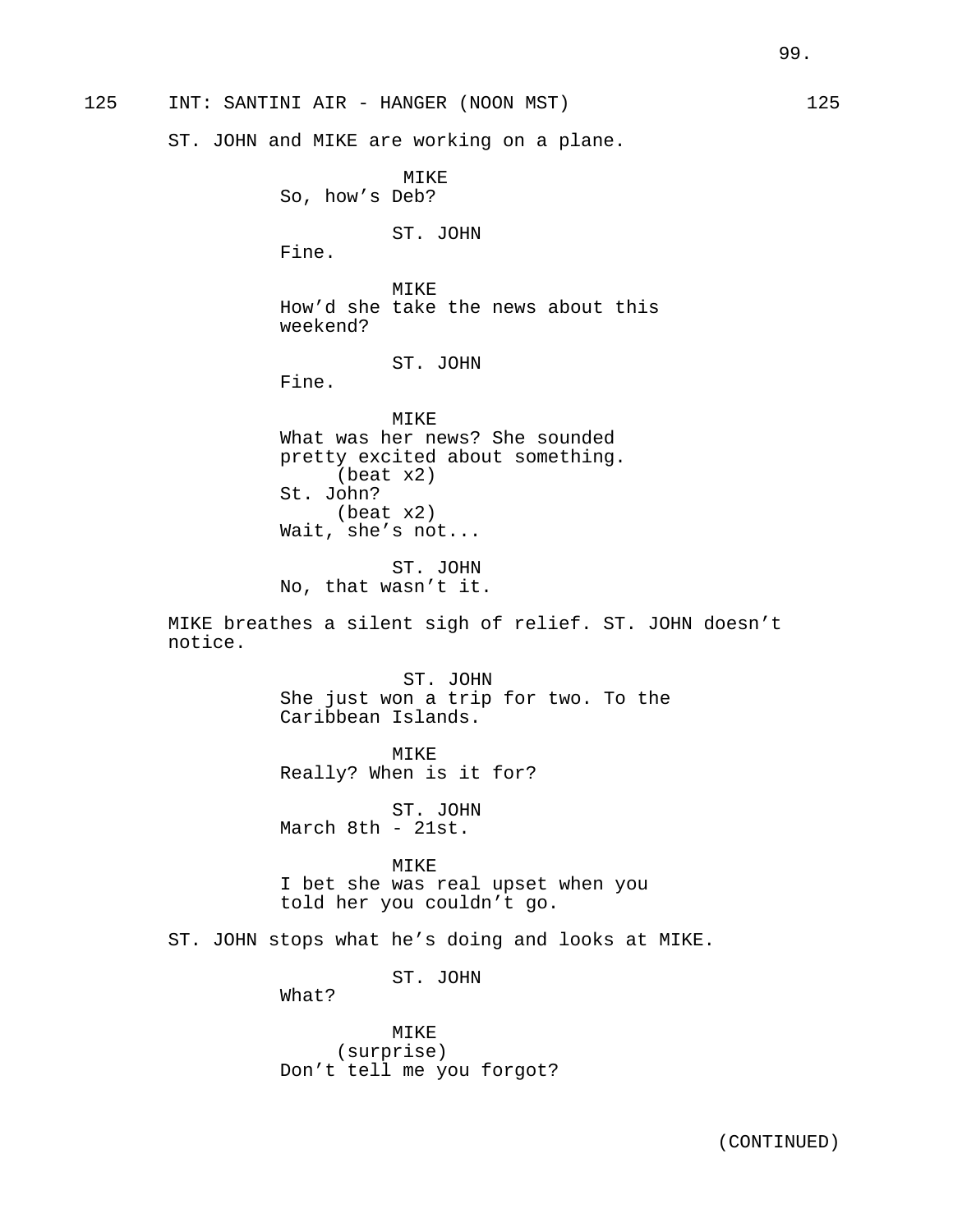ST. JOHN Forgot what? MIKE You did forget. ST. JOHN Miiiike! MIKE The Company Seminar. It starts March 9th and goes till the 17th. ST. JOHN I completely forgot about it. MIKE I don't believe you. (beat) It's your turn to go to this... ST. JOHN gives MIKE a pleading look. ST. JOHN Mike, do me a favor and attend this one for me? MIKE gives him an "I don't think so" look. ST. JOHN I'll owe you one? MIKE One more, you mean. ST. JOHN (smile) Thanks bud. MIKE No problem. (sarcastically) You know how much I love these things. (beat) But, um, who's gonna tell Jason? The phone rings. JO is in the office, so she answers it.

They look to the office, and see JO put the receiver down on the desk, and walk to the door.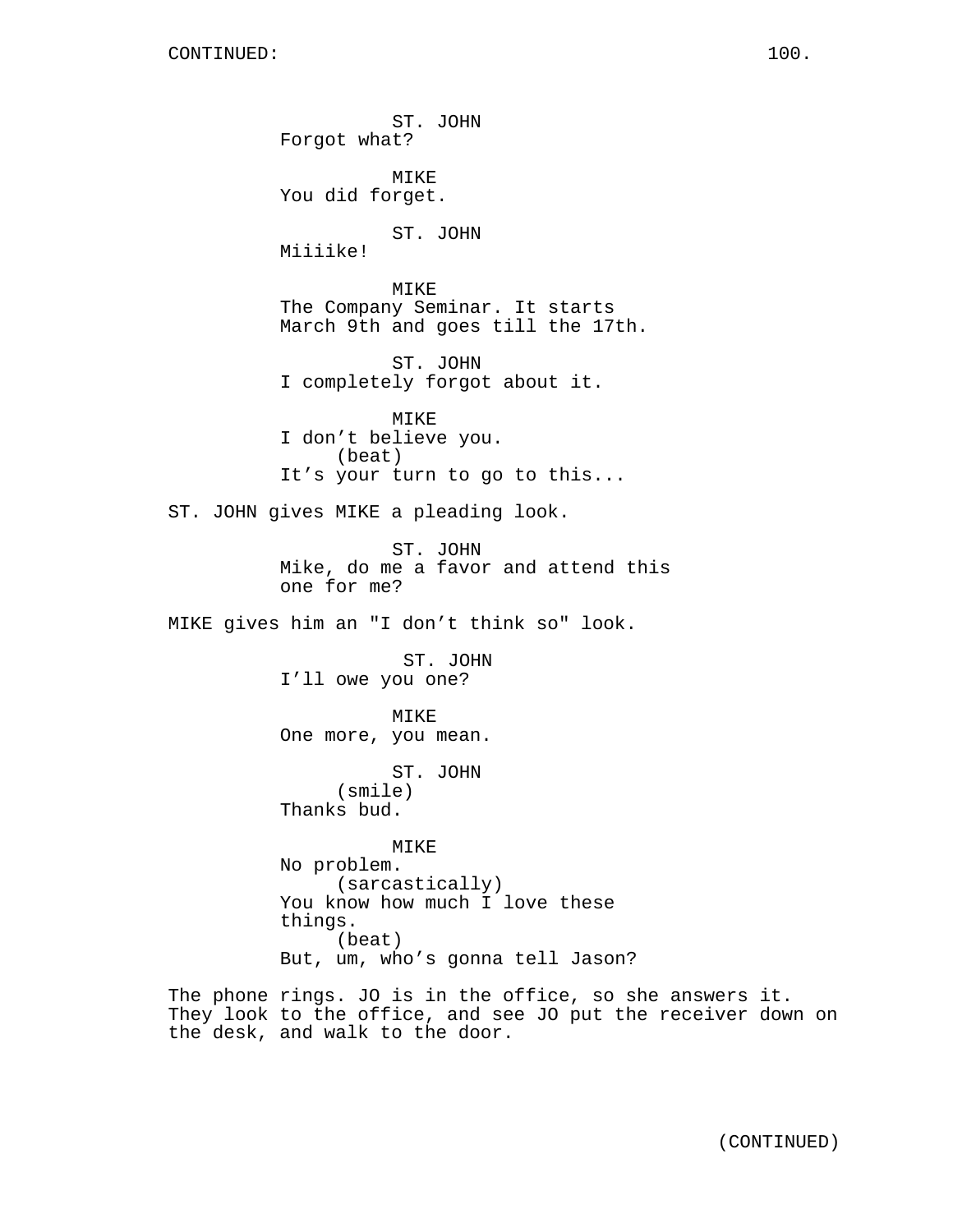JO (yell) Mike. (beat) It's Jason. (beat) He wants to talk to you.

ST. JOHN and MIKE exchange a look. MIKE turns to JO.

MIKE (yell) Coming.

MIKE stops what he was doing. JO goes back into the office. MIKE is about to head over when ST. JOHN calls him.

ST. JOHN

Mike?

MIKE turns back.

ST. JOHN While you're talking to Jason...

MIKE gives him a "yeh" look. ST. JOHN returns to what he was doing. MIKE heads to the office.

CONTINUE TO:

126 INT: OFFICE 126 126

MIKE enters the office. JO is gone back to what she was doing. MIKE picks up the receiver.

> MIKE Yes Jason, what is it? (beat x2) Uh-hunh. (beat x2) Uh-hunh. (beat x2) Uh-hunh. (beat x3) Okay. No problem. Bye.

MIKE hangs up.

JO (concern) What is it?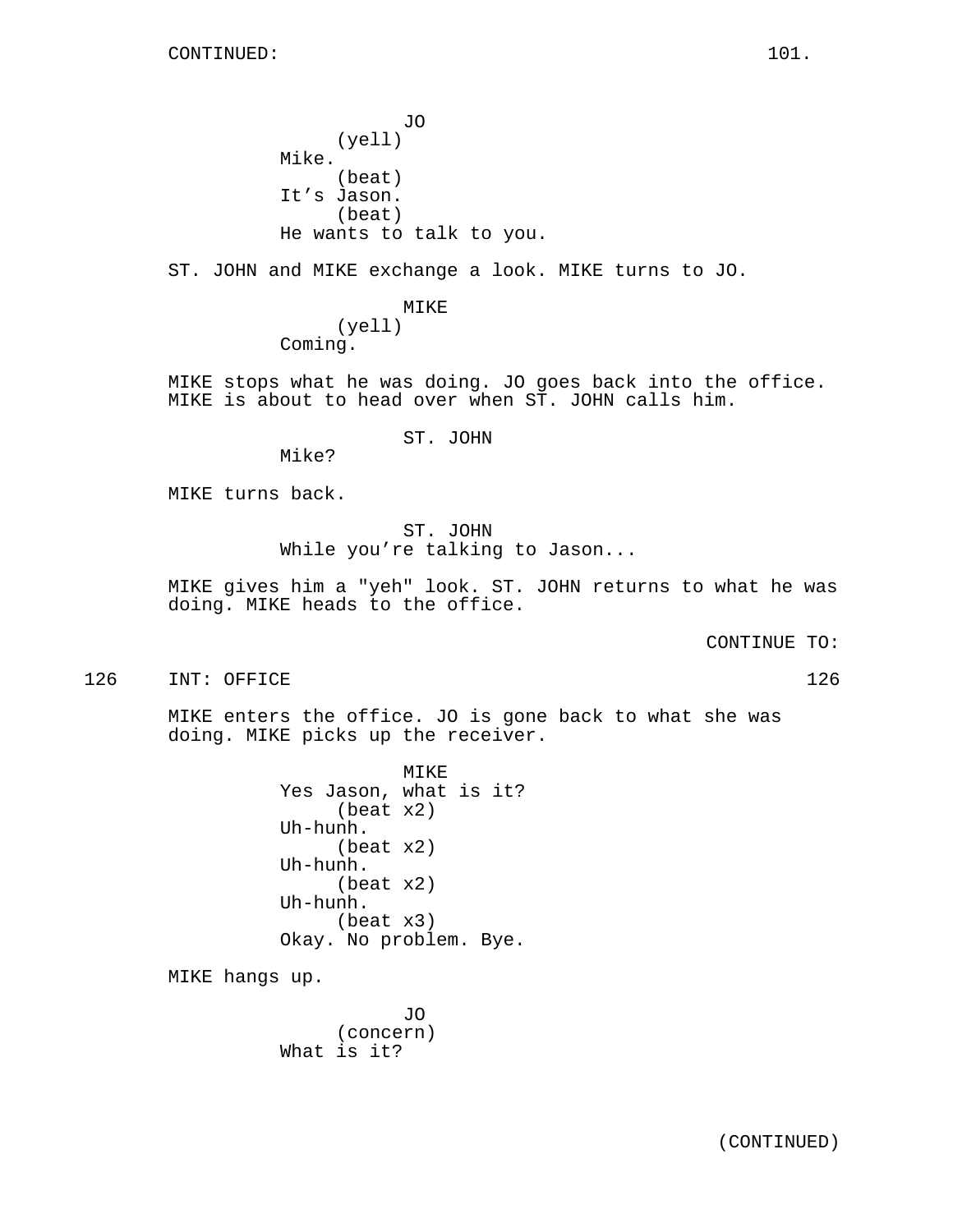# MIKE

Nothing.

JO raises an eyebrow. MIKE exits the office.

#### CONTINUE TO:

127 INT: HANGER 127 127

MIKE returns to the plane.

ST. JOHN What did Jason want?

MIKE He wanted me to take your place at the seminar.

ST. JOHN (raise eyebrow) What? Why?

MIKE He said he realizes how many weekends he's messed up for you and Deb, and he wants you to take some time off, and be with her.

ST. JOHN But how could he... (beat) Doesn't matter. I'm just glad I didn't have to cancel this trip. She'd kill me.

MIKE Kill you? (beat) No, I don't think she'd kill you. (beat) Rough you up a bit, maybe. But kill you, nah, she'd never do that. (beat) She loves you to much.

ST. JOHN Ha, ha, ha, very funny.

JO walks over and stares at them. She places her hands on her hips.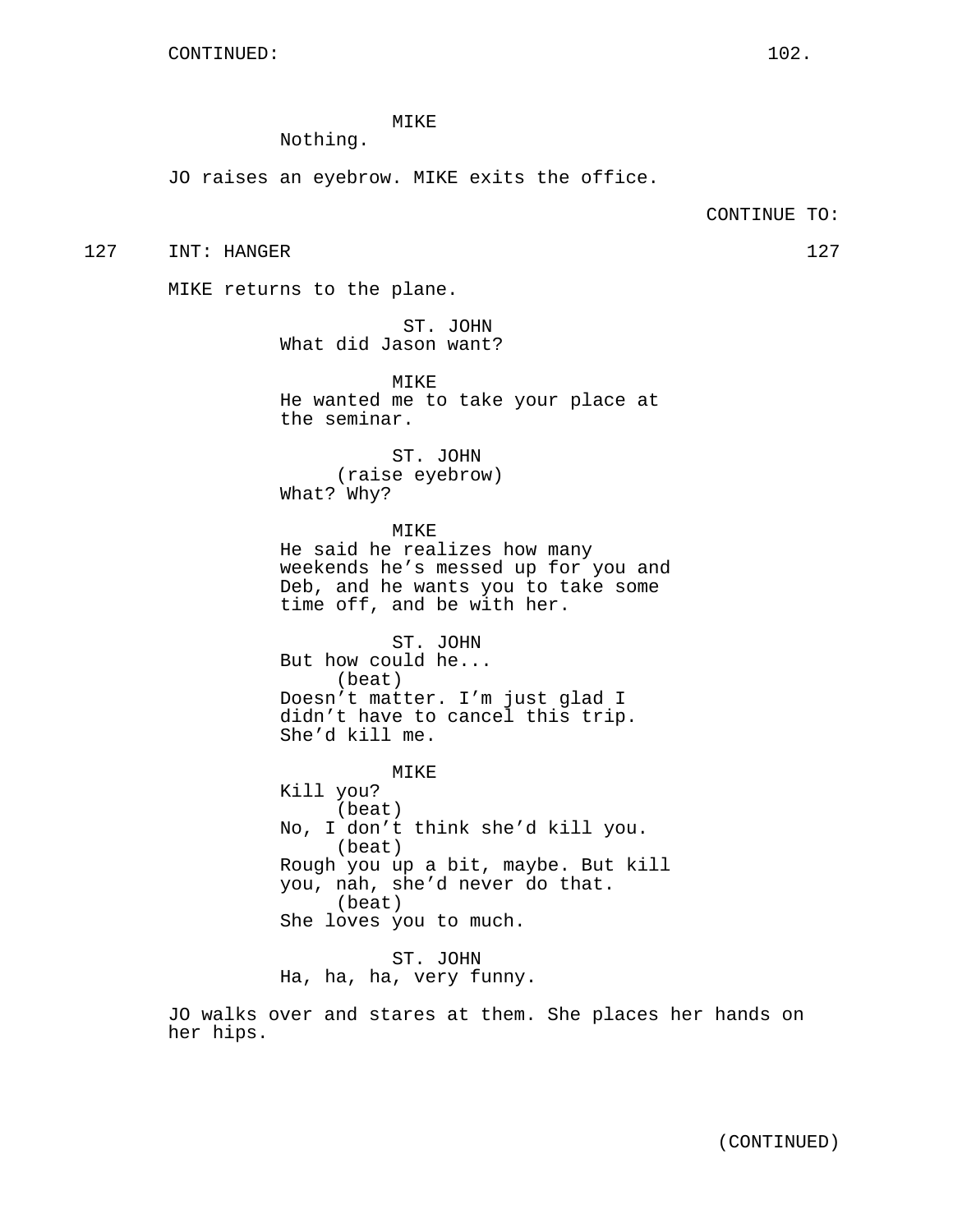JO

# You guys gonna talk, or work?

ST. JOHN and MIKE exchange a look, then look at JO.

MIKE / ST. JOHN

Sorry.

ST. JOHN and MIKE go back to work. JO goes back to the office.

JUMP TO:

# 128 INT: DEBBIE'S - BASEMENT (4:00PM EST) 128

DEBBIE hangs up the phone then picks it up again. She calls SANTINI AIR.

CONTINUE TO SPLIT SCREEN:

129 INT: DEBBIE'S BASEMENT / SANTINI AIR - OFFICE 129

ST. JOHN is sitting behind the desk. JO and MIKE can be seen in the hanger. The phone rings. He answers it.

> ST. JOHN Santini Air.

> > DEBBIE

Hi hon.

ST. JOHN Hi yourself.

DEBBIE Just got of the phone with the travel agency.

ST. JOHN

And...

DEBBIE Our flight leaves Lester Pearson, at 8:00am on Monday March 8th. (beat) So, if you want, you can come up on the Sunday night, and...

ST. JOHN Are your parents gonna...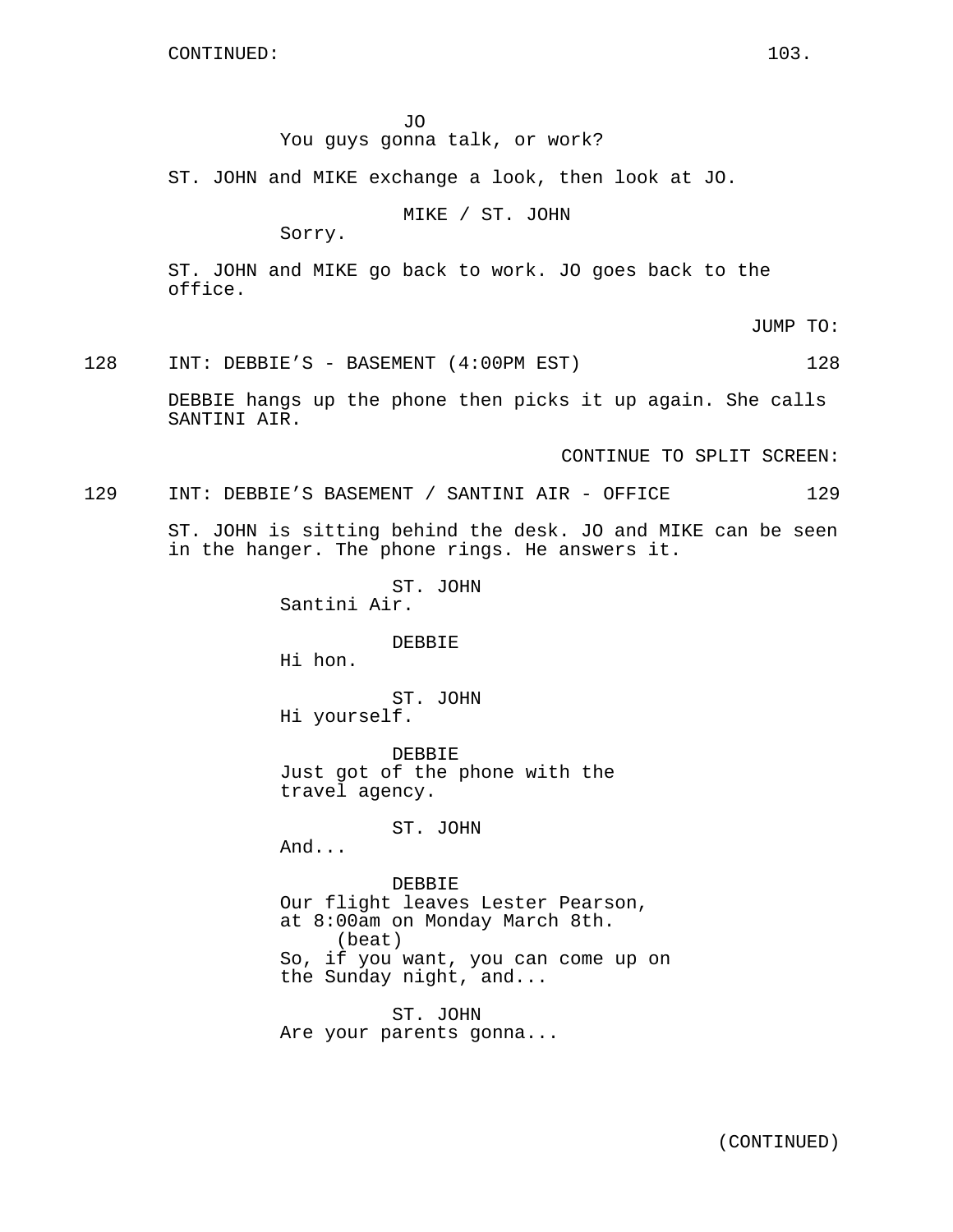DEBBIE Probably. But you can always stay in one of the empty rooms. ST. JOHN Okay. I guess so. DEBBIE See you on Sunday March 7th? ST. JOHN I'll be there. DEBBIE I'll be waiting. ST. JOHN Call ya later, and let you know what time my flight will be there. DEBBIE Okay. ST. JOHN Love you. DEBBIE Love you too, bye. ST. JOHN Bye.

ST. JOHN hangs up, so does DEBBIE.

CUT TO:

## **MONDAY MARCH 8th 1993**

130 INT: DEBBIE'S - KITCHEN (5:00AM EST) 130

ST. JOHN and DEBBIE are sitting at the table, drinking tea.

ST. JOHN You sure you packed everything?

DEBBIE Everything that was on the list.

ST. JOHN Got the tickets?

DEBBIE pats her shoulder bag.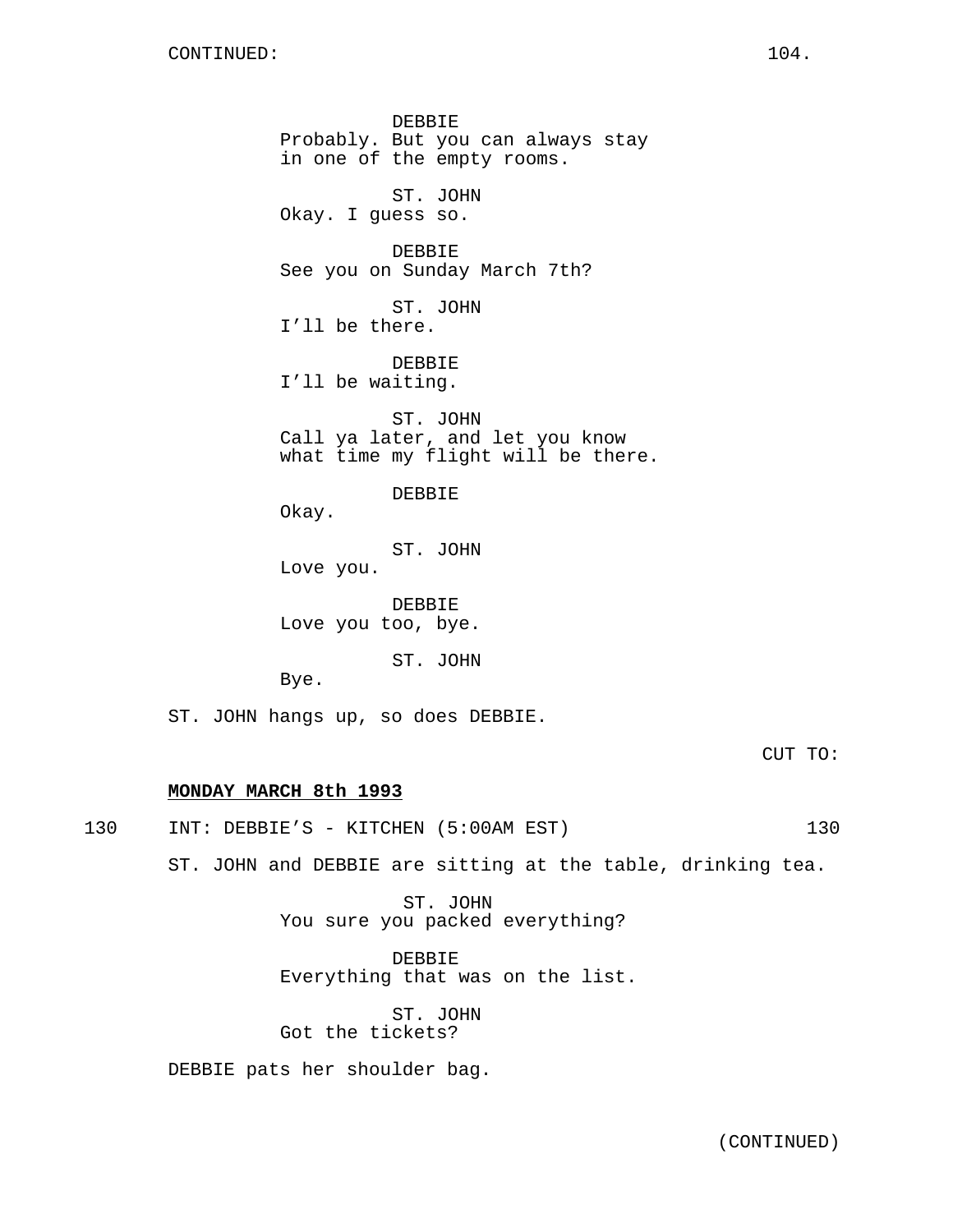DEBBIE Right here.

ST. JOHN Okay then, let's go.

DEBBIE We still have...

ST. JOHN I have to return the Rent-a-Car, at the Airport.

DEBBIE Right. Let's go.

They rise from the table, wash out their cups, and exit the house. Their bags are all ready in the car.

JUMP TO:

131 INT: AIRPLANE (7:59AM) 131

ST. JOHN and DEBBIE are sitting in their seats, holding hands. DEBBIE turns to him.

> DEBBIE You know what I want to do after we get all checked in?

ST. JOHN turns to her.

ST. JOHN

No, what?

DEBBIE kisses him.

**DEBBIE** You don't know how much I wanted to be with you last night. (beat) To know that you were under the same roof, but...

ST. JOHN I know exactly what you mean. I felt it too.

He kisses her.

CAPTAIN (VO) This is your Captain speaking... (beat) (MORE)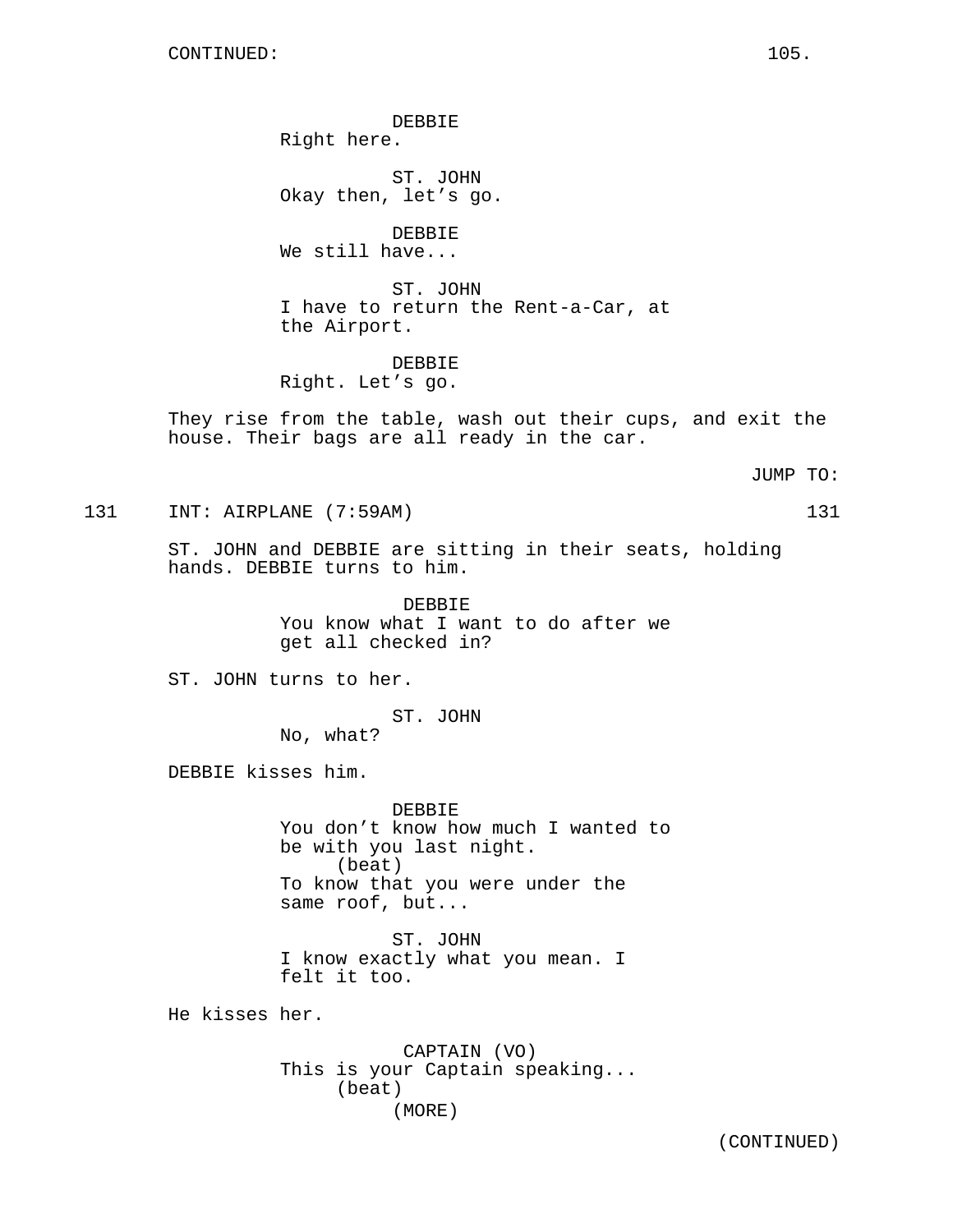CAPTAIN (VO) (cont'd) Please be seated, and fasten your seat belts. (beat) We are ready for take off.

ST. JOHN and DEBBIE, break the kiss, and fasten their seat belts. She turns to him.

> DEBBIE As soon as we get our room, I don't want to go anywhere. (beat) All I want, is to be with you.

The planes engines start up. The plane starts to move down the runway.

> DEBBIE In every sense of the word. I... (lower voice) ...want us to make love till we are both exhausted.

ST. JOHN (smile) Sounds like a good idea to me.

The plane takes off. They kiss.

DEBBIE We should be landing in about 3 and 1/2 hours. (beat) Then, it's about 1/2 hour to the hotel.

The plane levels, and they undo their seat belts. He puts his arm around her. He pulls her to him, resting her head on his chest. He plays with her hair.

> DEBBIE Just imagine, two whole weeks... (beat) ...alone... (beat) ...with no interruptions. ST. JOHN I know.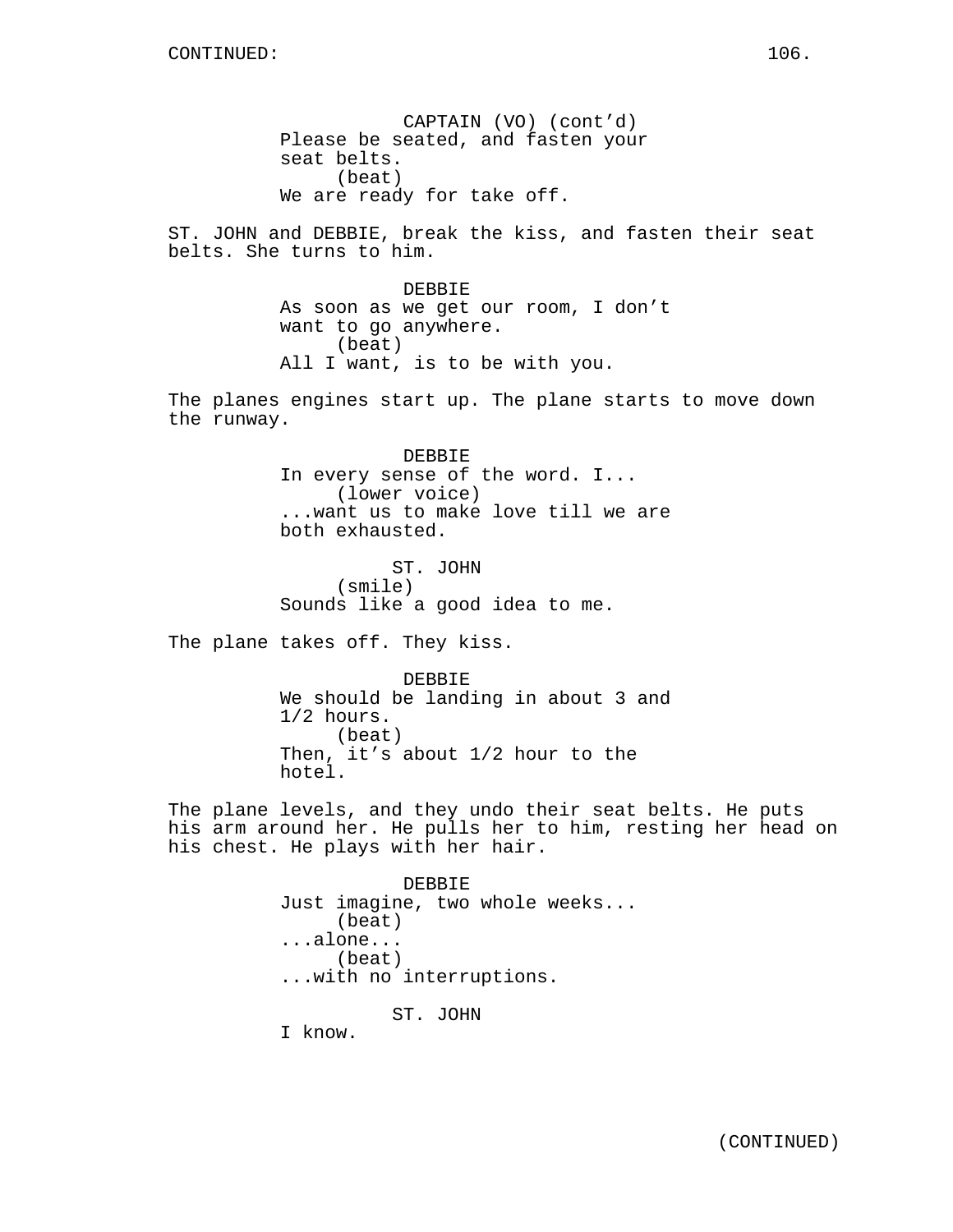DEBBIE You didn't tell them where we were staying, did you?

He puts his hand under her chin, and brings her head up. He looks into her eyes.

> ST. JOHN What do you think?

> > DEBBIE

I...

He kisses her.

JUMP TO:

132 EXT: MONTEGO BAY, JAMAICA - AIRPORT (12:30PM EST) 132

The plane lands, and they exit. They pick up their rent-a-car. The car, is a red convertible.

CONTINUE TO:

133 EXT: ROAD 133

They drive to the hotel.

CONTINUE TO:

134 TIME FLIES 134

They arrive at the hotel, check in, and go to their room. The room: The bed is up against the north wall. In the middle of the south wall, are two glass doors. The doors open onto a patio, which goes to the beach, and the waterfront. There is a patio set (table, chairs, etc. on the patio) There is a fireplace against the west wall, and a sofa in front of it. There is a table behind the sofa, closer to the east wall. They enter the room. They drop their bags on the floor. DEBBIE looks around the room. ST. JOHN closes the door, then goes to her. He picks her up, and takes her to the bed. He places her on the bed, and kisses her.

CUT TO: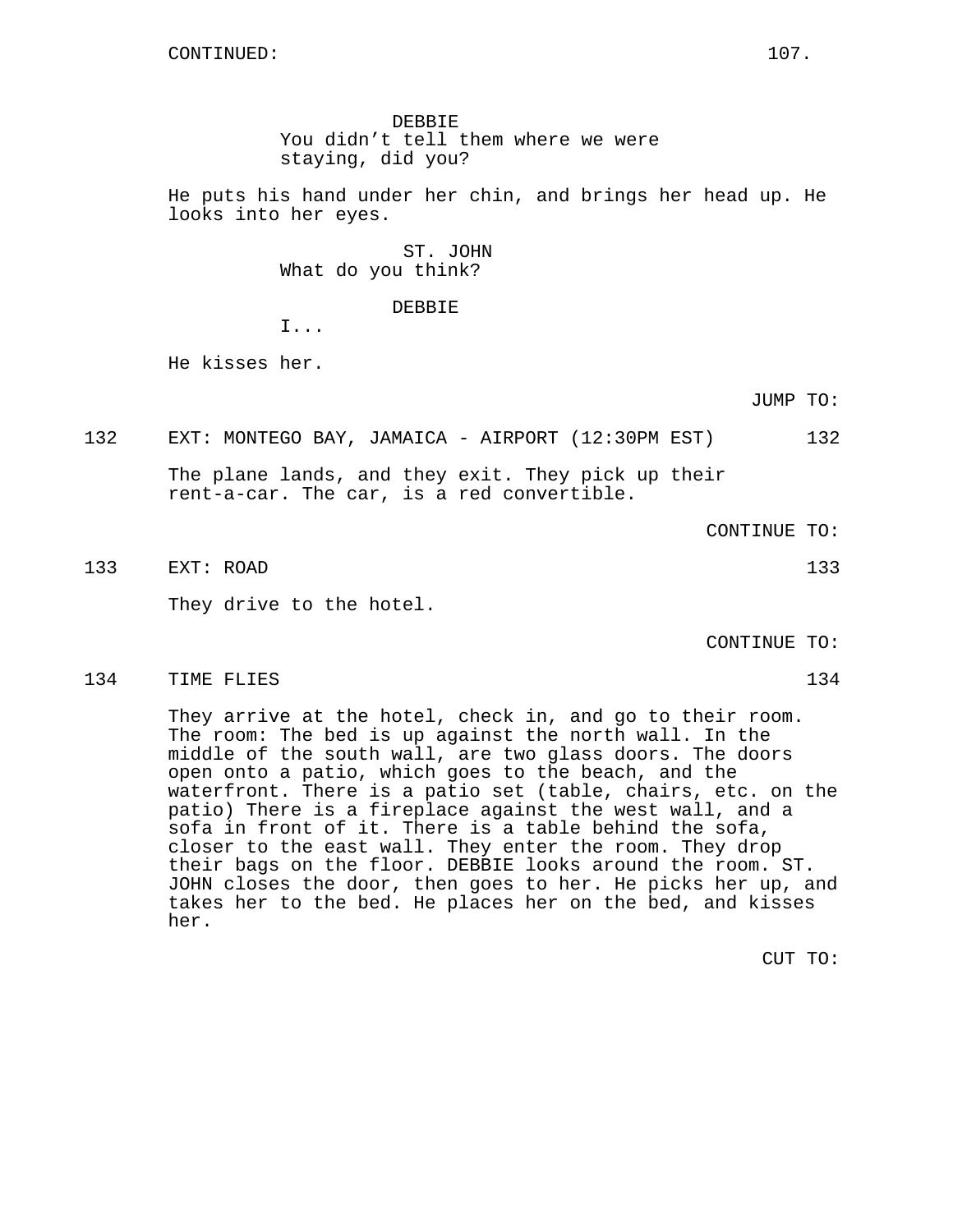### 135 INT: ROOM (6:30PM EST) 135

ST. JOHN and DEBBIE are looking out the glass doors. They are watching the sun set, below the ocean horizon. He is standing behind her, with his arms around her. She is leaning back against his chest. They are wearing bath robes.

> DEBBIE Isn't it just beautiful, Stj.

> > ST. JOHN

Yeh.

He kisses her neck. She turns, in his arms, and kisses him. She breaks the kiss, and, taking his hand in hers, leads him to the side of the bed. She lies back onto the bed, pulling him down with her. She kisses him, passionately. Her hands go to his waist, and undo the belt on his robe. He slides his hands down her sides, to her waist, and undoes the belt on her robe. He then slides his hands back up her body, from inside the robe. Causing it to open. She raises her left leg, bends it at the knee, and plants her foot firmly on the bed. She wraps her arms around his neck, and pulls him to her. He opens her robe up, by placing the fabric to her sides. He then runs his hands back down her body.

CUT TO:

#### **TUESDAY MARCH 9th 1993**

136 EXT: ROOM - PATIO (11:00AM) 136

ST. JOHN and DEBBIE are up and dressed. They've just finished breakfast.

> ST. JOHN What would you like to do today?

DEBBIE I was thinking we could rent a boat and sail around the islands. (beat) You know, spend the day on the ocean? What do ya think?

ST. JOHN I like it. Let's go.

They rise from the table, and enter room.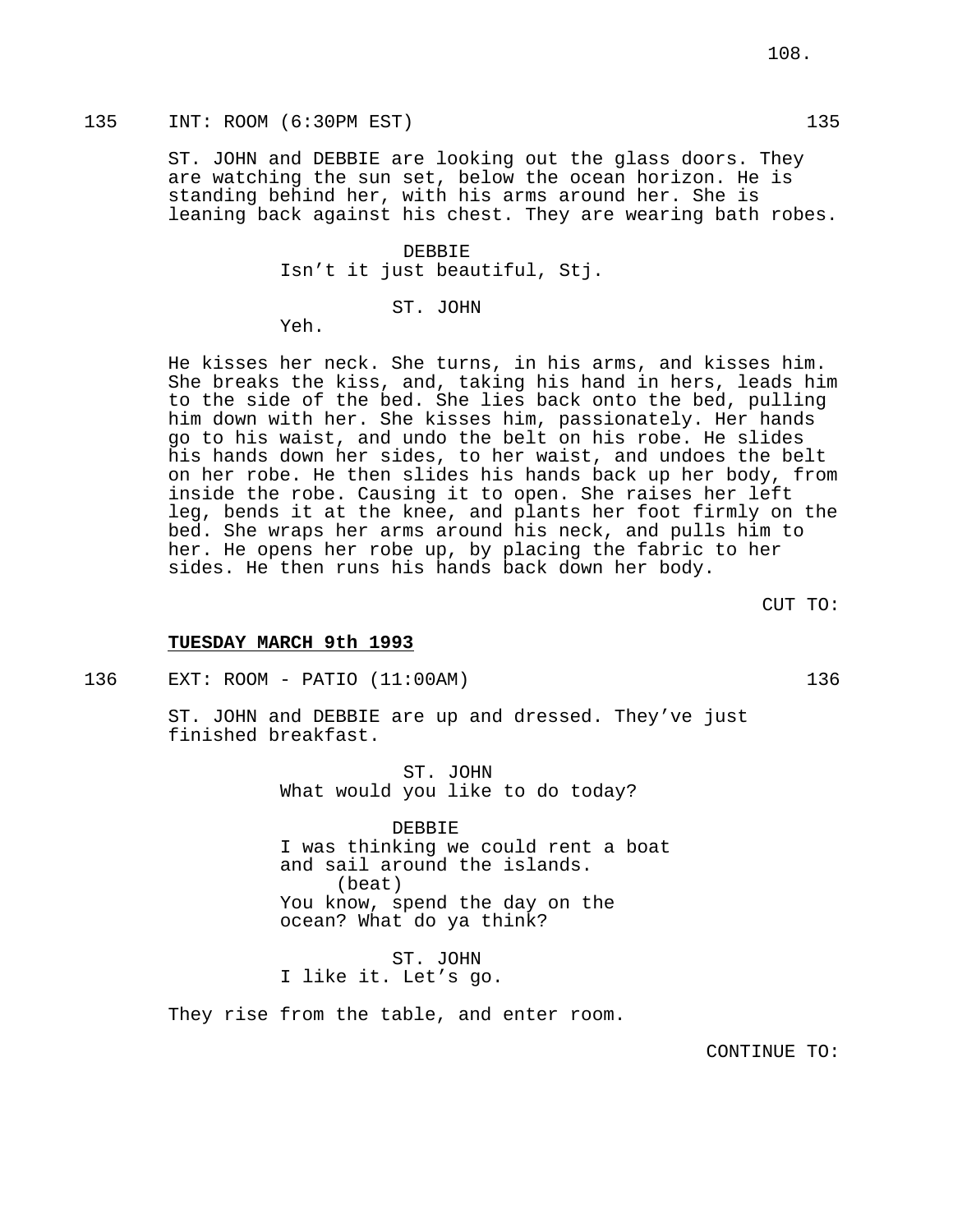## 137 TIME FLIES 137 137

They go to the front desk. ST. JOHN asks the clerk where the nearest boat rental is. They exit the hotel, and walk to their car. They get into the car. He starts it, and they drive off. They arrive at the boat rental, exit the car, and pick out a boat. It's a power boat. It has two levels. One is below. They rent the boat, and power off. They sail around for a few hours, then ST. JOHN stops the boat in the middle of nowhere. DEBBIE goes to him and hugs him from behind.

CONTINUE TO:

#### 138 TIME RESUMES (APPROX. 4:30PM) 138

DEBBIE It's so quiet out here. (beat) The only sound, is the water. (beat) It's so relaxing.

He turns, in her arms, and faces her. He pulls her close to him, and kisses her. She melts in his arms.

JUMP TO:

139 EXT: OCEAN - BOAT - UPPER DECK (7:30PM) 139

ST. JOHN and DEBBIE are lying on a blanket, that is on the deck. She is resting her head on his bare chest. He is running his fingers through her hair. He gathers her hair in his hand, and gently rises her head. He brings her lips to his. She rolls onto him, and kisses him, passionately, pressing herself closer to him. He wraps his arm around her neck, and pulls her to him. He rolls her over, while still kissing her. He runs his hands down her sides. She raises her left leg, and arches it at the knee. Then she plants her foot firmly on the deck. His right hand, runs all the way down, then travels up the inside of her left leg. He kisses her neck. As his hand comes to a rest, between her legs, she gasps his name. His right hand, prepares her for entry, while his left is massaging her breasts. She gasps his name, as her hands play with his hair. Once she is ready, he enters her. She gasps his name. He brings both his hands to her arms, and brings them down to the deck. He holds them there, as he rides her. She gasps his name, with each push he makes. She arches her back, allowing him to push himself in further and deeper. They reach the point of climax, and she cries out his name in ecstasy. He kisses her neck, and throat etc. as they come down from their peak. He releases her arms, as he withdraws from her. She brings his head up, from her chest, and looks at him.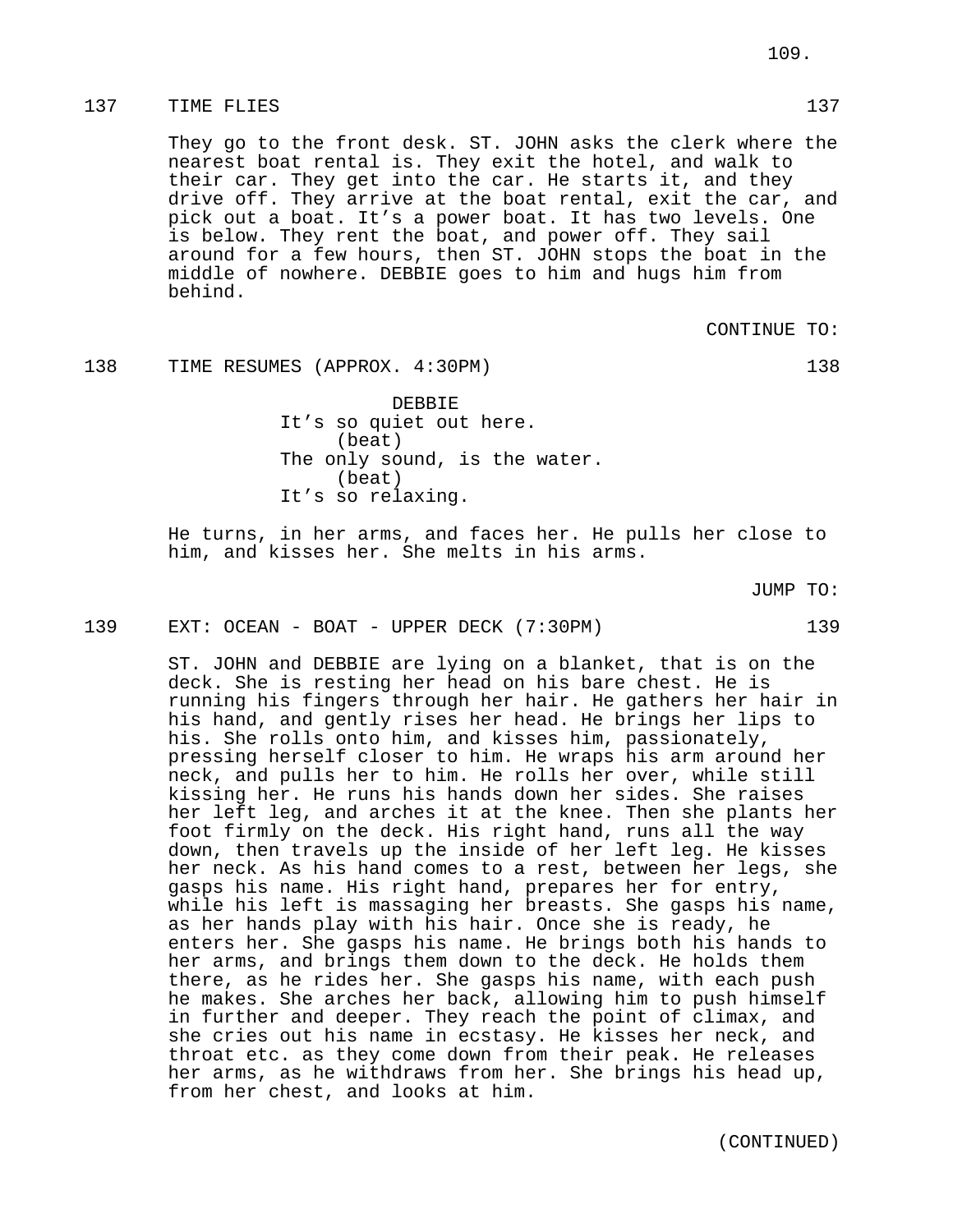DEBBIE

I love you.

ST. JOHN I love you too.

She kisses him.

**WEDNESDAY MARCH 10th 1993**

140 INT: BOAT - LOWER DECK (10:00AM) 140

DEBBIE finishes getting dressed, then walks to the stairs and heads topside.

CONTINUE TO:

141 EXT: UPPER DECK 141

ST. JOHN is steering the boat. DEBBIE goes to him, and kisses his neck. She wraps her arms around him, and rests her head on his shoulder.

Morning.

ST. JOHN Morning.

DEBBIE Where are we going?

ST. JOHN Florida.

DEBBIE

DEBBIE Florida? What for?

ST. JOHN Ever been to Disneyworld?

DEBBIE Not since I was 5 or 6. Why?

ST. JOHN That's where we're spending the day.

DEBBIE (kiss his neck) You had breakfast yet? CUT TO: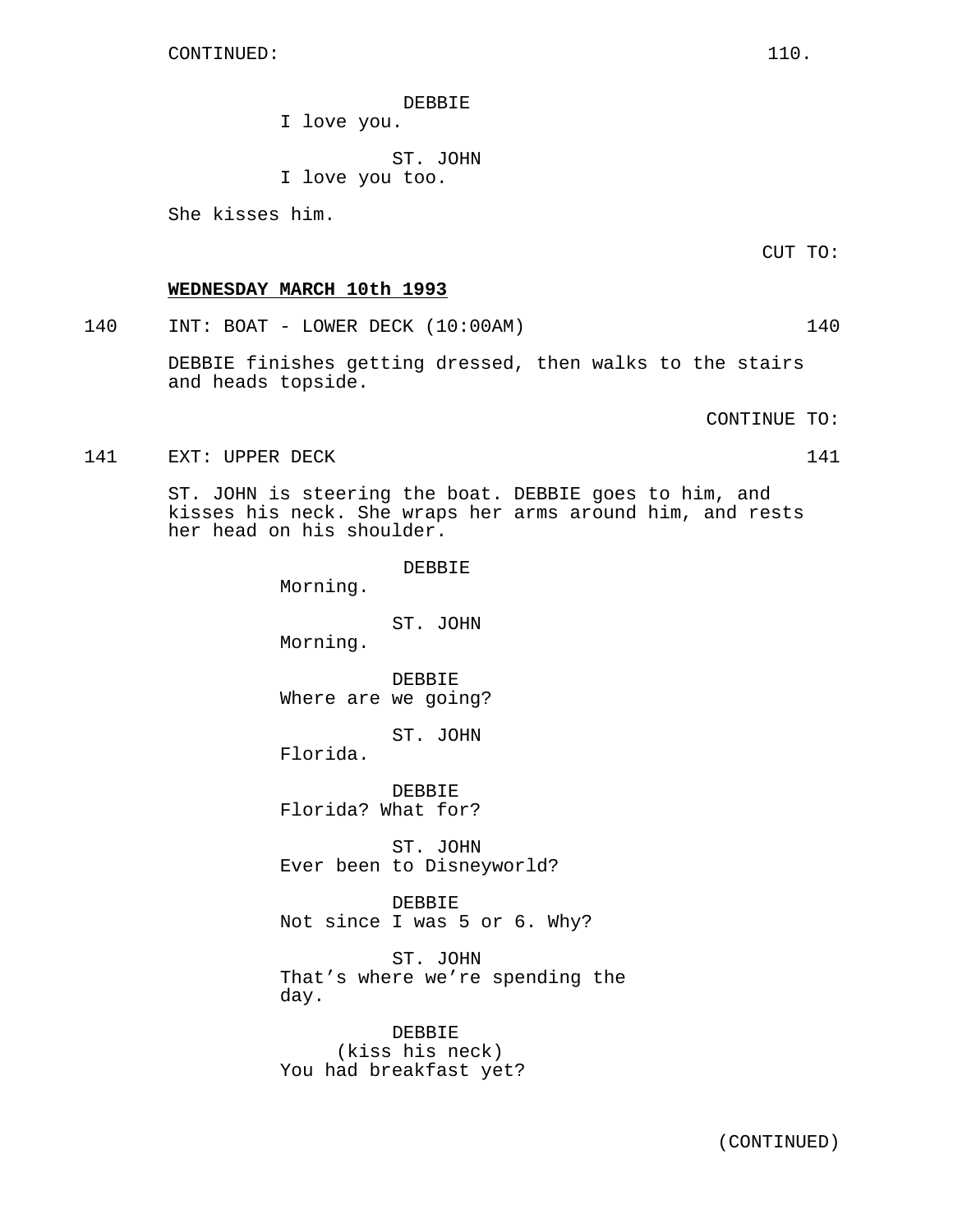ST. JOHN (nod negatively) I figured we could pick up something before we hit the park.

DEBBIE

How much...

ST. JOHN Not far now. About an hour.

DEBBIE

I love you.

142 TIME FLIES 2002 142

They boat continues on to Orlando. They dock the boat at port. They go to the diner on the pier and have breakfast. They exit, and hail a cab. They take the cab to Disneyworld. They exit the cab. ST. JOHN pays the driver, and puts his arm around DEBBIE. They enter the park. They pass a sign that says "PARK CLOSES at MIDNIGHT." They ride the rides, have lunch, then ride more rides. They have dinner, ride a few more rides, then hit the games. ST. JOHN wins a giant stuffed Unicorn.

CONTINUE TO:

143 TIME RESUMES (11:45PM) 143

LOUDSPEAKER (VO) Attention everyone... (beat x3) The park closes in 15 minutes.

ST. JOHN and DEBBIE make their way to the main gate. They are running for the gate, as the castle clock chimes midnight. They are the last ones through the gate. They pass through as the twelfth chime chimes. They are both wearing their Mickey Mouse ears, and are carrying a bag of souvenirs. DEBBIE has the Unicorn on her back. Its feet are clasped around her neck. ST. JOHN has a giant GOOFY, on his back.

> ST. JOHN That was close.

DEBBIE I felt like Cinderella, having to be out by midnight. (turn to him) (MORE)

(CONTINUED)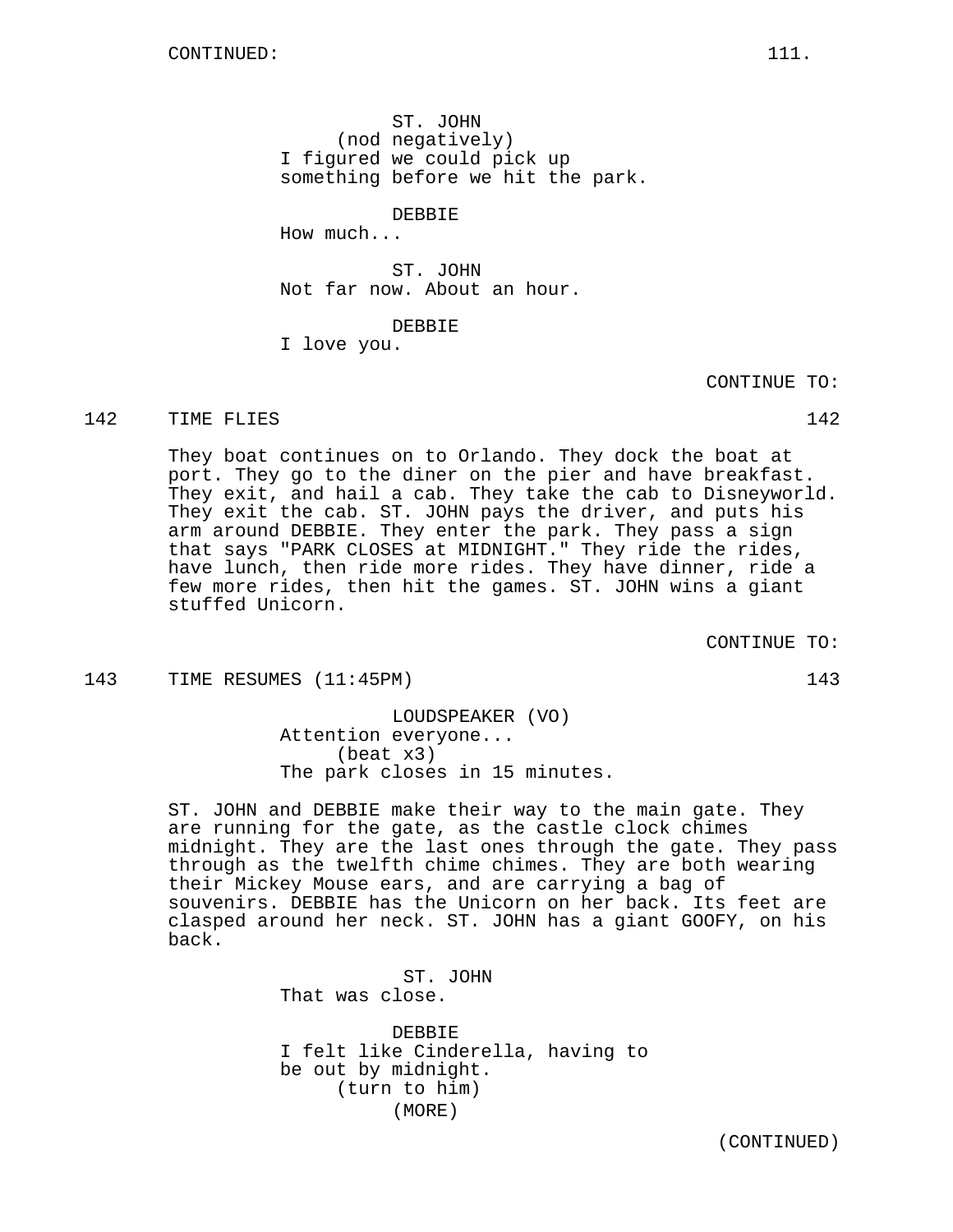DEBBIE (cont'd) But, unlike Cinderella, my prince came with me.

She kisses him. They walk over to a pay phone and call a cab.

JUMP TO:

#### **THURSDAY MARCH 11th 1993**

144 INT: BOAT - LOWER DECK (1:00AM) 144

They come down the stairs, laughing. They enter the bedroom, drop their bags, and remove the animals from their backs. ST. JOHN goes to her, and puts his arms around her. He pulls her close. He kisses her. They make their way to the bed, removing their clothes, and mouse ears, on the way. She lies on the bed and waits for him. He comes to her. He kisses her, passionately. They make love.

JUMP TO:

145 INT: BOAT - LOWER DECK (NOON) 145

DEBBIE wakes up, and ST. JOHN's not in bed.

DEBBIE St. John? (beat) Stj.

DEBBIE realizes that the boat is moving, and that means he must be topside. She glances at the clock.

> DEBBIE Noon? I can't believe he let me sleep so long.

DEBBIE gets up, throws on a robe, and goes topside.

CONTINUE TO:

146 EXT: UPPER DECK 146

ST. JOHN is steering the boat back to MONTEGO BAY. DEBBIE approaches him from behind. He senses her coming.

ST. JOHN

Morning.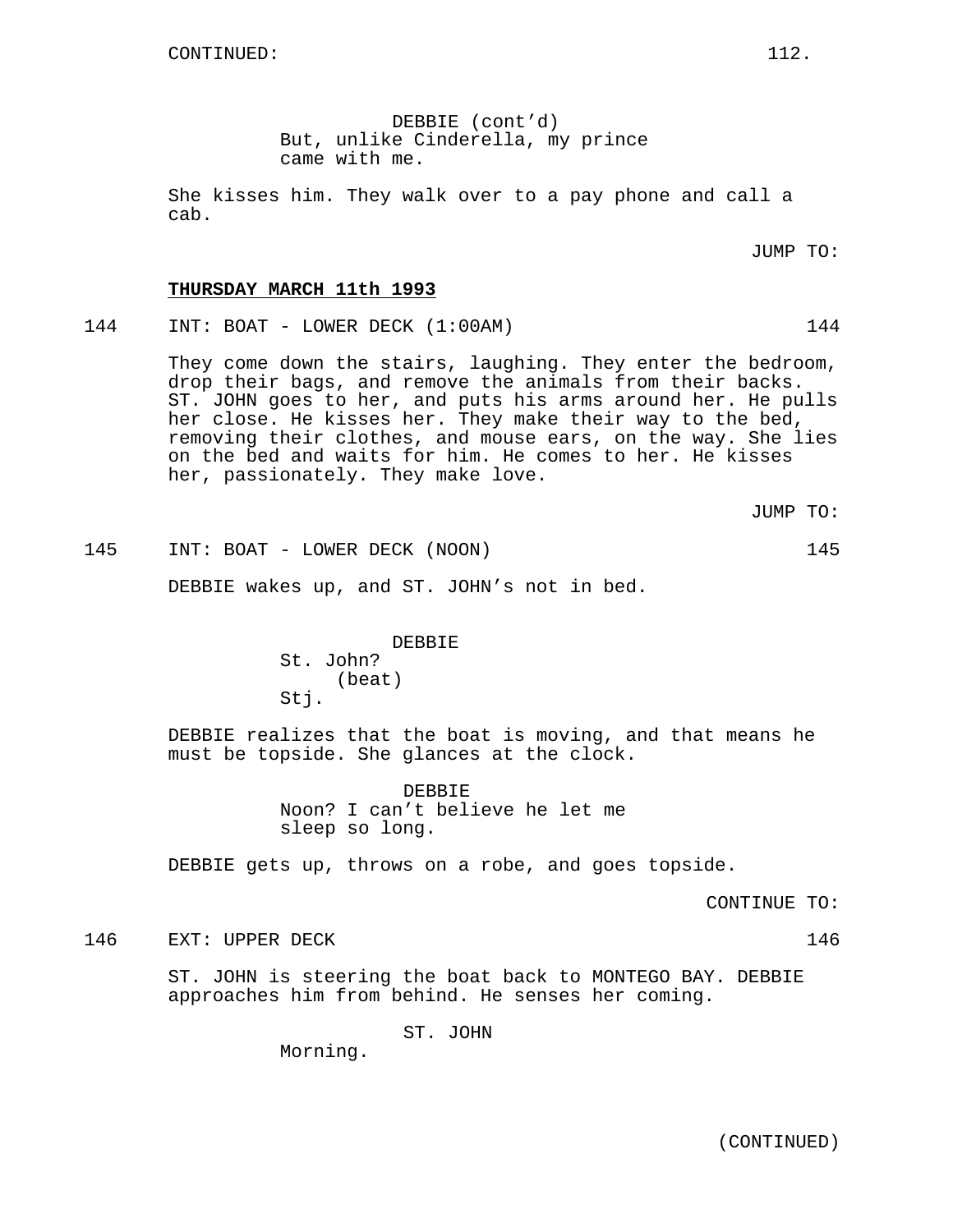DEBBIE I think you mean afternoon. She wraps her arms around him, from behind. ST. JOHN Want to take over? DEBBIE What? I don't know how... ST. JOHN (look at her) I'll teach you. But... (beat) You might want to get dressed first. DEBBIE How could I refuse an offer like that. You are such a great teacher. (beat) At everything. (kiss his neck) Be right back. She goes below. CONTINUE TO: 147 TIME FLIES 2002 147

She gets dressed, then returns topside. He hands the boat

over to her, and teaches her how to steer a power boat.

CONTINUE TO:

148 TIME RESUMES (3:00PM) 148

DEBBIE is steering, and ST. JOHN is standing behind her, with his arms around her waist.

> DEBBIE How'm I doing teach?

ST. JOHN Great. You're a quick study.

DEBBIE

Thanks.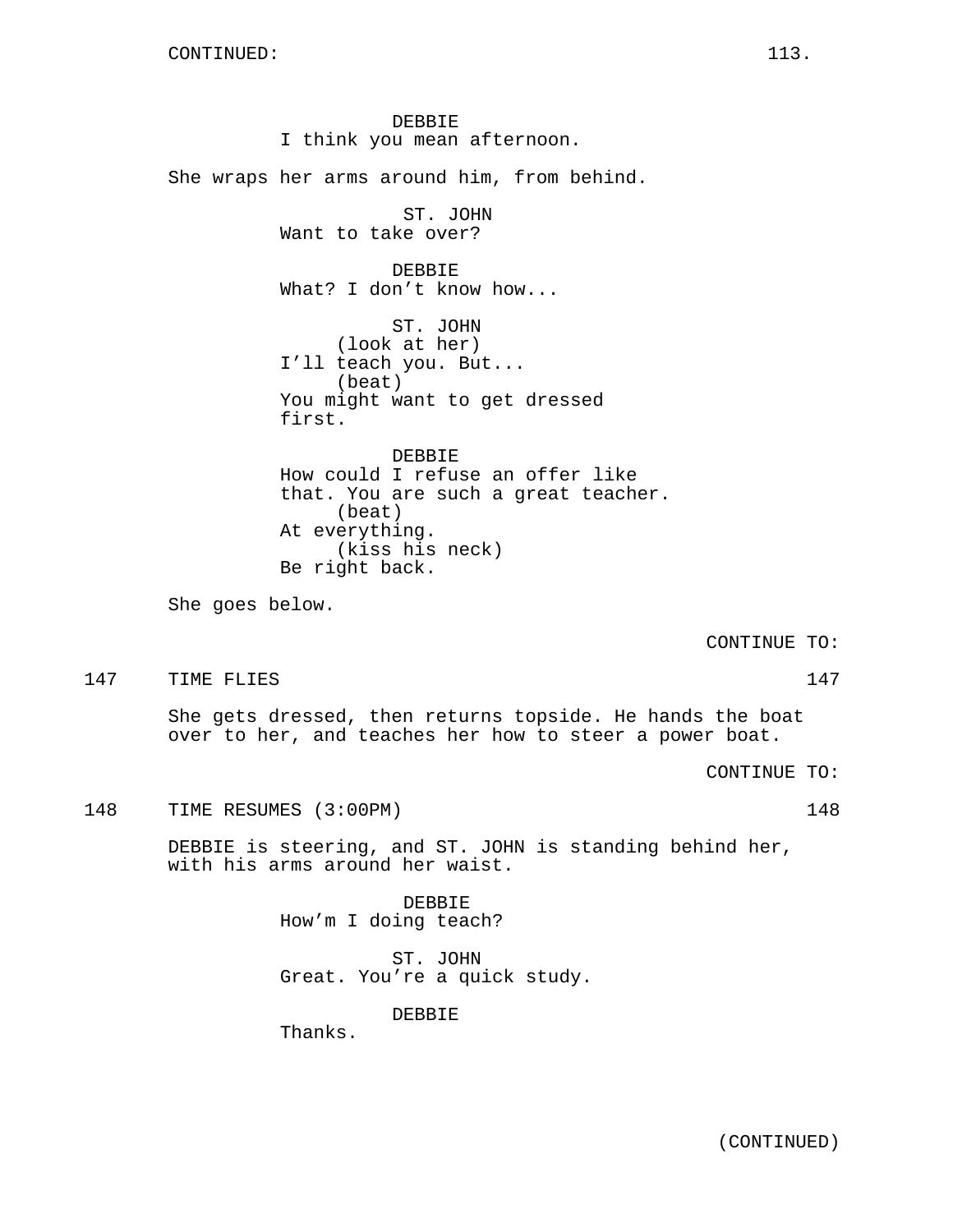ST. JOHN Maybe I'll teach you to fly.

DEBBIE

Really?

ST. JOHN

Sure.

DEBBIE: A regular chopper, or Airwolf?

ST. JOHN Let's start with a regular one.

DEBBIE

I'd love that.

He kisses her neck.

CONTINUE TO:

### 149 TIME FLIES 149

ST. JOHN takes the wheel as they approach the port. He docks the boat. They go below and gather up all their stuff. They put the mouse ears in their souvenir bags. They exit the boat and walk to the car. They put their bags in the trunk, and the animals in the back seat. They get into the car, and drive back to the hotel. They park the car, and enter the hotel. They go to the room, carrying the bags, and the animals. They enter their room, and put the bags, and animals, down. ST. JOHN prepares a fire, more for a mood, than for heat, while DEBBIE orders dinner. They eat dinner, then watch the sunset from the patio. They go back inside, and snuggle on the floor in front of the fire. He kisses her, and they make love on the carpet in from of the fire.

### **FRIDAY MARCH 12th 1993 (10:00am)**

They get up, and order breakfast. Then they get dressed, and take a nice long walk. They stop at a little restaurant, for lunch, then walk slowly back to the hotel. They order dinner, then return to their room, and go to bed.

# **SATURDAY MARCH 13th 1993 (10:00am)**

They get up, and order breakfast. Then they get dressed, for a day on the beach. They exit the room, via the glass doors, and go to the beach. They play in the water, and then build a sandcastle, with a moat. Then they just lie down, and relax. ST. JOHN has his eyes closed. DEBBIE rises, and picks up the bucket they were using to build the castle. She goes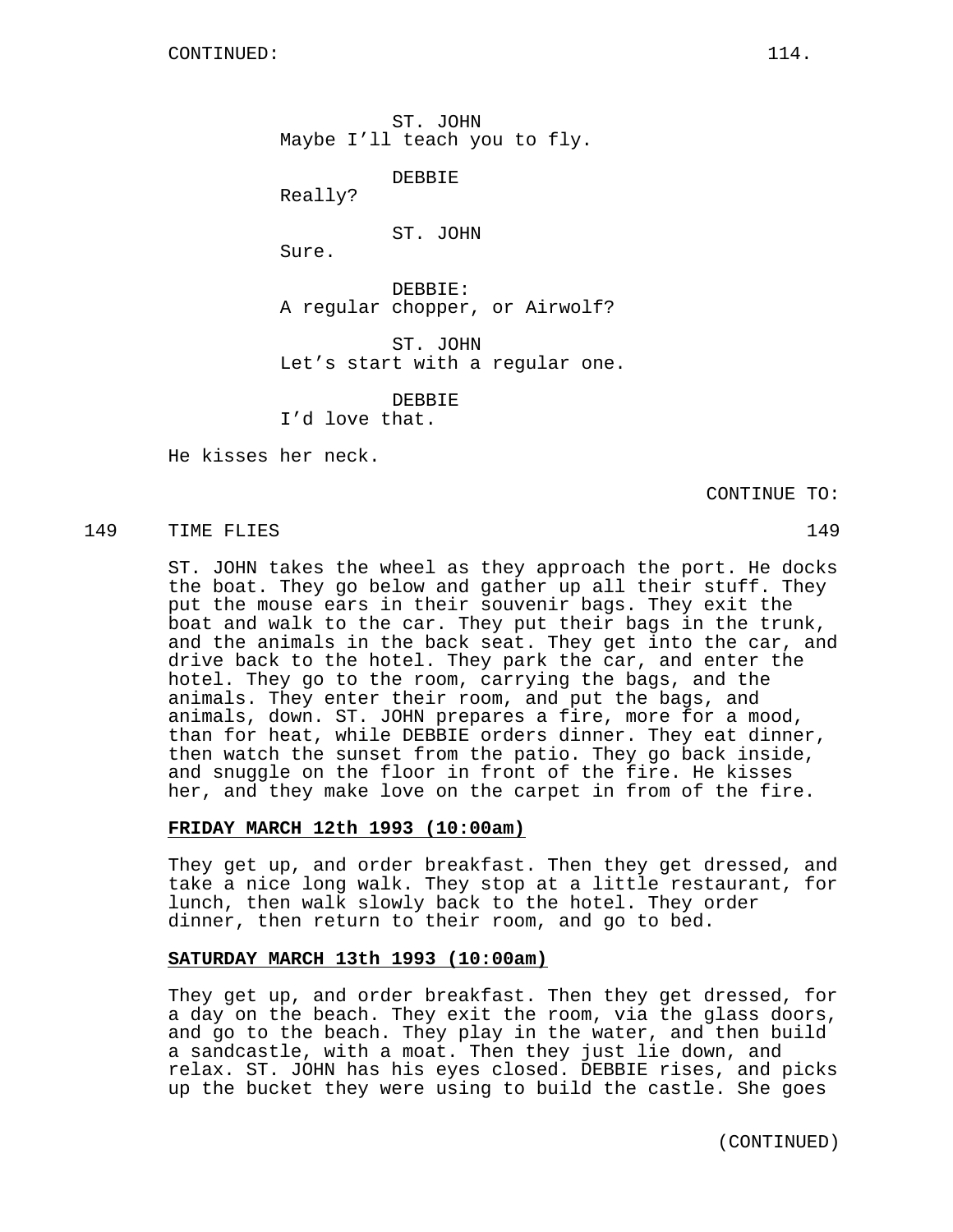to the shore, and fills the bucket with water. Then walks back to the sleeping ST. JOHN, and empties the water on him. He screams. She drops the bucket, and runs. He runs after her. She manages to make it to a deserted part of the beach, before he catches her, and knocks her to the sand. She looks up at him. They are both almost out of breath. He looks down at her. He kisses her. she wraps her arms around him, and pulls him to her. The waves splash over them. They make love as the sun sets on the horizon.

CONTINUE TO:

#### **SUNDAY MARCH 14th 1993**

150 TIME RESUMES (1:00AM) 150

ST. JOHN and DEBBIE are in bed, in each others arms. She looks at him.

> DEBBIE So, are we having fun yet?

> > ST. JOHN

I am.

### DEBBIE

So am I.

She kisses him. He pulls her to him.

It's pouring rain outside. DEBBIE wakes up, and gets out of bed. She puts on a robe, and walks over to the glass doors. She looks out at the storm that's brewing. After about two minutes, ST. JOHN wakes up.

151 INT: ROOM (NOON) 151

ST. JOHN Whatcha looking at?

DEBBIE Nothing, just the rain.

There is a loud clap of thunder and DEBBIE "jumps".

DEBBIE (startled) Sounds like it's getting worse, out there. (beat) I hope it doesn't last to long. You know how tropical storms can be.

(CONTINUED)

JUMP TO: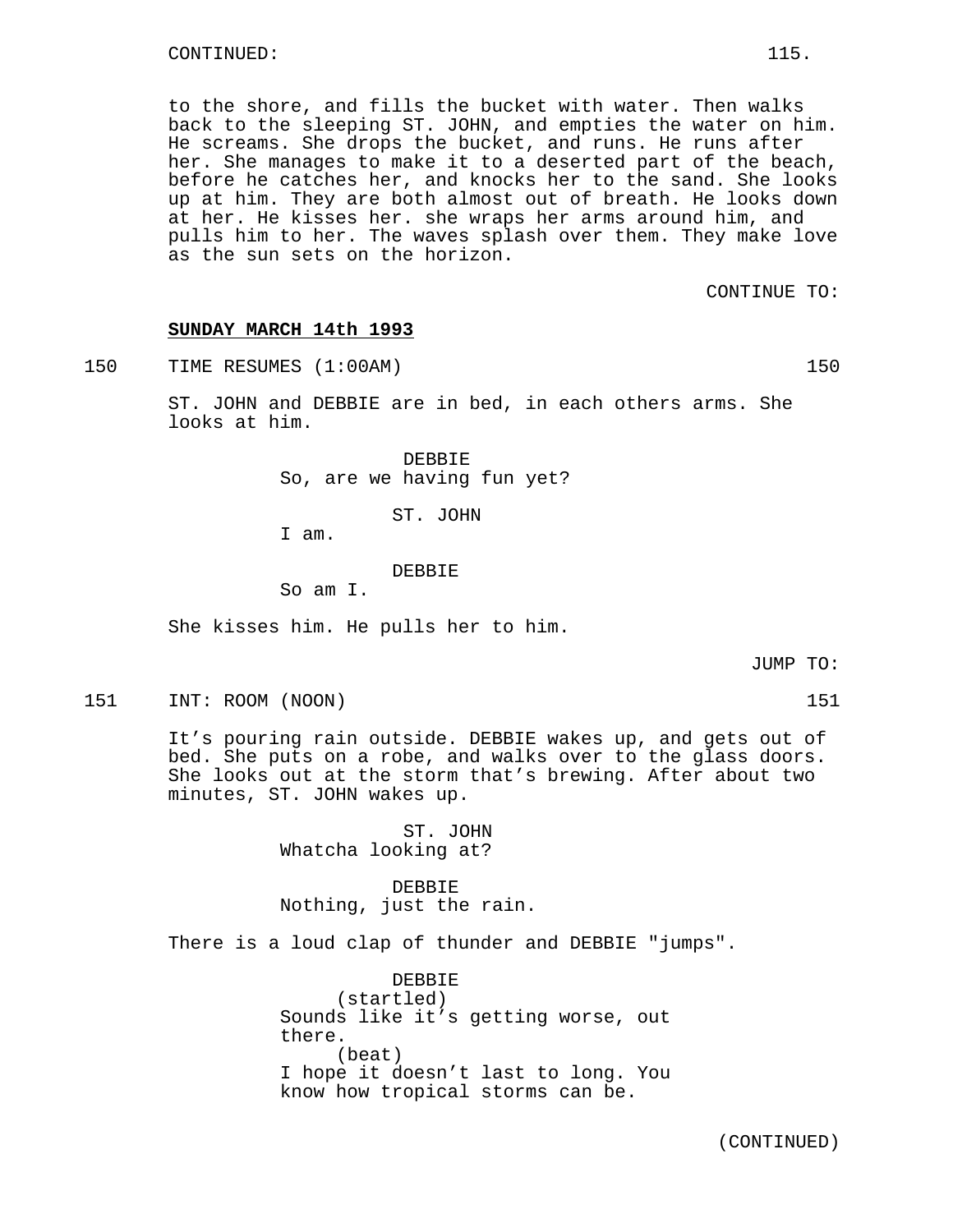ST. JOHN Yeh. (beat) Why don't you come back to bed, and we can, weather the storm together.

DEBBIE turns to him and smiles.

DEBBIE Now that... (beat) ...sounds like an idea.

She walks over to the bed, removing her robe on the way. She slides in the bed, and up to his side. He puts his arms around her, and pulls her to him, in a passionate embrace.

CONTINUE TO:

152 TIME FLIES 152

The storm lasts all day Sunday, all day Monday, and all day Tuesday.

JUMP TO:

#### **WEDNESDAY MARCH 17th 1993**

153 INT: ROOM (NOON) 153

ST. JOHN and DEBBIE are finishing breakfast. It is a beautiful day outside.

> ST. JOHN What do you say, we go sightseeing?

DEBBIE Lead the way.

CONTINUE TO:

154 TIME FLIES 2008 154

They exit the hotel, and head west. They spend the day sightseeing. They stop for lunch, and dinner. They return to the hotel late, and go to bed.

### **THURSDAY MARCH 18th 1993 (10:00AM)**

They get up, and order breakfast. Then, they exit the hotel, and head east. They stop for lunch and dinner. And again, return to the hotel late. They go to their room, and go to bed.

(CONTINUED)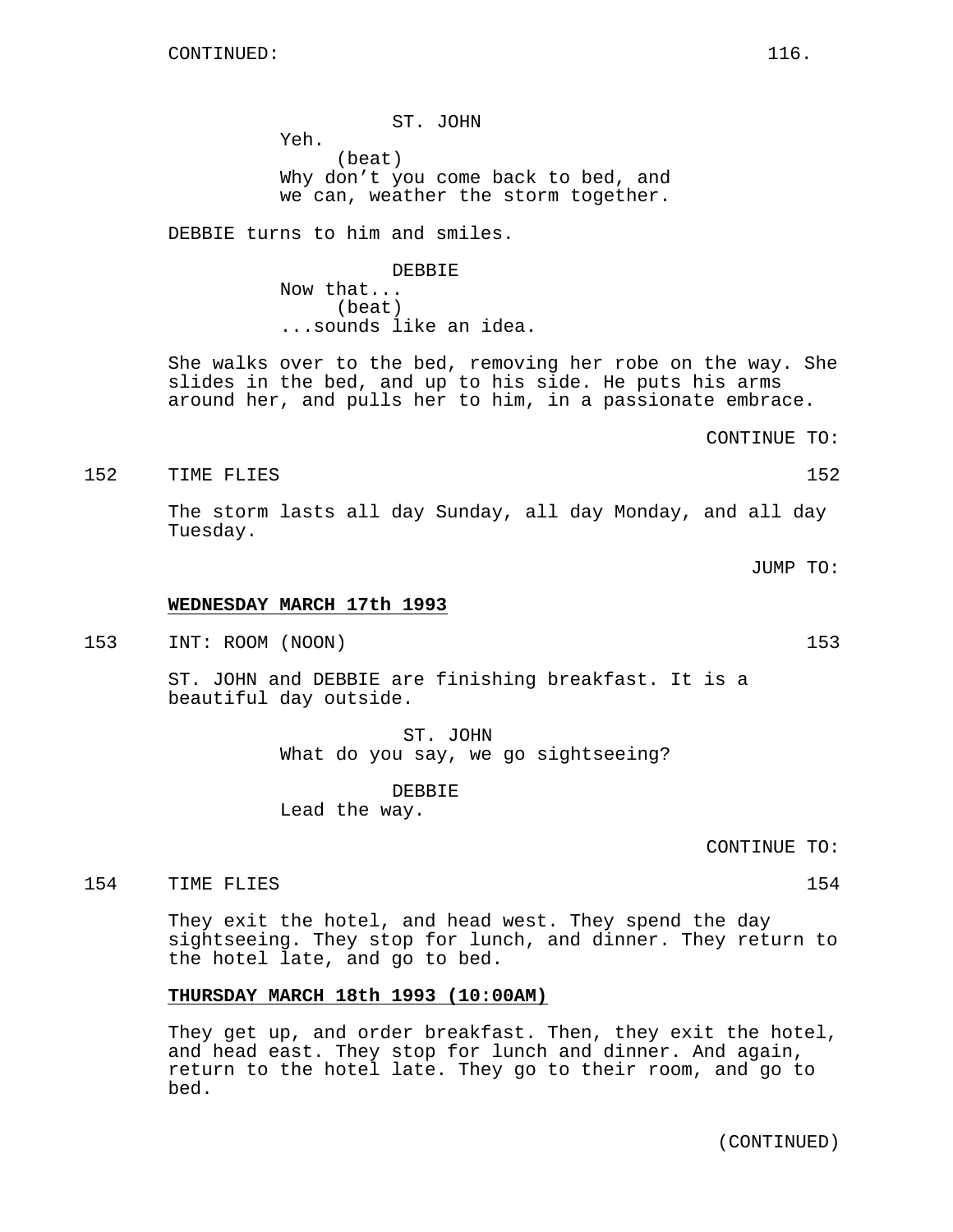### **FRIDAY MARCH 19th 1993 (10:00AM)**

They get up, and order breakfast. Then, they exit the hotel, and head north. They do some more sightseeing. They stop for lunch. Then, go souvenir shopping. They stop for dinner. Then do some more shopping. They head back to the hotel.

CONTINUE TO:

155 INT: ROOM (10:00PM) 155

They enter. They place their bags on the floor, and plunk themselves on the couch. DEBBIE removes her right shoe, and starts to rub her foot, with her left hand. She turns on the side light with her right hand.

> DEBBIE I don't know about you, but my feet are killing me.

ST. JOHN (smile) I know just how to fix that.

ST. JOHN slides to the far end of the couch.

DEBBIE How's being down there gonna help?

ST. JOHN Give me your feet.

She moves to her end of the couch. She sits up straight, and stretches her legs out in front of her. She places her feet on his lap. He removes her other shoe, and her socks. He looks at her.

> ST. JOHN Now close your eyes and relax.

She raises her eyebrow at him. He gives her a "do it" look. She leans back on the couch, placing her head on the arm of it. She closes her eyes, and relaxes. He caresses and massages her feet.

> DEBBIE Umm, that feels so good.

He continues massaging her feet. After about two minutes, she opens her eyes, and looks at him.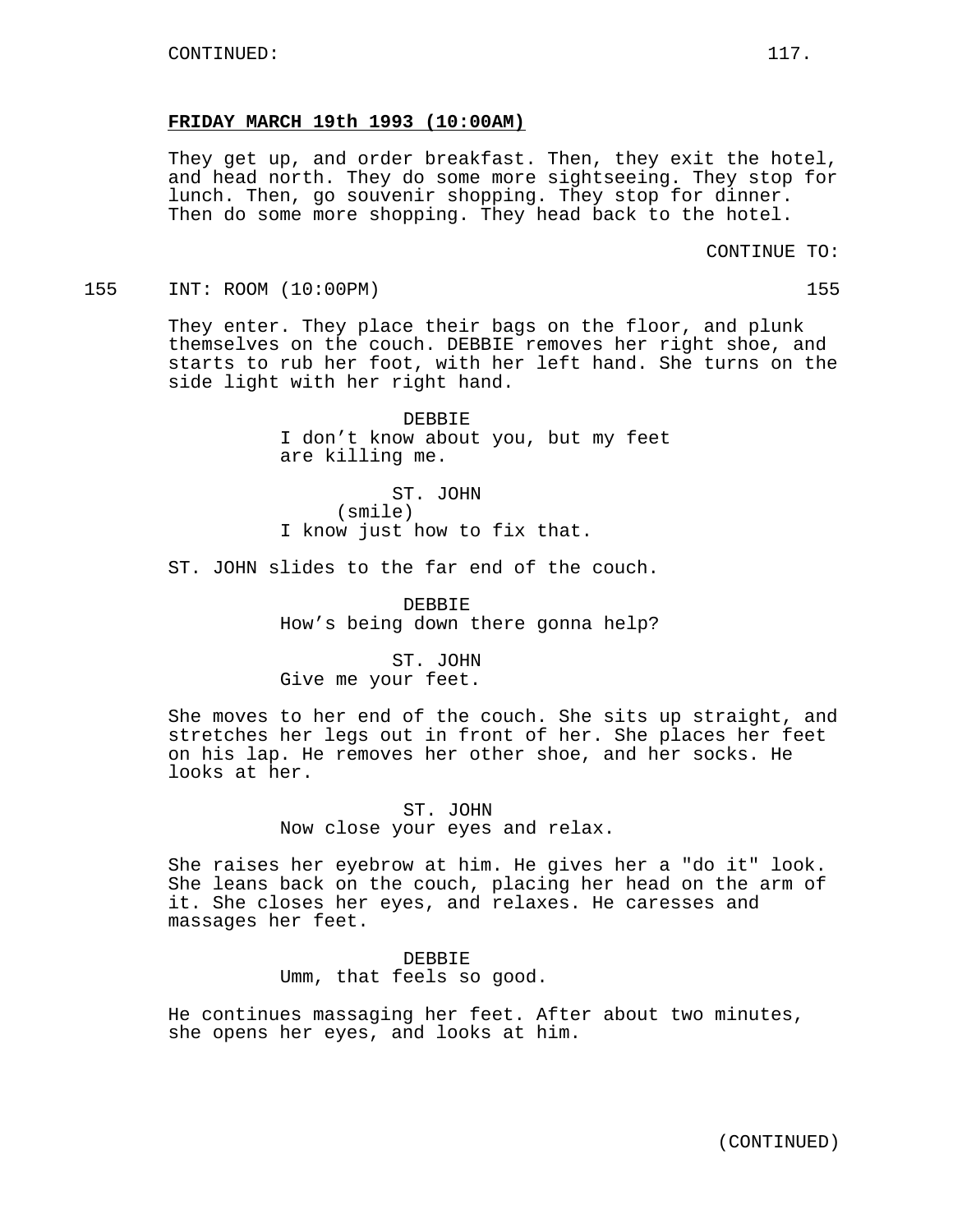DEBBIE

Stj.

ST. JOHN

Yeh?

DEBBIE

C'mer.

He stops massaging her feet. He lifts her legs up, off his lap, and places them back down behind him. He lies on top of her.

> ST. JOHN You called?

She smiles and pulls him to her. She kisses him. He reaches up, and turns out the light.

CONTINUE TO:

### **SATURDAY MARCH 20th 1993**

156 INT: ROOM (11:58AM) 156

They wake up. She turns to him, and kisses him.

DEBBIE

Morning.

ST. JOHN For about another two minutes.

He kisses her, and she rolls onto him.

DEBBIE I can't believe we'll be leaving in 24 hours.

He moves her hair away from her face, and pulls her to him. He kisses her.

CONTINUE TO:

#### 157 TIME FLIES 2002 157 2003 157

They make love, then get up. They get dressed, then order lunch. They go to the beach. They goof around in the water. They sit on a bench and watch the sun set. He is holding her from behind. They return to their room, and dress for dinner. They go to the hotel restaurant, and order dinner. They eat dinner, then exit restaurant. They see a sign in the lobby, advertising a dance in the rear garden. It starts

(CONTINUED)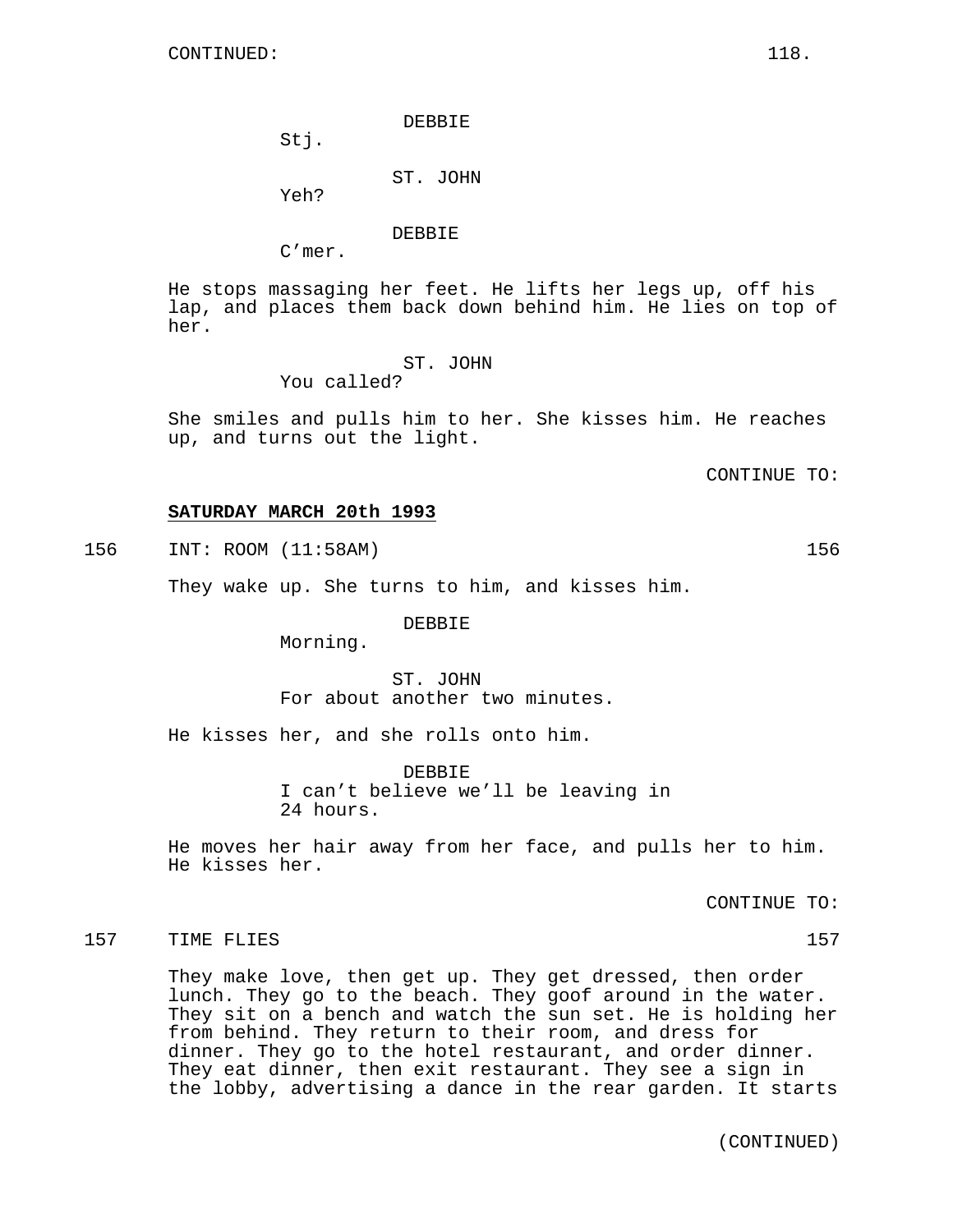CONTINUE TO:

### **SUNDAY MARCH 21st 1993**

#### 158 TIME RESUMES: EARLY SUNDAY MORNING 158

ST. JOHN and DEBBIE are dancing a slow dance. There aren't many people left. She is resting her head on his chest. She looks up at him.

> DEBBIE This has been the best two weeks since... (beat) Aspen. Only this time... (beat) ...no Jason... (Kiss his neck) ...no Mike... (kiss his neck) ...no Jo... (kiss his neck) ...no Wolf... (kiss his neck) ...And no interruptions...

She kisses him on the lips. He pulls her close, and they continue dancing. They dance till the night turns to day. They watch the sunrise, then return to their room.

JUMP TO:

159 INT: HOTEL ROOM 159

They enter the room. She walks over to the bed, removing her shoes on the way. He grabs her from behind, and pulls her to him. He kisses her neck. She turns in his arms. They look into each others eyes.

DEBBIE / ST. JOHN

I love you.

He kisses her passionately, and unzips the zipper on the back of her dress. The dress falls to the floor. She steps out of it. She lies back onto the bed, bringing him down with her. He covers her neck, and throat with kisses.

JUMP TO: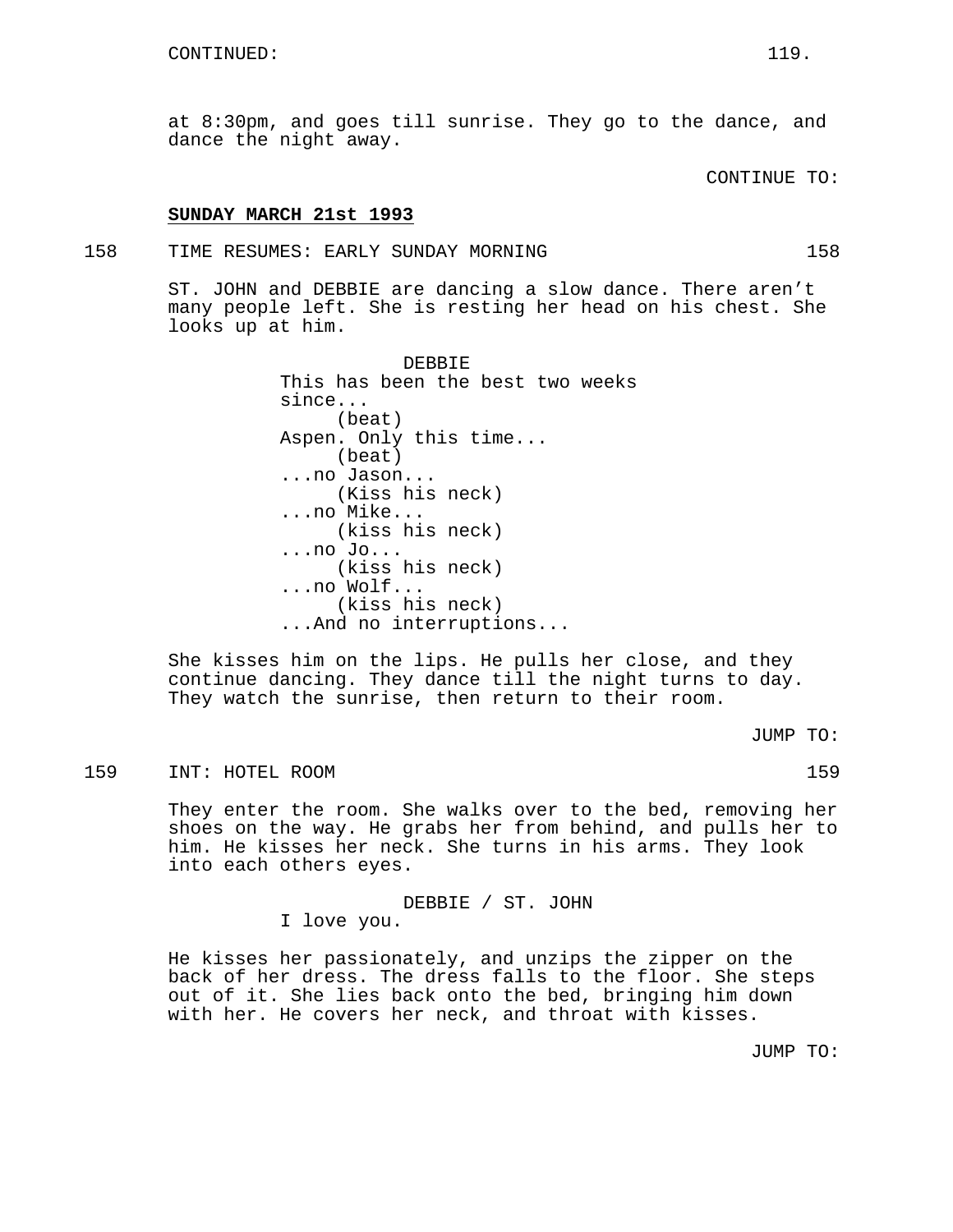## 160 TIME FLIES 160

They wake up around 11:00am, and get dressed. then they get packed. Everything, except the animals, fit in the bags they brought. While DEBBIE is packing, ST. JOHN makes a phone call. DEBBIE doesn't notice. They finish packing, pick up their bags, and animals, and exit the room. They check out, and exit. They go to the car. They put their bags, and the animals, in the trunk. They get in the car, and drive off.

CONTINUE TO:

161 INT: CAR - DRIVING DOWN A ROAD (12:28PM) 161

ST. JOHN, is driving, and DEBBIE is relaxing.

ST. JOHN The flight's at 4:00, right?

DEBBIE Right. But the car has to be returned by 3:00.

ST. JOHN What time is it now?

DEBBIE (consult watch) Almost 12:30.

ST. JOHN That gives us roughly 2 and 1/2 hours.

DEBBIE (smile) And what, are we gonna do in that time?

ST. JOHN I noticed a small park on the way in. It's about 15 minutes from the airport. (beat) I thought we'd stop, and have a

picnic lunch before we leave.

DEBBIE Where are we supposed to get the food?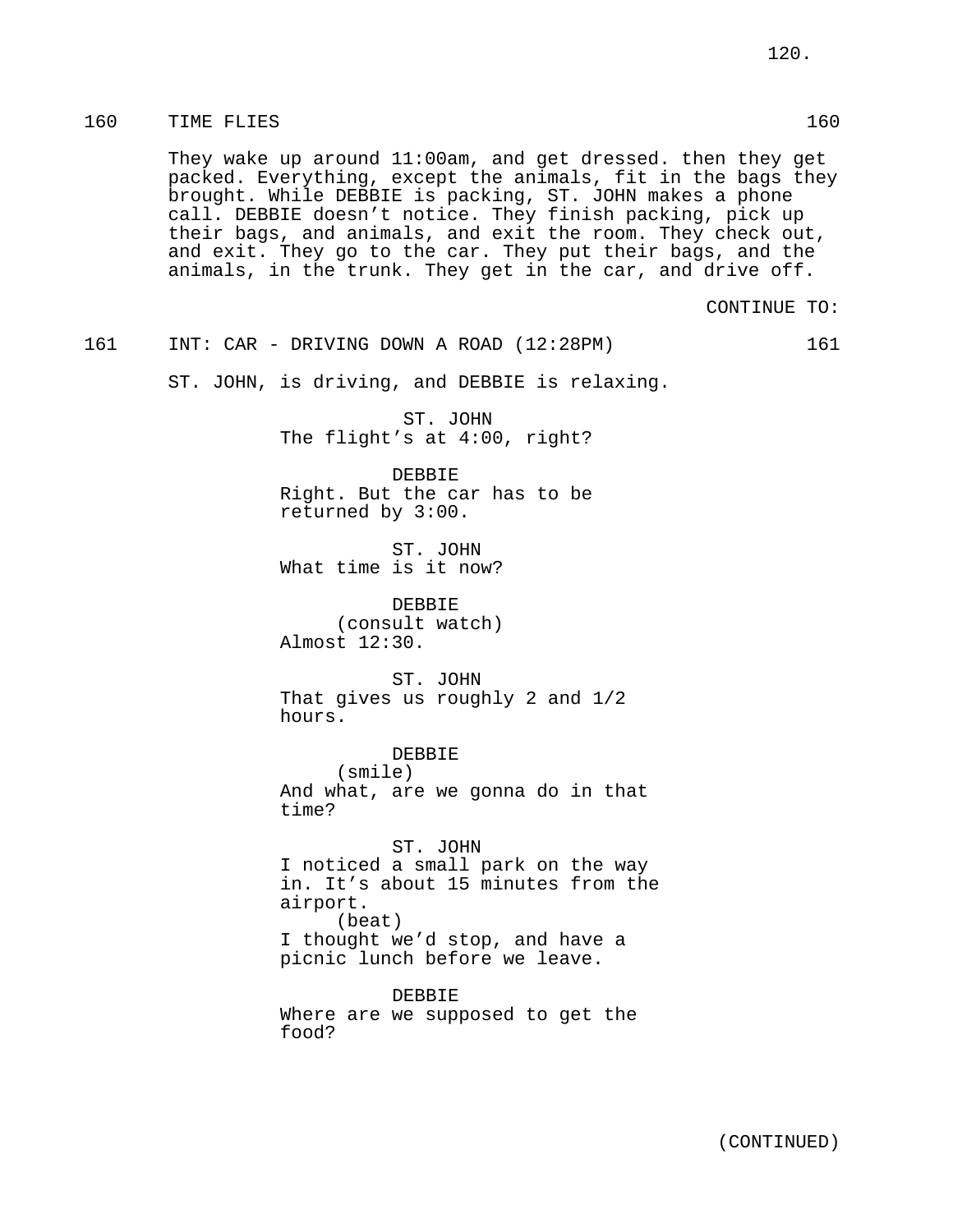ST. JOHN I had the hotel prepare a picnic basket for us, while you were packing. It's in the back seat.

DEBBIE turns her head, and looks in the back seat. Sure enough, there is a basket, and a blanket. She looks back at ST. JOHN.

> DEBBIE How far is this park from here?

ST. JOHN About 5 minutes.

CONTINUE TO:

#### 162 TIME FLIES 162

They drive on. They reach the park. They park the car beside a big tree. They set up the blanket, in front of the car, under the tree. ST. JOHN gets the basket from the car, and they eat lunch. When they have finished, DEBBIE puts the basket back in the car. They lay down on the blanket, and look up at the cloud. ST. JOHN chews on a piece of grass, and DEBBIE rests her head on his chest.

CONTINUE TO:

#### 163 TIME RESUMES 163

She looks up at him.

DEBBIE You know what I want to do?

ST. JOHN (raise eyebrow) What?

She rolls onto him, kisses his neck, and starts to undo his shirt. He says his line, as she is undoing his shirt, and kissing his chest.

> ST. JOHN I think we can manage that.

He rolls her over, and kisses her, deeply and passionately.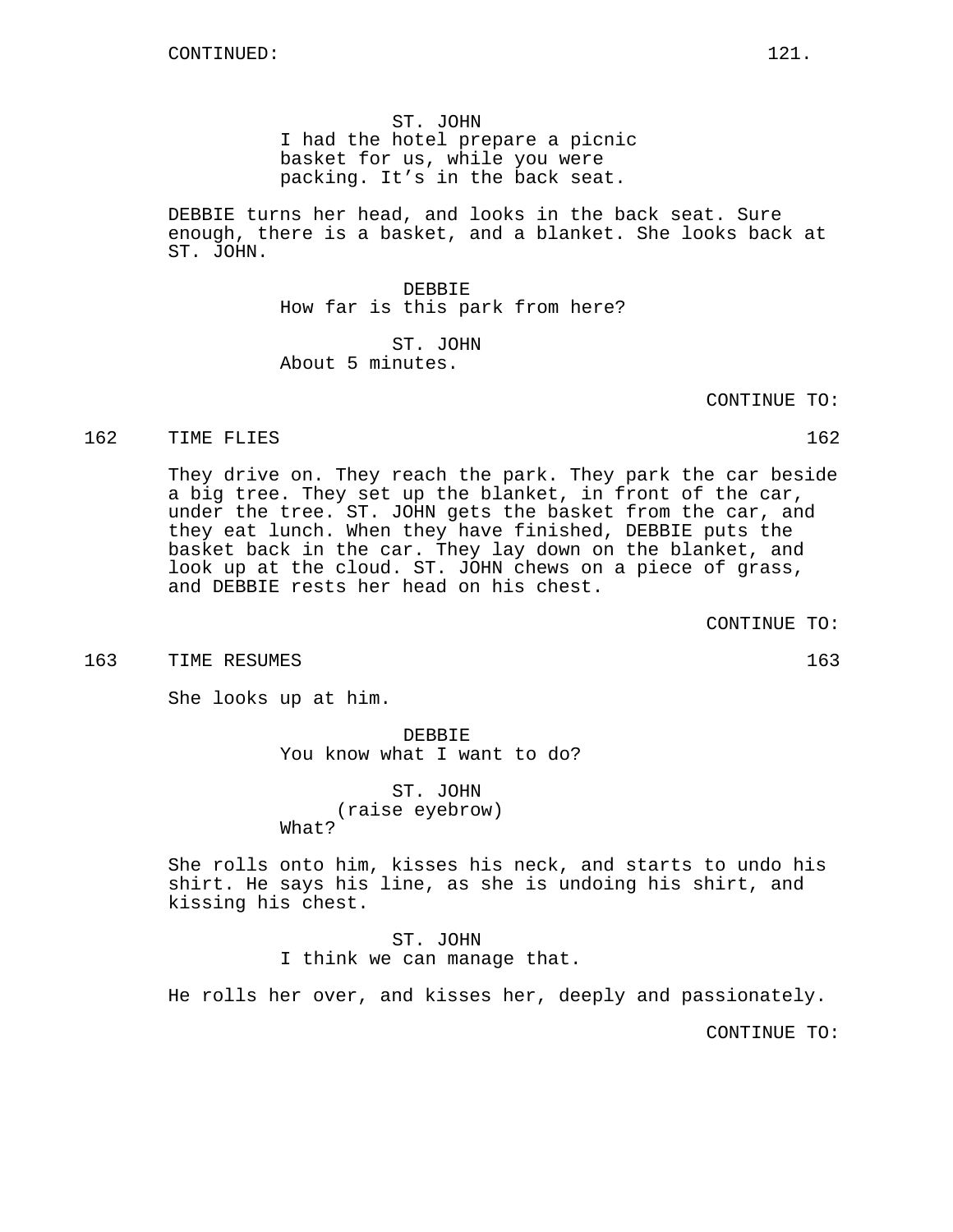### 164 TIME FLIES 164

They make love.

CONTINUE TO:

165 TIME RESUMES 165

They are lying in each others arms. After about 2 minutes, ST. JOHN's watch beeps.

> ST. JOHN Well, I guess it's time to go.

They get up, and put the blanket in the car. Then they get into the car, and drive off.

CONTINUE TO:

### 166 TIME FLIES 166

They drive to the Airport. They take all their stuff, bags and animals, out of the car. They return the car key, to the Airport Rent-a-Car. They head to DEPARTURES. They pass through customs, and board their plane. The plane lifts off.

CONTINUE TO:

#### 167 TIME RESUMES 167 NORTH SERVICES 167

The plane is approaching LESTER PEARSON.

DEBBIE Do you really have to leave as soon as we land?

ST. JOHN Yes. I'm...

DEBBIE I know, I know.

She rests her head on his shoulder, and he puts his arm around her.

> STEWARDESS (VO) Attention all passengers... (beat) We will be landing at Pearson International, in a few moments. (beat) Would you all kindly be seated, and fasten your seat belts.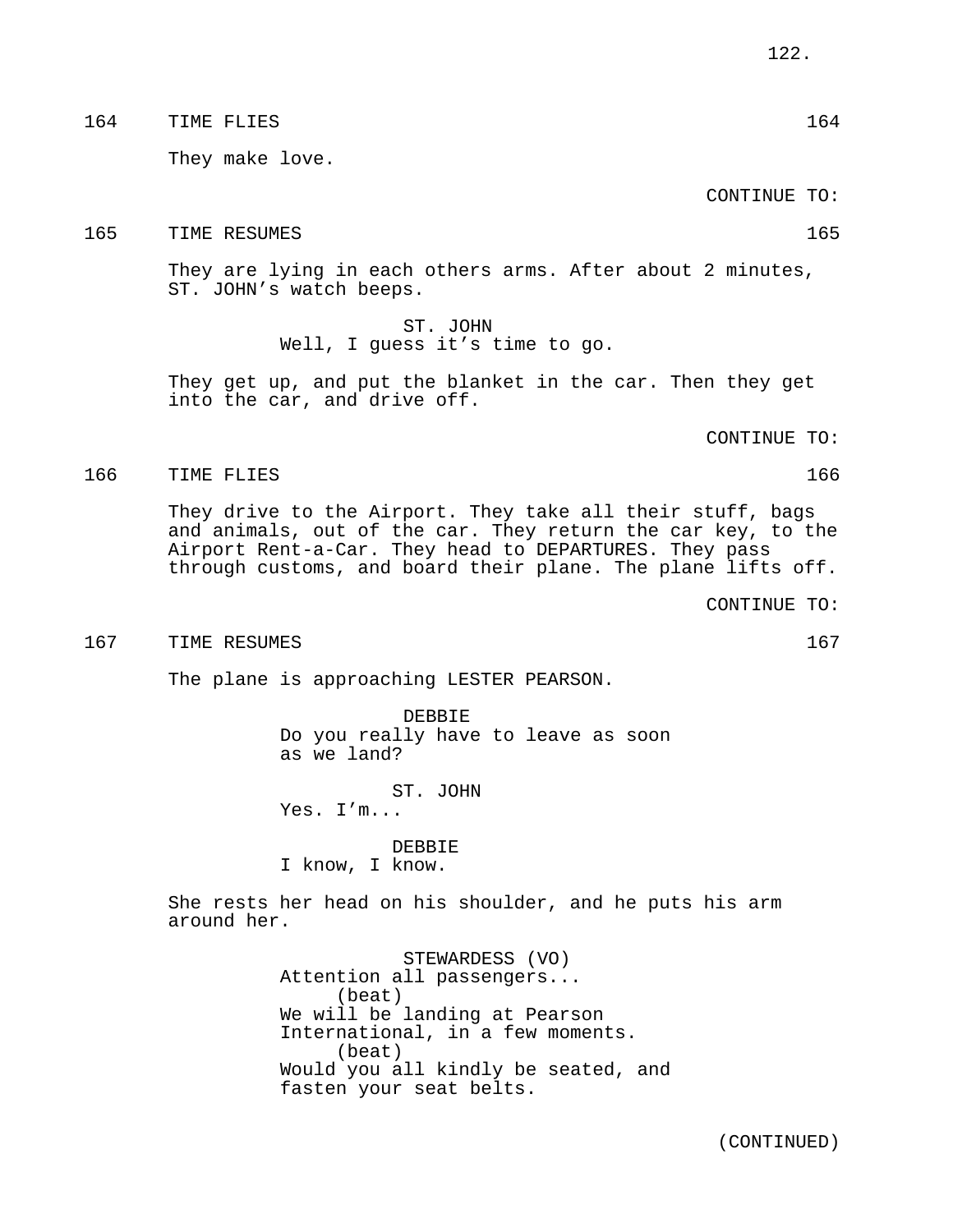ST. JOHN and DEBBIE, fasten their seat belts.

CONTINUE TO:

## 168 TIME FLIES 168

The plane lands, and they get off. They go through customs, and walk to DEPARTURES. (NOTE: ST. JOHN's bags, were sent directly to his connecting flight. DEBBIE's are on an Airport cart. So are the animals.)

CONTINUE TO:

169 TIME RESUMES 169

They kiss good bye.

DEBBIE Call me when you get home.

ST. JOHN The second I'm in the door.

DEBBIE kisses him.

ANNOUNCER (VO) Last call for flight 9653 to Salt Lake City, Utah. (beat) Flight 9653 to Salt Lake City.

ST. JOHN I guess that means I better go.

DEBBIE

Yeh.

ST. JOHN

Bye.

DEBBIE

Bye.

He walks to the boarding gate, and she watches him go. Then she takes her cart, and exits the Airport.